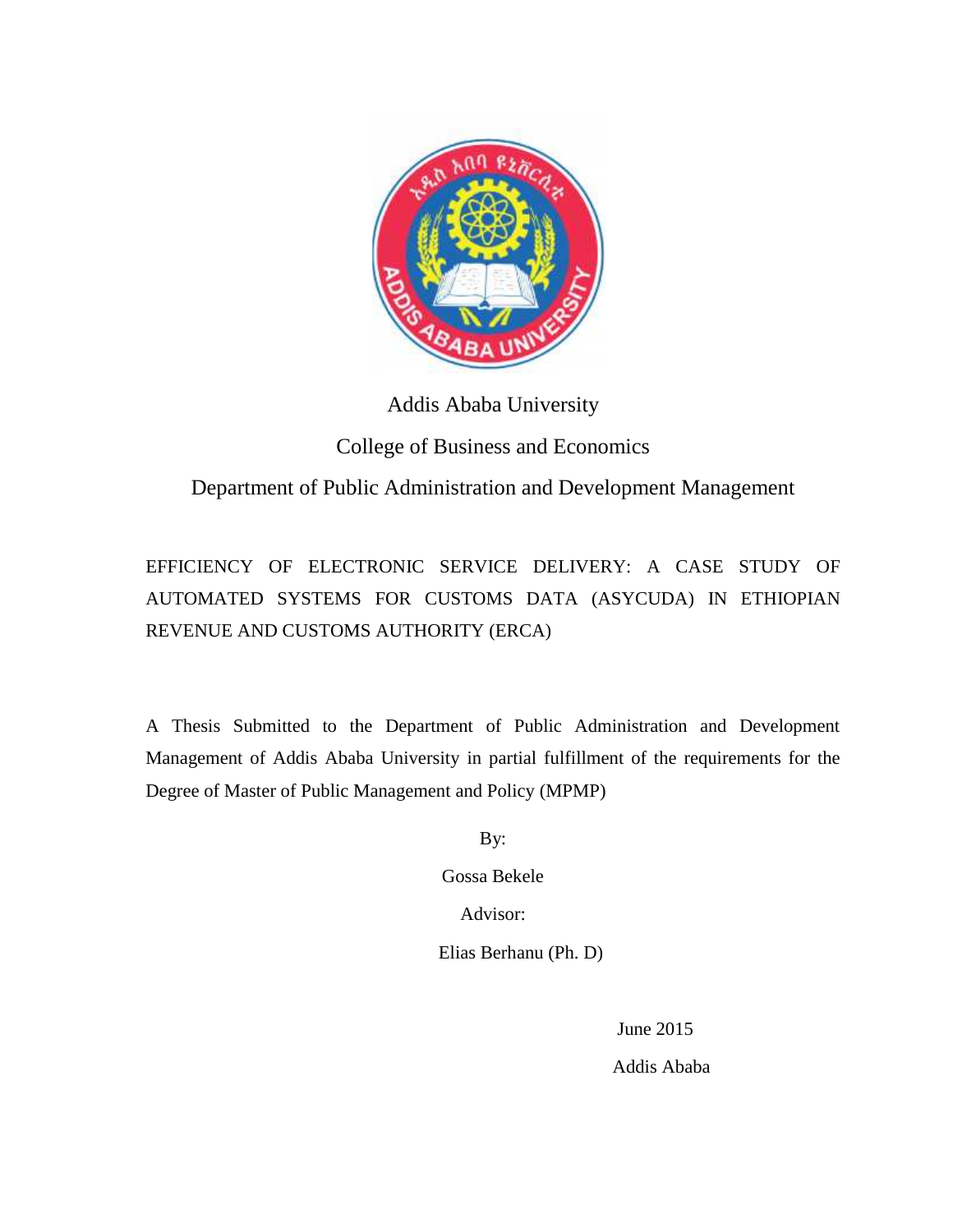## Addis Ababa University

## College of Business and Economics

## Department of Public Administration and Development Management

This is to certify that the thesis prepared by Gossa Bekele entitled Efficiency of Electronic Service Delivery: A Case Study of Automated Systems for Customs Data (ASYCUDA) in Ethiopian Revenue and Customs Authority (ERCA), which is submitted in partial fulfillment of the requirements for the Degree of Master in Public Management and Policy (MPMP), complies with the regulations of the University and meets the accepted standards with respect to originality and quality.

Approved by Board of Examiners:

| <b>Internal Examiner</b>                             |  |
|------------------------------------------------------|--|
|                                                      |  |
| <b>External Examiner</b>                             |  |
|                                                      |  |
| Chair of Department or Graduate Programs Coordinator |  |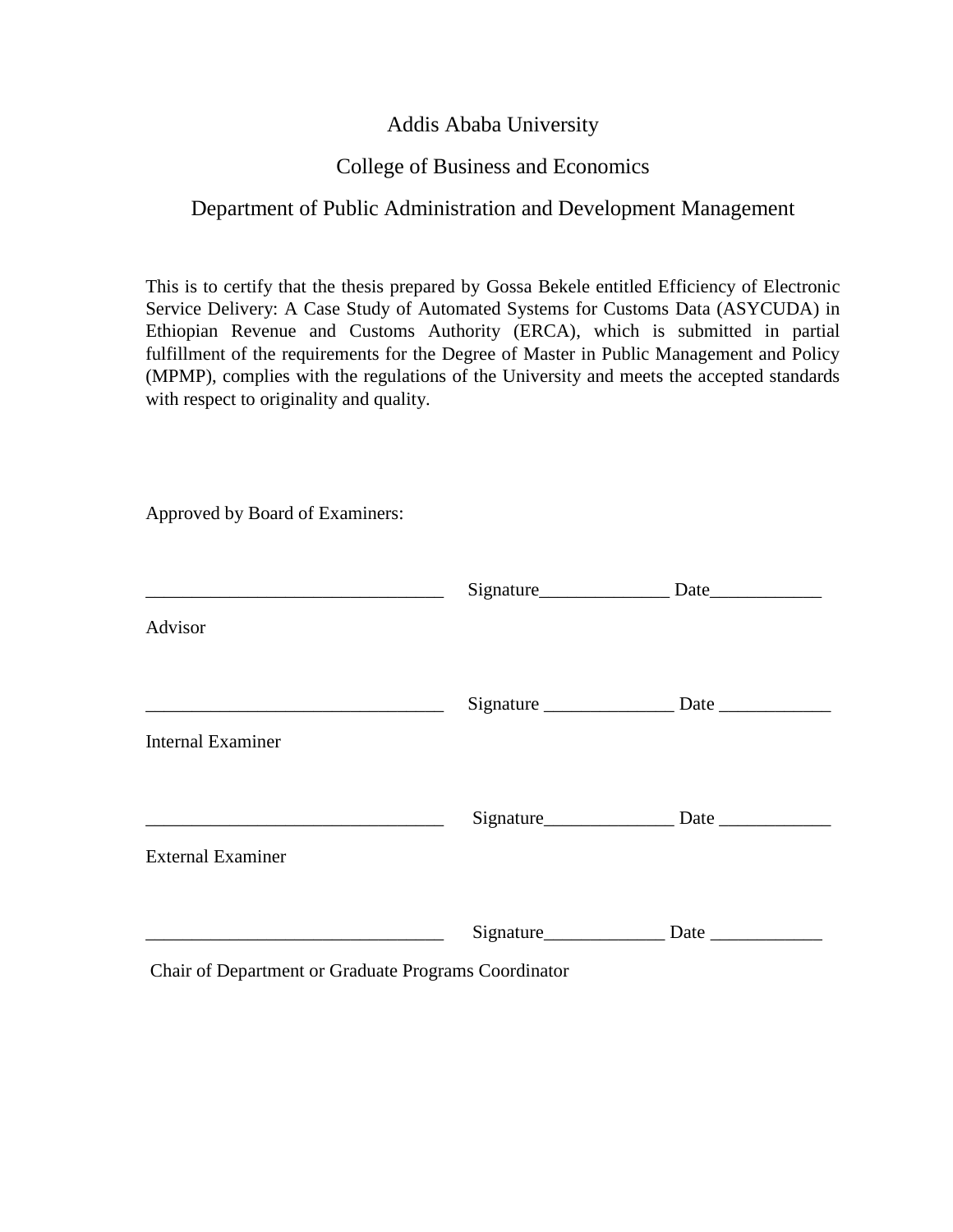#### ACKNOWLEDGEMENT

I am greatly indebted to Dr. Elias Berhanu of Addis Ababa University who as my advisor assisted me with his timely and useful comments in the course of writing the thesis. I have benefited from his encouragement and keen interest in the purpose of the study. My discussions with him have been enlightening and they have influenced the formulation of a consistent and comprehensive perspective.

I would like to thank employees and officials of the Ethiopian Revenue and Customs Authority, Ministry of Finance and Economics Development (MOFED), National Bank of Ethiopia (NBE), Commercial Bank of Ethiopia (CBE), Dashen Bank, NIB Bank, EXPRESS Transit, Ethiopian Transit and Maritime Authority, customers of the ERCA (importers and exporters) and other clearing agents for providing me the relevant data for my study.

Above all, my debt is to God, who makes it all possible; and I am also thankful to Ato Negesse Tefedegn for his moral support and encouragement to write this thesis.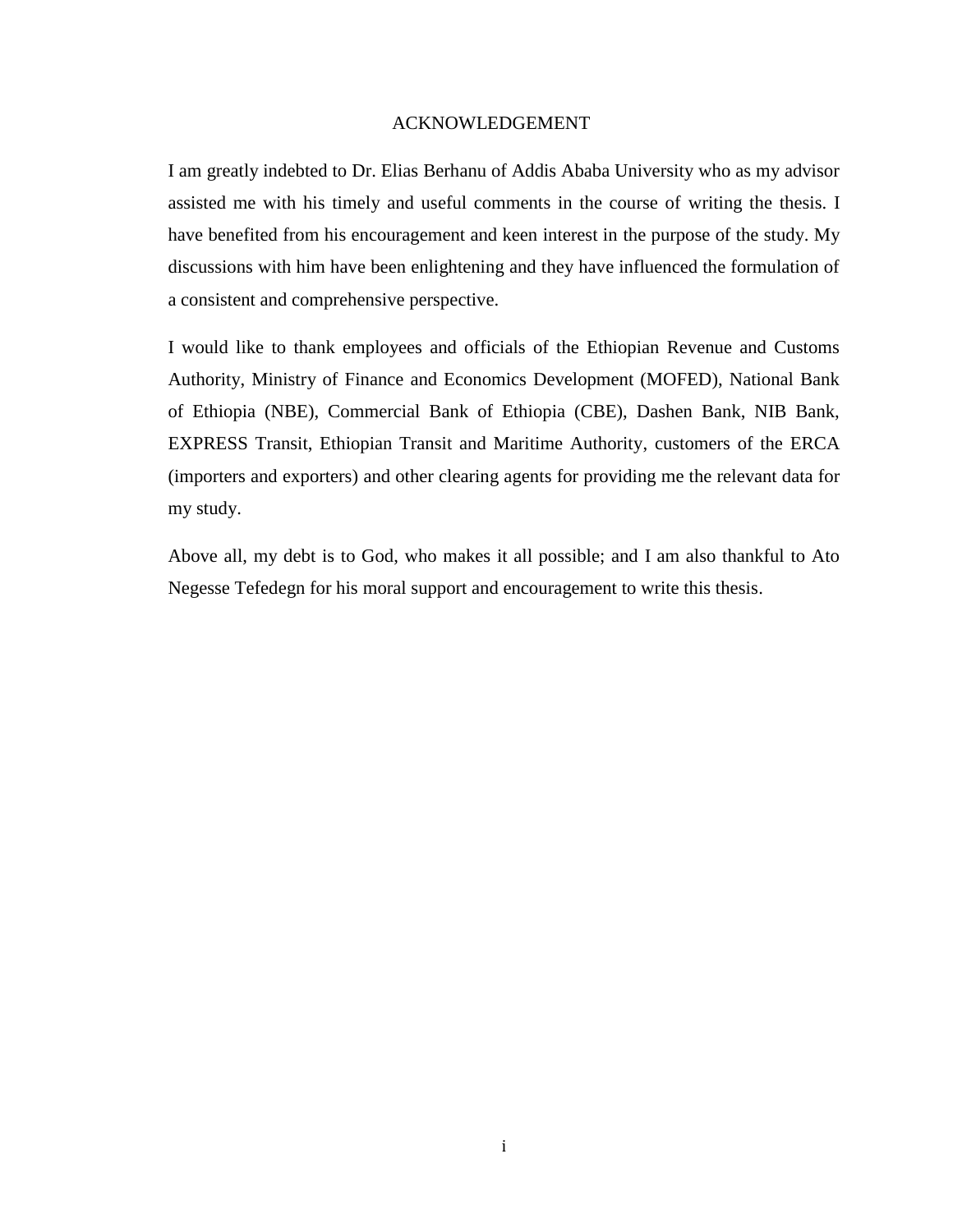## TABLE OF CONTENT PAGE NO.

| <b>CHAPTER ONE</b>                                                                |  |
|-----------------------------------------------------------------------------------|--|
|                                                                                   |  |
|                                                                                   |  |
|                                                                                   |  |
|                                                                                   |  |
|                                                                                   |  |
|                                                                                   |  |
|                                                                                   |  |
|                                                                                   |  |
|                                                                                   |  |
|                                                                                   |  |
|                                                                                   |  |
|                                                                                   |  |
|                                                                                   |  |
|                                                                                   |  |
| <b>CHAPTER TWO</b>                                                                |  |
|                                                                                   |  |
|                                                                                   |  |
|                                                                                   |  |
|                                                                                   |  |
| 2.4. Information Communication Technology and Service Delivery                    |  |
|                                                                                   |  |
| 2.5. Development of Information Technology in Ethiopia------------------------ 37 |  |
| 2.6. Limitations on Information Communication Technology                          |  |
|                                                                                   |  |
| 2.7. Development of Information Technology in Ethiopian Revenue and Customs       |  |
|                                                                                   |  |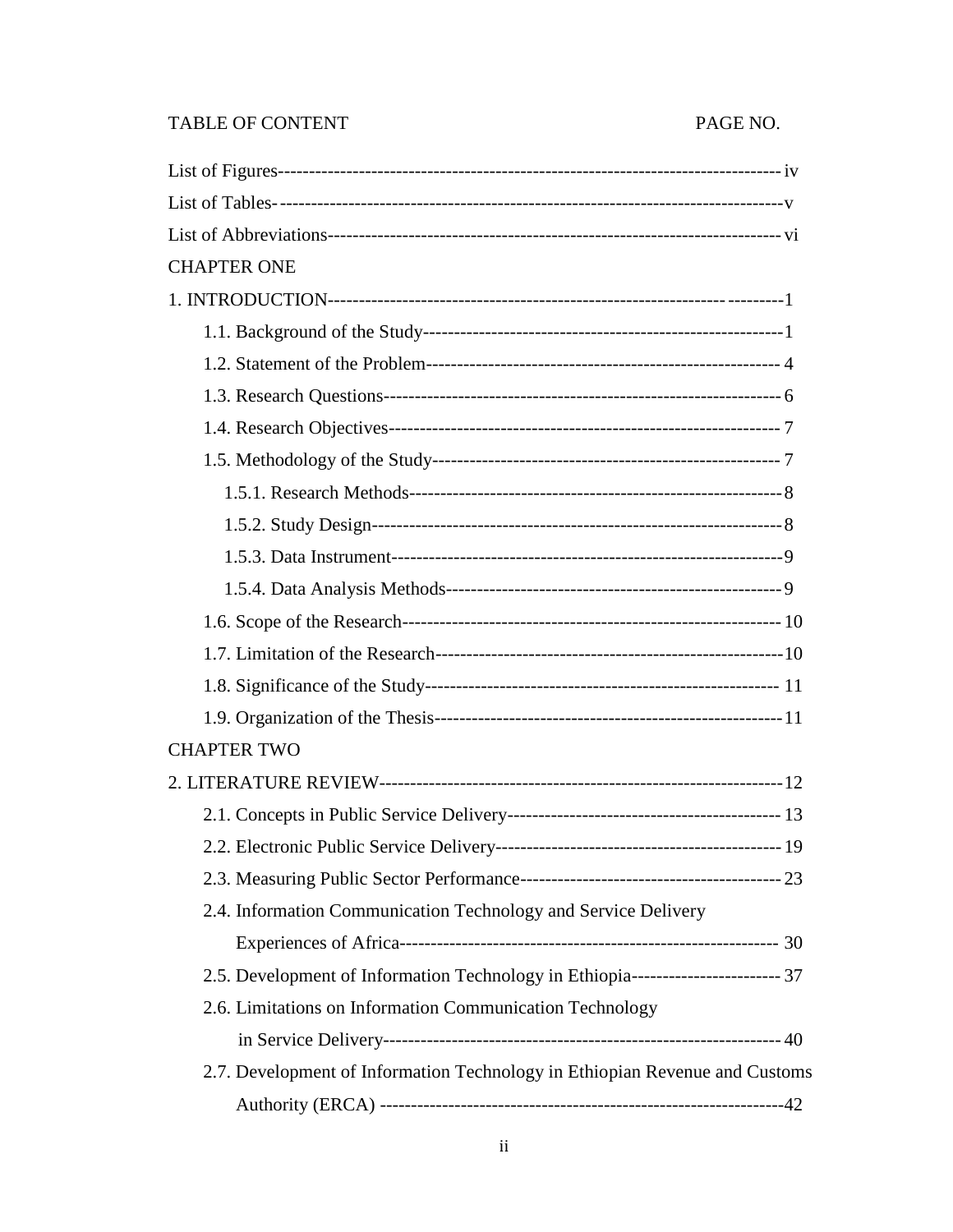| 2.8. Implementation of ASYCUDA in Ethiopian Revenue and                            |  |
|------------------------------------------------------------------------------------|--|
|                                                                                    |  |
|                                                                                    |  |
|                                                                                    |  |
|                                                                                    |  |
|                                                                                    |  |
|                                                                                    |  |
| <b>CHAPTER THREE</b>                                                               |  |
|                                                                                    |  |
|                                                                                    |  |
|                                                                                    |  |
|                                                                                    |  |
|                                                                                    |  |
|                                                                                    |  |
|                                                                                    |  |
|                                                                                    |  |
|                                                                                    |  |
|                                                                                    |  |
|                                                                                    |  |
| 3.3.3. Contrast between ASYCUDA and Manual System ------------------------ 55      |  |
| 3.3.4. Assessment of service delivery quality in ERCA-------------------------- 57 |  |
| 3.3.5. Assessment of Competency of public service delivery in ERCA After           |  |
|                                                                                    |  |
|                                                                                    |  |
| <b>CHAPTER FOUR</b>                                                                |  |
| <b>CONCLUSIONS AND RECOMMENDATIONS</b>                                             |  |
|                                                                                    |  |
|                                                                                    |  |
|                                                                                    |  |
| <b>BIBLIOGRAPHY</b>                                                                |  |
| <b>APPENDICES</b>                                                                  |  |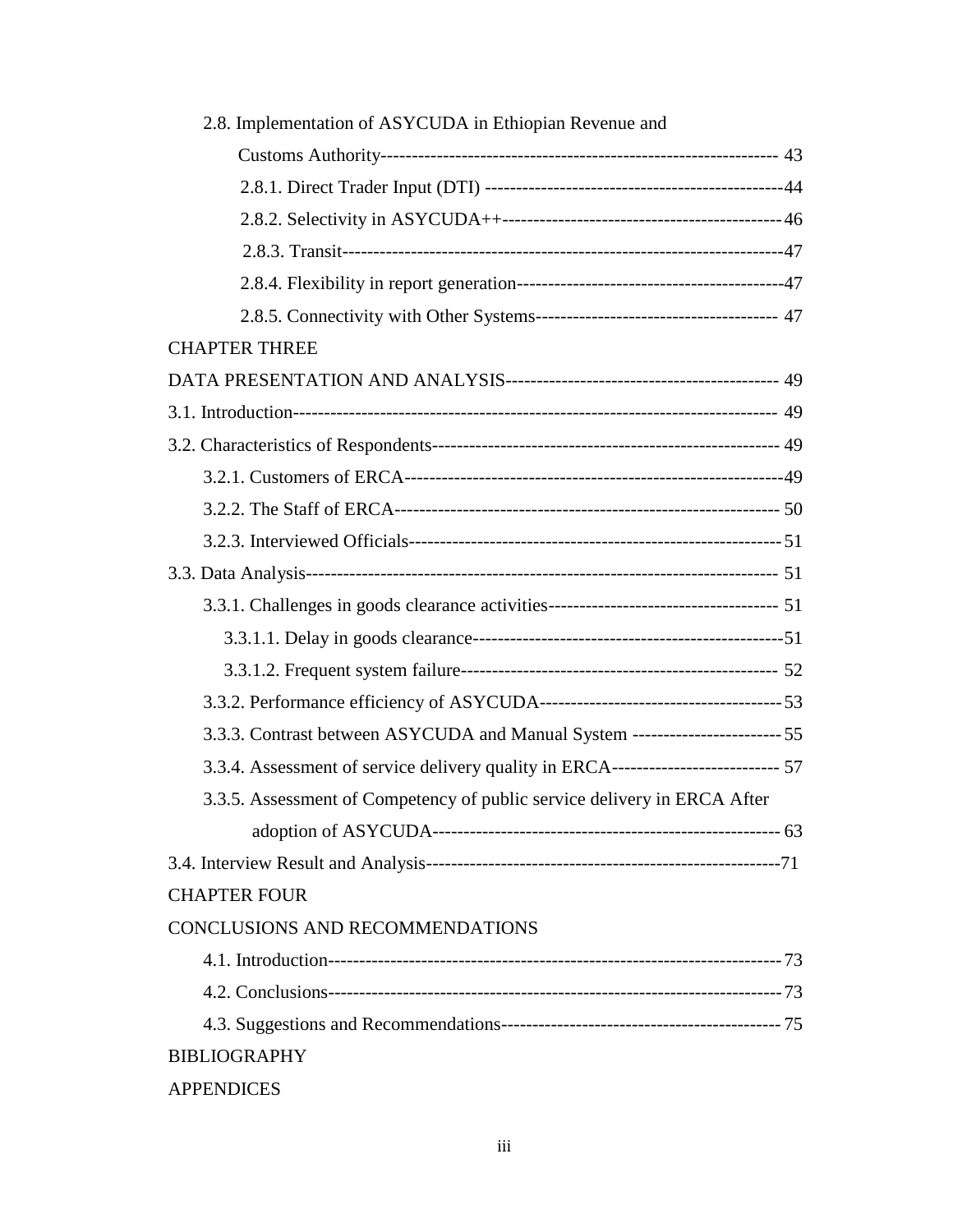| <b>LIST OF FIGURES</b>                                                       | PAGE NO. |
|------------------------------------------------------------------------------|----------|
|                                                                              |          |
| Figurer 2: Relationships among information technology adoption, service      |          |
| innovation practices and competitive advantage--------------------------- 23 |          |
|                                                                              |          |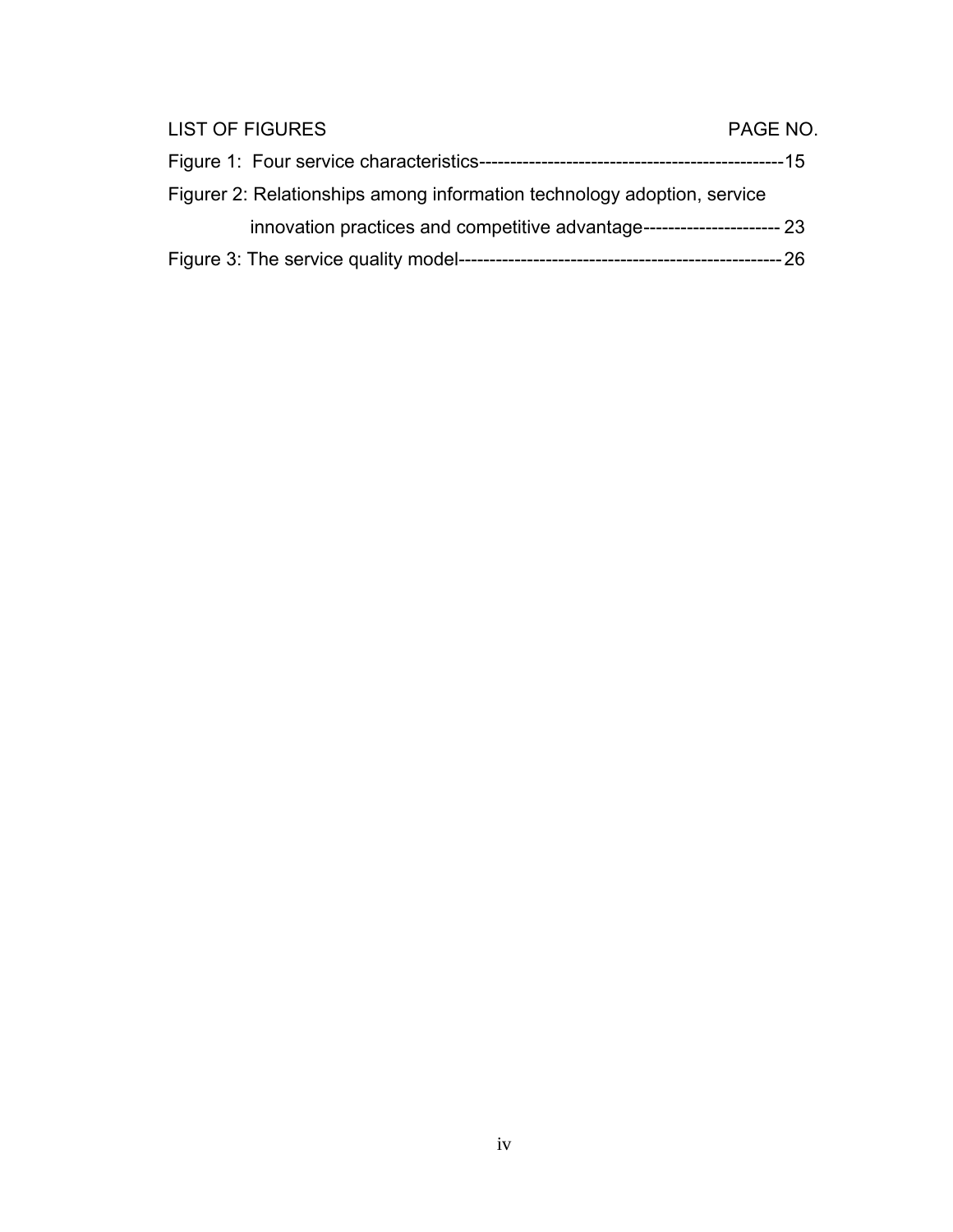## LIST OF TABLES PAGE NO.

| Table 3.9: Differences of ASYCUDA from the manual system----------------------- 56   |  |
|--------------------------------------------------------------------------------------|--|
|                                                                                      |  |
|                                                                                      |  |
|                                                                                      |  |
|                                                                                      |  |
|                                                                                      |  |
|                                                                                      |  |
| Table 3.16: Efficiency in ERCA after adoption of ASYCUDA------------------------- 64 |  |
| Table 3.17: Effectiveness in ERCA after adoption of ASYCUDA-------------------- 65   |  |
| Table 3.18: Accountability in ERCA after adoption of ASYCUDA------------------ 66    |  |
| Table 3.19: Transparency in ERCA after adoption of ASYCUDA---------------------- 67  |  |
|                                                                                      |  |
|                                                                                      |  |
| Table.3.22: Responsiveness in ERCA after adoption of ASYCUDA------------------ 70    |  |
| Table 3.23: Timely performance of ERCA after adoption of ASYCUDA-------------70      |  |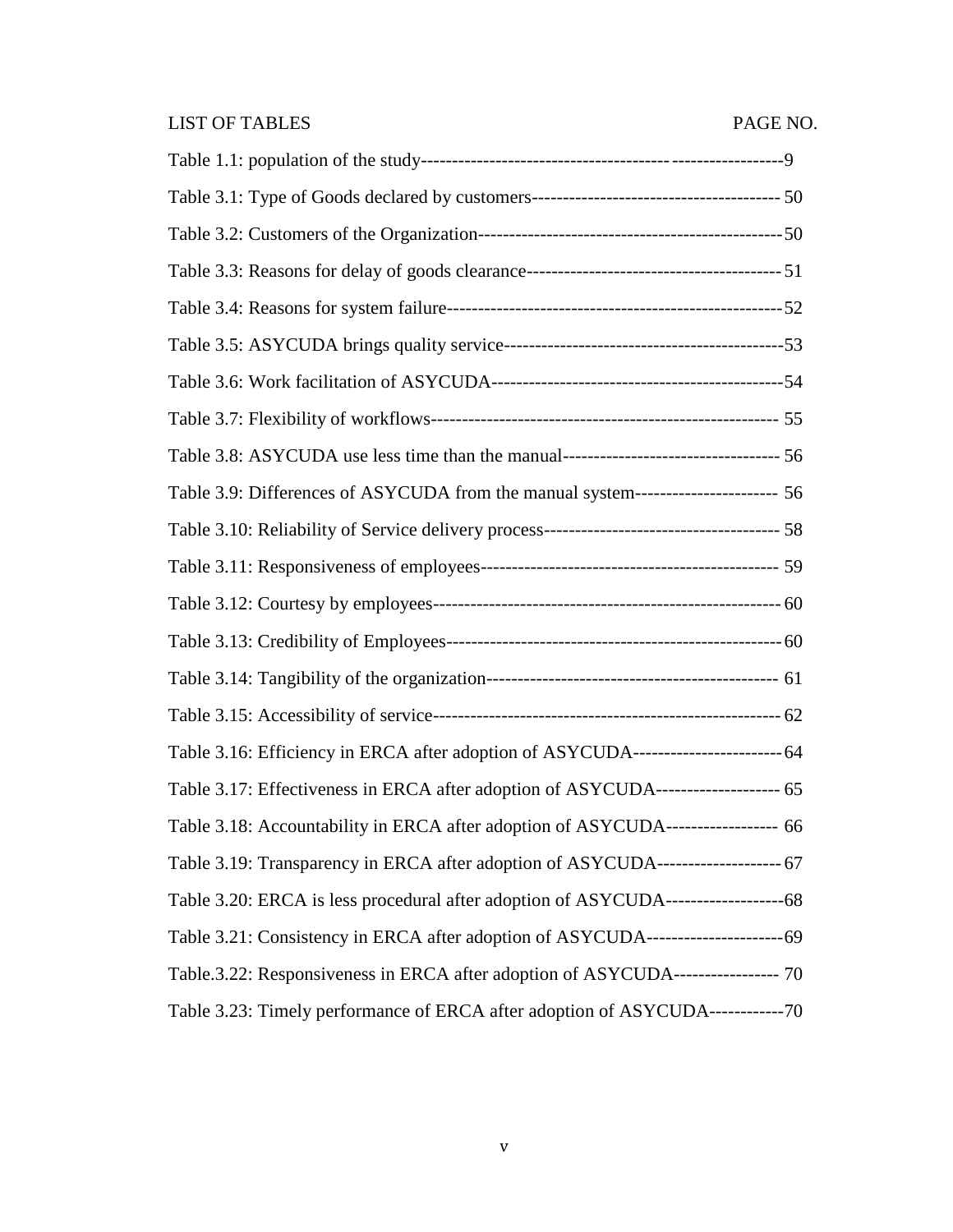## ABBREVIATIONS AND ACRONYMS

| <b>ASYCUDA</b>  | <b>Automated System for Customs Data</b>                                       |
|-----------------|--------------------------------------------------------------------------------|
| <b>CBE</b>      | Commercial Bank of Ethiopia                                                    |
| <b>COMESA</b>   | Common Market for Eastern and Southern Africa                                  |
| <b>ECuA</b>     | <b>Ethiopian Customs Authority</b>                                             |
| <b>EFTA</b>     | European Free Trade Association                                                |
| <b>ERCA</b>     | Ethiopian Revenues and Customs Authority                                       |
| <b>ICT</b>      | <b>Information Communication Technology</b>                                    |
| <b>ISO</b>      | International Organization for Standardization                                 |
| <b>MCB</b>      | Ministry of Capacity Building                                                  |
| <b>MOFED</b>    | Ministry of Finance and Economic Development                                   |
| <b>NBE</b>      | National Bank of Ethiopia                                                      |
| <b>SERVIQUL</b> | <b>SERVICE QUALITY</b>                                                         |
| SIGTAS   TIN    | Standard Integrated Government Tax Administration System<br>(Tax payer Number) |
| <b>UNCTAD</b>   | United Nations Conference on Trade and Development                             |
| <b>UNPAN</b>    | <b>United Nations Public Administration Network</b>                            |
| <b>WCO</b>      | <b>World Customs Organization</b>                                              |
| <b>WTO</b>      | World Trade Organization                                                       |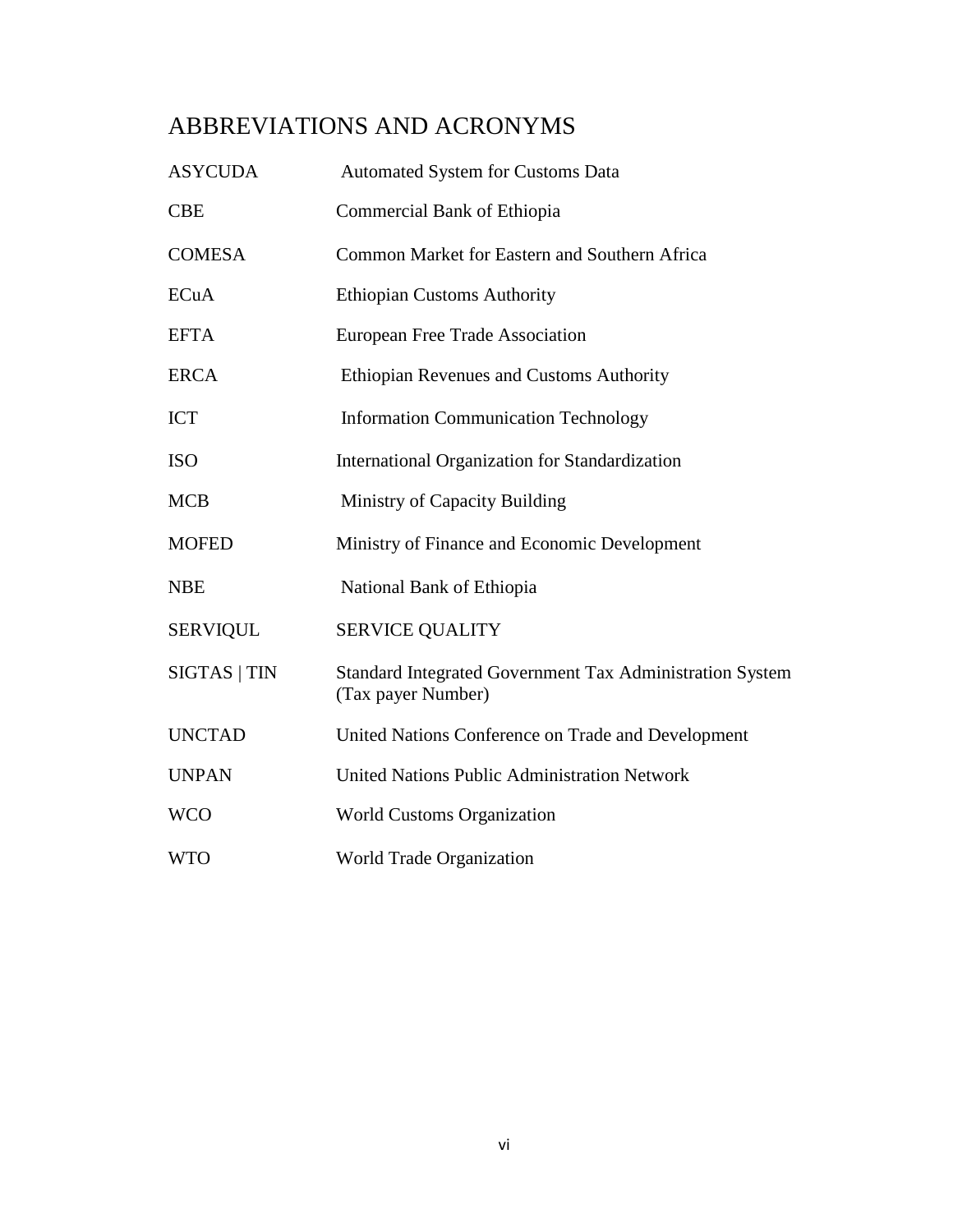#### **ABSTRACT**

This study aims to explore the efficiency of electronic service delivery by taking Automated System for Customs Data (ASYCUDA) as the case study in Ethiopia Revenue and Customs Authority (ERCA). To conduct this study descriptive research method was used. The study tried to describe the efficiency of the system (ASYCUDA) by triangulating different data from the view points of customers, employees, clearing agents and other relevant offices which use ASYCUDA processed data in their works.

Survey has been used to collect data from the total sample size of 130.The sample of this study were chosen using stratified random sampling. Questionnaires, interviews, data analysis and observation were used to collect necessary data. The research study involved three categories of sample population: customers of the authority, employees of ERCA and relevant offices which directly use the report of ASYCUDA driven data. Data analysis was made by using SPSS version 20 software and other simple statistical tools like percentage, ratio and tables.

The study finding indicates that even though ASYCUDA is facilitating the import and export process of the authority, it faces implementation problems. This creates inefficiency in the maximizations of the benefits expected from implementations of ASYCUDA. The major technical and institutional problems associated with implementations of ASYCUDA were also analyzed. Some of the challenges which created problems in smooth process of implementation of ASYCUDA were: lack of trained manpower, repeated system failure because of different reasons, frequent electric power interruptions and frequent network failures. These have created a big problem in import and export process of the authority.

From the descriptive statistics method of quantitative data analysis and interview interpretation, study concludes that these factors should be improved by creating coordination inside and outside of the organization to improve the efficiency of ASYCUDA which solve the problems of import and export process and make the revenue collection of ERCA smooth. The study gives recommendations accordingly and some of the recommendations are: give training to employees regarding ASYCUDA, using latest versions of ASYCUDA (version four instead of version three), improve management system of the work process, improve the availability of network by coordinating with Ethiopian telecommunication (ETC) and Ethiopian Electric Power Authority regarding electric power failure by using alternative source of energy to reduce the power interruptions at working hours.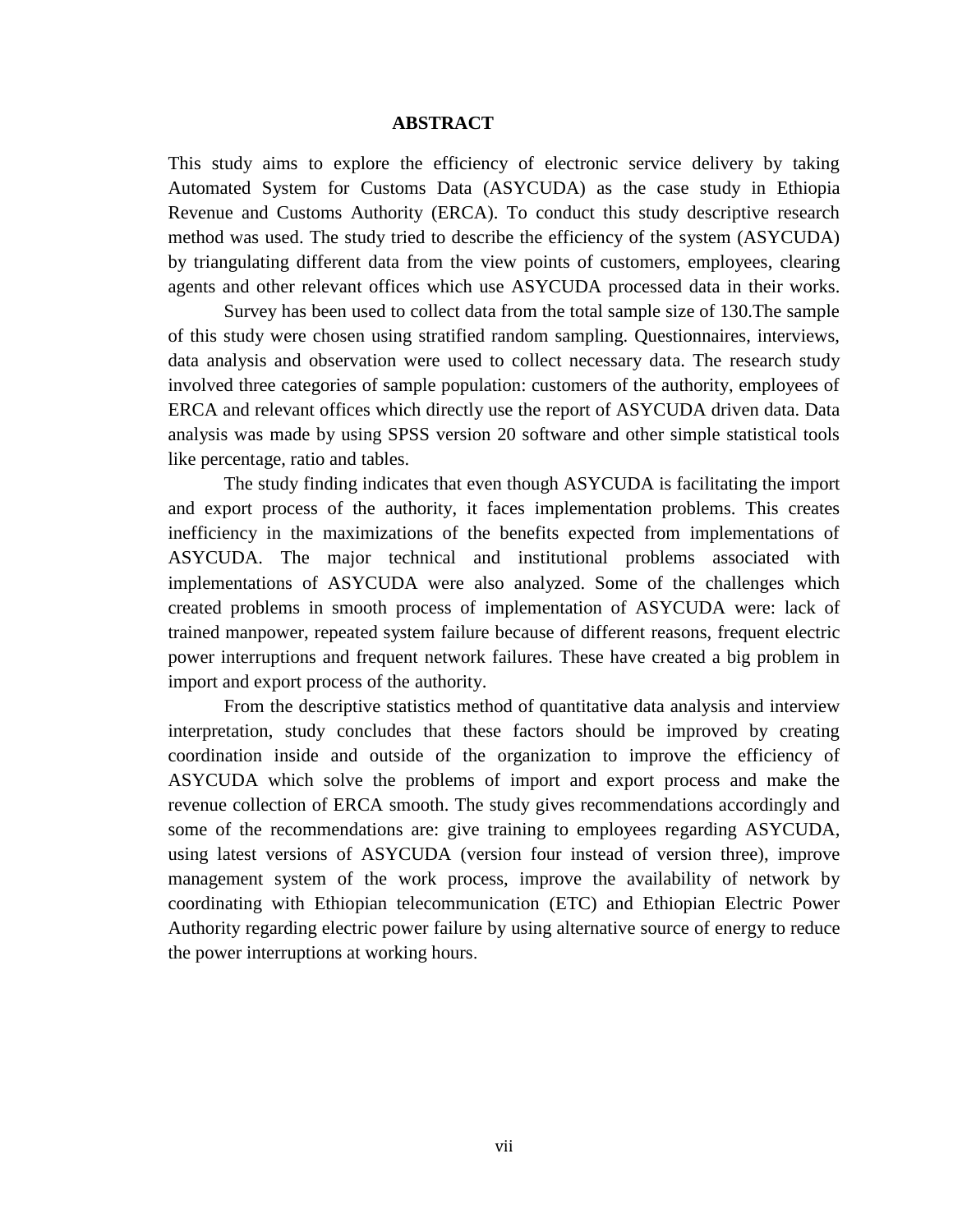## **CHAPTER ONE INTRODUCTION**

#### **1.1. Background of the Study**

Organizational design is aimed to contribute to the efficient fulfillment of organizational goals. Thus*, efficiency* means "doing things right", and it is an essential factor for the existence and success of the organization (Hodge, Anthony & Gales, 2003).

Pusi (cited in Benazic, 2012, p. 140) indicated that in many cases in the public sector, *effectiveness*, which can be defined as *capacity to achieve goals*, gains a greater importance than efficiency. Economic actors seek to structure their relationships – their firms – as efficiently as possible, and the economic system as a whole operates to weed out those that fail. Political actors, on the other hand, are typically not concerned with efficiency in the usual economic sense, and the political system clearly does not weed out the inefficient (Williamson et al., 1995). The political system is oriented primarily to the achievement of goals defined in the political process, regardless of the cost benefit ratio.

During the last decade, service giving organizations have been undertaking considerable transformations at macro and micro level, mainly due to the rapid development of emerging business applications, technological advances as well as the requirements and implications of the knowledge and experience-based economy. As a result, customers are becoming less loyal, more price sensitive and discriminating. To address such challenges and satisfy the dynamically changing customer needs, exploitation of information technology capabilities, reengineering business processes and creating business value have become necessary condition (Sigala, 2006).

According to Sigala (2006), current developments are not only required by service organizations to transform their business operating models, but also it helps to redefine their strategic scopes and roles. Overall, within this turbulent economic environment, business competitiveness and performance is currently being related with issues such as service quality, experiences adding customer value, exploitation of information and communication technologies, customer relationship management, personalization and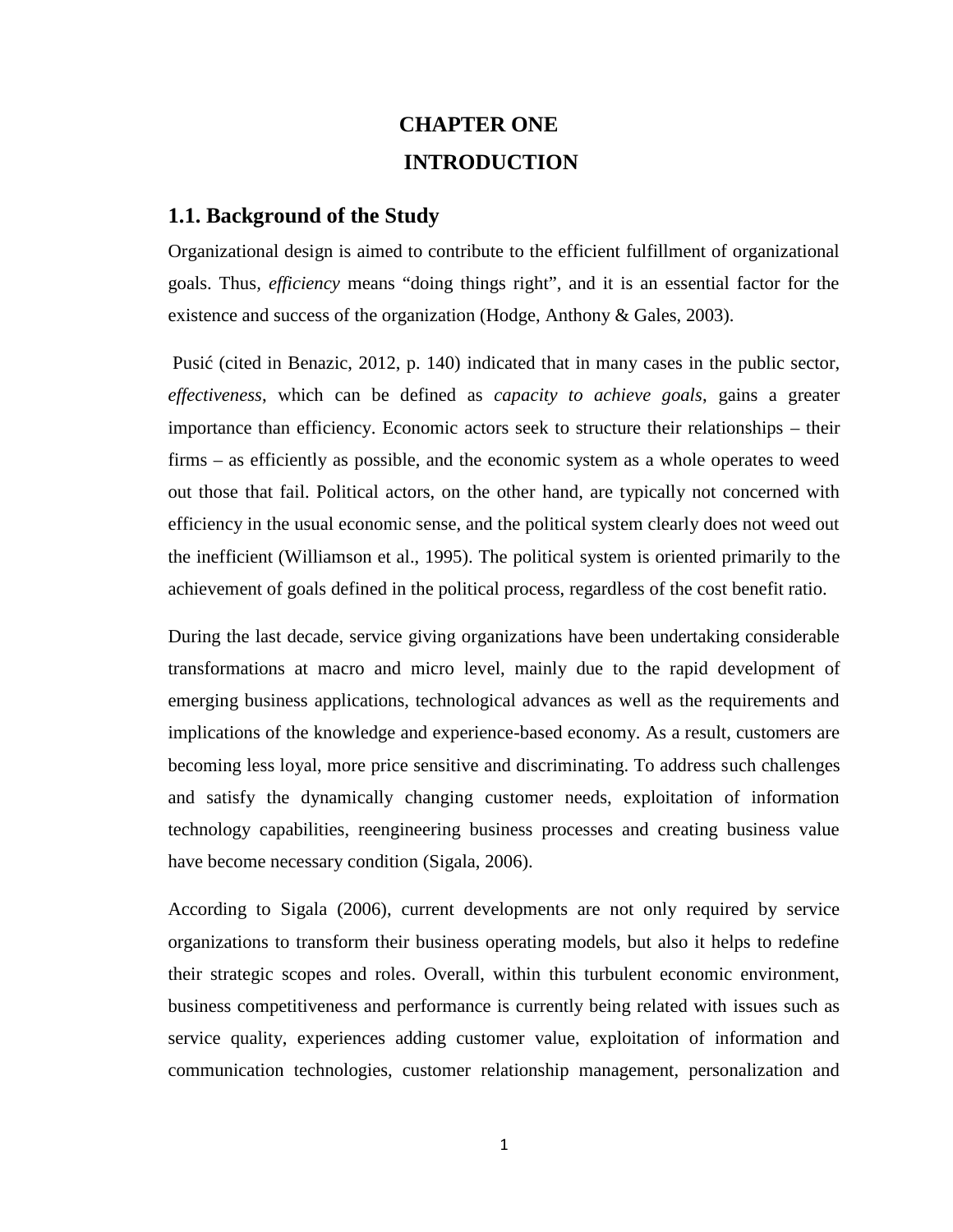customization of services, cross-cultural understanding and – eventually – satisfaction of customer needs.

An efficient service delivery is the ability of an organization to deliver simple, effective, and transparent service, which addresses customer expectation. A customer whose service expectation has been addressed effectively and transparently becomes confident towards the organization. Successful service giving companies focus their attention on both their customers and their employees. They often try to understand the relationship that links their service provision and customer satisfaction. This consists of important considerations like internal service quality, satisfied and productive service employee, greater service value, satisfied, and loyal customer, healthy service profit, and growth to the company. The ingredient needed for success in the service area is the building of a client friendly system, making everything easier for customers and to satisfy the needs of the clients. The system must not be created for the convenience of the company rather on the axiom" do right thing in the right way". The system is a perfect combination of effectiveness and efficiency (Egidio, 1990**).**

It is commonly understood that every government seeks to raise revenue, mainly through taxation, in order to pay its expenditure on infrastructure development, among others. In Ethiopia, the responsibility to collect revenue for the federal government rests with the Ethiopian Revenue and Customs Authority. In addition to collecting revenue, the Authority is responsible to facilitate the legitimate movement of people and goods across the border. Simultaneously, the Authority focuses on those people and vehicles that may involve in the act of smuggling i.e. the act of bringing into or taking out of the country goods on which customs duty and taxes are not paid and goods of which the importation or exportation of which are prohibited by law. The Authority conducts investigation, audit and prosecutes offenders. In the attempt to discharge its responsibility, the Authority closely works with the Federal Police, Standardization Authority, Ministry of Health, and Immigration Service and with other stakeholders (www.erca.gov.et, accessed on 21 November, 2014).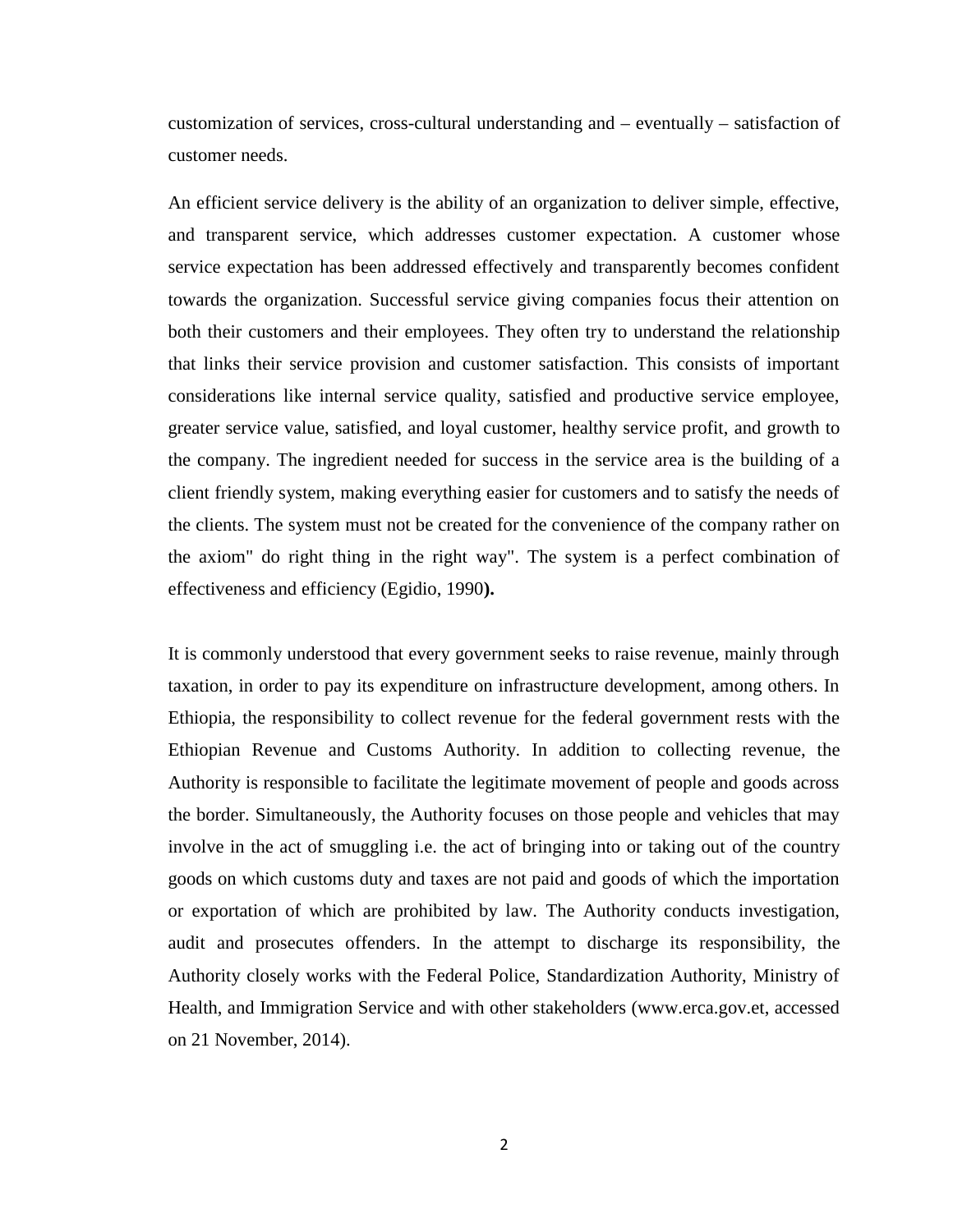Experience suggests that electronic service delivery can provide massive gain in effectiveness and efficiency for all forms of tax administration. To accomplish its task, ERCA has come across two stages: Manual and Electronic declaration and data processing. However, during manual data processing there was not an updated data and the national reports were not indicated at their up to date conditions. Hence, recently as a solution to the problem observed on the manual stage the Ethiopian Revenue and Customs Authority adopted the ASYCUDA and the Standard Integrated Government Tax Administration System (Tax-paying Number) SIGTAS | TIN systems.

The Automated System for Customs Data (ASYCUDA) is used for customs management system which covers most foreign trade procedures and activities in goods clearance process. ASYCUDA is a standardized system that takes into account the international codes and standards developed by International Organization for Standardization (ISO) and World Custom Organization (WCO) and they are adaptable to suit the national characteristics of individual customs regimes and duties of Ethiopia. It all began in 1995 when a group of COMESA delegates came to Ethiopia to introduce ASYCUDA version 2.7 to Higher Customs Officials (www.erca.gov.et, accessed on 21 November, 2014).

The targeted objectives from the implementation of the ASYCUDA system in the Ethiopian Customs are:

- Trade facilitation
- Effective revenue collection
- MIS and generation of trade statistics

Customs computerization speeds up the clearance of goods and reduces delays in deliveries to customers. As a result the related overhead costs, which affect the cost of imports and the price of export, are greatly minimized. And provides more precise external trade statistics, the computerized database on trade is used for statistical economic analysis, generate timely reports as required and cash account is automatically closed every other working day (United Nations Conference on Trade and Development (UNCTAD), 2001).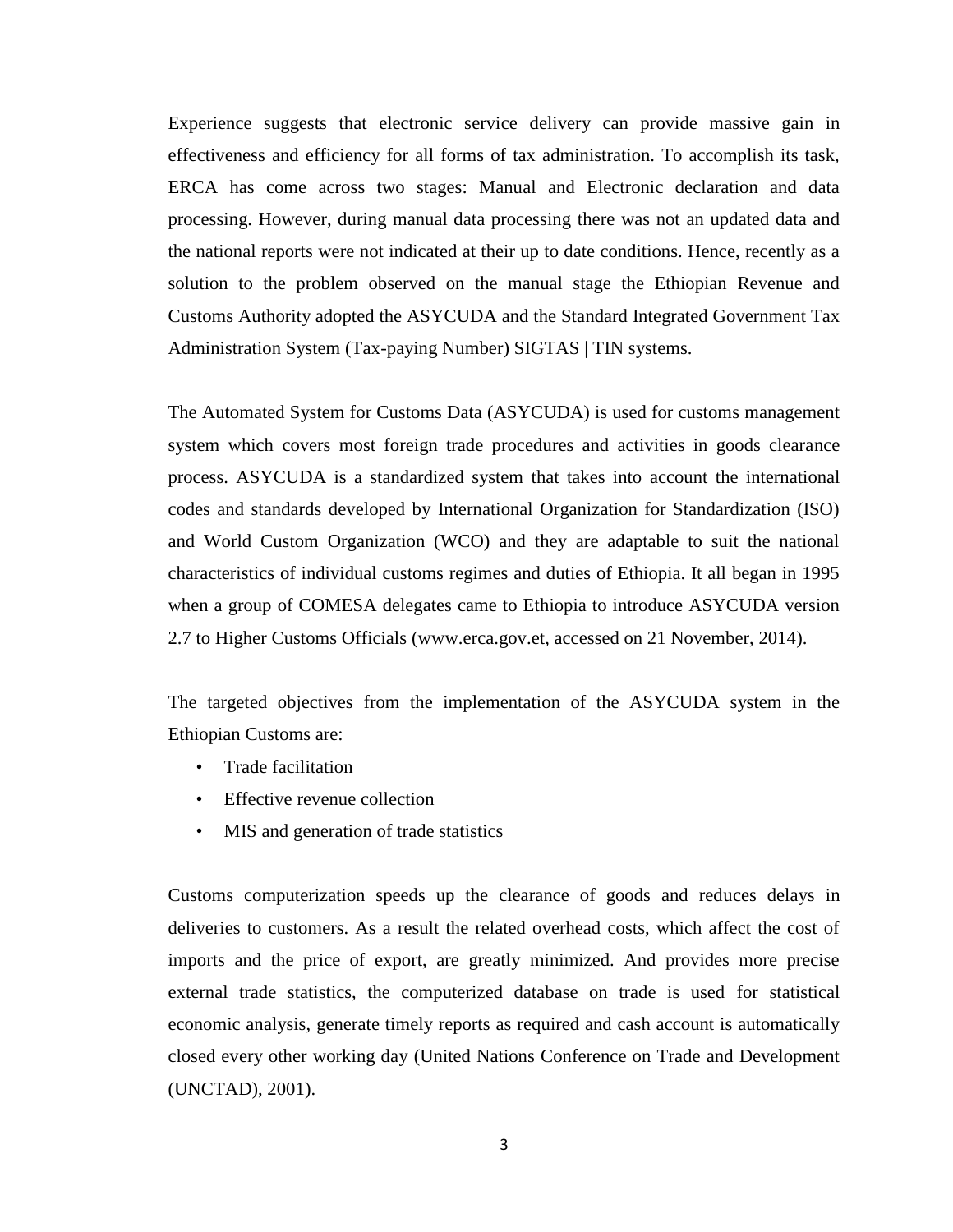#### **1.2. Statement of the Problem**

According to Berry (1991), the heart of excellent service marketing is characterized by service reliability, performing the service consistently and accurately. When a company performs a service carelessly, when it makes avoidable mistakes, when it fails to deliver as per promises, it erodes the customer confidence in its capabilities and undermines its chances of earning a reputation for service excellence. From the customer's perspective, the proof of a service is its flawless performance.

In Ethiopia, in most cases, service is provided in manner that suits the administrative convenience (i.e. provider) rather than compliance to the recipient interest. In relation to this, inconsistency of regulation and guidelines among governing institutions that provide related service as well as lack of coordination and cooperation among various departments within an institution and between related institutions often hinder efficiency in service delivery (Ministry of Capacity Building (Ministry of Capacity Building (MCB), 2001:3).

Moreover, the service delivery in public institutions is time taking due to excessive hierarchal organizational structure. And yet sufficient attention is not given in the planning process of many governmental institutions to improve their time taking service delivery system as well as procedure of service delivery. In addition, the human resource management system and working condition in the civil service do not motivate employees to provide quality service properly. The service users are also not aware of their rights and obligations regarding how and when to receive the public service (MCB, 2001:5).

Even though the quality of service delivery has increased the satisfaction of customers, the efficiency of service giving company highly requires the ability to have a good service delivery system and efficient professionals who fit that technology. Now it is impossible to forget the contribution of modern information technologies for efficiency of service delivery system. Electronic service delivery as a system will benefit the organization in increasing profit, in decreasing transaction cost and maximizing customer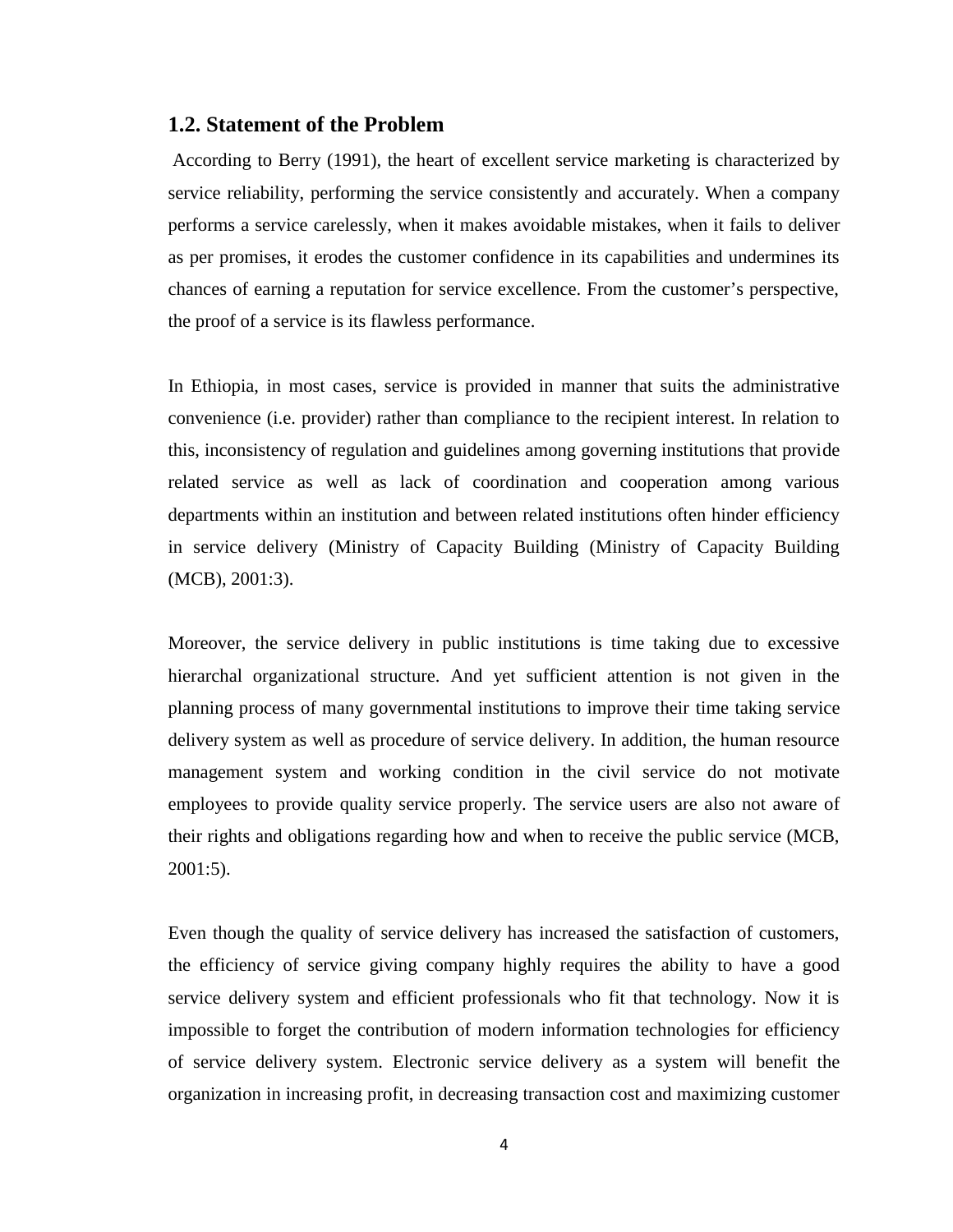satisfaction and it is one of the best services giving system even thought it may stimulate stress because of the knowledge gap and change challenging nature of human behavior between employees (Quinn and Byron, 2006).

A company can achieve a strong reputation for quality service only when it consistently meets customer service expectations. Customers evaluate service quality by comparing what they want or expect with what they are getting from the company. To earn a reputation companies should work as per expectations and requirements of customers because customers are the sole judge of service quality and if customers disagree with the quality of the service the organization offers, it can be concluded that the company has problems and must accept and correct accordingly (Berry, 1991:15)

Service companies are under a constant and dynamic change, everybody is aware of this and so, proactive action is required. What they have aimed to do is to identify issues that are relevant to make them fit with the required service delivering system and as such applicable to all involved in the management and competitiveness of service companies regardless of their location or national boundaries. Though, this is for private organization some parts are also extended to public organization and ERCA should watch its service delivery system as well as its efficiency in this changing situation to facilitate its revenue collection works.

Electronic service delivery facilitates the work of any organization and to maximize this opportunity and to get organizational efficiency, Ethiopian Revenue and Customs Authority (ERCA) adopted an electronic service delivery system called ASYCUDA. There is a claim that the introduction of information technology based service delivery system cannot guarantee the development of a country even though it may contribute to total development; this claim of under satisfaction by the service delivery systems continues to the introduction of ASYCUDA.

It is the experience of the researcher that Clearing agents feel that the adoption of ASYCUDA does not bring sufficient facilitation of works in the organization. They also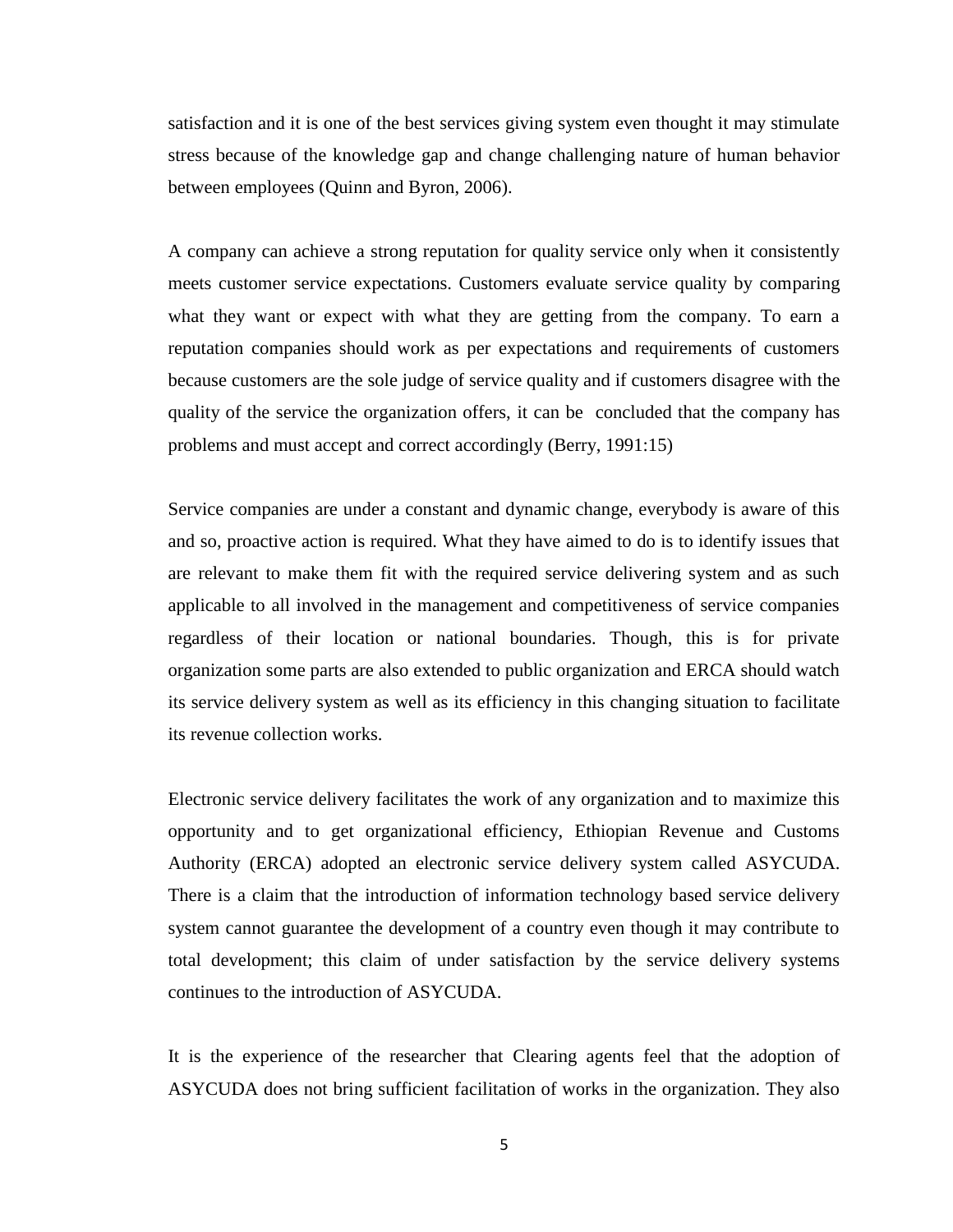believe that the adoption of it cannot bring adequate change in efficiency, transparency and effectiveness of service delivery in ERCA. This is due to lack of trained employees and good management system, frequent system failure, network failure and electric power failure. This study assesses the service delivery in ERCA and demonstrates the efficiency of the organization after the adoption of ASYCUDA.

#### **1.3. Research Questions**

The adoption of the service delivery policy puts clearly on civil service institutions their responsibility of improving the efficiency and effectiveness of their service and of making every effort on making to attain user satisfaction by ensuring fairness and accountability in their dealings with the public. It also enables service institutions to serve service users transparently, ethically and equitably. Above all the policy reminds civil service officials and employees that they serve clients courteously.

Hence, ERCA applied ASYCUDA system for facilitation of its import and export works and easy collection of revenues. In this thesis the researcher addresses the following questions:

- i. Is ASYCUDA facilitating work process in the organization and helping to bring organizational efficiency and effectiveness in ERCA?
- ii. What are the perceptions of customers towards efficiency of ASYCUDA?
- iii. What changes have occurred on the perception and performance of employees after the introduction of ASYCUDA?
- iv. How much the adoption of AYSCUDA does reduce the transaction cost and the time the process takes?
- v. What are the shortcomings and problems faced in utilization of ASYCUDA and what are possible solutions?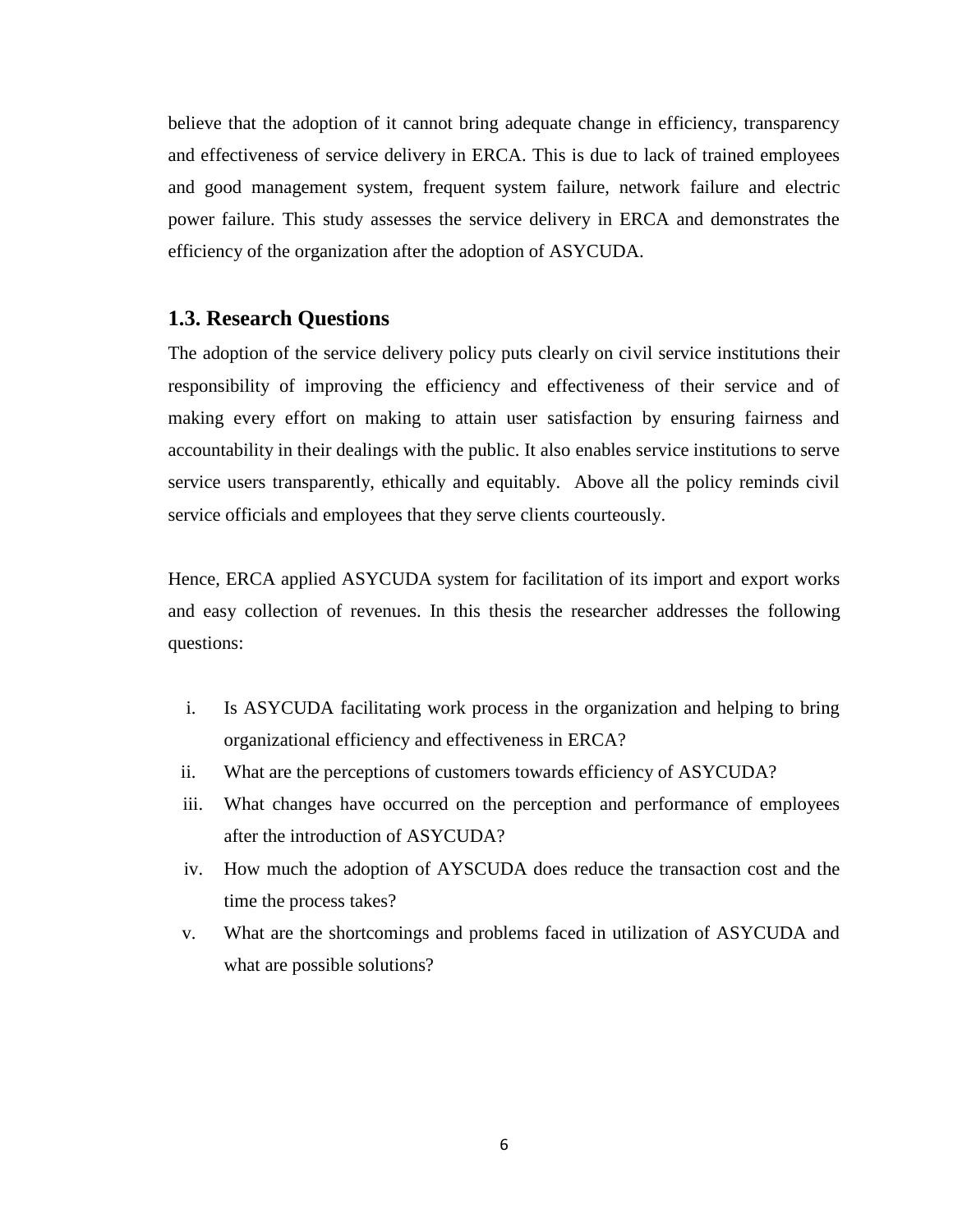## **1.4. Research Objectives**

ERCA adopted ASYCUDA to facilitate the import and export process activities in the organization. Here the main objective of this research is to assess the efficiency of ASYCUDA in service delivery process of ERCA.

### **The specific objectives are:**

- To assess the role of ASYCUDA in facilitating work process in ERCA and improving organizational efficiency;
- To assess the impact of adoption of ASYCUDA at the level of customers satisfaction;
- To assess the changes in work performance after the introduction of ASYCUDA in the organization;
- To assess the cost reduction and the shortening of time after adoption of ASYCUDA;
- To show the shortcomings and problems faced on utilization of ASYCUDA and give suggestions and recommendations accordingly.

## **1.5. Methodology of the Study**

Under mixed method approach, the researcher bases the inquiry on the assumption that collecting diverse types of data best provides an understanding of a research problem (Creswell 2003). This mixed approach is appropriate when either quantitative or qualitative approach by itself is inadequate to understand a research problem.

To address the general objective and to fill the knowledge gap, adequate data from both quantitative (survey questionnaire) and qualitative (in-depth interview) sources are used, and converge data collected from both sources at the same time to get a comprehensive analysis of the research problem and interpret the overall result. Therefore, the researcher used quantitative survey research questionnaire and in-depth interview data gathering instruments together with documentary analysis. Thus, the researcher used concurrent mixed approach during the study.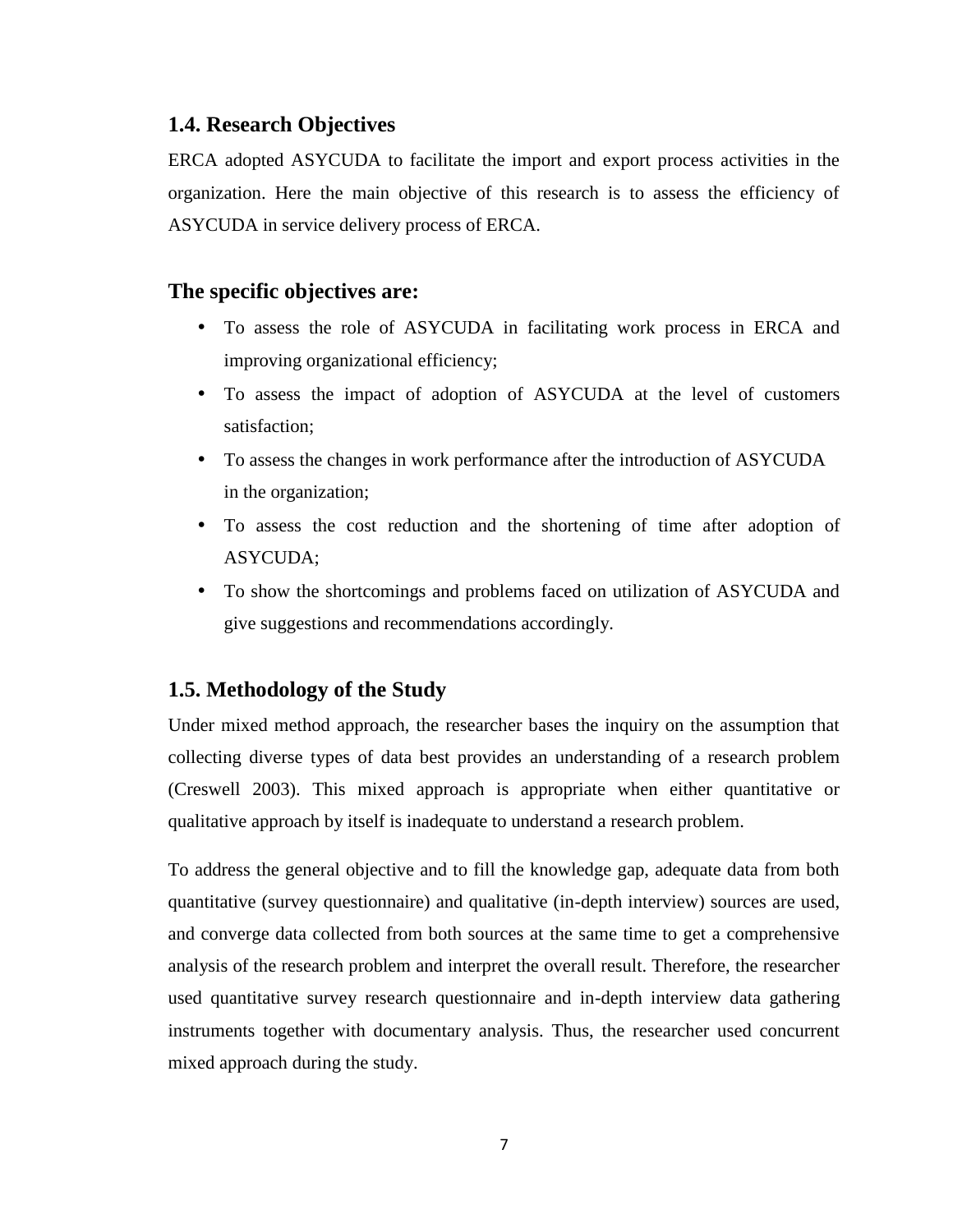#### **1.5.1. Research methods**

Research methods are specific techniques/methods of data collection and analysis used to achieve the broad research objective through addressing the specific objectives of the study. Consequently, this research used quantitative research methods particularly survey method and qualitative methods particularly in-depth interview and documentary analysis.

To address the research problem using a survey method the researcher used semi structured self-administered questionnaire. The reason to implement self-administered closed ended questionnaire was because of its low cost requirement and not consume much time to be answered by the respondents and quicker to administer by the researcher but, if questions wording is unclear and if respondents are not literate, its response rate is low. This Survey instrument was prepared in English. The questionnaire had two parts, the first part was comprised of profile of respondents and the second part is comprised of the main idea of the study issue.

The other specific method was in-depth interview. In-depth interview is a qualitative technique designed to draw out a glowing picture of the participant's perspective on the research topic. In depth interview is an effective qualitative method for getting people to talk about their personal feelings, opinions, and experiences. The interviews were made to 6 relevant offices (two officials from each organization). The Offices are Commercial Bank of Ethiopia (CBE), National Bank of Ethiopia (NBE), purposively selected private banks (NIB Bank and Dashen Bank), Ministry of Finance and Economics Development (MOFED) and the ERCA itself. Moreover, with regard to qualitative aspect of the method documentary analysis was made.

#### **1.5.2. Study Design**

The study population that the researcher intended to draw a sample is indicated in sample frame. Sample should be representative; because, based on the representative sample generalization is given for the entire population. Therefore under this study the sampling frame were customs official and employees, importer/exporter and third parties clearing agents.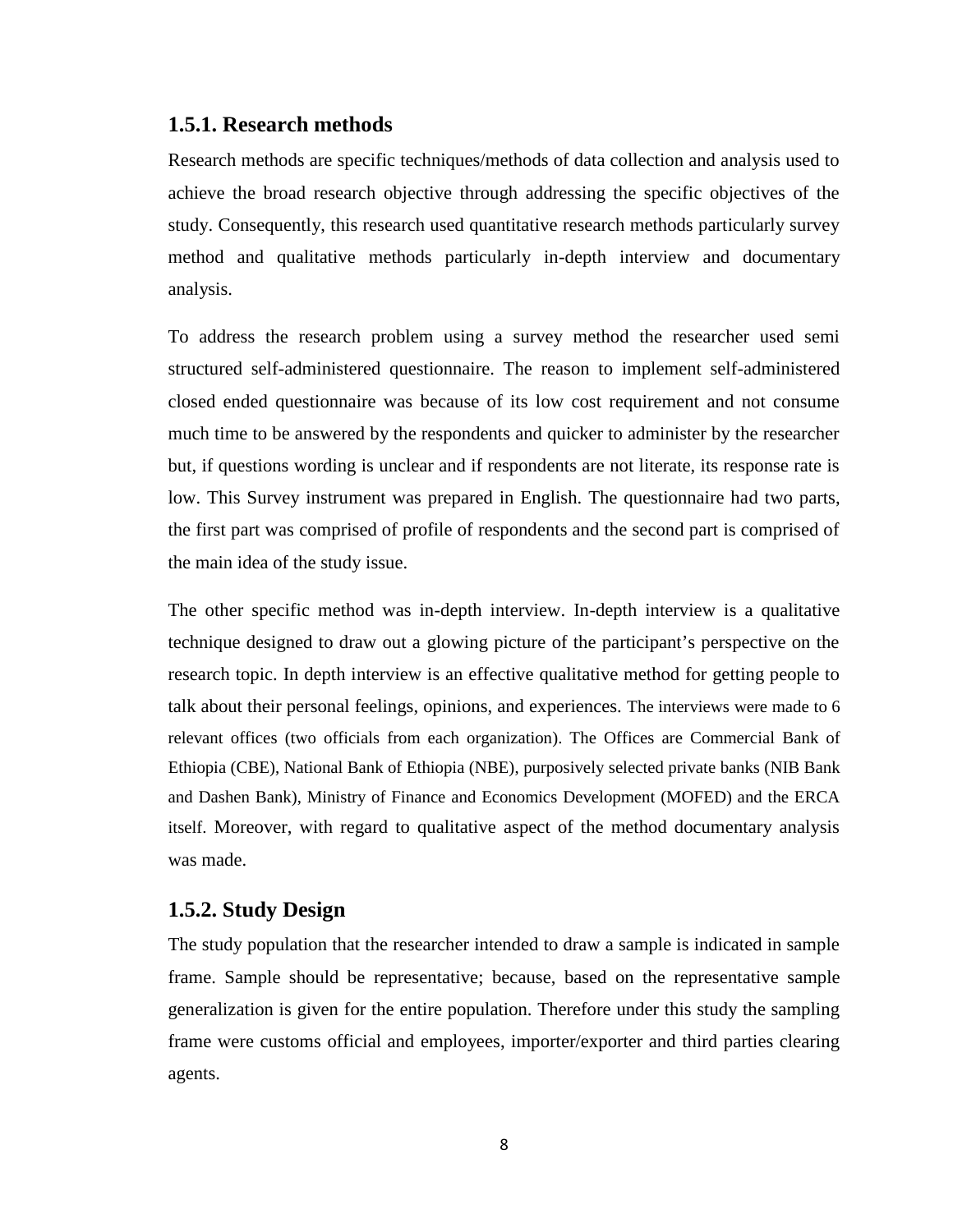| Category          | <b>Station</b>      | Total                    |     |
|-------------------|---------------------|--------------------------|-----|
|                   | Addis Ababa(Kaliti) | Addis Ababa Bole airport |     |
| Employee          | 258                 | 242                      | 500 |
| Official          | 24                  | 24                       | 48  |
| Importer/Exporter |                     |                          | 444 |
| Clearing agent    |                     |                          | 244 |
|                   | 1236                |                          |     |

#### **Table 1.1: population of the study**

Source: MTI, and ERCA

#### **Sample Size**

The other element of sample design is determination of sample size, given the limitation of availability of time and other resources the sample size was determined as follows even if, there is no single right way for the determination of sample size (Fowler 1984). Accordingly, the researcher has taken 130 samples that were 10% from the total employees, 25% from the total officials, 10% from the total importers/exporter, and 10% from the total clearing agents. Random selection was applied in taking these samples.

Out of this 36, 28 and 16 questionnaires have been properly filled and returned from the employees, importers/exporters and clearing agents respectively. On the other hand, the researcher has drawn 12 interviewees from 48 officials to get detailed and clarified information as they are decision maker in their respective organization.

### **1.5.3. Data Instrument**

The researcher used semi-structured self administered questionnaire for both quantitative and qualitative aspect of the research method. Further, for the qualitative aspects of the study methods data were collected from in-depth interview and document analysis from ERCA.

#### **1.5.4. Data Analysis Methods**

The specific methods applied in the study were survey methods and in-depth interview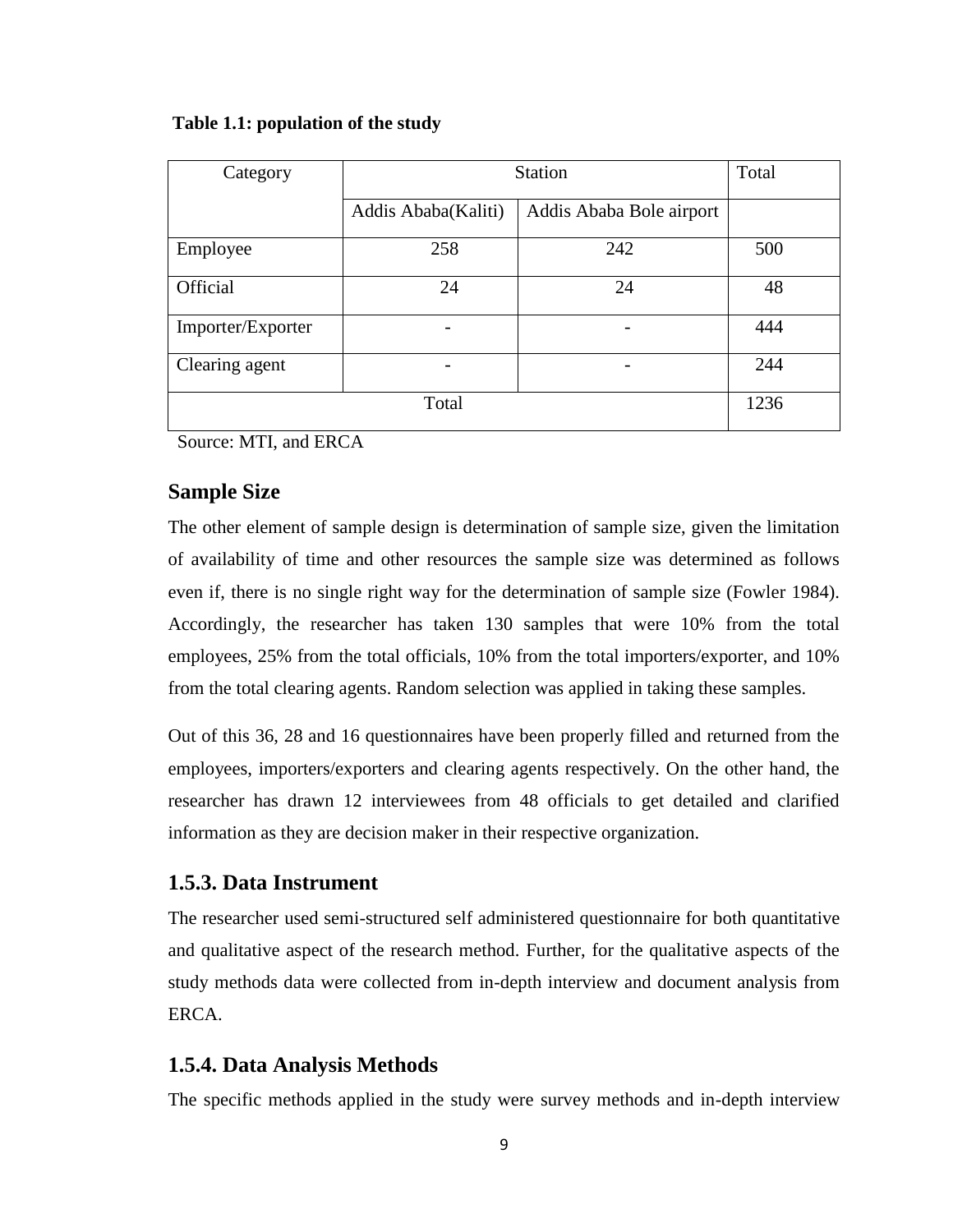together with documentary analysis. Therefore in this study, Quantitative data from the questionnaires were analyzed using descriptive statistics. The rational to use this descriptive statistics is to describe the basic features of the data in a study and to provide summaries about the sample and statistical package for social science (SPSS) tool was used.

#### **1.6. Scope of the Research**

The research study is limited in Addis Ababa, which has the biggest customer load on the Authority and the Addis Ababa Airport Branch Office (Bole) and Addis Ababa Export and other goods facilities branch office (Kaliti) are the main study areas of the research with equal proportion of samples taken from both sites. Because of the time and budget limitations the research was conducted only in Addis Ababa Revenue and Customs Authority Bole and Kaliti office and the head office and IT departments was covered in the study that have relevant sources of data.

Ethiopian Revenue and Customs Authority adopted electronic service delivery system that facilitates its work on tax collection-ASYCUDA and SIGTAS. ASYCUDA deals with the tax collection on imports and exports activities and SIGTAS deals with tax collection from all sources at home. However, the researcher focuses on the ASYCUDA package and assesses the efficiency of the import and export system after the implementation of ASYCUDA. This study does not cover the ICT application; it rather concentrated only on the administrative efficiency of ASYCUDA.

#### **1.7. Limitation of the Research**

It was better to investigate and assess both ASYCUDA and SIGTAS to see all over the efficiency of the system. But because of time and cost limitation the study was only limited to ASYCUDA and tried to make an intensive study on stratified and randomly selected samples.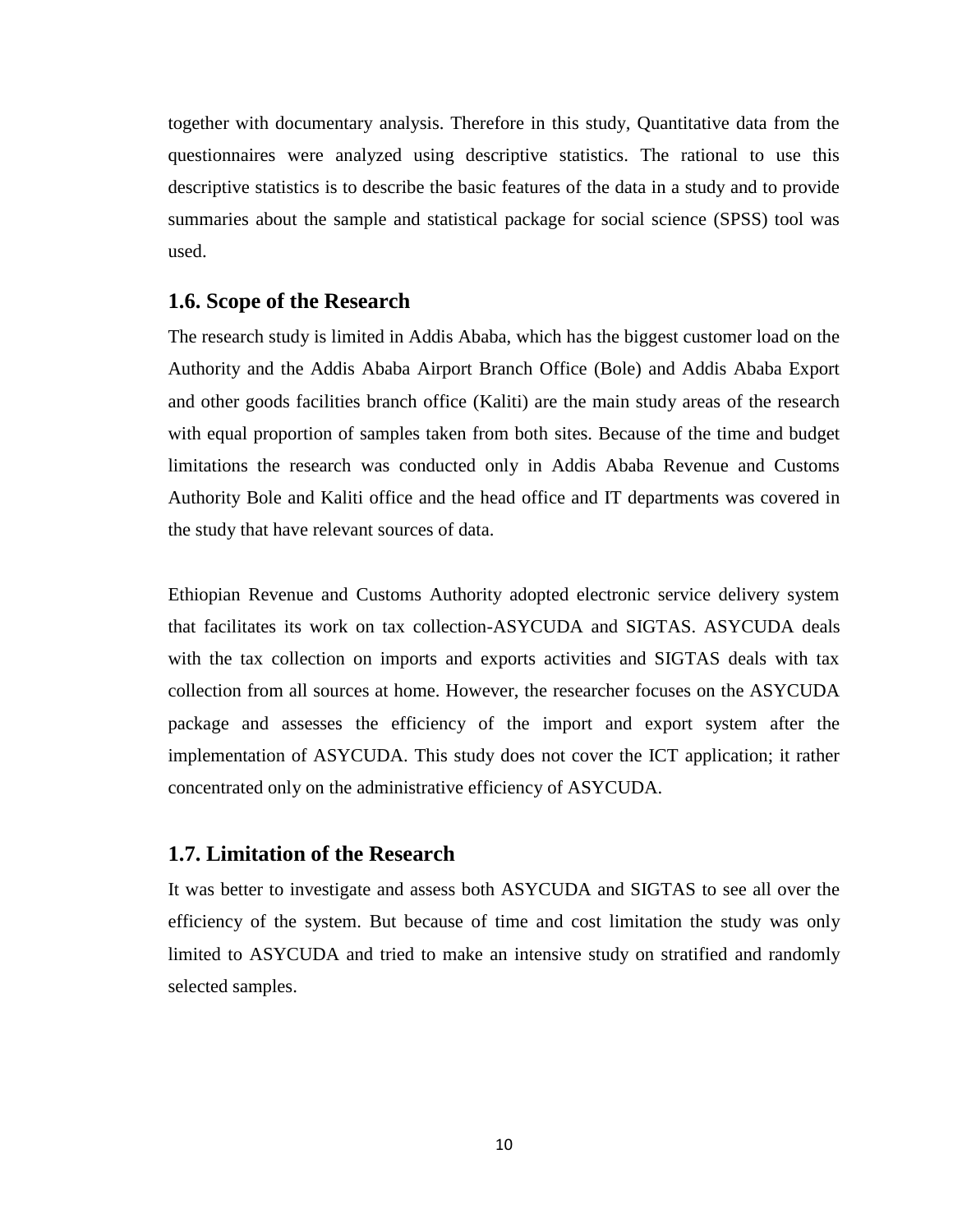#### **1.8. Significance of the Study**

- i. This paper is important for the authority to observe its gaps in service delivery and to initiate corrective actions.
- ii. It instigates other researchers to investigate more about the system which are not covered by this paper and other studies
- iii. It is valuable for other researchers to use it as a source of reference for comprehensive and thorough study on efficiency of the public organization.

#### **1.9. Organization of the Thesis**

This study is presented in four chapters. It starts with the introductory part which discusses the service delivery, and electronic service delivery of ICT and ASYCUDA in Ethiopia .It also deals with statement of the problem, objective of the study, significance and methodology of the research as well as data analysis methods of this research. The second chapter deals with the literature of service delivery and deals more on concepts in Public Service Delivery and electronic service delivery, efficiency measurement of Public Service Delivery. It also deals more on ASYCUDA and its implementation ERCA. The third chapter is committed to analysis of the data collected, thereby on the improvement and give hint on efficiency of service delivery to customers and cost reduction, transparency and effectiveness in customs operation. Based on the findings of the study, the final chapter offers suggestions and recommendations towards the efficiency of ASYCUDA and gives ways for better utilization of the system for ERCA.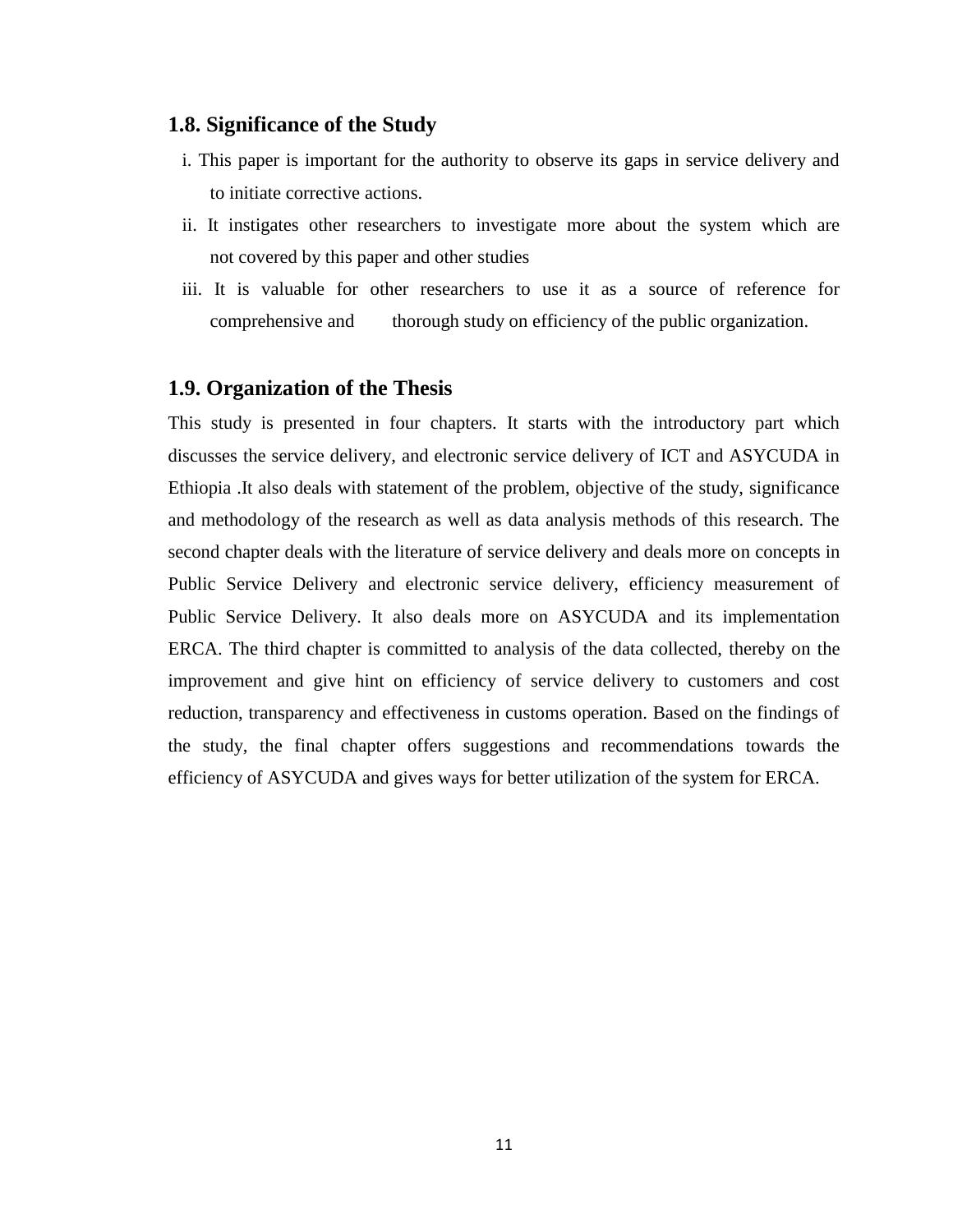#### **CHAPTER TWO**

#### **LITERATURE REVIEW**

## **2. Conceptual Framework: Electronic Public Service Delivery and Its Efficiency Measurement**

#### **Introduction**

This chapter reviews literatures on concepts in public service delivery, electronic service delivery, its efficiency and measurement in public sector performance. It also discusses the development of information technology and its service delivery contribution in Ethiopia. In addition, some limitations on ICT service delivery are discussed. Finally, development of information technology and implementation of ASYCUDA in Ethiopian Revenue and Customs Authority (ERCA) are also looked into.

#### **Definitions of Important Terminologies**

This section attempts to define the terms widely used in this research paper, and it is important to Understand their meanings and usage in the context of the research paper which are derived from free dictionary ( http://www. thefreedictionary.com).

**Service-** is any work that is done by a person or a group of people that provides a function to others. Service work can be paid or voluntary. This is to say you provide a service rather than sell an object.

**Service delivery-** refers to delivery of work by a person or group for the benefit of someone else or assistance offered by an organization to its customers.

**Public service delivery-** is a term usually used to mean services provided by government to its citizens, either directly (through the public sector) or by financing private provision of services.

**Electronic service delivery**- is electronic commerce in services, means the provision of services with the assistance of telecommunications and telecommunications-based tools .It is any application program or information resource which make to exploit the potential electronic service and internet service to facilitate all the activities involved.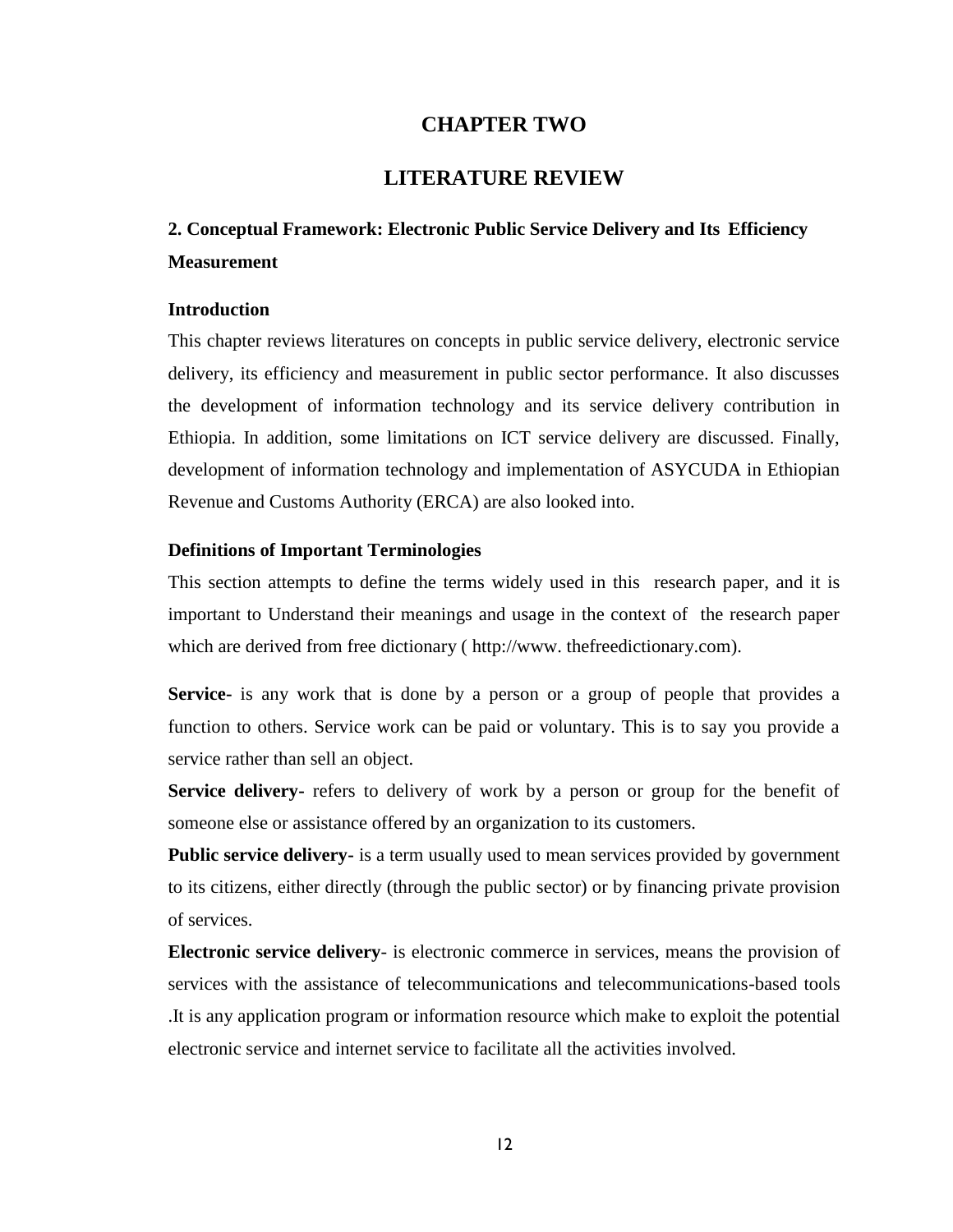**Information Technology**-in the broadest sense, information technology refers to both the hardware and software that are used to store, retrieve, and manipulate information. At the lowest level you have the servers with an operating system. Installed on these servers are things like database and web serving software. The servers are connected to each other and to users via a network infrastructure. And the users accessing these servers have their own hardware, operating system, and software tools.

**Efficiency:** a situation in which a person, company, factory, etc. uses resources such as time, materials, or labor well, without wasting any(cambridge.org/dictionary/business- English /efficiency)

**Consistency-** the quality of always behaving or performing in a similar way, or of always happening in a similar way: (.cambridge.org/dictionary/british/consistency)

#### **2.1. Concepts in Public Service Delivery**

A public sector or government organization first and foremost exists for providing service to its citizens through their operation. Service is generally any activity undertaken to meet social needs. Public service, particularly, refers to those activities of government institutions aimed at fulfilling the needs and ensuring the well being of the society as well as enforcing laws, regulations and directives of government (MCB, 2001:1).

Several distinctive characteristics make special the public service delivery system of the government from the private ones. These distinctive characteristics in combination make the performance measurement in public sector a challenging practices and it is not easy to make a comparison between performance of public and private sector organizations. The occurrence of differing competitive conditions, differing objectives, constraints and data difficulties makes very difficult to evaluate performance of public sector service deliveries (Fox, 2002:14).

According to Ghobadian (Ghobadian et al 1994: 44-45), there are possibly major differences between service and manufactured goods. These differences have an impact on the approach and substance of quality management and four of them are: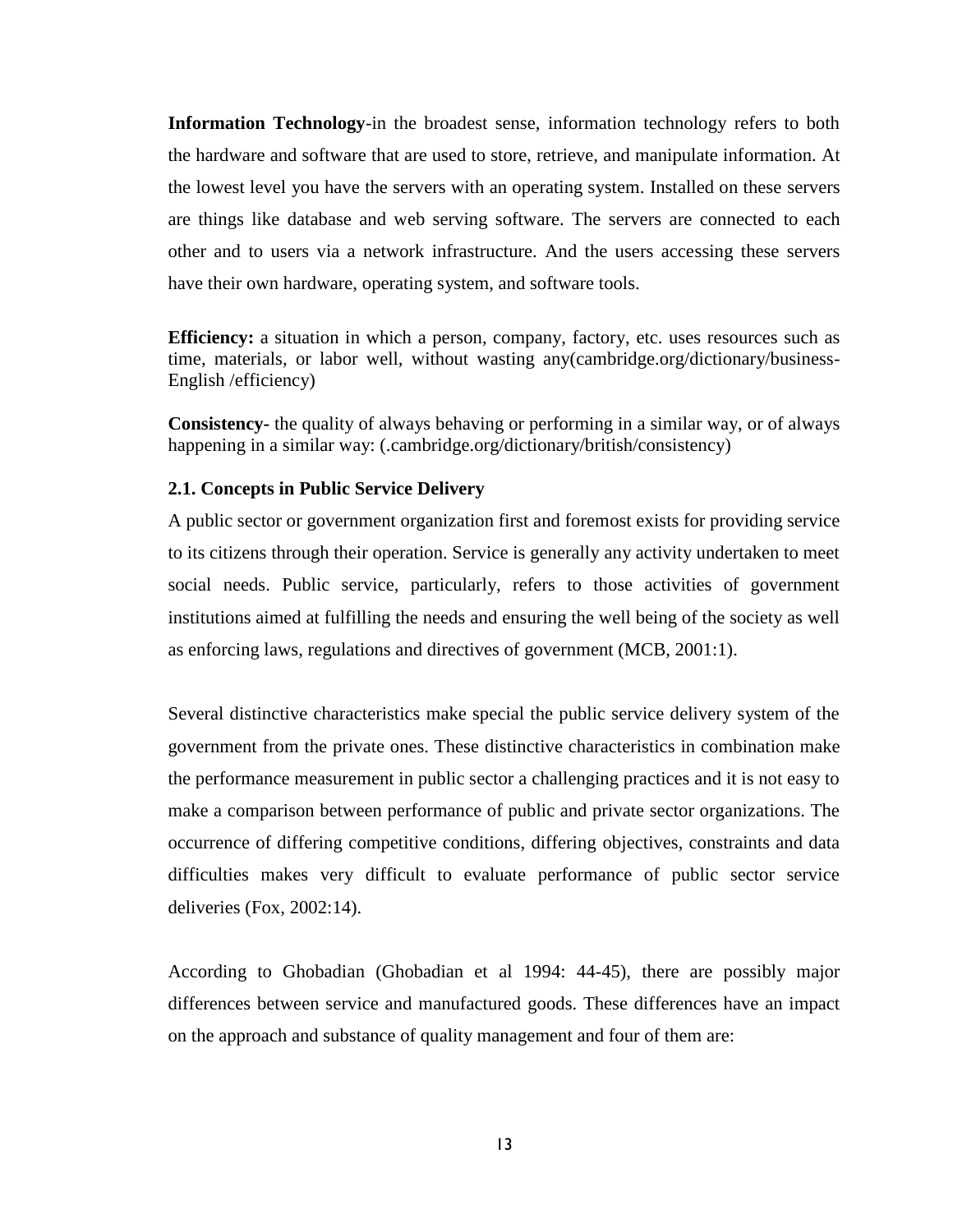- **Inseparability of production and consumption**: in service industries, usually the marketers create or carry out the service at the same time as the full or partial consumption of the service takes place. The high visibility of the conversion process means that it is not possible to hide mistakes or quality shortfalls. Moreover, the involvement of the consumer in the delivery process introduces an additional process factor, the consumer, over which the management has little or no direct control (Ghobadian et al 1994:44-45).
- **Intangibility of service**: Many services are essentially intangible that it is difficult for the producer to illustrate the service and for the consumer to ascertain its likely qualities. The consumer cannot see, feel, hear, smell, or touch the product before it is purchased. Therefore, the consumer often looks for signs of quality: for example: word of mouth; reputation; accessibility; communication; physical tangibles; etc (Ghobadian et al 1994:44-45).
- **Perishability of services:** Services are perishable and cannot be stored in one time period for consumption at a later date. This means that, unlike manufactured goods, it is not possible to have a final quality check. Hence, service provider needs to get the service right first time, every time (Ghobadian et al 1994:44-45).
- **Heterogeneity of services**: It is often difficult to reproduce a service consistently and exactly. A number of factors can affect the extent of the heterogeneity of service provisions. First, delivery of service often involves some form of contact between the consumer and service provider. The behavior of the service provider influences the consumer's perception of quality. It is difficult to assure consistency and uniformity of behavior (Ghobadian, et al, 1994, 44-45).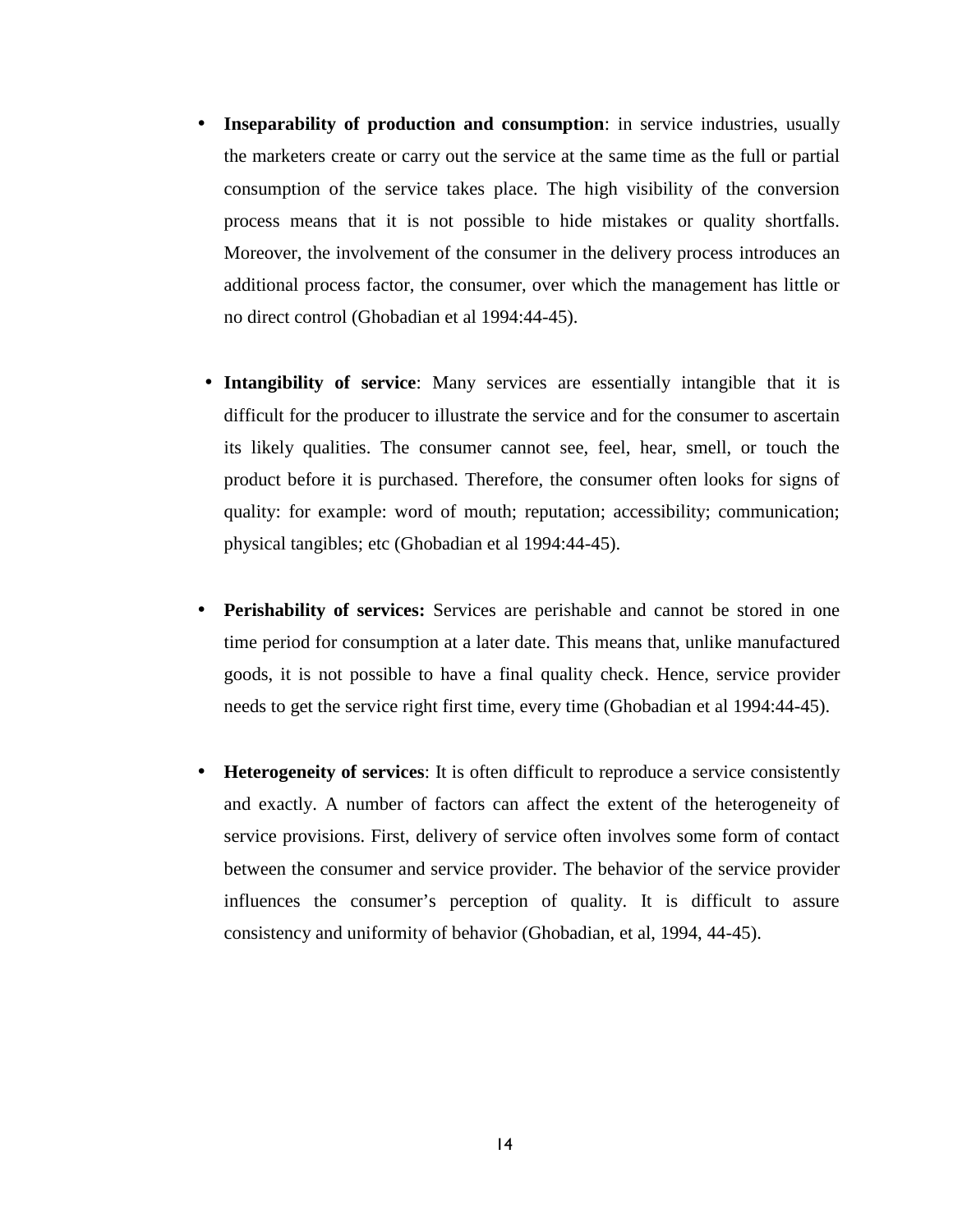



(Source: Kotler and Armstrong, 2001:317)

Modern service delivery, which has been a distinguishing feature of the private sector, has become a topic issue among government as well as non-government institutions in their recent effort to transfer good management practices from private to the public sector. Service delivery basically refers to the systematic arrangement of activities in service giving institutions with the aim of fulfilling the needs and expectations of service users and other stakeholders with the optimum use of resources .In short, improvement of service delivery means increasing the cost effectiveness, coverage and impact as well as efficiency of service (MCB, 2001:1).

Service companies want to ensure that customers receive consistently higher quality service in every service encountered. However unlike product manufacturers, who can adjust their machinery & inputs until everything is perfect, service quality will always vary depending on the interaction between employees & customers, problems will inevitably occur. As hard as they may try, even the best companies will have an occasional late delivery (Kotler and Armstrong 2001:323).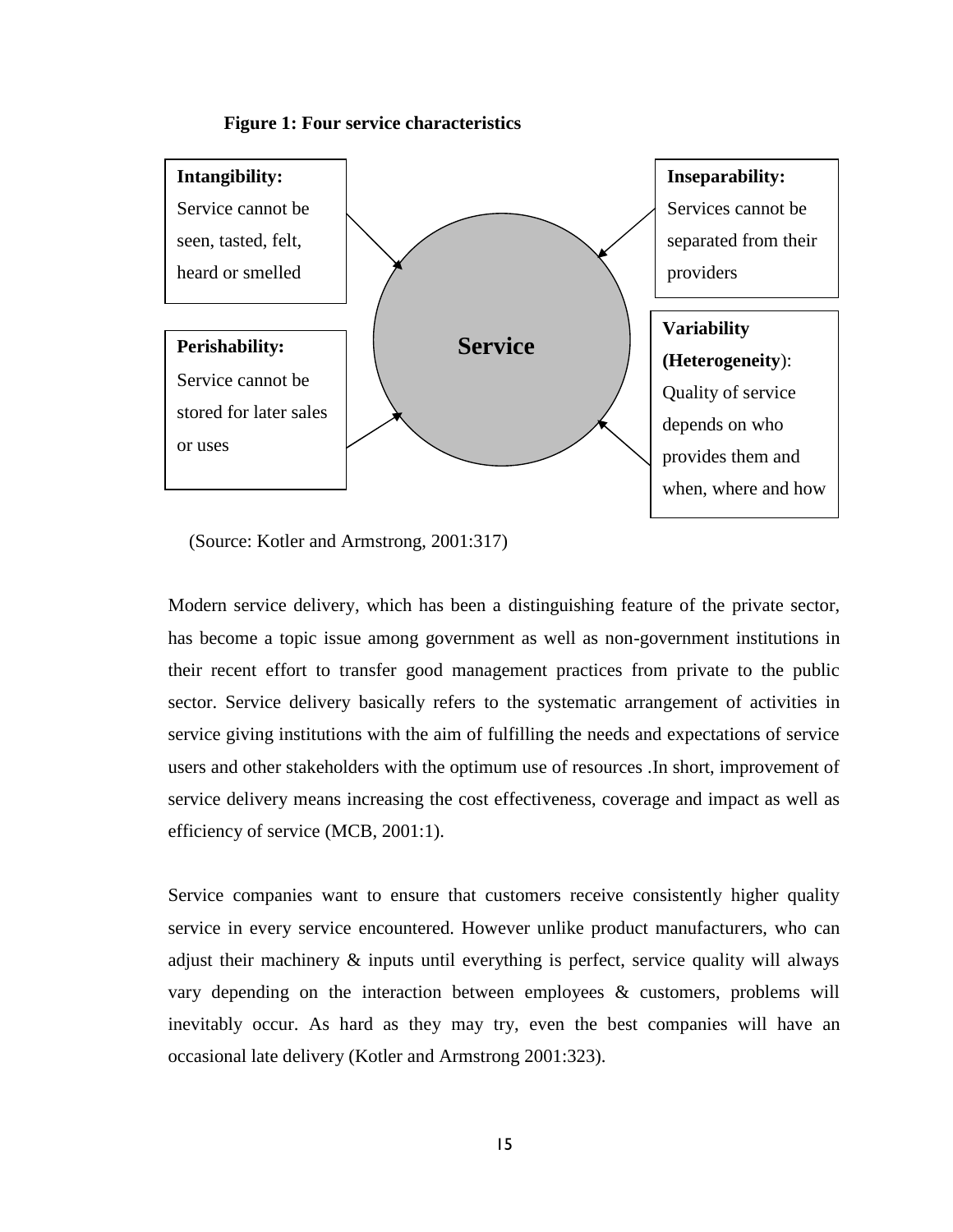However, although a company cannot always prevent service problem, it can learn to correct the problems immediately. Good service recovery can change angry customers into loyal ones. Therefore companies should take steps not only to provide good service every time but also to recover from service mistakes when they do occur. The first step is to empower front line service employees, to give them the authority, responsibility and incentive they need, to recognize, care about and tend to customers' needs. Generally, they must learn to watch service performance closely and make needed corrections (Kotler and Armstrong 2001:323).

Improving public service delivery is one of the biggest challenges worldwide. Because, public services are a key determinant of quality of life while it is very difficult to measure in per capita income, and also it is very difficult to show its efficiency clearly. They are also an important plank of poverty reduction strategy in a country. But, it is a particular challenge in Africa, given the low quality of service provision and the critical needs of the citizen for quality services from beginning to end by organizing public service provision is deemed to be a core function of government. These goods and services given by government have important benefits not captured in market as the reason of they are subject either to externalities or have equity or minimum service objectives. Given these features, it is well known that the market provides them as market allocation based on willingness to pay and the price system does not internalize externalities and mostly given by the government (Besley and Ghatak 2007:127-128).

In order to bring quality service, service providers can train current employees better or hire new ones who will work harder or more skillfully. Because it is known that everything depends on the behavior of staff, if they are empowered they will work for organizational goal achievements. Empowerment definitely calls for creativity and enhance employees efficiency. In addition, we can exploit the power of technology because it saves time and costs, it also has great and often untapped potential to make service workers more productive and efficient. Hence, companies can differentiate their service delivery having more able and reliable superior physical environment in which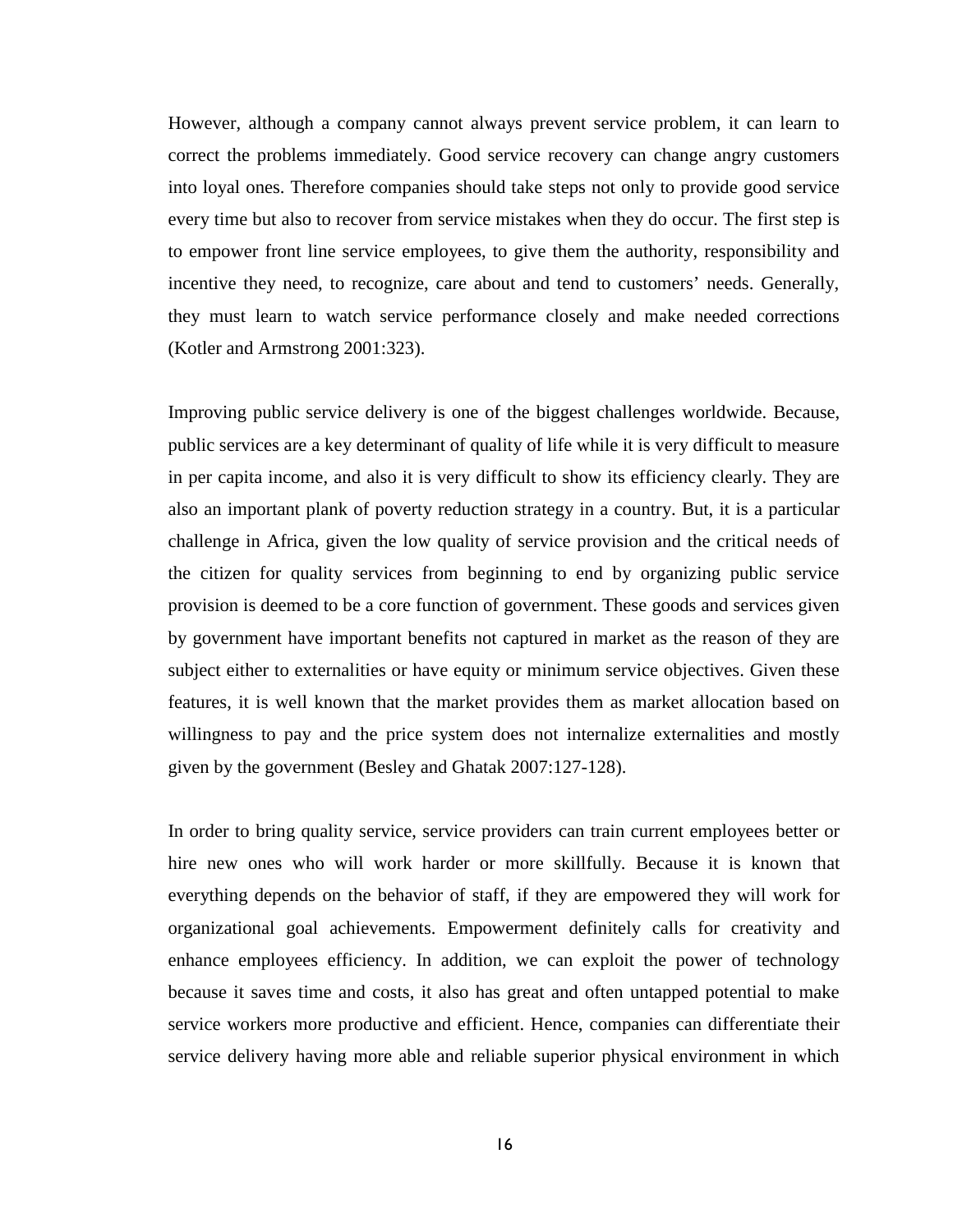the service products delivered, or by designing a superior delivery process better customer service (Quinn and Byron, 2006:77-78).

Here, the private sector provides private goods efficiently, and the public sector steps in to provide public goods and services and uses taxes or subsidies to correct externalities. People are requesting for quality service which is by government reasoning out they are tax payers and it has a responsibility to provided as per the requirement of them because its responsibility is to serve the citizen (Besley and Ghatak, 2007:128).

Nowadays, continuous improvement in service quality is considered a requirement in the services industry. Supporting multiple service delivery channels with up to date technology is now a key competitive quality has become an essential part of organizational success due to increased customer expectations and customization of services in many markets. In fact, even the definition of service quality is changing. Good service quality used to mean that the output was made to conform to the specifications set by the process designers. Today, the concept of service quality is evolving to mean uniformity of the service output around an ideal (target) value determined by the customer (Frei, et al, 1997:36).

A performance evaluation in public sector is very difficult and it is particularly serious in three respects. First, it is frequently difficult to define the service being provided. Secondly, it is challenging always to price the service being provided. Third, quality matters particularly in the provision of service because service quality is notoriously difficult to define much less to measures (Fox, 2002:19).

Competition, processes, and technological improvements in delivery systems have resulted in a gradual shift in strategic focus from price to service quality. It depends on the magnitude of service process variability and its impact on service quality and organizations performance. It has become an essential part of organizational success due to increased customer expectations and customization of services in many markets (Frei, et al, 1997:2).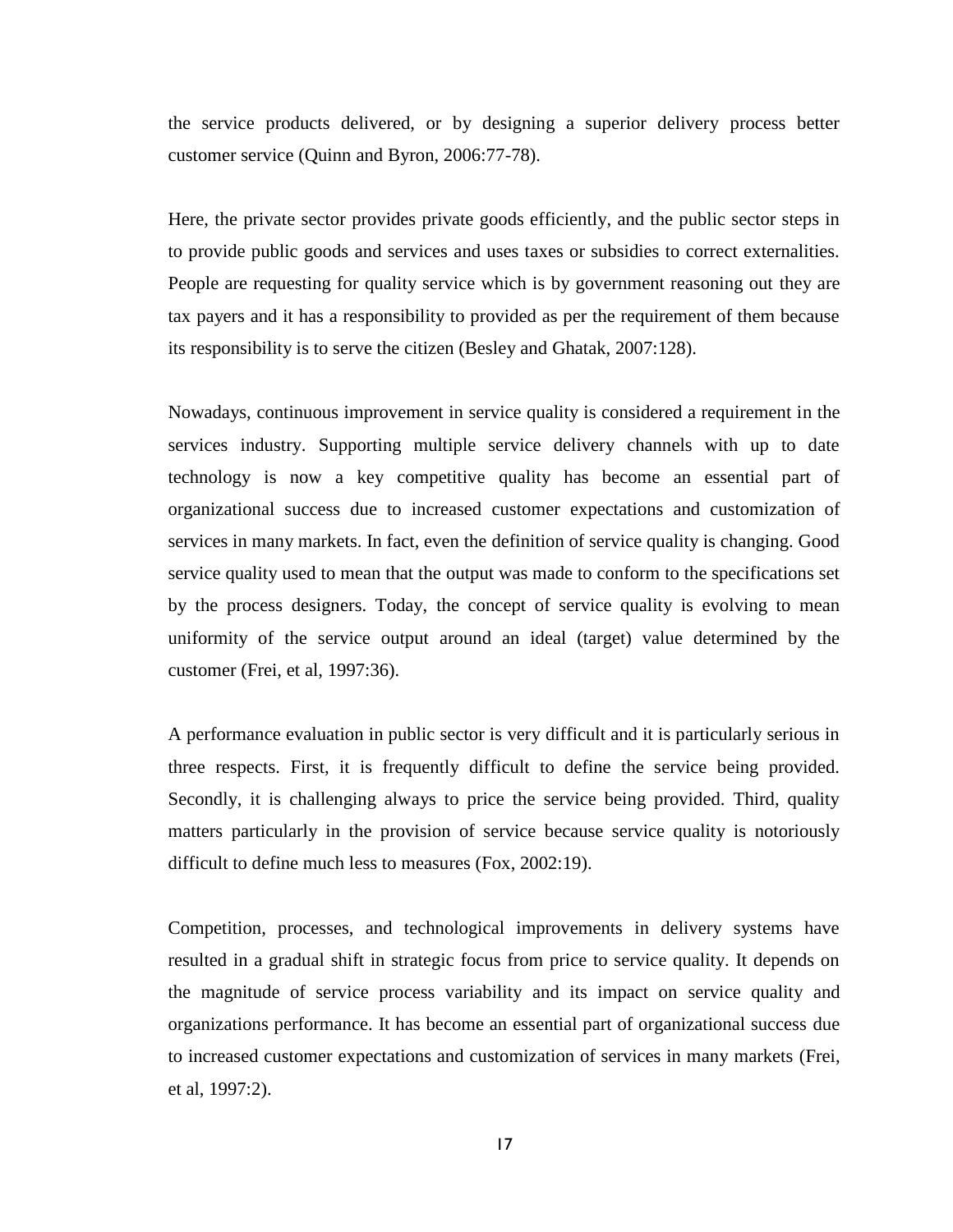However, before applying quality control methods developed in manufacturing to service operations, more fundamental questions need to be addressed: How does process variation in services brings organizational efficiency? How do process variations affect an organization performance? It is very important to point out that removal of unnecessary process variation is a necessary, but not a sufficient condition, for improving service quality as well as for bring efficiency. It is not sufficient because high levels of inherent difference will continue to exist due to other factors and must be managed, even in the best of all possible scenarios (Frei, et al, 1997:2).

There are four major factors which contribute to the substantial difference in the delivery of services, but not all four of these factors apply to all services, nor is this complete list of variables, but these four factors represent major explanations for the existence of process variation in services: heterogeneous customers with different service expectations; lack of precise policies and processes; high employee turnover; and nature of customization (Frei, et al, 1997:2).

Due to the co-productive nature of most customers, the presence of heterogeneous customers usually introduces variation into the service delivery. The principal reason for this is that a component of the production process (the customer preferences and expectations) is different for each instance of service delivery. For example, one customer may want fast service with no idle chatter and another customer may want to have a discussion amidst service delivery. Serving these customers will likely to require different amounts of time, and thus will result in higher variation. Aside from variation in customers, there may also be process variability. Services, typically, do not apply as much rigor to the definition of each and every step of the production process. In fact, it is not uncommon for upper management not to know the details of a particular process and for there to be no institutional knowledge of process designs (Frei and Harker, 1995).

Many organizations want to work for the fulfillment of their goals, but they may not get the right way of doing a work and intended to move ahead and improve organizational efficiency. But many activities in service giving organizations require better facilitation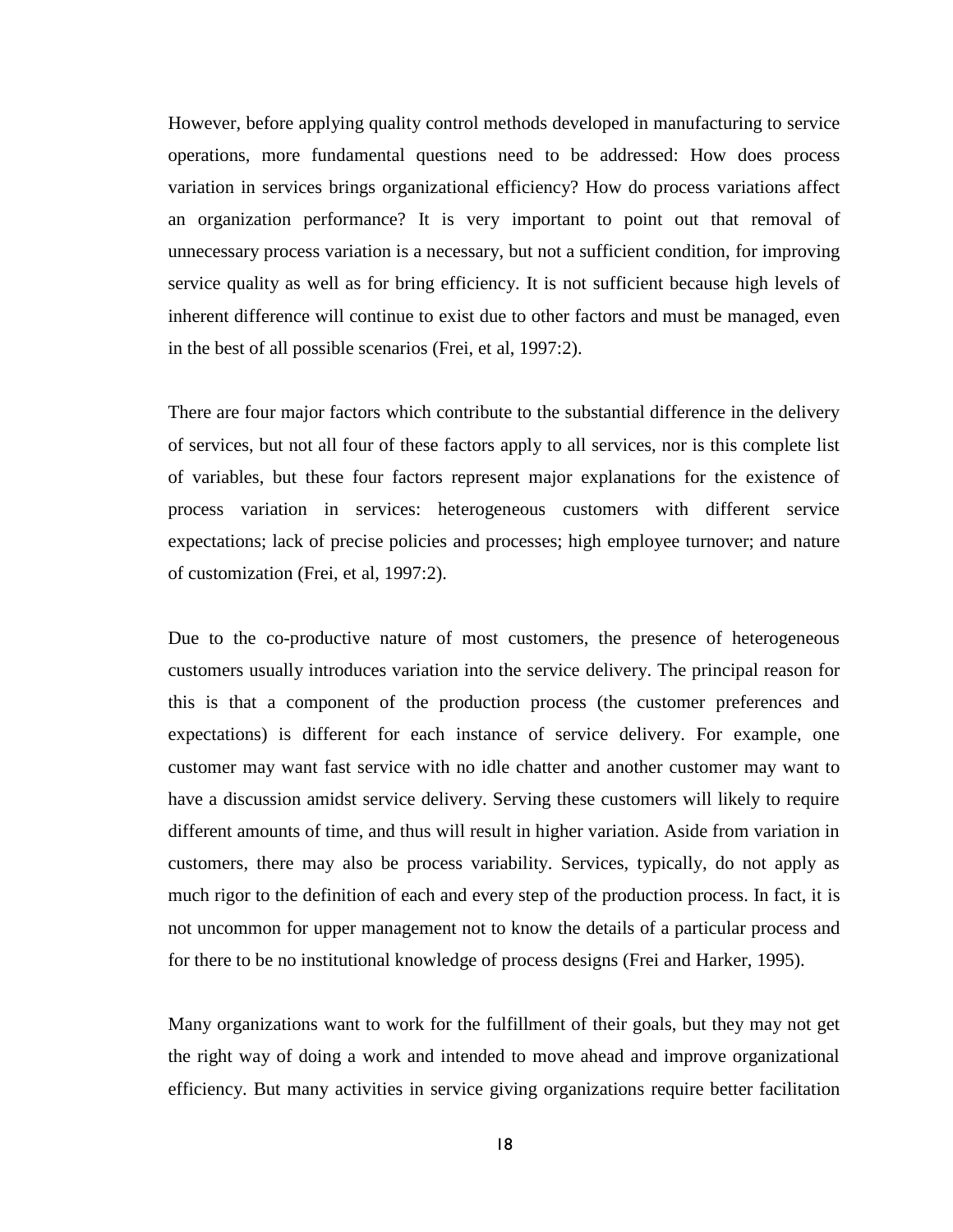as well as skill full employees. Hence, organizations should work to empower employees to make the service quality as well as to bring organizational efficiency by following organizational goals as well as implementing better information technology which helps its performance as well as make an organization efficient and effective in using its resources.

#### **2.2. Electronic Public Service Delivery**

The term electronic services delivery is much used, but seldom defined. The generic concept, for both the terms 'electronic business' and 'electronic commerce' is widely used as the conduct of business with the assistance of telecommunications, and of telecommunications based tools. Hence, electronic services delivery is electronic commerce in services. It is the delivery of information, products, service, or payments with the help of telephone, computer or other automated media. It includes many kinds of business activities, and all commercial transactions conducted by the internet, telephone and fax and all forms of trade in digitized goods and services. However, it is not commonly used in relation to government services in developing countries especially like Ethiopia, but all in all the electronic technologies is a promising application to get a promising return to the companies who apply it and to the other stakeholders (Clarke, 1999:2) .

Electronic services delivery can be performed using a wide range of electronic tools. The emergence of the Internet and the World Wide Web (WWW) has resulted in a situation where substantial proportion of recent business activities being focused on that channel. While electronic commerce can help increase the effectiveness of tax administrations, it also raises major new issues and challenges established tax systems and laws. The potential with electronic commerce for avoidance and evasion is major and necessitates that countries review their tax policies and administration to ensure that tax laws are applied appropriately (Clarke, 1999:3).

Achieving integration of electronic service delivery capability is not enough for a government. It also needs to ensure that these electronic services are accessible by the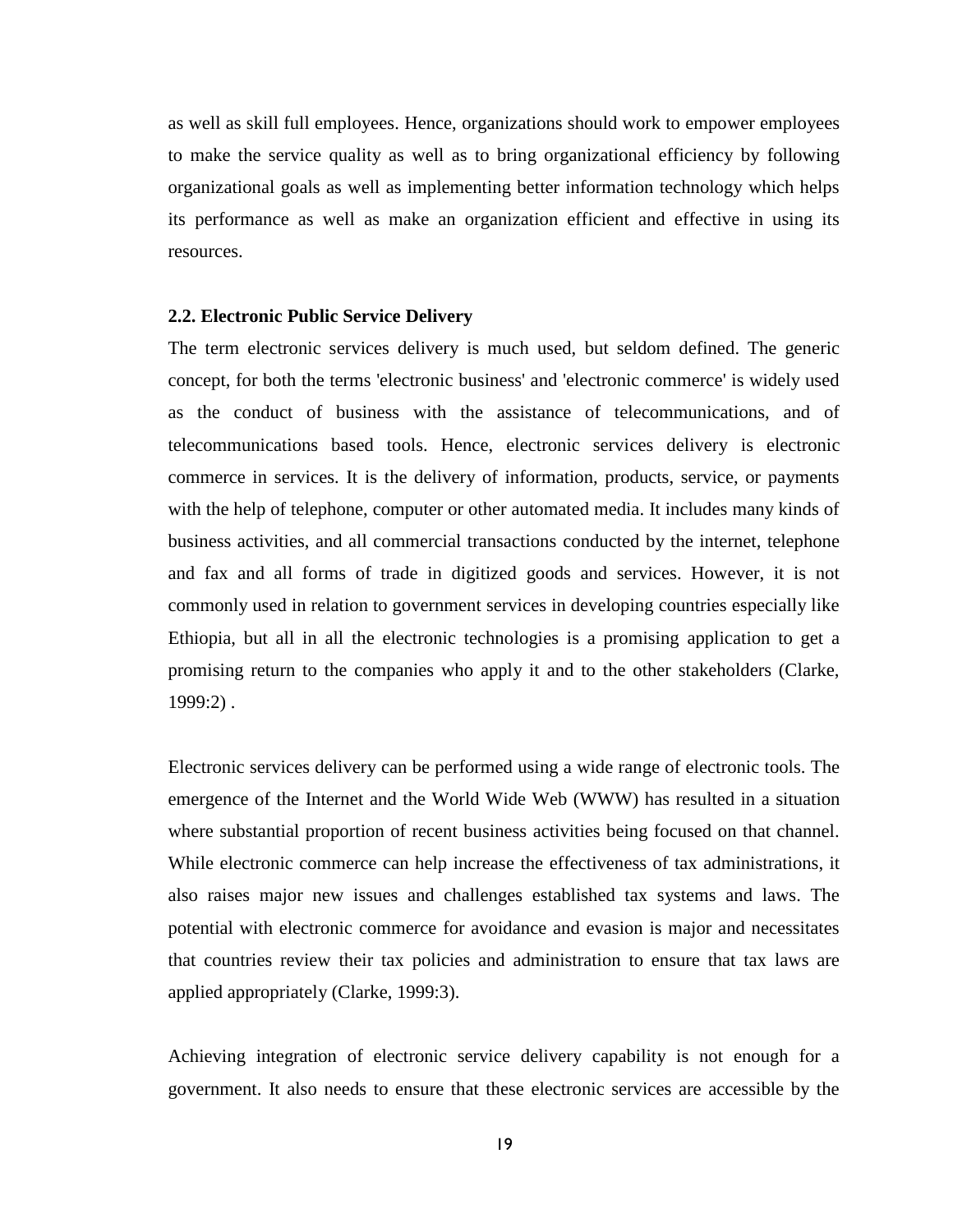citizens. This is achieved through different Service Delivery Channel, which takes into consideration the information technology infrastructure, ability of a citizen to interact with the government electronically, and social considerations. It offers considerable potential to tax authorities to reduce costs, improve efficiency, accessibility, transparency, and client orientation (Jenkins, 2002:16).

The emergence of Information and Communications Technology (ICT) has provided means for faster and better communication, efficient storage, retrieval and processing of data and exchange and utilization of information to its users, be they individuals, groups, businesses, organizations or governments. What had begun as a faster, more accurate and simpler means of word-processing quickly lent itself to being used as a tool for processing and tabulating data as an aid in decision making. With growing computerization and increasing internet connectivity, this process has presently reached a stage where more and more users are motivated to modifying their ways of doing things in order to leverage the advantages provided by ICT. In other words, this has led to 'business process re-engineering'. So far as governments are concerned, the coming together of computerization and internet connectivity/web-enablement in association with process re-engineering, promises faster and better processing of information leading to speedier and qualitatively better decision making, greater reach and accountability, better utilization of resources and overall good governance. In the case of citizens, it holds the promise of enhanced access to information and government agencies, efficient service delivery and transparency in dealings and interactions with government. (http://arc.gov.in)

With the increasing awareness among citizens about their rights and the resultant increase in expectations from the government to perform and deliver, the whole paradigm of governance has changed. Government, today, is expected to be transparent in its dealings, accountable for its activities and faster in its responses. This has made the use of ICT imperative in any agenda drawn towards achieving good governance. It has also led to the realization that such technologies could be used to achieve a wide range of objectives and lead to faster and more equitable development with a wider reach (http://arc.gov.in).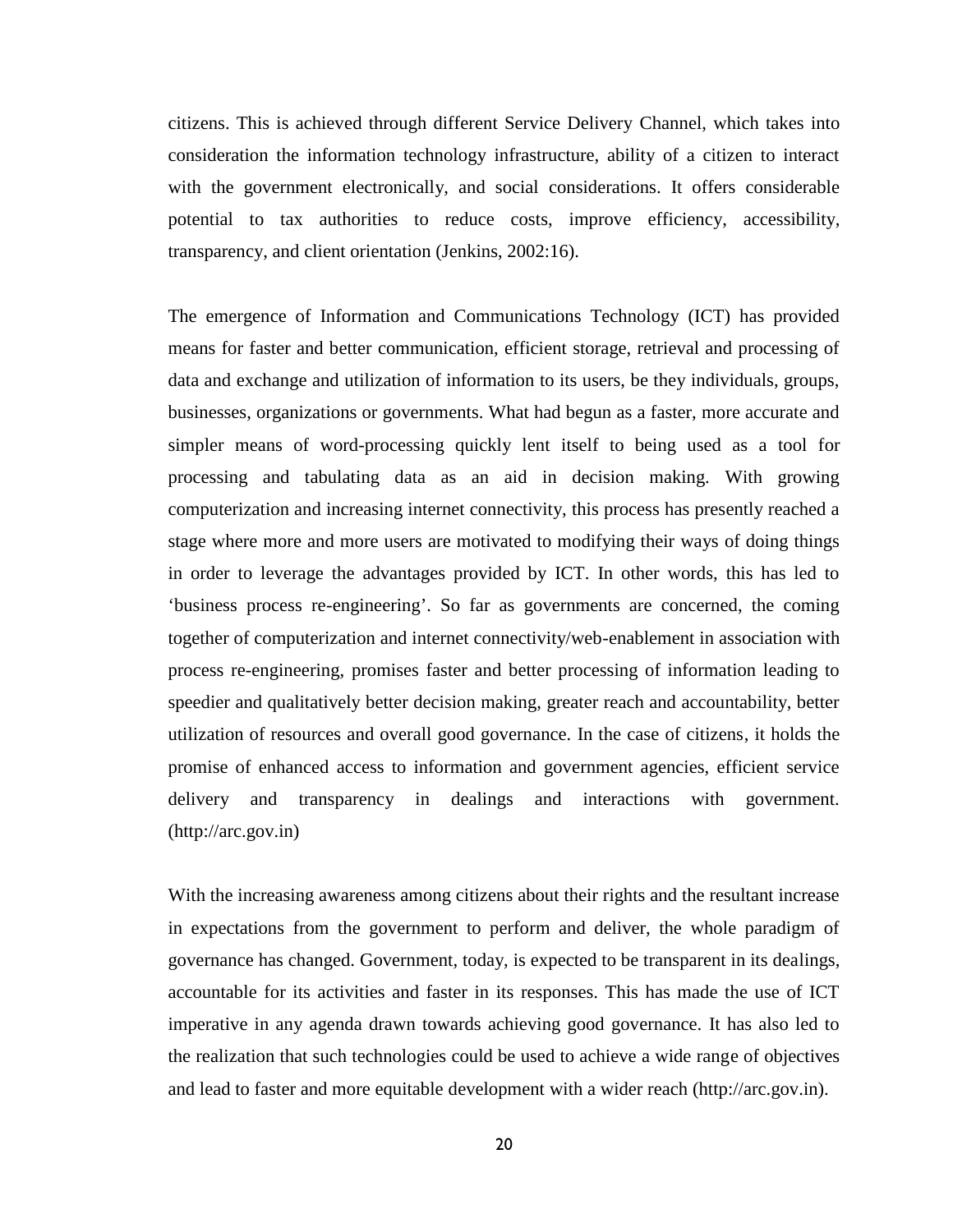'Electronic governance' is basically the application of Information and Communications Technology to the processes of Government functioning in order to bring about 'Simple, Moral, Accountable, Responsive and Transparent' (SMART) governance. This would generally involve the use of ICTs by government agencies for any or all of the following reasons: (a) Exchange of information with citizens, businesses or other government departments (b) Speedier and more efficient delivery of public services (c) Improving internal efficiency (d) Reducing costs / increasing revenue (e) Re-structuring of administrative processes and (f) Improving quality of services (http://arc.gov.in/arc\_11threport\_ch2.pdf).

Electronic governance and web services for citizens will happen only in those countries that have the infrastructure to support it while some countries have embrace electronic government, a number of others have not placed enough information or services online, and are not taking advantage of the interactive features of the Internet. While some countries have embraced electronic government, a number of others have not placed enough information or services online, and are not taking advantage of the interactive features of the internet (Ahmed, 2003:3).

The increasing forces of intensifying global competition, continuing customer demands, and the significant revolution in digital communication technologies have together put pressure on many organizations to switch their operations into the e-business world by making use of electronic commerce, technologies such as the Internet and the World Wide Web (WWW) as media for business-to-business, and business-to-consumer transactions. This process potentially facilitates the expansion and development of new linkages among various business partners around the globe. It also speeds up information flow and enables information and knowledge sharing with other entities in a "boundary less" business supply chain (Al-Mashari, 2005:2).

According to Fine (2003:2), determining the impact of information technology on organizational structure and outcomes has become a crucial task for government. With the speed of communications and the pace of business constantly on the increase,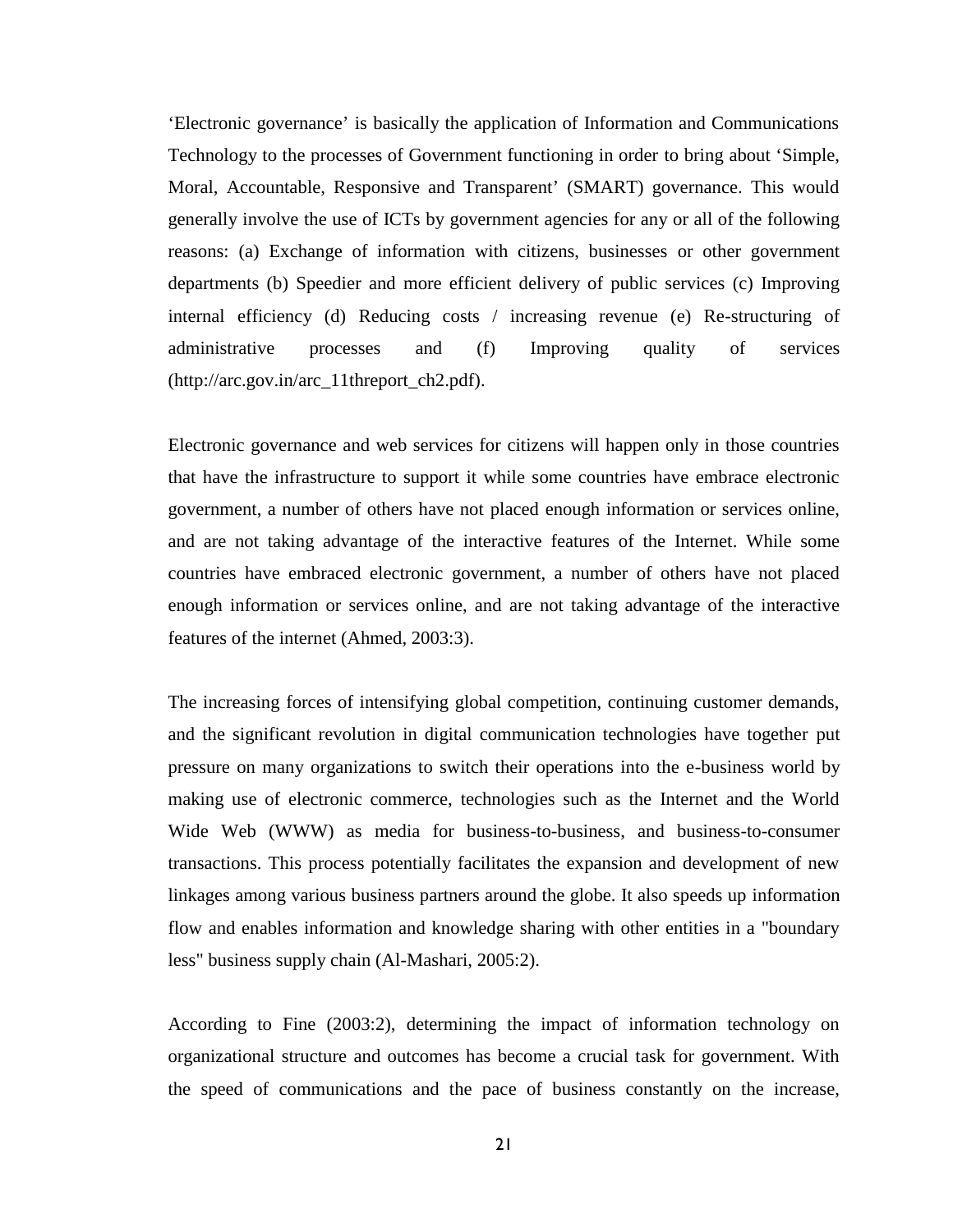government need to know how technology is affecting them and their grantees what they need, what they could be doing better, whether their IT systems are helping or hindering them in achieving their missions. But certain knowledge of the impact of technology on an organization or a program is like a pot of gold at the end of the rainbow: its value is obvious, and it looks easy to find, but the path toward it is unclear and transient. Implementations of electronic governance will bring benefit by providing efficiency to the government service. Improvements in information technology can have dramatic effects on both the internal and external operations of government internally, improved IT systems can enhance and strengthen organizational infrastructure and capacity by increasing the efficiency of client intake; service coordination; information sharing between departments, staff and board (Fine, 2003:2-3).

Implementing new information technology applications to enable a competitive edge has become a core and important strategy in most contemporary corporations. Earlier studies have suggested that information technology plays a fundamental role in an organization's ability to perform through innovations in products, channels and customer segments. Information technology infrastructure includes networks, management and provisioning of large-scale computing, electronic data interchange and shared databases, and research and development to identify emerging technologies (Chen, 2007:13).

Accordingly, as Chen (2007:13) states, Information Technology adoption will help the organization to maximize external advantage as well as internal advantage that the technology provides.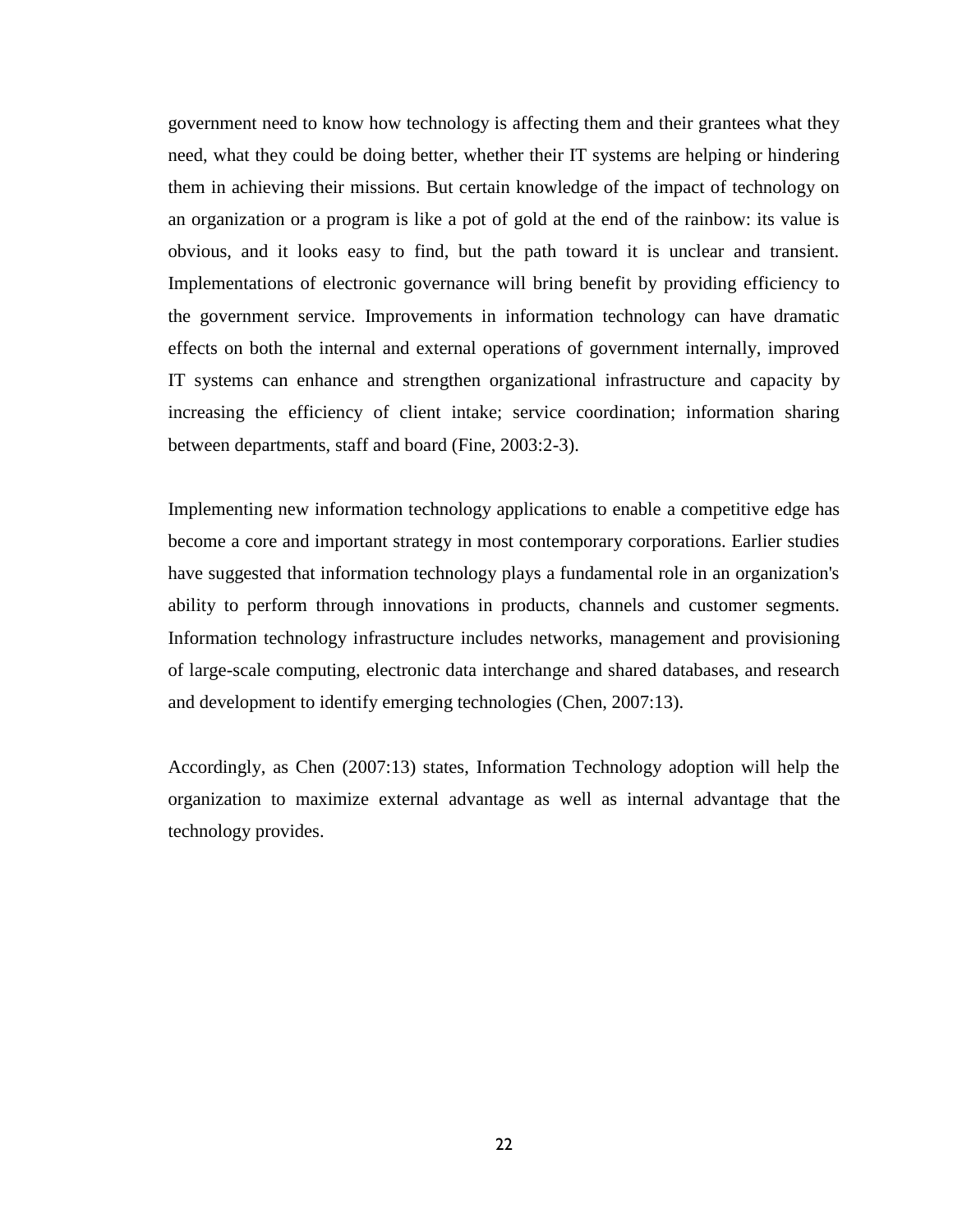## **Figurer 2: Relationships among information technology adoption, service innovation practices and competitive advantage**



(Source: Chen and Tsou, 2007)

#### **2.3. Measuring Public Sector Performance**

Service is an intangible experience of customers. It cannot be stored on a shelf, touched, tested or tried on for size because service is not a thing. Rather, it is a process performed for the benefit of customers (Brown and Fisk, 1984:250).

It is not easy to standardize and control the characteristic of service delivery and in some instants what the organization intends to deliver may be completely different from what the consumer receives. In addition to this the service operations depend on consumers to communicative their needs or provide information. The accuracy of the information and the ability of the service provider to understand this information correctly have strong impact on service delivery. The priority and expectations of the consumer may vary each time he or she uses the service. Moreover, priority and expectations may change during the delivery of the service. The variability of service from one period to another and from consumer to consumer makes quality assurance and control difficult. Service providers have to rely heavily on the competence and ability of their staff to understand the requirements of the consumer and react in an appropriate manner (Kotler and Armstrong 2001:318- 319).

Even though it is very difficult to measure the efficiency of public service delivery since it is involved with many immeasurable factors and its nature makes it difficult to measure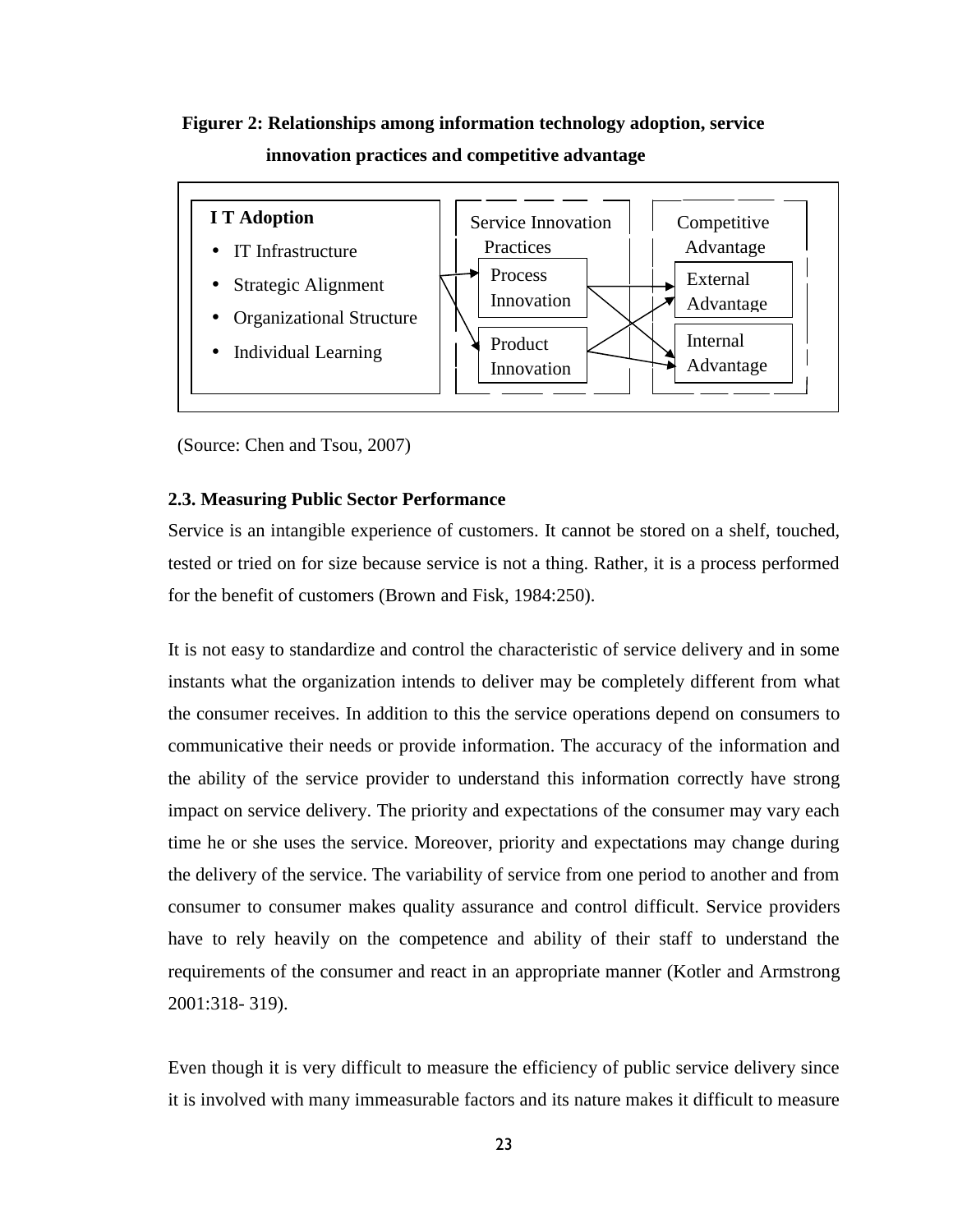easily; Polidano identified some measures to improve public service delivery. They are summarized as follows:

- 1. Understanding needs of its customers. These identify all types of customers or find out what they want and need;
- 2. Design its service in light of this understanding which means creates or reforms services to suit its customers and delivering as the way they requested;
- 3. Consult with user regularly by gathering information on user expectations so that service can respond to changing requirements and circumstances;
- 4. Introduces healthy and well developed arrangements for delivering service by design and introduces better ways of delivering a service;
- 5. Employing and motivating capable staff, especially on front line and recognize the value of its staffs at all level ,appreciate the impact of motivated frontline employees on service delivery;
- 6. Monitors service performances and learns lesson so that it can innovate by establishing suitable and credible performance measurement, regularly monitors performance and carries out effective analysis, applying lessons learned to make service improvement;
- 7. Rectify when things go wrong-recognize sometimes things go wrong and appreciate efforts and compensation channels that are accessible to all and efficient to administer;
- 8. Publicize service and performance levels to all users and communicate information on service and performance through tried-and-tested methods and innovative approaches;
- 9. Balances not overburdening service users with rules and demands for information with the need to safeguard public money;
- 10. Deliver and repeatedly deliver to the same high standards service (Polidano, 1999:7-9).

Shah (2005:121-122), explain more on justification for the difficulties of performance measurement in public organizations and reasoned as the challenge to analyze output of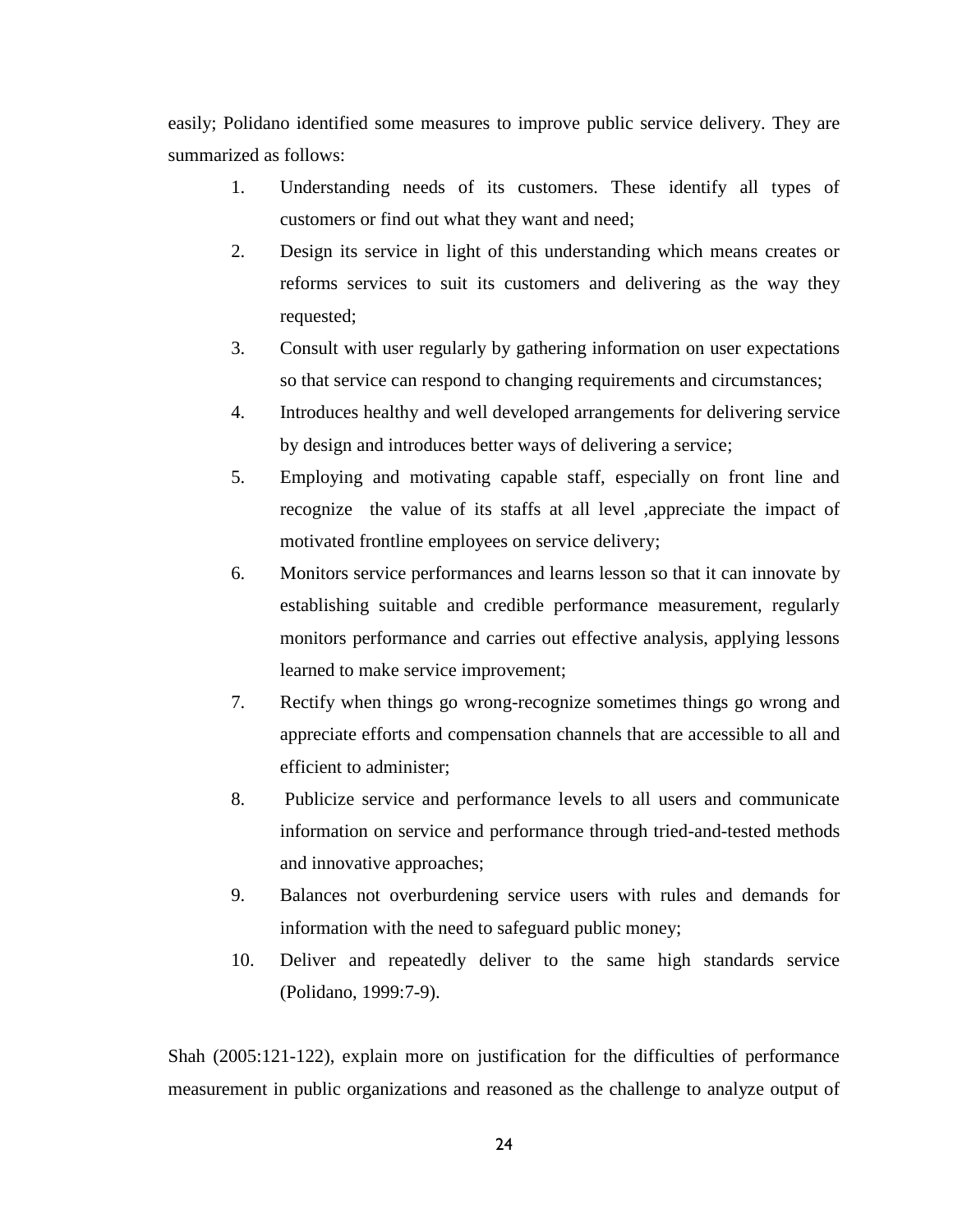service and difficulties to measure the outcomes of the given services. To evaluate the role for these bodies and how they should be structured, it needs a set of criteria. Some of them can be efficiency, accountability, transparency and ease of administration:

- **Economic allocation/efficiency:** This is achieved within the organization when all service responsibilities are organized and allocated to get the greatest possible gain from the use of all resources (inputs) at its disposal;
- **Accountability** is achieved when the customer or taxpayer is able to identify who is responsible for what and is able to link the governing unit responsible for the service directly to its funding which are tax payers;
- **Transparency** is achieved when citizens or tax payers have access to information and decision making forums, so that the general public knows that what is happening and is able to judge whether it is appropriate;
- **Ease of administration** is an extension of the criteria of efficiency and accountability. The easiest system to administer is one that is not confusing and does not require an unnecessary amount of time and effort in consultations, correspondence and meetings in reaching decisions (Shah, 2005:121-122)

By considering only few factors it is very difficult to measure the efficiency of public service delivery because it is very difficult and complicated to measure the service delivery given by the public organization; hence, sometimes it is better to see it from the angle of private organization to make the service measurable. One of service quality measurement models that have been extensively applied is the SERVQUAL model developed by Parasuraman et al. (1985).

The dimensions of SERVQUAL framework are**:**

- **Tangibles:** Physical facilities, equipment, and appearance of personnel;
- **Reliability**: Ability to perform the promised service dependably and accurately;
- **Responsiveness**: Willingness to help customers and provide prompt service;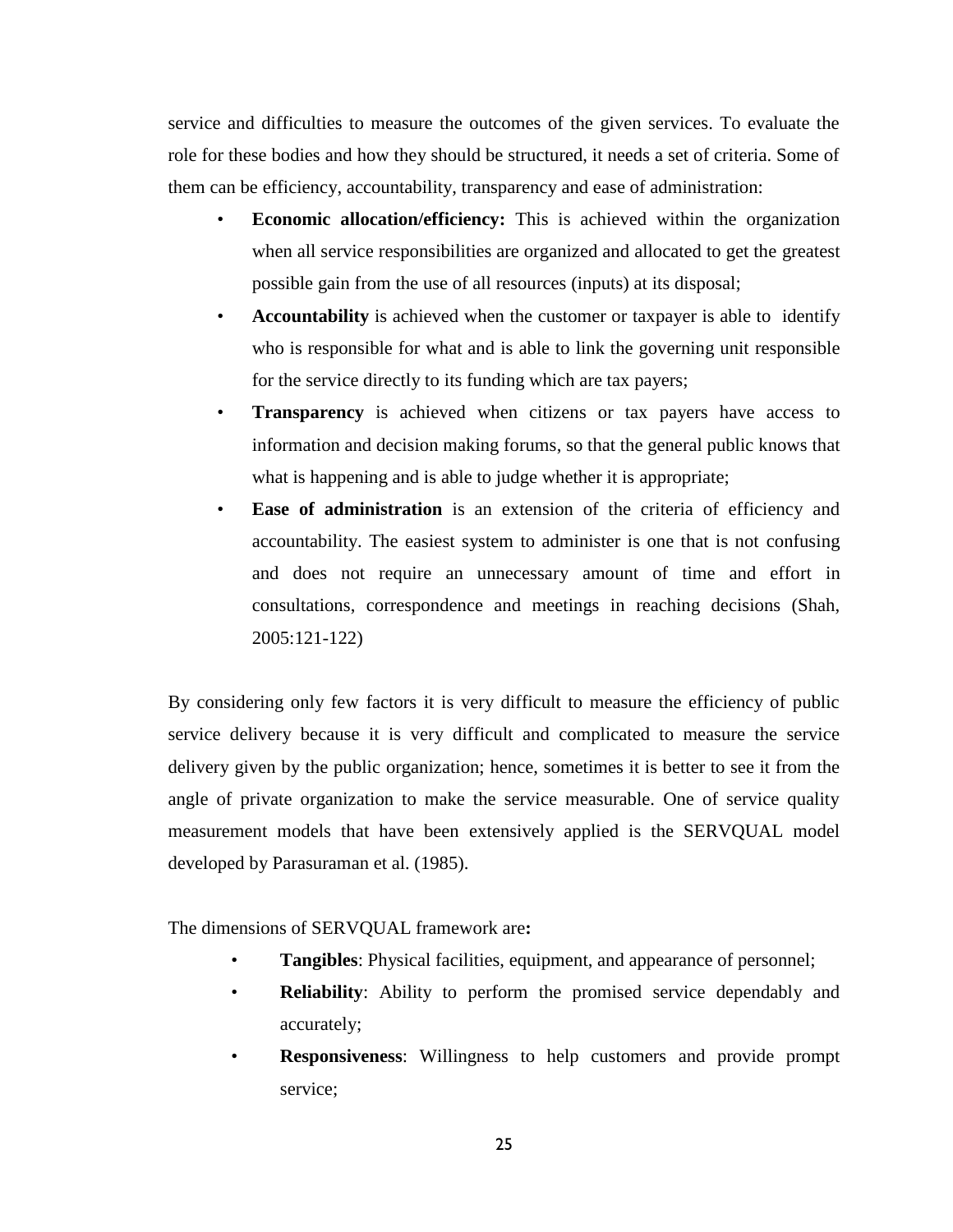- Assurance: Knowledge and courtesy of employees and their ability to inspire trust and confidence;
- **Empathy:** Caring, individualized attention the service provider gives to its customers. (Chowdhary and Prakash, 2007:18).

Service quality continues to be a challenging topic in contemporary quality management theory and practice. Unlike products, services are not easily measured, tested or controlled for quality. The most consistent findings of two decades of service quality research are that: (i) service quality is more difficult for the consumer to evaluate than product quality; (ii) service quality perceptions result from a comparison of consumer expectations with actual service performance; and (iii) quality evaluations are not based solely on the outcome of a service but also involve evaluation of the delivery process (Nakhai and Neves, 2009).

#### **Figure 3: The service quality model**



(Source: Nakhai and Neves, 2009)

As shown in Figure-03, perceived services quality is the result of the consumer's comparison of expected service with perceived service. The comparison of expectations with perceptions is suggested in the service quality literature: the relative importance of these criteria in shaping customer expectations prior to the delivery of service may differ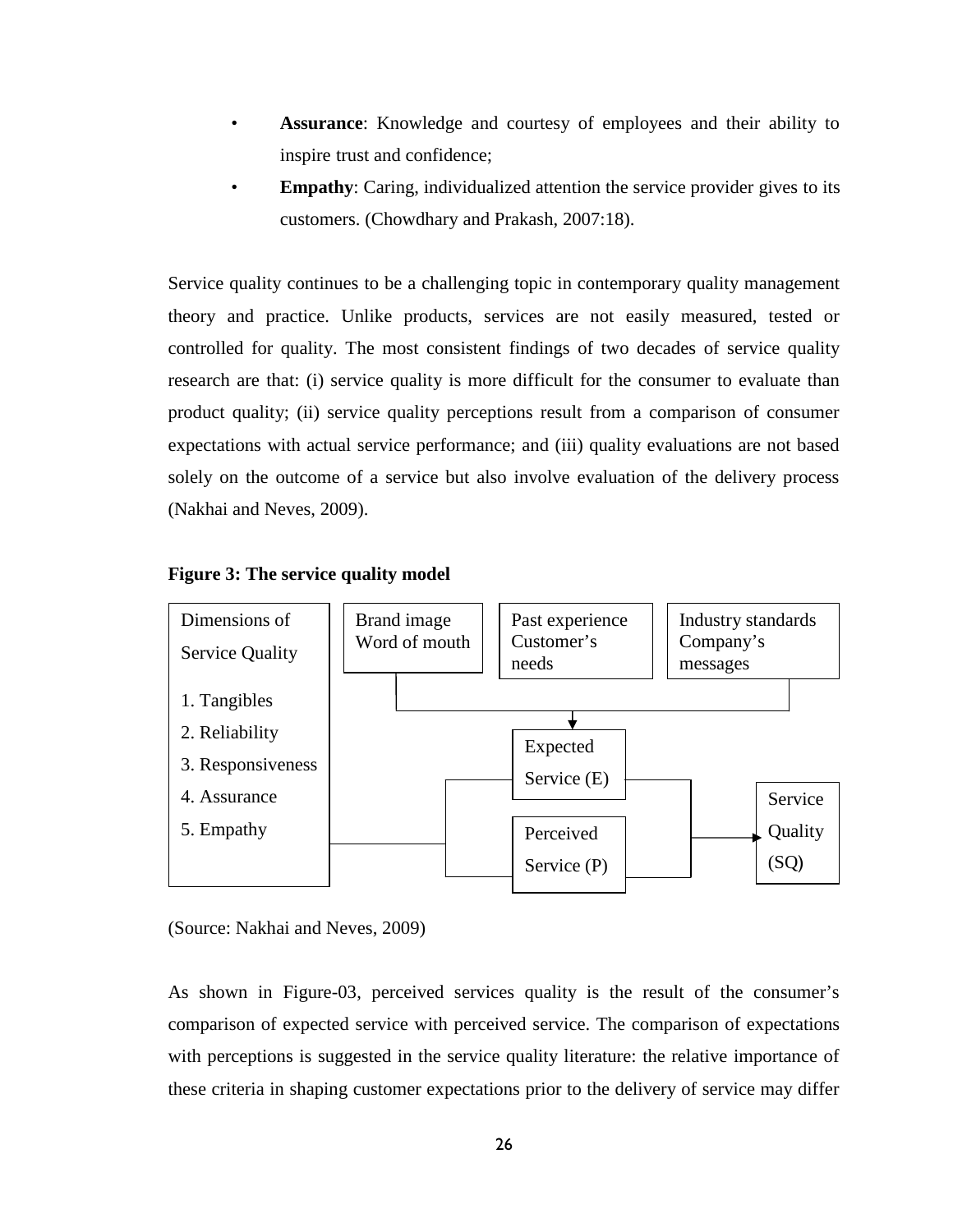from their relative importance in actual customer perceptions of the delivered service. However, an important implication of the service quality model is that the gap between service performance and customers' expectations level may lead to dissatisfaction even when the producer meets the exact design specifications (Nakhai and Neves, 2009).

The problem of measuring the performance of private or public sector organizations is fundamental to any economy concerned with the accountability, transparency, efficiency and effectiveness of these institutions. In the private sector it has long been assumed that, in the long run, the discipline imposed by the marketplace motivates corporations to strive for cost efficiency and profit maximization, facilitated by feedback from the markets for capital, corporate control and managerial labor. These include measures derived from profits, rates of return on assets, investment and invested capital, market shares and market power (Parasuraman, Zeithaml and Berry, 1985)

Overall performance is divided into two components: (i) efficiency, which describes how well an organization uses resources in producing services; that is, the relationship between the actual and optimal combination of inputs used to produce a given bundle of outputs, and (ii) effectiveness, the degree to which a system achieves its program and policy objectives. In turn, effectiveness encompasses a number of different desired aspects of service linked to program outcome objectives. These are: (i) appropriateness (matching service to client needs); (ii) accessibility (aspects such as affordability, representation amongst priority groups and physical accessibility); and (iii) quality (the process of meeting required standards or incidence of service failures) (Worthington and Dollery, 2000).

According to Ghobadian, et al. (1994) service quality is considered a critical determinant of competitiveness attention; it can help an organization to differentiate itself from other organizations and through it gain a lasting competitive advantage. High quality of service is considered an essential determinant of the long-term profitability not only of service organizations, but also of manufacturing organizations. It affects the repurchase intentions of both existing and potential customers. Market research has shown that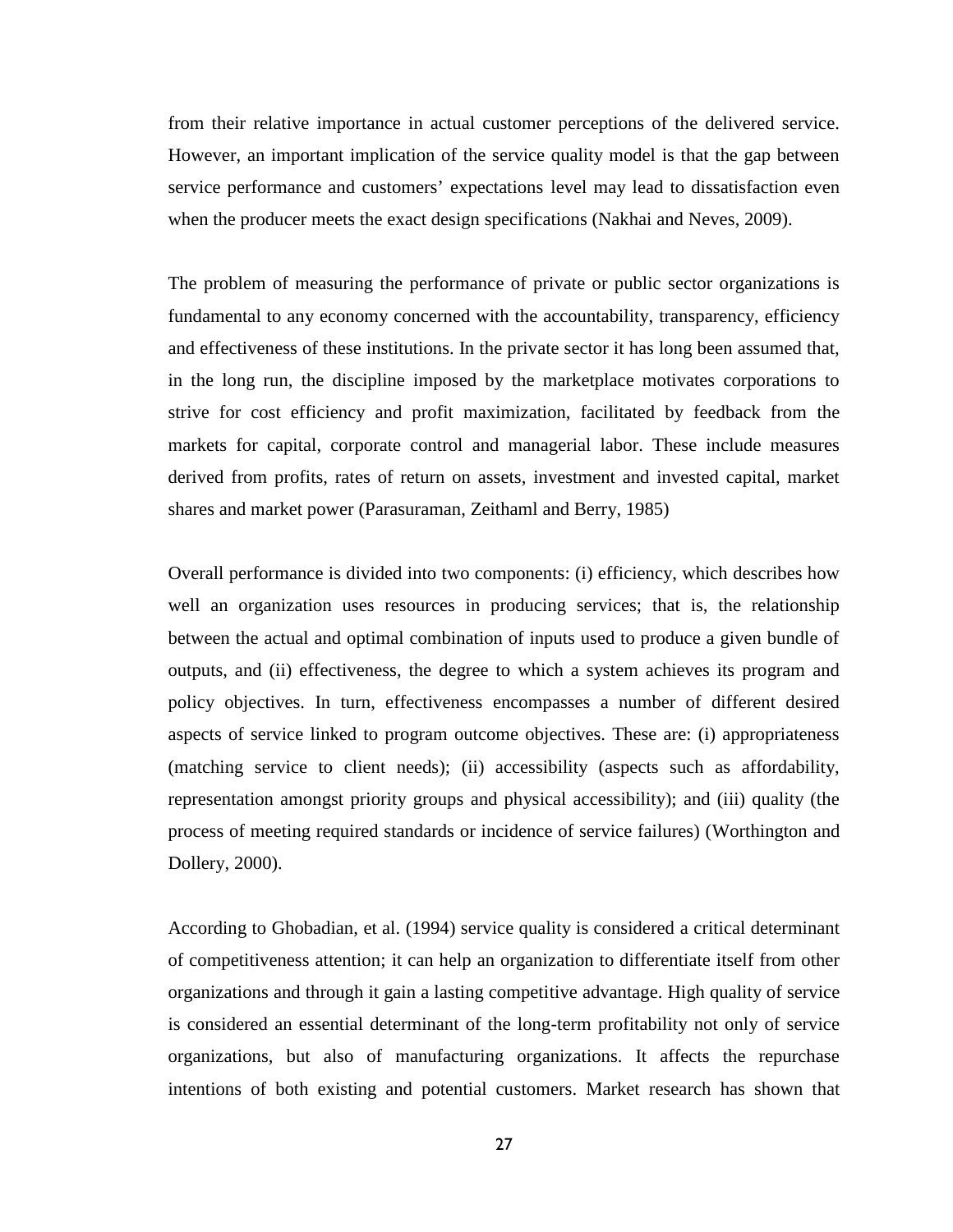customers dissatisfied with a service will disclose their experiences to more than three other people. Positive word of mouth can be a very powerful tool for attracting new customers. Negative word of mouth can have a devastating impact on the credibility and effectiveness of organizations' efforts to attract new customers. In addition, customers' service expectations are constantly rising, while their tolerance for poor service is declining (Ghobadian, et al, 1994: 44).

The obstacles to service quality improvements are identified and discussed below:

- 1. Lack of visibility. Service quality problems are not always visible to the provider. This places greater responsibility on the service provider to be proactive in the identification of quality problems.
- 2. Difficulties in assigning specific accountability. The consumer's overall perception of service quality is influenced by experience at different stages of service delivery. However, it is hard to attribute quality problems to a particular stage of service delivery.
- 3. Time required improving service quality. Service quality problems often require major effort over a long period of time to resolve. This is because service quality is more dependent on people than systems and procedures. Attitudes and beliefs take longer to change than procedures. It is difficult for managers to keep their attention focused on the problem and remove the root causes of the quality shortcomings.
- 4. Delivery uncertainties. Control of service delivery and quality is complicated by the individual and unpredictable nature of people. The people element encompasses both customers and frontline staff of the service organization (Ghobadian. et.al, 1994:46).

According to Ghobadian et al, (1994), the attainment of service quality requires a lot of performances through different directions, some of them are: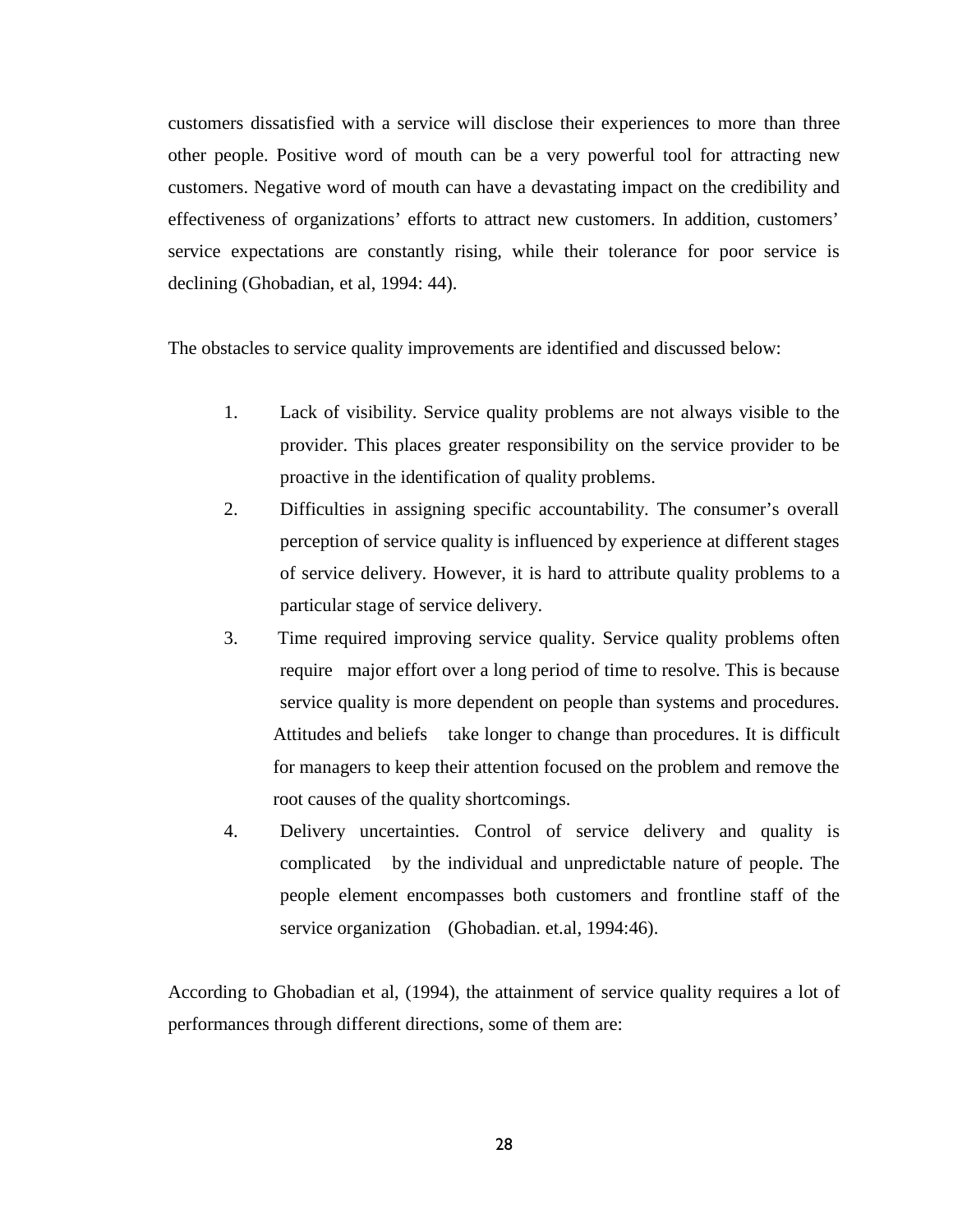- **Market and customer focus.** "Service quality" problems are more likely to arise in organizations that are not focused on identifying and acting on the customer's needs and expectations. A quality organization should put itself in the "customer's shoes" and build its policies from the customer's vantage point (Ghobadian et al, 1994:46).
- **Empowerment of frontline staff.** "Service quality" can be enhanced by giving frontline staff the latitude to make important decisions regarding the customer's needs. It is generally recognized that devolvement of those decisions which affect customer care to the frontline staff pays (Ghobadian et al, 1994:46).
- **Well-trained and motivated staff**. Frontline staffs who are not adequately trained for their job will find it difficult to perform their tasks effectively. This will be noted by the consumer and is likely to cause adverse quality perceptions. It is also important to ensure that frontline staff are effectively supported and well motivated. Motivated staff requires the provision of: an appropriate and clear career ladder and opportunities; remuneration and recognition system; a measurement system; and appraisal procedures (Ghobadian et al, 1994:47).
	- **A clear service quality vision**. One consequence of the interactive nature of service is the need for a clear vision of quality. In the absence of a clear vision and definition employees are likely to have their own interpretation of service quality. Lack of common vision will inevitably increase the variability experienced by the customer within and without each stage of the service delivery. Inconsistency and variability of treatment is likely to have an adverse impact on the perception of quality (Ghobadian et al, 1994:47).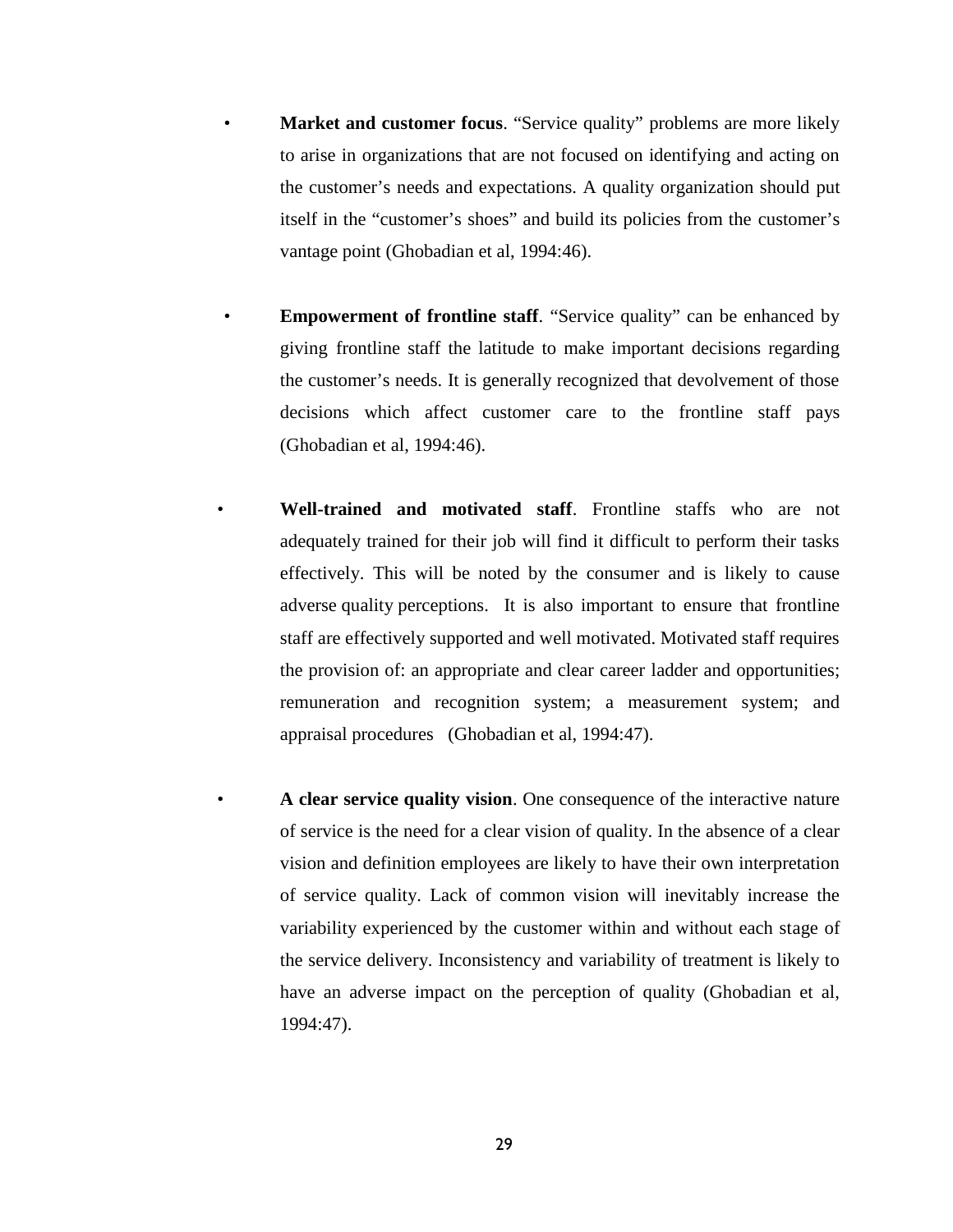## **2.4. Information Communication Technology and Service Delivery Experiences of Africa**

In the continuum of human development five overlapping phases can be identified: the nomadic/agrarian, agrarian, industrial, service, and knowledge. In the latter stages, Africa has lagged behind the rest of the world. During the industrial phase, this lag was attributable to the colonial experience, which denied most of this continent its sovereignty over decisions and policies affecting its development and imposed on it activities that contributed to the development of the colonial powers. The colonial period was one during which Africa lost control over its political, economic, administrative and technological destiny (Kwankam and Ningo, 1997: 2).

Information technology penetration in Africa began just after the wider introduction of mainframe computers in the developed world by the end of 1960s. Later microcomputers spread widely in the region through direct purchase and by donor development aid programs. The initial stages of microcomputers introduction into Ethiopia were characterized by inadequate literacy and irregular understanding of the technology by potential users. Full adaptation of the technology had been difficult due to conditions like cultural and literacy problems, languages barriers, in existence of scripts and limited access to software and training materials. Still most users are still not aware of the potential of the technology. The original resistance, due to fear and dislike is, however, replaced by intensive application of word processing, transaction and data processing (Julie, 2007:1)

If the delay in development in the past can be attributed to the loss of sovereignty, it will be difficult to explain the continuing lag in this era of political and administrative independence. Africa must avoid the specter of a new form of colonialism based on the generation, storage, processing, retrieval, transmission, and distribution of information. Many African countries are burdened with inadequate communications infrastructure. The development of IT in African countries will be influenced by answers, if any, to questions concerning the economic benefits of IT, IT policy, and its impact on government, society, business, and the security of the state. It is not clear how these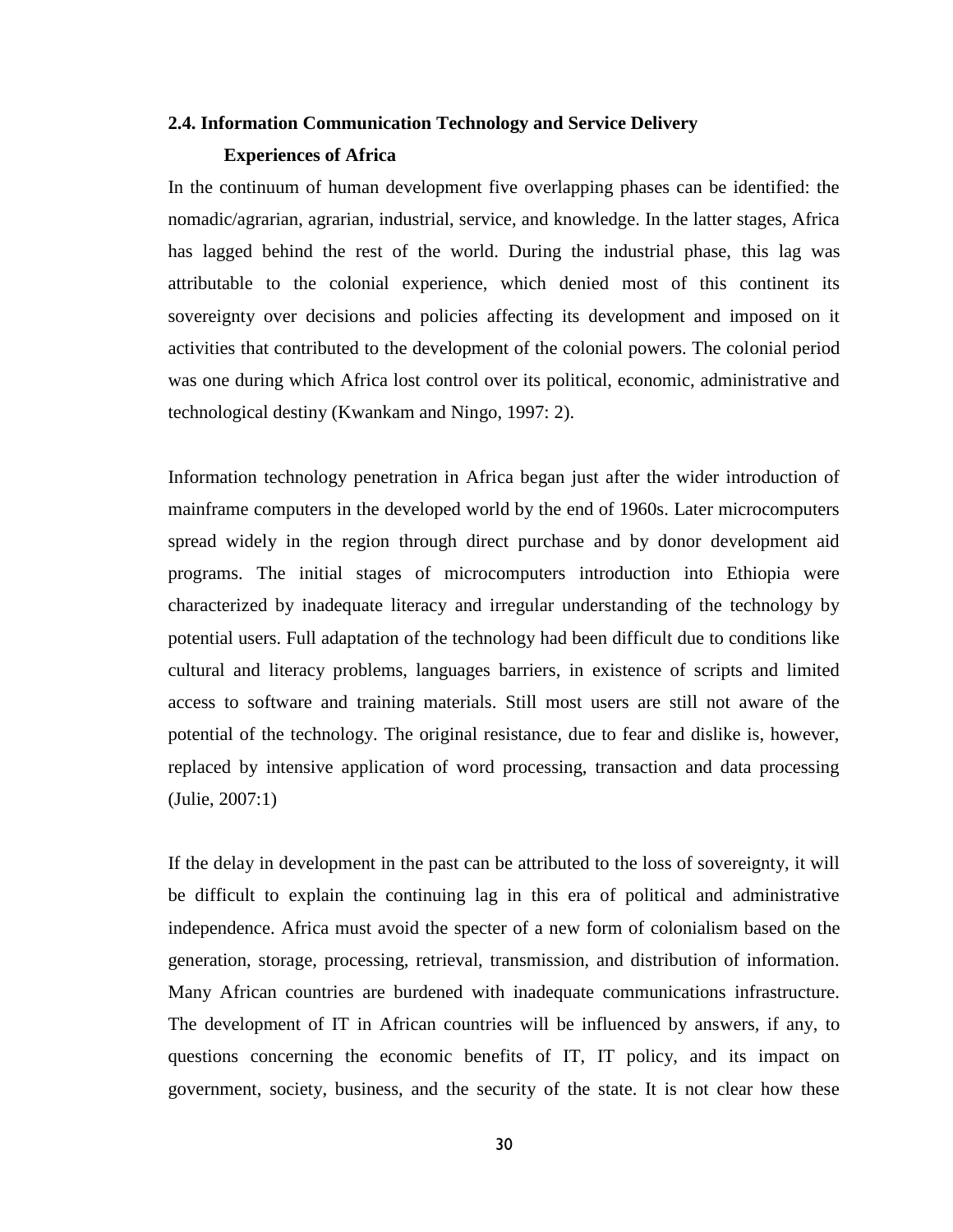concerns will be handled, given the limited experience of other societies. Nevertheless, they deserve consideration because acceptance of IT will depend on its perceived benefits in solving some of society's pressing and anticipated problems in education, health-care, business, government and sustainable rural development (Kwankam and Ningo, 1997:2).

African countries, by virtue of their potential market size, should not be obligated simply to react to trends in the IT industry, but should play an active part in their determination. A proactive rather than a reactive approach should be adopted in the development of IT in Africa. This means anticipating problems and designing strategies to resolve them before they occur. Our vision should not be limited to catching up with what exists in the developed world. This will simply guarantee the propagation of the gap between them and us. Secondly, it will perpetuate problems of appropriateness, adaptability, etc. perennial issues which will continue to eat up our meager resources (Kwankam and Ningo, 1997: 2).

With the rapid spread of Information and Communication Technologies (ICTs), new opportunities have been opened for a revival of public discourse and improved governance efficiency. ICTs offer concrete opportunities for local and national governments to improve their performance in terms of transparency, participation and decentralization. The "mainstreaming" of ICTs within planning and design of development strategies help to strengthen the establishment of efficient, effective and transparent governance systems. On-line tools can significantly improve the rendering of services and information flows from administrations to their constituencies; communication among administrations and citizens can be enhanced and, lastly, ICTs offer unique opportunities for broadened citizen involvement and participation in the decision-making process (Gucheteneire and Mlikot, 2009:3).

Ethiopia faces a number of developmental challenges including those that posses barriers to the development and roll-out of e-government systems. Unlike in the case of the developed countries whose systems (government administrative systems, etc) are in an advanced stage of development and hence can be described as 'e-government system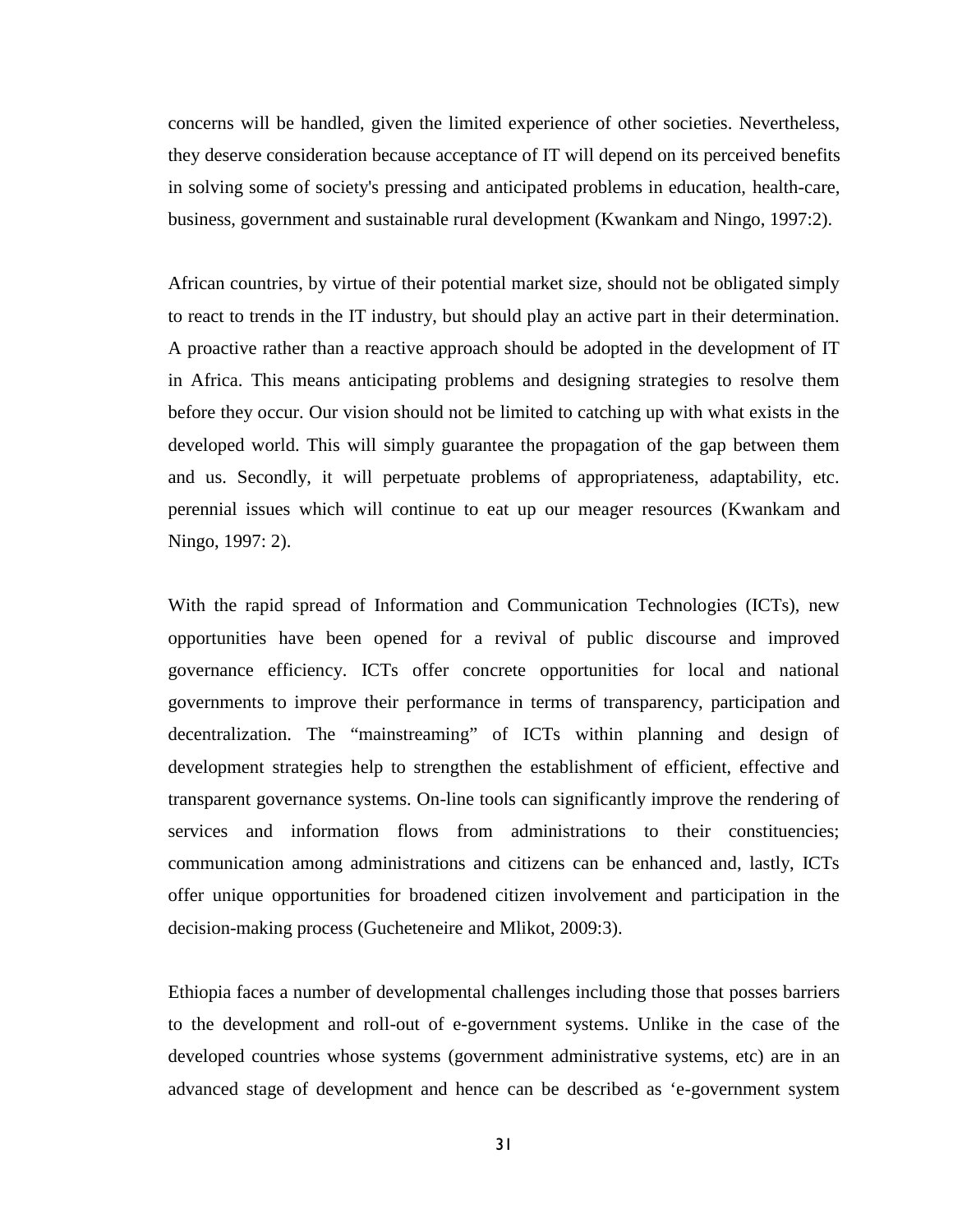deployment and exploitation ready,' Ethiopia currently faces a number of e-government development and implementation barriers and challenges. A number of these barriers and challenges need to be addressed within the context of developing and implementing a suitable strategy for facilitating and mapping out how Ethiopia is to roll-out its e government program. (Dzidonu, 2006:32)

According to European free trade association, from the beginning of trade, the exchange of goods, services and money between two parties, has existed. The exchange of one merchandise for another between two persons or villages, that is barter, is an example of an early form of trade. It eventually led to persons or villages specializing in certain products with the sole aim of delivering them to other parties in exchange for commodities which the first did not have (the delivery of woolens from one village to another in exchange for cooking equipment produced by the latter, for instance) (EFTA, 1999:12)

Due to the fact that participants in free trade arrangements adopt separate external customs duties, they run the risk that third countries circumvent these duties by channeling exports into the free-trade area via the state with the lowest tariff. Consequently, for a product to qualify for regional preferences and in order to assure free circulation of goods and services within the free trade area, trade operators are required to prove by documentation that the traded product has been wholly obtained or sufficiently processed within the free-trade area. Within a Customs Union there is no need for rules of origin for internal trade because the Member States have harmonized tariffs and trade policy with regard to third countries. With regard to preferential trade in services, in the context of economic integration, the nationality of the service supplier is relevant to determine whether or not preferential treatment can be granted (EFTA, 1999:26)

With the emergence of money, which is defined as a good that can be exchanged for any other good, exchange became more and more complex. Indeed, with the development of institutions that specialised in lending and borrowing money, including gold, and with revolutions in transport and technology, trade has evolved from exchange within a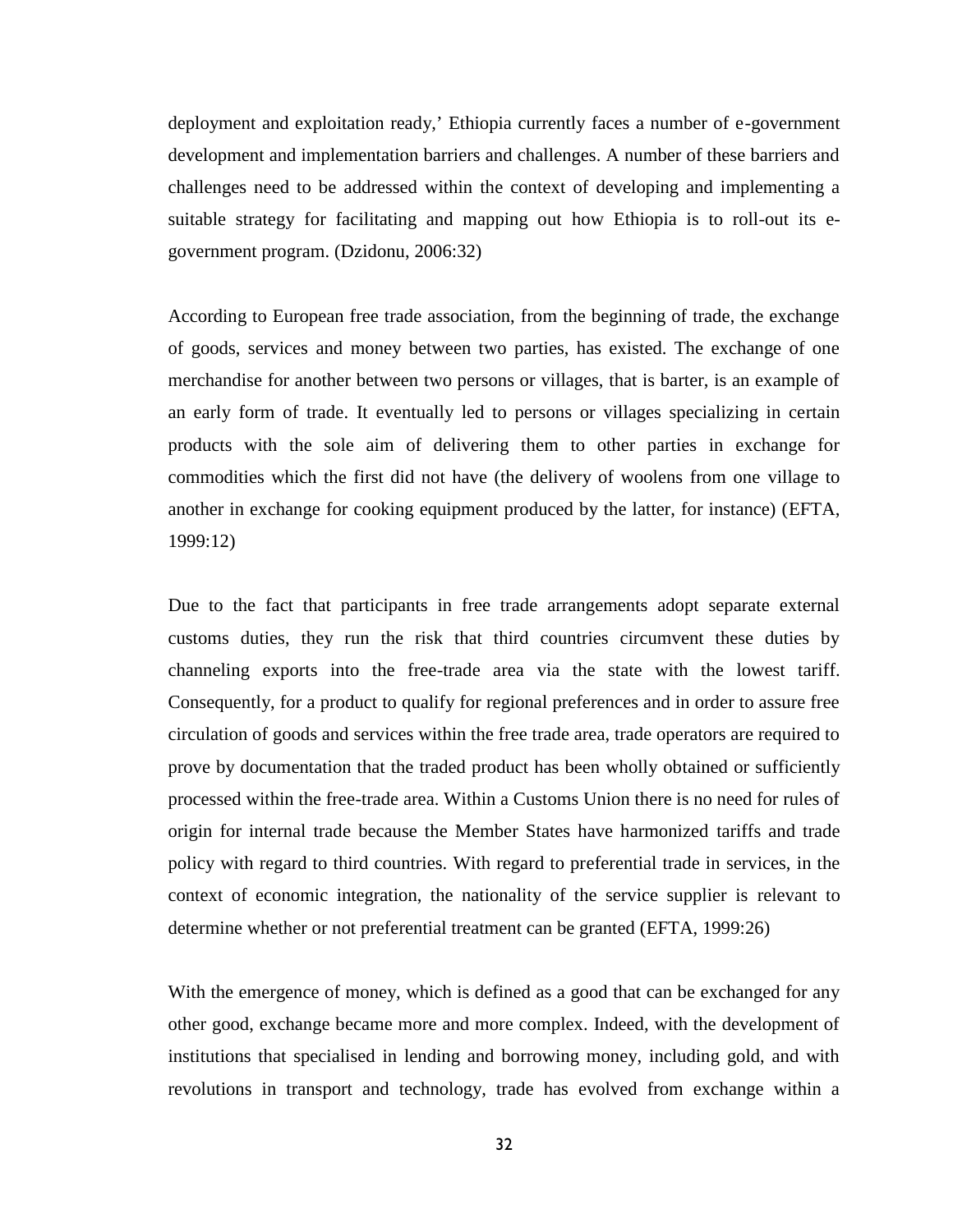limited area to a global network of transactions in which, in the 1990's, orders which are instantly delivered by fax or e-mail allow a company in Hungary, for instance, to immediately supply made-to-order merchandise to a company in Germany.

As trade takes place world-wide between a network of competing producers and consumers, that is suppliers and clients, different trade procedures are established, some of which are more efficient than others. A given procedure may thus give a producer the edge over his competitors in a given market. Thus, if the exporting country has border and customs controls compatible with those of the importing country, the importing country will prefer to deal with that exporting country rather than with another whose export procedures are unfamiliar. Moreover, the simplification of trade procedures (also known as trade facilitation) will reduce transaction costs and increase the volume of trade.

Technology can be most broadly defined as the entities, both material and immaterial, created by the application of mental and physical effort in order to achieve some value. In this usage, technology refers to tools and machines that may be used to solve real-world problems. It is a far-reaching term that may include simple tools, such as a crowbar or wooden spoon, or more complex machines, such as a space station or particle accelerator. Tools and machines need not be material; virtual technologies such as computer software and business methods fall under this definition of technology.

The word technology can also be used to refer to a collection of techniques. In this context, it is the current state of humanity's knowledge of how to combine resources to produce desired products, to solve problems, fulfill needs, or satisfies wants; it includes technical methods, skills, processes, techniques, tools and raw materials. When combined with another term, such as "medical technology" or "space technology", it refers to the state of the respective field's knowledge and tools. "State-of-the art technology" refers to the high technology available to humanity in any field. Technology can be viewed as an activity that forms or changes culture. Additionally, technology is the application of math, science, and the arts for the benefit of life as it is known. A modern example is the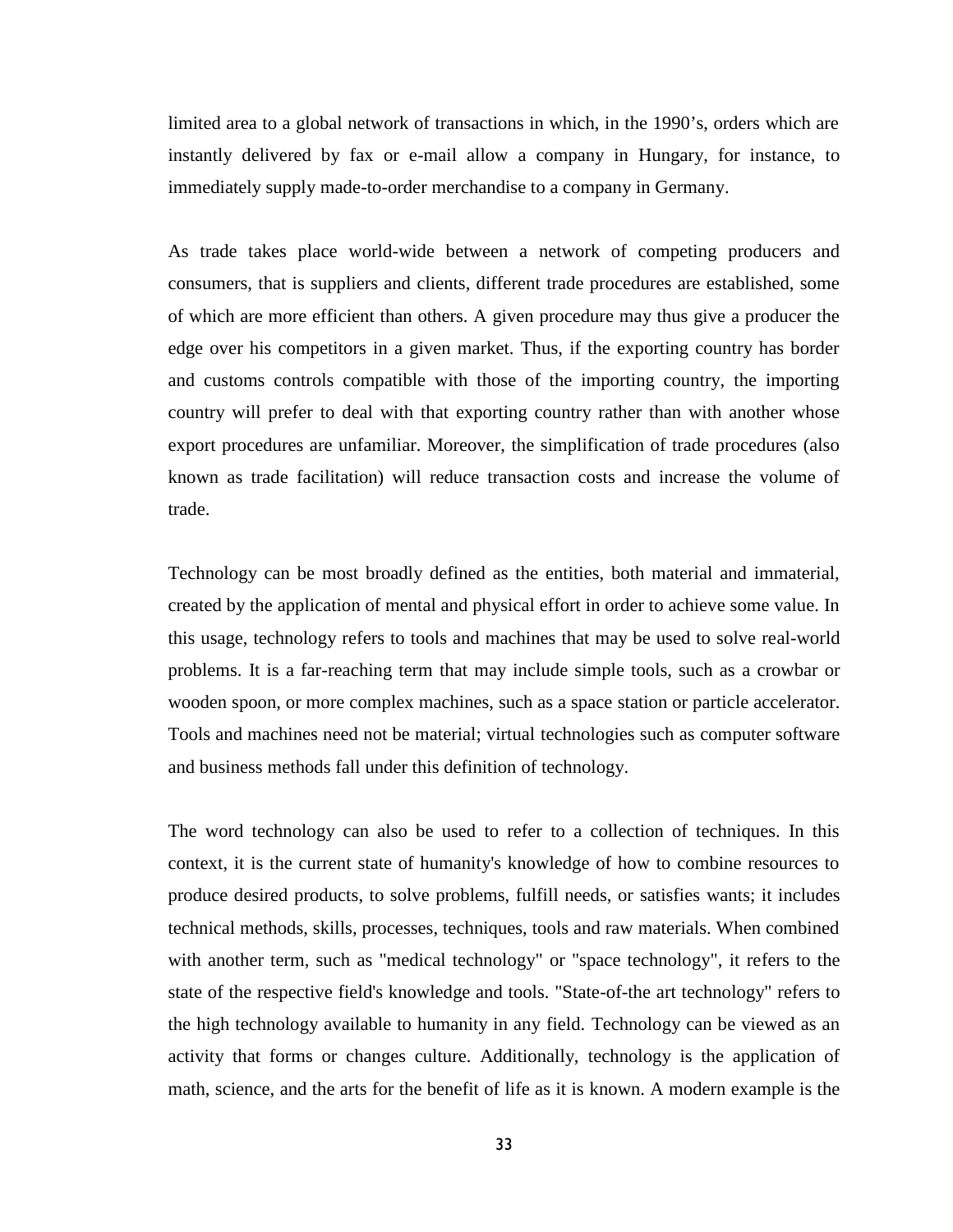rise of communication technology, which has lessened barriers to human interaction and, as a result, has helped spawn new subcultures; the rise of cyber cultured has, at its basis, the development of the Internet and the computer. Not all technology enhances culture in a creative way; technology can also help facilitate political oppression and war via tools such as guns.

One of the greatest challenges facing public authorities today is to reconcile the apparently contradictory objectives of enforcing government regulations while at the same time posing the minimum obstacle to legitimate trade. Enforcement with a minimum of obstacles is a very good summary of the aim of trade simplification, facilitation and efficiency. With regard to this area, simplification of procedures is a key tool to facilitate trade and to increase trade efficiency. In fact, these approaches address the same goal: if enforcement is needed, then with minimum interference (Dzidonu, 2006:35).

There is no commonly accepted definition of trade facilitation. This could partly be explained by the fact that the subject of simplifying and standardizing trade information and its electronic transmission is in a process of constant evolution. However, trade facilitation could be defined as the simplification of trade procedures for international traders and agencies in order to facilitate the trade transaction process. This requires a series of governmental and non-governmental actions within international trade regulation and procedures. While trade facilitation is in the interest of both traders and governments, this must not be seen as easing the way for abuse or circumvention of national and international legislation nor circumvention of efforts to combat fraud.

With the lowering of tariffs across the globe, the cost of complying with customs formalities has been reported to exceed, in many instances, the cost of duties to be paid. In the modern business environment of timely production and delivery, traders need fast and predictable release of goods Clearly, this definition relates to a wide range of activities including but not limited to import and export procedures (for example, customs or licensing procedures), transport formalities, payments, insurance, and other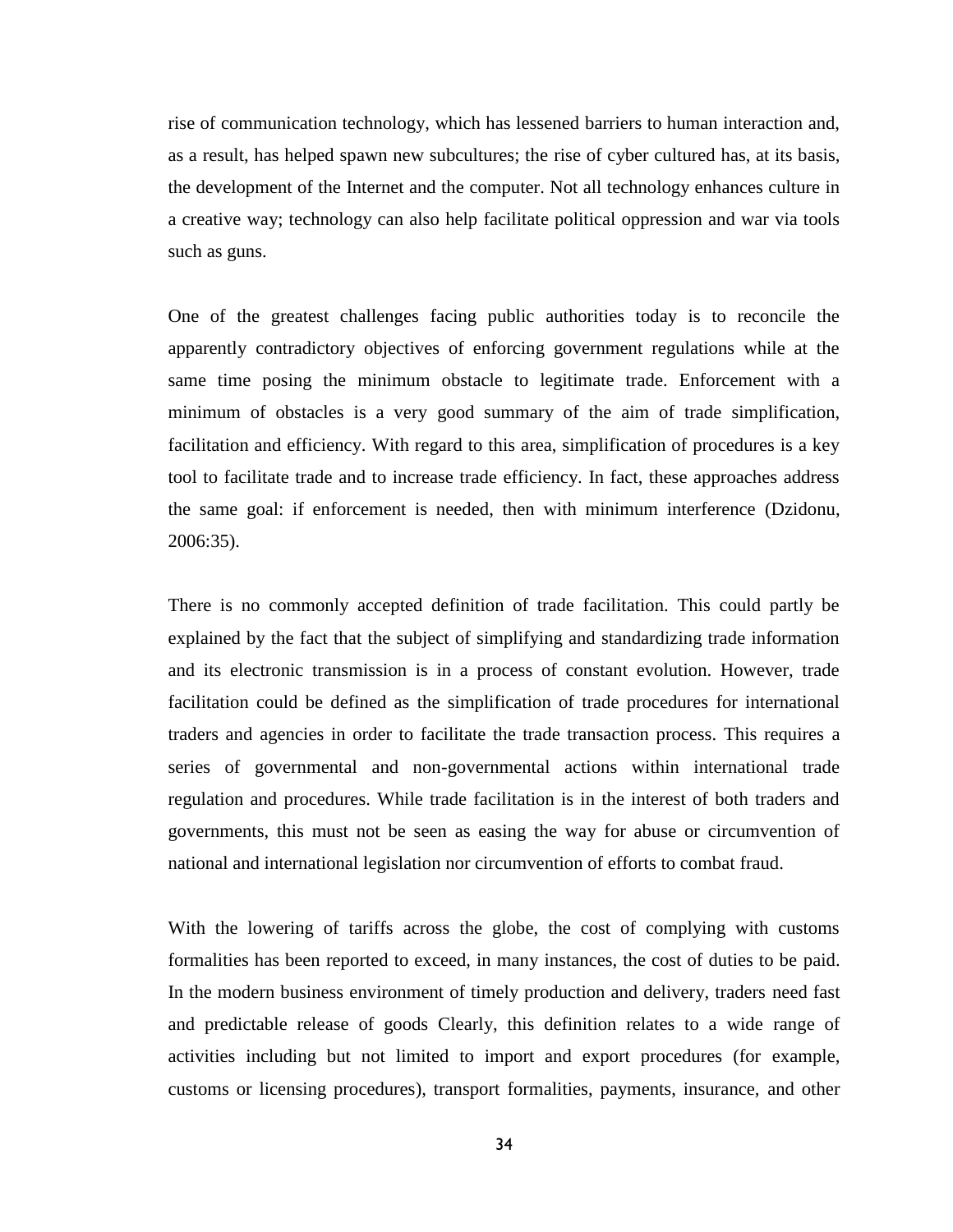financial requirements. However, recently, the definition of trade facilitation has been broadened to include the transparency and professionalism of customs authorities, harmonization of various standards and conformity to international or regional regulations. In a narrower sense, trade facilitation concerns the movement of goods in cross-border trade (Buyonge and Kireeval, 2008:4)**.**

The main reason for the initial unwillingness of African developing or least-developed countries to negotiate on trade facilitation was the understandable fear that implementation of any such agreement would require considerable investment of the governments of these countries in infrastructure, change of operational procedures and human resources. It is at the same time unlikely that the developed countries would need to change anything for implementing any of the trade facilitation measures to be included in such a multilateral trade facilitation agreement. African countries are now very keen to explore the possibilities provided by trade facilitation whether in the context of the WTO negotiations, regional or country-specific initiatives. New trade facilitation initiatives in Africa address both physical infrastructure (roads, ports, telephone connectivity, etc.) and administrative hurdles (Buyonge and Kireeval, 2008:3).

Automated systems in Customs provide one of the most important tools for facilitation of trade procedures. Customs automation results in increased transparency in the assessment of duties and taxes, substantial reduction in customs clearance times, and predictability, all leading to direct and indirect savings for both government and traders. The higher the level of automation of customs procedures in a country is, the greater the possibility of detailed inspections, detection of fraud, and firm action including prosecution in court. Early versions of 'ASYCUDA', the preferred customs IT system in Africa, have limited functionality compared to contemporary versions such as 'ASYCUDA++'.

Most of the employees of the clearing agents' organizations did not have the knowledge and ability to use computers and technology efficiently. So understandably it was quite a challenge for most of the clearing agents to comply with the requirements for exchange of electronic information with Customs while learning basic IT skills. An important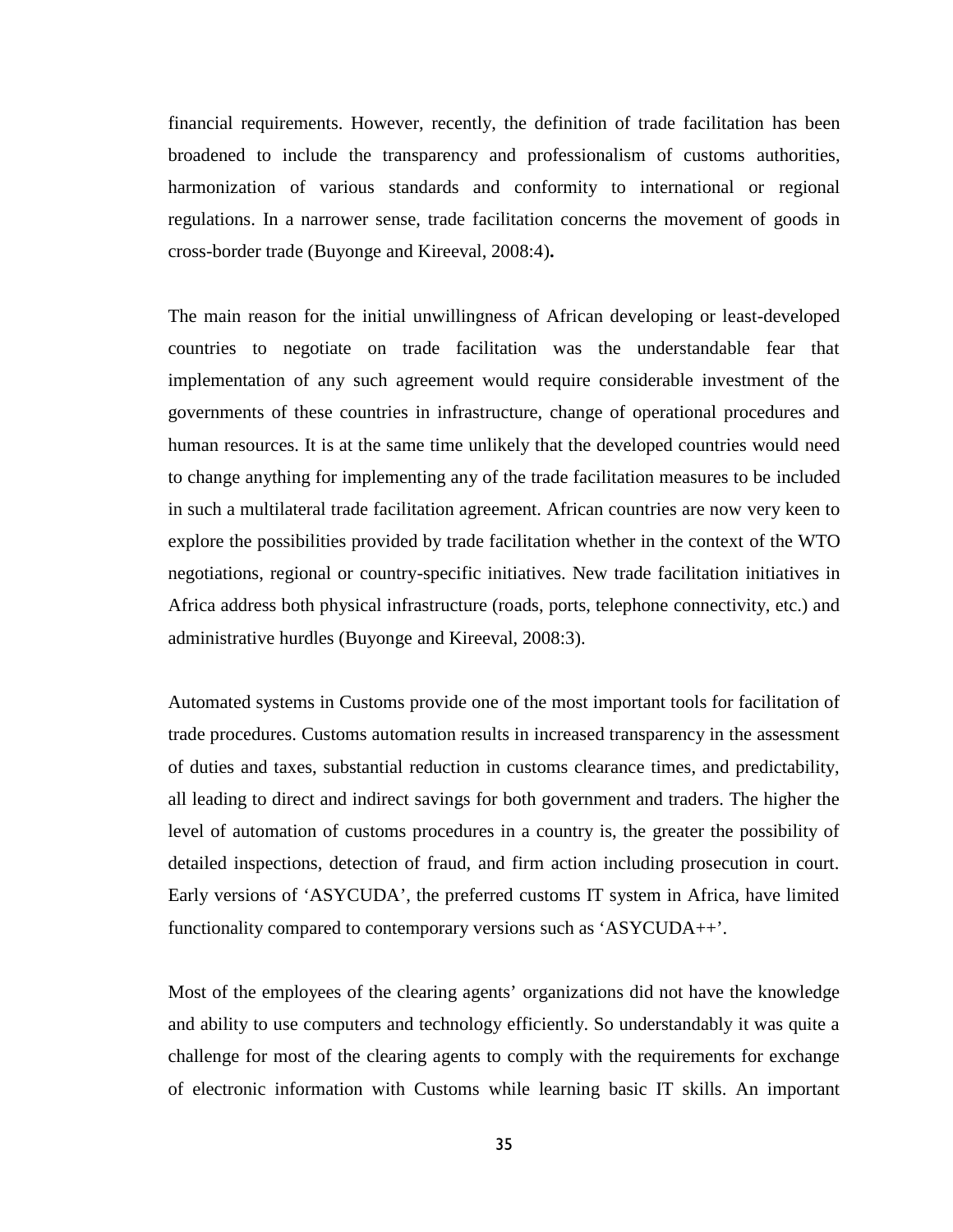lesson that should be learned is to invest in developing the IT skills of the staff of companies if customs technological developments are to lead to improved levels of trade facilitation. (Buyonge and Kireeval, 2008:3).

Customs administrations in Africa are going through a period of rapid change, which requires a paradigmatic shift in customs operation. There are ongoing positive developments by Customs to reform and modernize procedures and processes, as well as commendable initiatives by the private sector to take a more proactive approach to improve customs administration for the benefit of governments and business. The increasing positive engagement of business with Customs has helped identify major trade facilitation weaknesses that if addressed, can help reduce transaction costs in Africa. These include the lack of a service ethos across all customs management levels, adversarial relationship between Customs and business, insufficient or inefficient supporting infrastructure, lack of a facilitation culture in other government departments, corruption and illicit trade. The challenges present opportunities for businesses to engage with Customs to bring about the desired change (Buyonge and Kireeval, 2008:5).

However, businesses need to create customs compliance strategies that reflect an understanding of the Customs business in specific countries. While investments in infrastructure can be expensive, delays can be minimized through cooperation between business, Customs and other government agencies. It is also important to take advantage of information and communication technologies, especially since many administrations are now automating their systems. Human factors will also determine the amount of customs-related delays that can be experienced\_ specifically the integrity of employees and customs officials. Due to emerging supply chain security concerns at the global level, businesses across the world, including in many countries in Africa, are required to have more transparency in their operations including mechanisms for vetting third party service providers (Buyonge and Kireeval, 2008:5).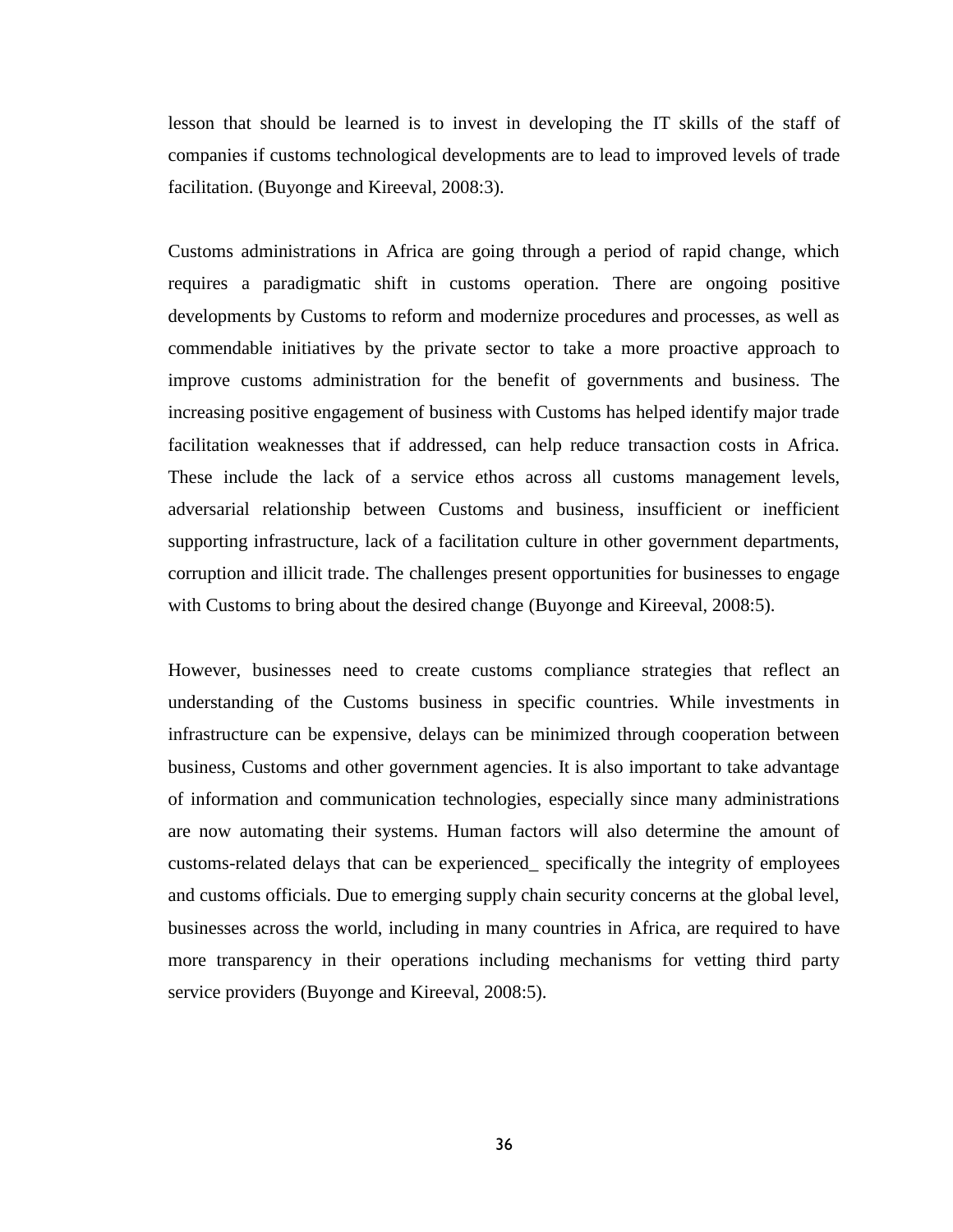#### **2.5. Development of Information Technology in Ethiopia**

The world economy is experiencing the effects of rapid globalization and liberalization as well as the impact of the emerging information age. The prediction is that this will bring about a new global economic order to be dominated by information and information age knowledge-based economies. Like other developing countries, Ethiopia is facing new challenges to her socio-economic development as a result of the emerging information age characterized by information and communication technologies (ICTs). The crucial role that ICTs can play in facilitating and accelerating socio-economic development has been recognized worldwide. And Ethiopia like other countries is equally placed to take advantage of these technologies to facilitate her socio-economic development process (UNPAN, 2006:6)

According to Adam (1999) awareness about of information technology has been greatly growing among users in the field of academics and research, among workers of international organizations and in international business organizations. This has resulted in a growing recognition of the importance of networking and expansion of the technology. The Ethiopian Telecommunications Corporation has made huge investment in the development of the network infrastructures.

Technology has affected society and its surroundings in a number of ways. In many societies, technology has helped develop more advanced economies (including today's global economy) and has allowed the rise of a leisure class. Many technological processes produce unwanted by-products, known as pollution, and deplete natural resources, to the detriment of the Earth and its environment. Various implementations of technology influence the values of a society and new technology often raises new ethical questions. Examples include the rise of the notion of efficiency in terms of human productivity, a term originally applied only to machines, and the challenge of traditional norms (http://en.wikipedia.org/wiki/Technology assessed 16 January, 2015).

Information Technology (IT) is not a luxury for the poor: rather it is an essential tool for poverty alleviation as per Asian Pacific Newsletter. The impact of IT is pervasive both on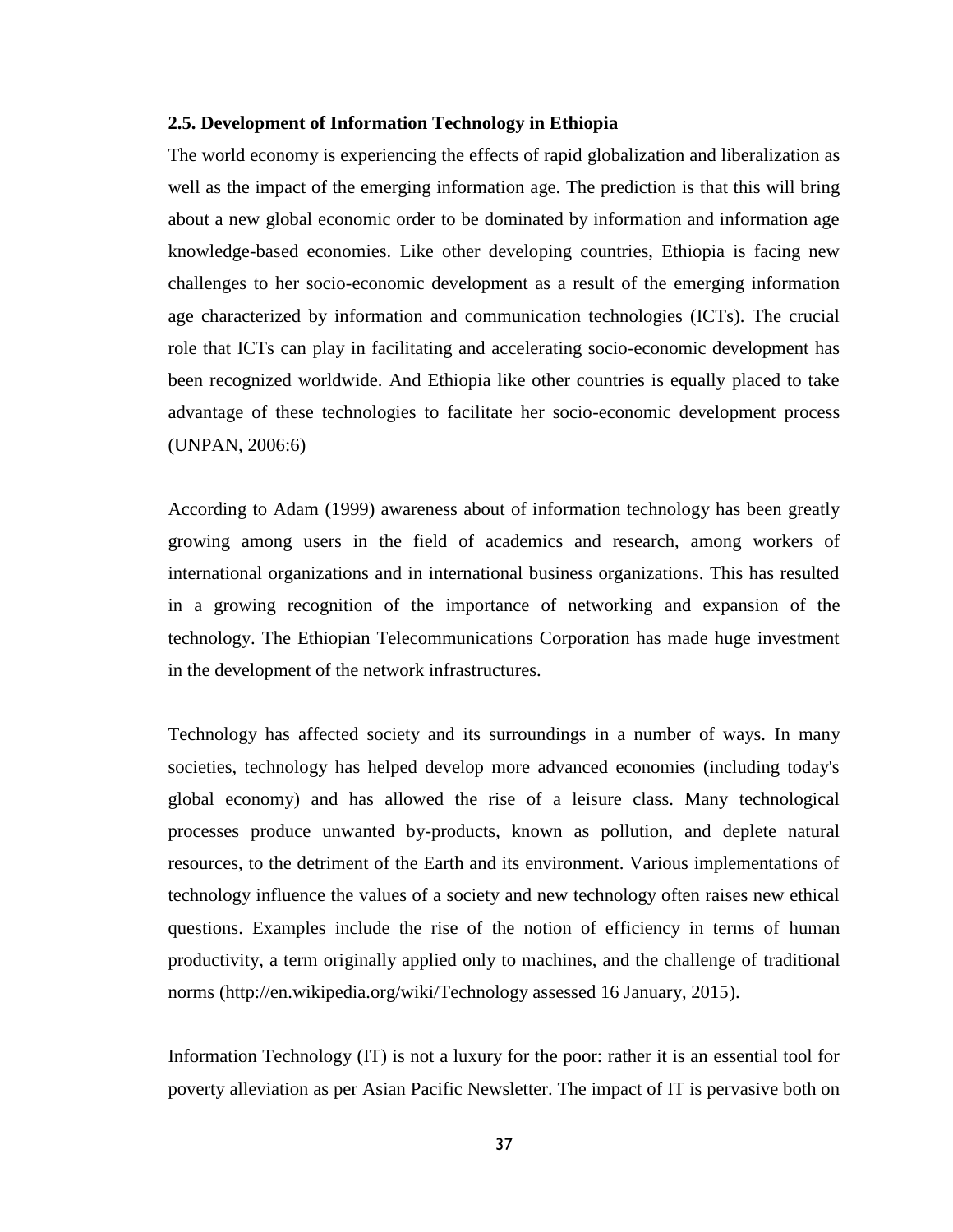an organization and on society as a whole and it offers opportunities of break through changes. The ongoing innovation in the IT the Internet is growing with accelerating pace (Mesfin, 2005:7).

Ethiopia recognizing the developmental potentials and opportunities of the information and technological revolution has embarked on a process of economic transformation through the modernization of the key sectors of the economy including those of agriculture, services and industrial sectors through the deployment and the exploitation of ICTs. A key strategy is to pursue an agricultural sector development-led industrial strategy aimed at rural and agriculture centered development, guided by an ICT-driven competitive and market oriented development approach. Acknowledging the key role that development, deployment and exploitation of ICTs can play in Ethiopia's economic and social development, the Government recognizes the need for the rapid development of nation's information and communications infrastructure as well as the development of the nation's educational, human resources and other development-focused resources to bring about the necessary change and transformation required to achieve improvements in the determinants of the nation's socio-economic performance (UNPAN, 2006:6).

According to Teferi (2004:13) the application of computers, and thereby the development and awareness of mechanization, is closely related to the introduction of computers into Ethiopia by foreign suppliers. In this report an attempt is therefore made to show how computer usage started in Ethiopia in relation to the major suppliers, namely IBM, NCR, SERIC Ethiopia, and Burroughs. As a result of competition between suppliers in Ethiopia, changes in the technology were brought to the attention of users. Demand for more efficient systems began to be felt.

Coupled with lack of national guidelines, a weak education infrastructure and a restrictive information seeking culture have remained the stumbling blocks to diffusion of information and communication technologies in Ethiopia. On the positive side, international organizations and development aid agencies have played a significant role in information technology diffusion in the country. The existence of many international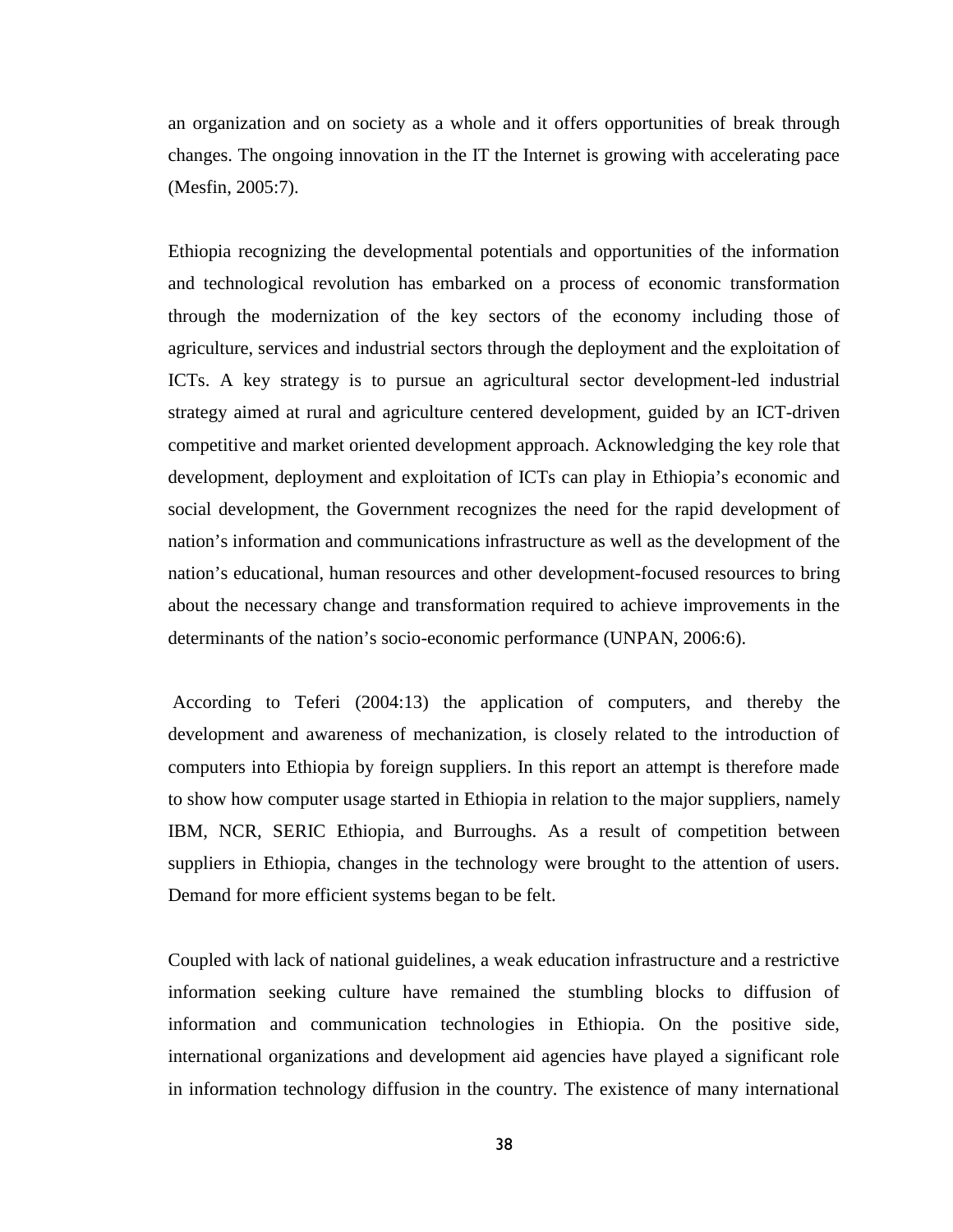organizations in the capital city has created opportunities for demonstrations of key information technology, transfer of ideas, sponsoring structural development projects and a potential market segment for emerging small and medium enterprises in the field. The number of international organizations recognizing the importance of information technology for the development of local capacity has been increasing (Teferi, 2004:13).

The application of information and communication technology does not just encompass technology\_ hardware, radios, computers, telephones and software and the content or data, but also needs organization, incentives, procedures and people. Without enabling policies environment for vibrant private sector development, and the human resources, telecommunications, energy and social infrastructure development, ICTs application will remain fragmented. The ability to participate in information and communication technologies requires participation, partnership, understanding of social implication of new technologies and management of changes at national level. As an industrial activity, electronics has yet to start in Ethiopia, though some efforts have been initiated towards assembling radio receiver sets. Sophisticated systems are in operation in the fields of mass media, radio communication, telecommunication, and communication and navigational aids for civil aviation. The data-processing sector, which was practically nonexistent about 30 years ago, is now within reach of many operational areas. The earliest use of electronics in Ethiopia was in the mass communication sub sector, followed by telecommunication and radio communication (Julie, 2007:9).

According to Fikre (2005:10) Information Technology strategy of Ethiopian Revenue and Customs Authority is to cope with the latest information technology in line with the international standards for the computerization of Customs. ERCA introduced ASYCUDA 2.7 version in 1998 and has embarked on the change to implement an advanced version of ASYCUDA (Automated System for Customs Data), ASYCUDA++ in all Customs administrations to improve the way Customs carry out its tasks by applying Information Technology. The new system is intended to provide a better working tool and benefits the users by providing an integrated solution for declaration processing, accounting management, customs enforcement (selectivity & risk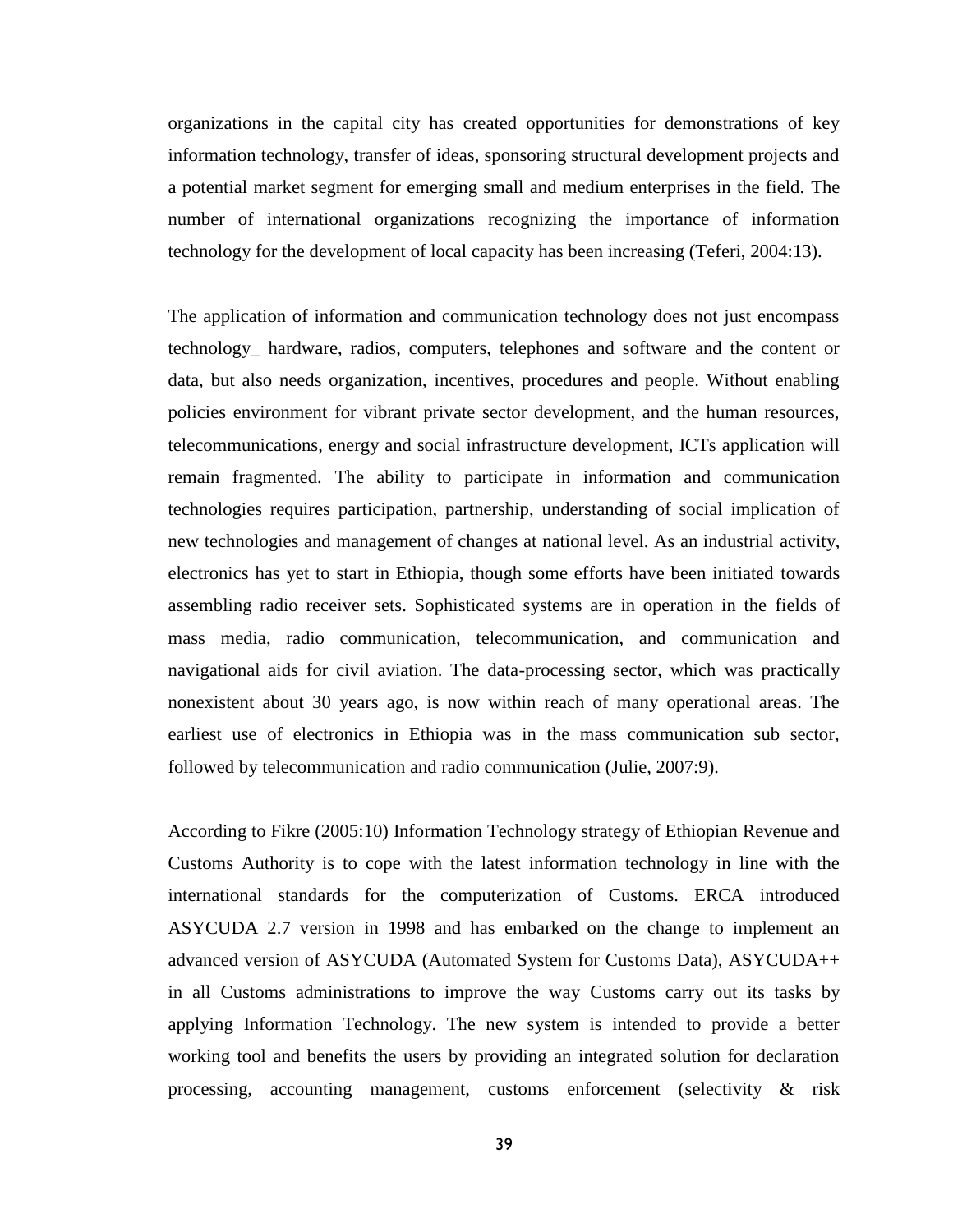management), and management information system. An efficient and effective customs is essential to the welfare of the country. It provides the statically information on foreign trade transaction essential for the economic planning.

According to Fikre (2005:11) the main objectives of ASYCUDA++ are to achieve:

- More effective customs control
- More efficient customs clearance
- Uniform applications of customs Law
- More efficient revenue collection
- More effective data analysis and improved data quality
- Efficient production of external trade statistics and enable exchange of information between relevant institutions in the country, Customs administrations in the region and the COMESA centre (Fikre, 2005:11).

## **2.6. Limitations on Information Communication Technology in**

## **Service delivery**

Fortunately, there is some overlap between policy issues for IT and for computer technology which only a few years back was a preoccupation of many African countries. The prospect of a technology with such potential impact as IT evolving totally unchecked within our country is disquieting. Although there are many successful instances of IT introduction, a few bad examples are sufficient to give the industry a bad name, particularly with potential users who are not fully committed to the idea. The rational transfer and application of this technology requires that some guidelines be set down for service providers, distributors of equipment, and end users alike.

Such guidelines must have the backing of government in order to be effective, and should cover:

- Acquisition of information technology,
- Use and application of the technology,
- Human resource development, and
- Regulation/deregulation and management.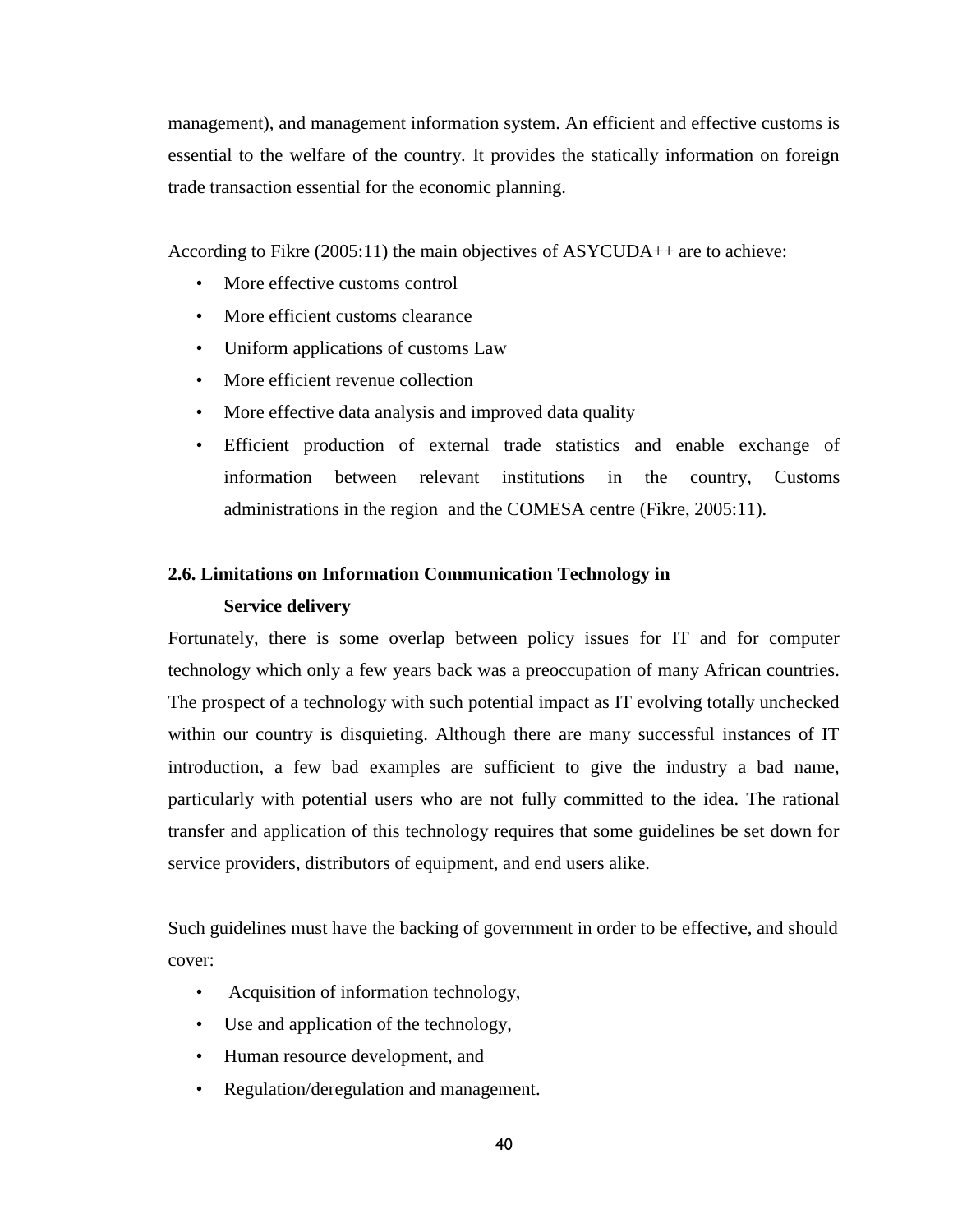The most pressing needs are for:

- Government policies and legislation to support IT development;
- Informatics policy and management infrastructure;
- Establishment of financing mechanisms, with adequate financial analysis, controls, and accounting;
- A clear position on the level of control to be exercised locally and a desired level of dependency on foreign sources; and
- Coordination and integration of the needs of the public and private sectors' continuing awareness of the state of the art in IT.

According to Fine (2003:3) measurement of the impact of an IT investment is problematic for a number of reasons:

- There usually isn't any baseline against which to assess new improvements.
- The process of planning for IT upgrades or installation—discussing how things are done, what the bottlenecks are within an organization—can, in and of itself, free up sticking points and improve efficiency, even without the implementation of new IT systems.
- New technology can be so intimidating for staff that an organization actually becomes less efficient in the first few months following a technology upgrade so an evaluation done too soon might result in a "false negative", reflecting inefficiencies that would be resolved with time.
- Sometimes new technologies aren't used at all (for example, when adequate training isn't available or when organizational culture presents barriers), ossifying an anti-technology mindset and causing long term reductions in efficiency and impact. Correctly attributing improvements to proximate causes can be a challenge: at what point does the technology stop having an impact and other factors (that may be out of the hands of the service provider) come into play?

Faced with such challenges, many nonprofits find the evaluation of technology an intimidating task. How can nonprofits effectively evaluate the impact of technology on their work? Innovation Network's information technology evaluation efforts over the past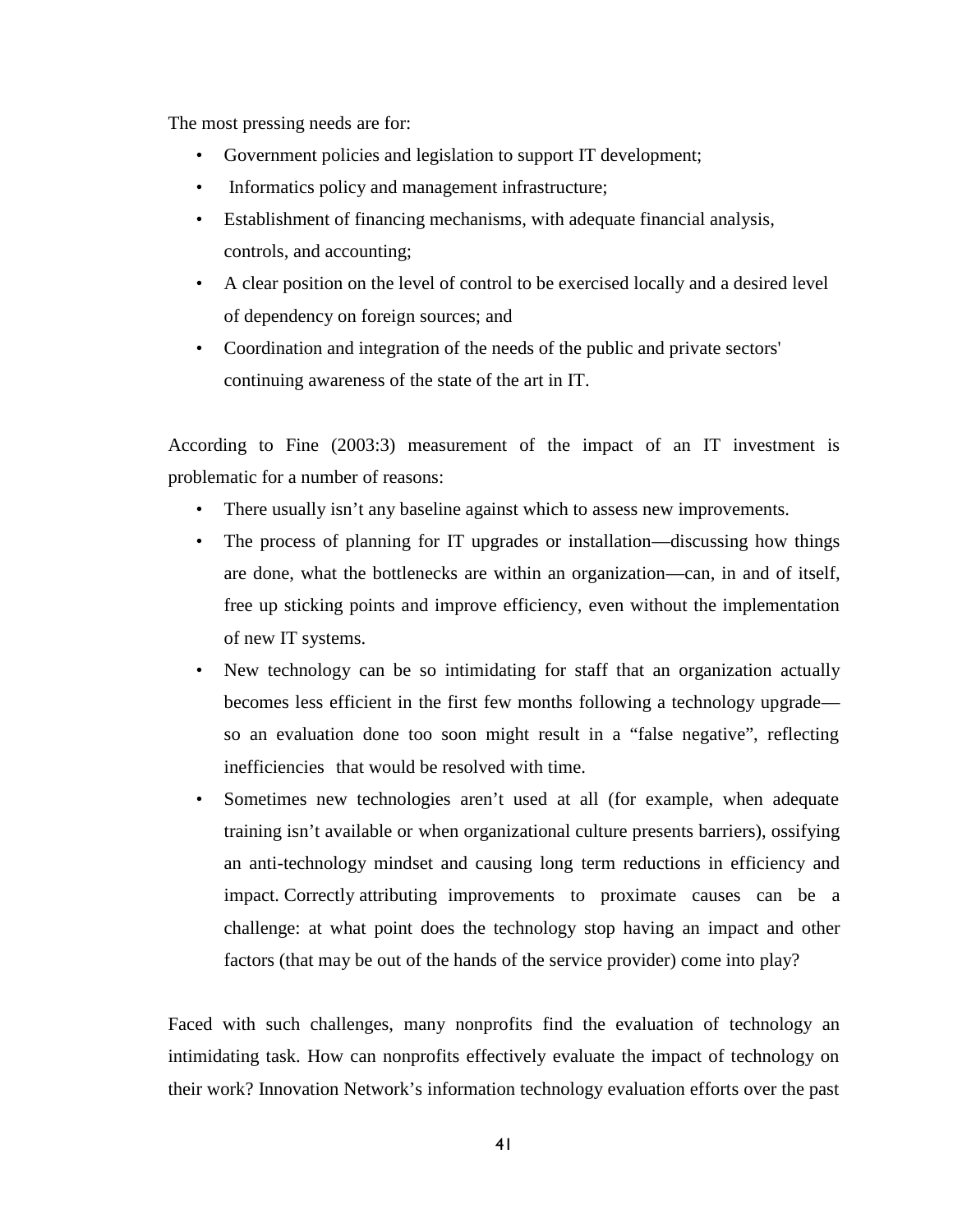five years have provided some key lessons for improving the use and measuring the impact of information technology within nonprofit organizations.

## **2.7. Development of Information Technology in Ethiopian Revenue and Customs Authority (ERCA)**

Customs plays a key role in international trade. Every international trade transaction involves at least two customs intervention, one at export and one at import. It is clear, therefore, that the manner in which customs conducts its business has a substantial impact on the movement of goods across international borders.

Customs, as an agency of government, has as its primary function the execution of government policy. Accordingly, although the responsibilities of customs are basically the same in every country, it would be wrong to assume that there is uniformity or consistency in the emphasis, which is placed on the discharge of these responsibilities. Different governments expect different things from their customs authorities. For some governments, especially those in developing countries, customs are the principal revenue collectors. For others, customs form the front line in the fight against drugs or are key implementers of trade policy.

When we come to Ethiopia, as the country is listed in developing countries, revenue collecting is one of the main objectives of the customs authority, as any other developing countries do. However, the role of implementing trade policy of the country is not totally neglected. In this regard, we can mention the vital role of Ethiopian Customs Authority that plays an important role in implementing export duty incentive schemes which is one of export trade promotion policy instruments of the government.

Under the civil service reform program, Ethiopian customs authority recently has made an effort to introduce the new customs transit and clearance control manual to meet its establishment objectives. But this is not an end by itself; rather, customs has always to be in reform. In reforming existing customs practices to farther facilitate the movement of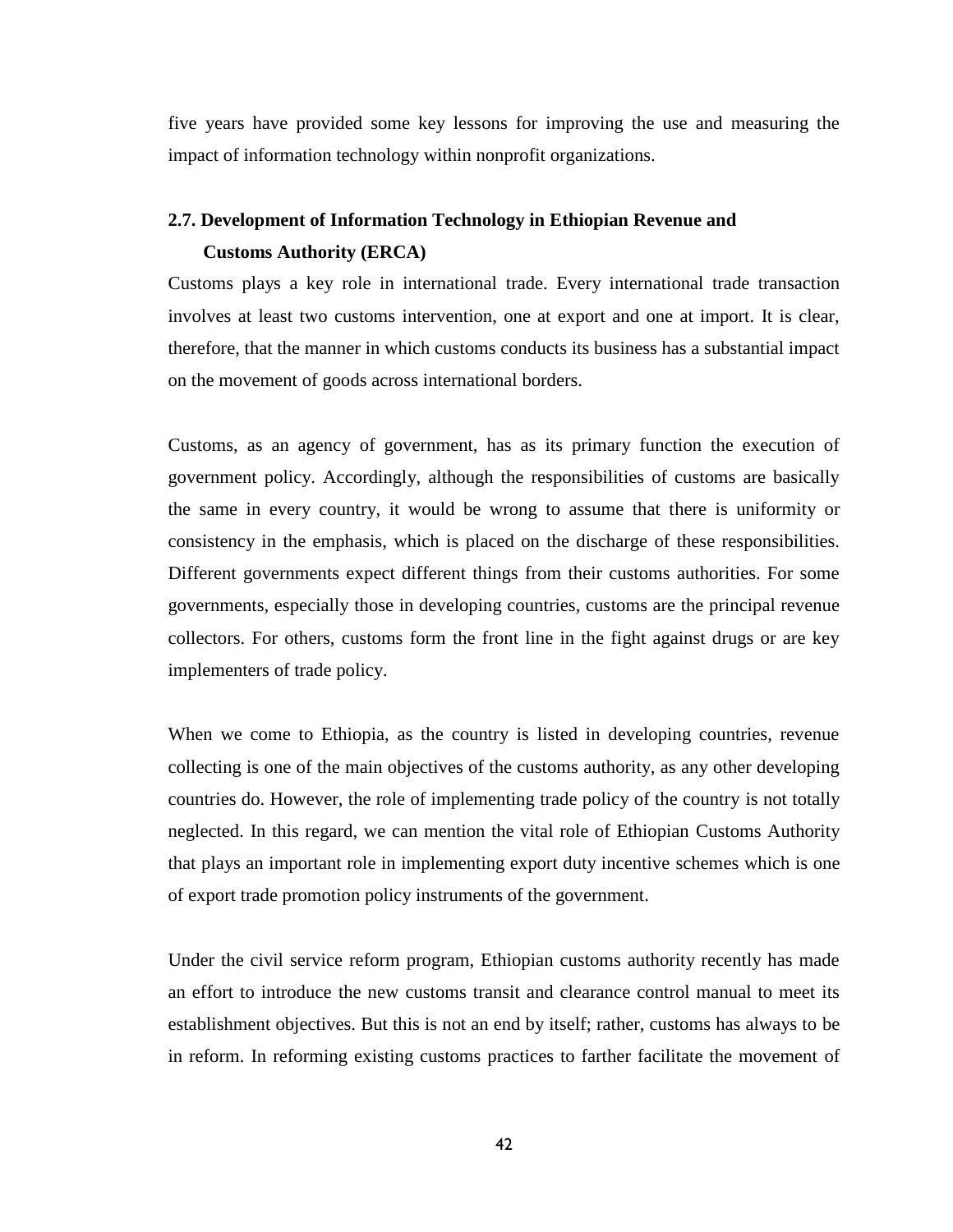goods, customs should adopt modern business process re-engineering (BPR) techniques to identify inefficient and/or redundant activities for streamlining or elimination.

The main objective of the new manual is to enable customs authority render efficient and effective service to importers and exporters and ensuring effective customs control in line with national, regional and international laws and, conventions by shortening both transit and clearance time of imported and exported goods and reducing document requirement.

Delays in the release of goods are caused by a number of factors including inefficiency and lack of professionalism on the part of some shipping agents, freight forwarders and customs clearing agents/brokers. According to the recommendation given by Customs Co-operation Council on draft guideline on key sectors for trade efficiency, to overcome this program, government should set minimum standards for these professions and closely regulate performance (www.erca. gov.et accessed on 2015/02/05).

# **2.8. Implementation of ASYCUDA in Ethiopian Revenue and Customs**

#### **Authority**

Delays in the release of goods are caused by a number of factors including inefficiency and lack of professionalism. In order to facilitate its operation the Ethiopian Customs Authority started to implement ASYCUDA (Automated System for Customs Data) in 1998 which is developed by UNCTAD (United Nation Conference on Trade and Development) and implemented by over 80 countries. The ECUA has implemented ASYCUDA 2.7 in seven clearance offices and one transit office which is located in another country, Djibouti. Except the two sites in the capital city, all other sites are working on Local Area Network (LAN). The two sites located in the capital city are connected to the Automation and Data Processing Department through Telecommunication line with 64KB Digital Data Network (DDN). The effects of implementing ASYCUDA in ERCA are:

- Improves clearance conditions for trade
- Provides timely external trade statistics (Mesfin, 2005:12)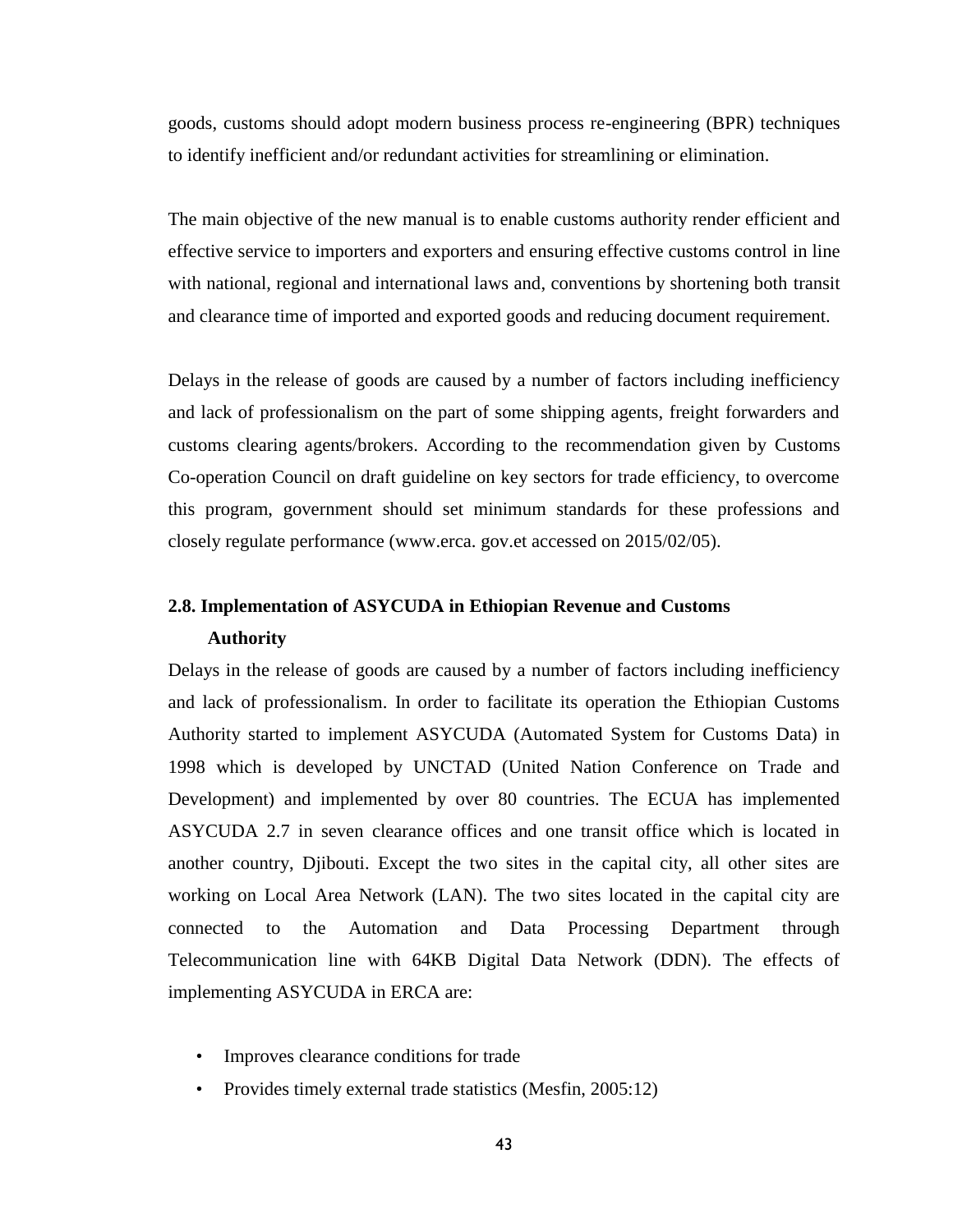To meet the demands of modern international trade with the change in technology and advancement and be in line with internationally accepted standards the ECUA has started implementing the advanced system ASYCUDA++. The business people users of the customs computer system are more interested in being served expect to save time and reduce costs. Therefore the main changes and benefits that come with this ASYCUDA++ implementation are aimed at meeting these objectives. The main features and benefits expected with ASYCUDA++ migration are:

- Direct Trader Input (DTI)
- Selectivity
- Transit
- Flexibility in report generation
- Connectivity with other systems

## **2.8.1. Direct Trader Input (DTI)**

Under the ASYCUDA 2.7 DTI was not used; so, declarants (customers) prepared declarations written by hand and presented to customs for data input on the computer system. This often led to loss of time and data captures as declaration get rejected at various stages before they can finally be accepted on customs computer system. The Direct Trader Input is a facility that provides for the declarant to input declaration data to the ASYCUDA++ module designed for this purpose and then transfer the data directly to Customs Systems. This is achieved by connection to the customs system with the telecommunications infrastructure. Effectively DTI will remove the aspect of data entry from customs responsibility to the declarant. Therefore, a declarant with DTI facility may prepare, view or check and print a declaration at any time, even outside normal working hours from their premises. The system requires the declarants to be equipped with a personal computer, printers and connected to the customs server through telecommunication line (leased line or dialup line) (UNCTAD, 2000:23).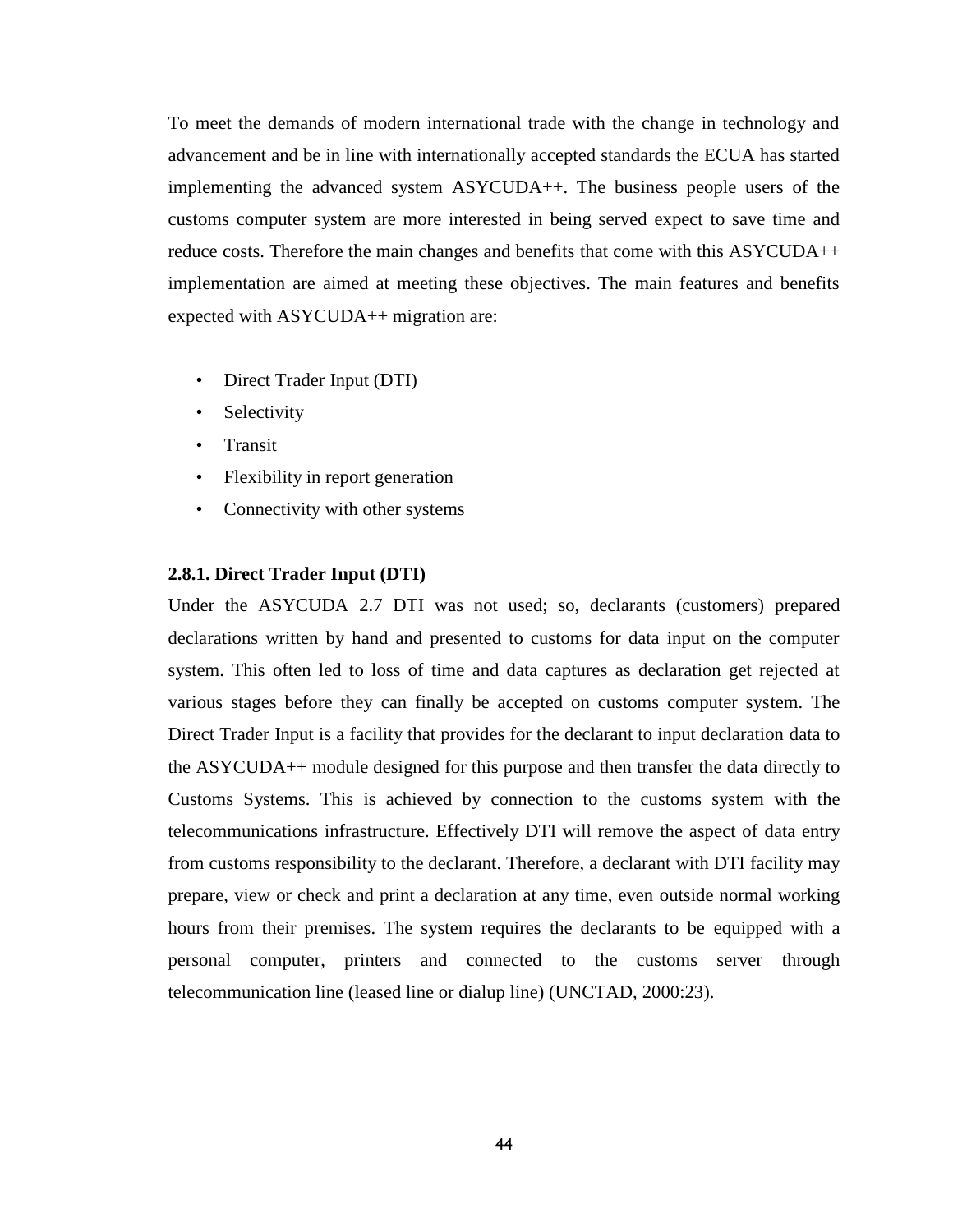#### **Advantages to Customs**

- i. DTI reduces the cost of declaration processing (since printing of declarations copies goes to the declarant).
- ii. Rationalizes on manpower utilization as personnel initially deployed for face examine and data capture can be re-assigned to other needy areas of important customs work.
- iii. Help customs in realizing the objectives of quicker clearance for trade facilitation.

#### **Advantages to the Traders**

- i. Traders have full control on the information entered on the customs system as they enter and counter check declarations against customs control files. The possibility of having someone else key different information from that declared the hardcopy is realty minimized.
- ii. Time loss is reduced as face vet and data input and their accompanying rejection stages of are removed. The system provides for this through the check stages of a declaration before registration. Once a declaration has been registered it means that data elements have been accepted.
- iii. The facility allows immediate access to declaration information. From their premises or some other location where the DTI facility can be located, the declarant is able to check the status of an entry in customs. For example the declarant can know if an entry has been assessed or queried, requires physical or document examination or if it has been released. Further, some summary reports on declarations and accounts can be seen without necessarily going to Customs offices.
- iv. DTI work can be carried out according to client's schedules as entries can be prepared and stored on the client's PC. This is possible as all the necessary control tables and the tariff are available on the PC to facilitate this. Depending on local arrangements, if the customs server is available (left on to accept data) after normal working hours, the declarants can register declarations anytime even when the customs office is not open.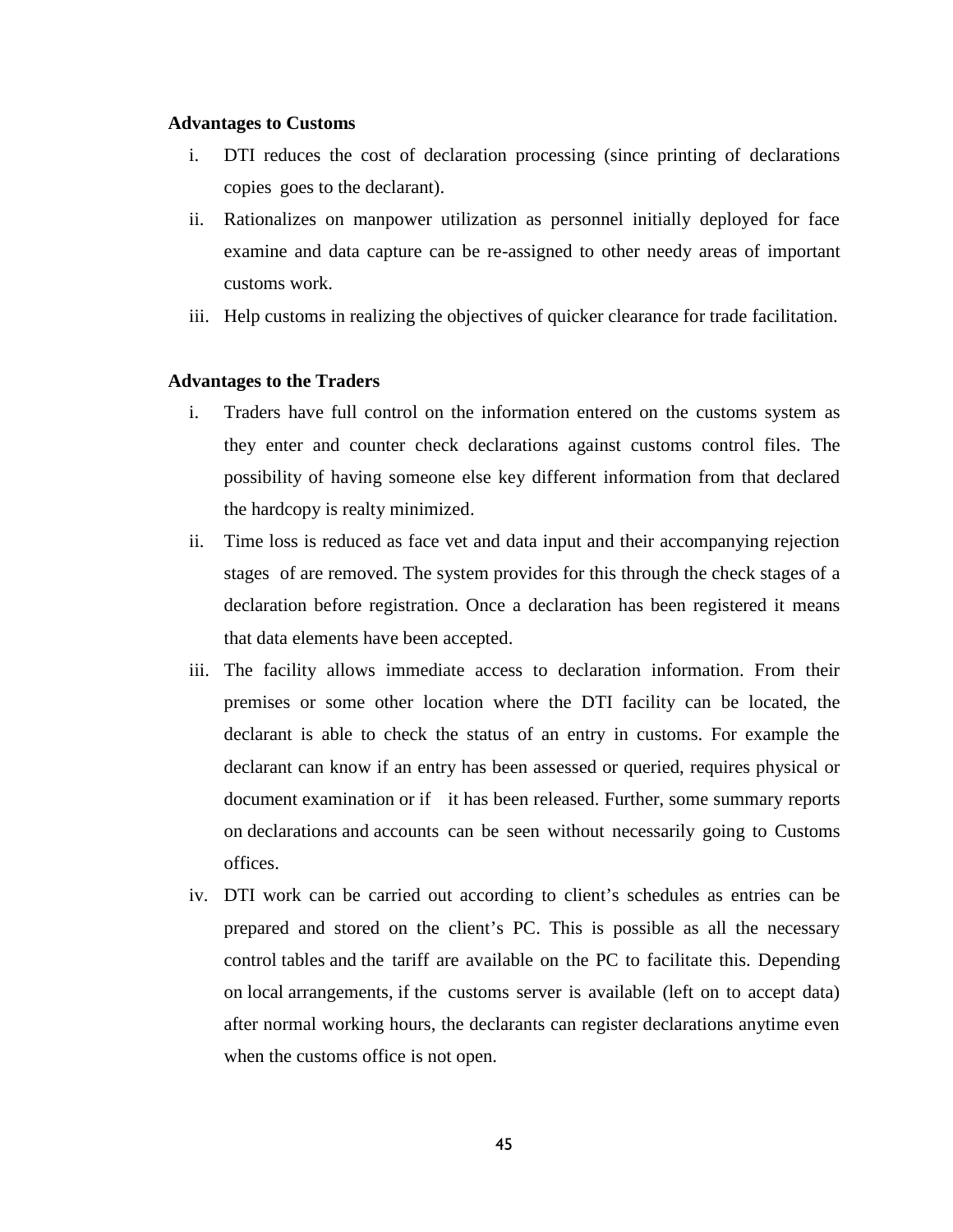#### **2.8.2. Selectivity in ASYCUDA++**

The introduction of ASYCUDA selectivity is an important component in the package of procedural reorganizations that should be included in the introduction of ASYCUDA++. The concept and practice of risk based controls is already in practice and seems to be well emphasized in the revision of procedures currently going on. At the previous system due to the limitations of ASYCUDA version 2, these processes are performed manually with little or no formal risk profiling being used. This approach is not sustainable if the use of the ASYCUDA++ selectivity module is to be successfully introduced. At present a structure exists in the Ethiopian Customs Authority (ERCA) that could take up the responsibility of managing selectivity at a national level. However, its effectiveness in this area has yet been established as the unit is said to be in its infancy and the team members have not yet acquired the necessary skills required for this task (UNCTAD, 2000:23)

Using MODSEL many different pieces of data, input as declaration details, can be used by Customs to select particular declarations for special treatment before any assessment is made. This provides the means of implementing decisions on processing channels, which are named 'Red', 'Yellow', 'Blue' and 'Green'. Control over the rates of random selections and 'expected rates' means that Customs Office management or supervisors have the means to match daily workload, the numbers and levels of declarations selected for check, to the capacity of the Office to cope with those checks bearing in mind the existing priorities.

The various lanes can be described briefly as follows:

**Red Lane-** Goods described within the selected declaration are to be physically examined before assessment is permitted.

**Yellow Lane-**All documents relevant to the selected declaration are subjected to a full documentary check, before assessment proceeds

**Blue Lane**- Post clearance audit- This provides flexibility, and can allow Customs to make more efficient use of their resources, such as allowing release of 'low risk' goods, subject to some check at a later date.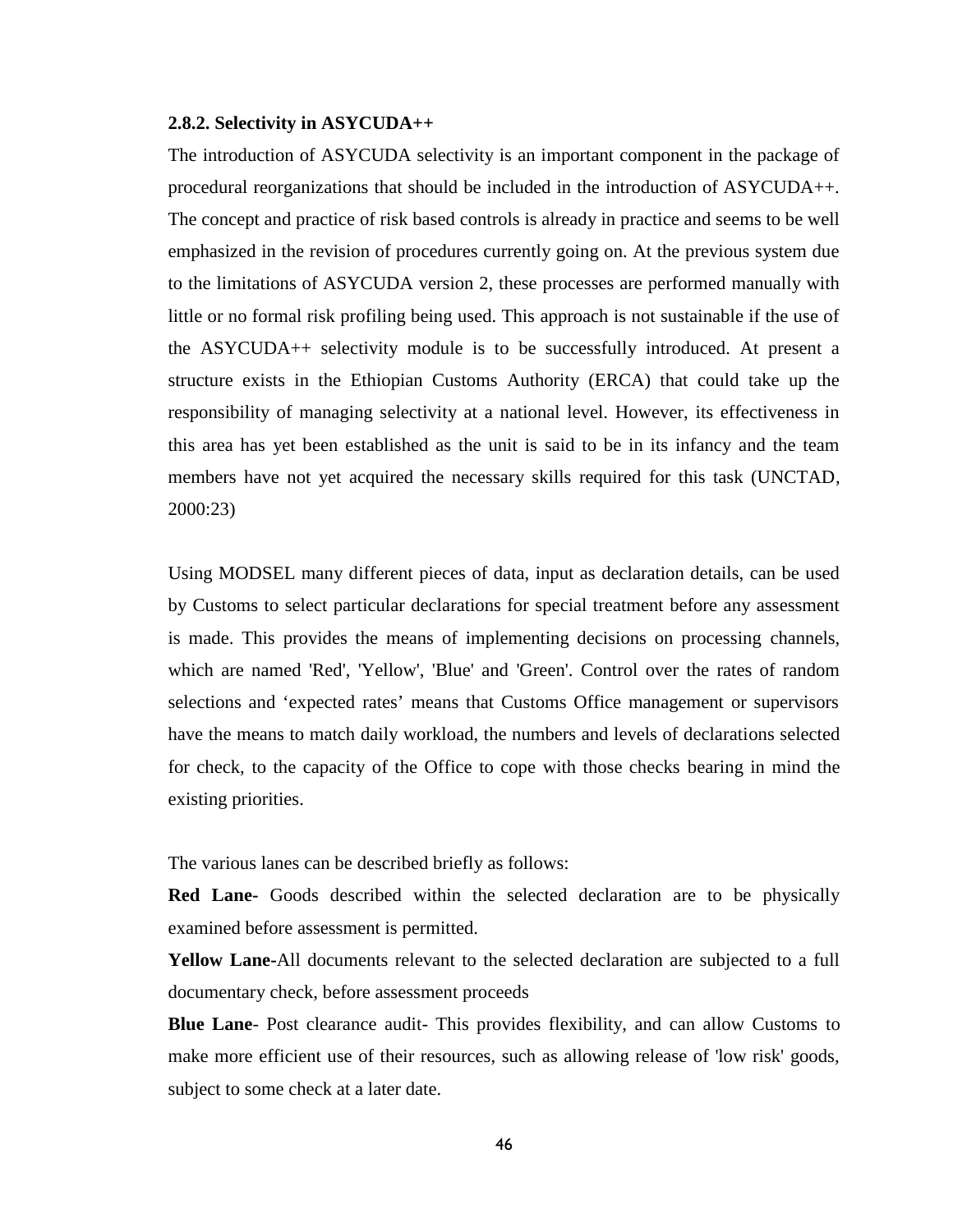**Green Lane-** All declarations other than those selected Red, Yellow or Blue. This contains an option to 'delay' the automatic assessment of Green Lane declarations. A delay can be set to allow Customs time to 'manually' examine details of the declaration, with the option to re-route to Red, Yellow or Blue if a higher level of check is thought necessary for those particular goods.

#### **2.8.3. Transit**

The system has a facility that manages the transit risks and enforces adequate controls. The main problems of transit that are related to lack to timely information and system controls for intervention are adequately addressed. This facility will be deployed between Djibouti and Inland offices in Ethiopia to facilitate the quick movement of transit data and goods. This is expected to help in trade facilitation (UNCTAD, 2000: 27).

#### **2.8.4. Flexibility in report generation**

There are a number of standard reports that come with the system to help users in managing customs operational and making decision. In addition to that the system has flexibility for the user countries to develop additional reports to meet their national demands. The data managed by ASYCUDA++ is handled by an Oracle database containing the entire transactions and references table, the user-define report data can retrieve from the database by SQL statement (UNCTAD, 2000:32).

#### **2.8.5. Connectivity with Other Systems**

The ASYCUDA++ is based on modern technology and can easily interface with other systems used by Banks, Airline and shipping lines and Ministry of Trade and Industry. These lead to revised procedures that will result in quicker clearance & promote efficiency in the conduct of trade. To ensure the effective use of IT and delivery of good service to meet the demands of modern trade, the Ethiopian Customs Authority (ECuA) has taken the following measures: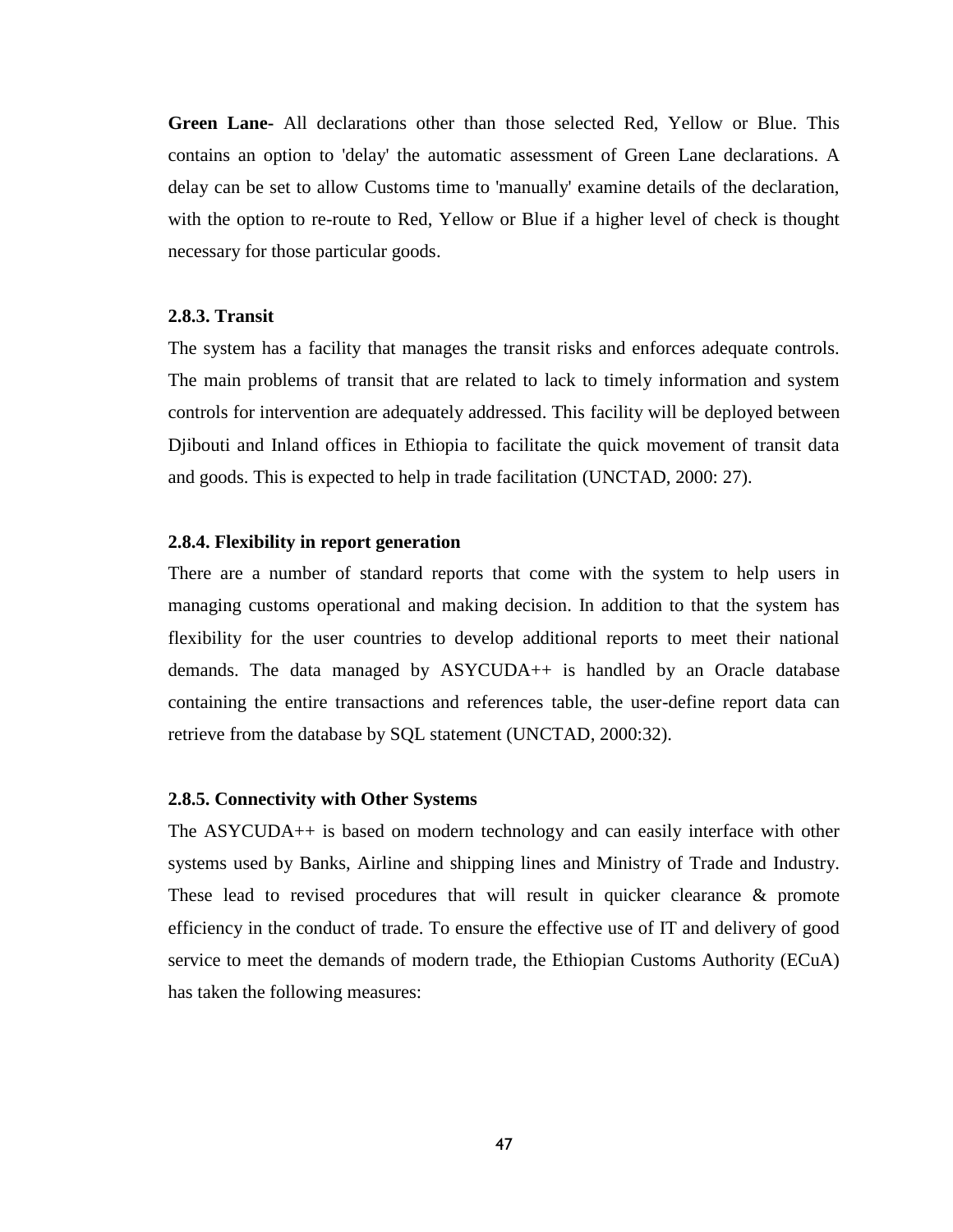#### **Formation of Revenue Net**

- a. This encompasses the key sectors of tax collection that is the Banks, Ministry of Trade and Industry, the Ethiopian telecommunication corporation. The main aim is to use the technical expertise in all these sectors and interconnect the systems to exchange information thereby maximizing the use of resources and offer improved service
- b. Implementation of the Wide Area Network (WAN) to interconnect all the computerized customs sites to ensure timely availability of data at the central point and simplified system support for distant areas form the capital city.

## **Adoption of modern system**:

The ERCA has embarked on the use of modern systems that meet demands of modern trade. Therefore the system that is being put in place has flexibility to interconnect with commercial systems used in Banks, Airlines etc to facilitate easy exchange of information for speedy administration of customs clearance (Fikre, 2005:11).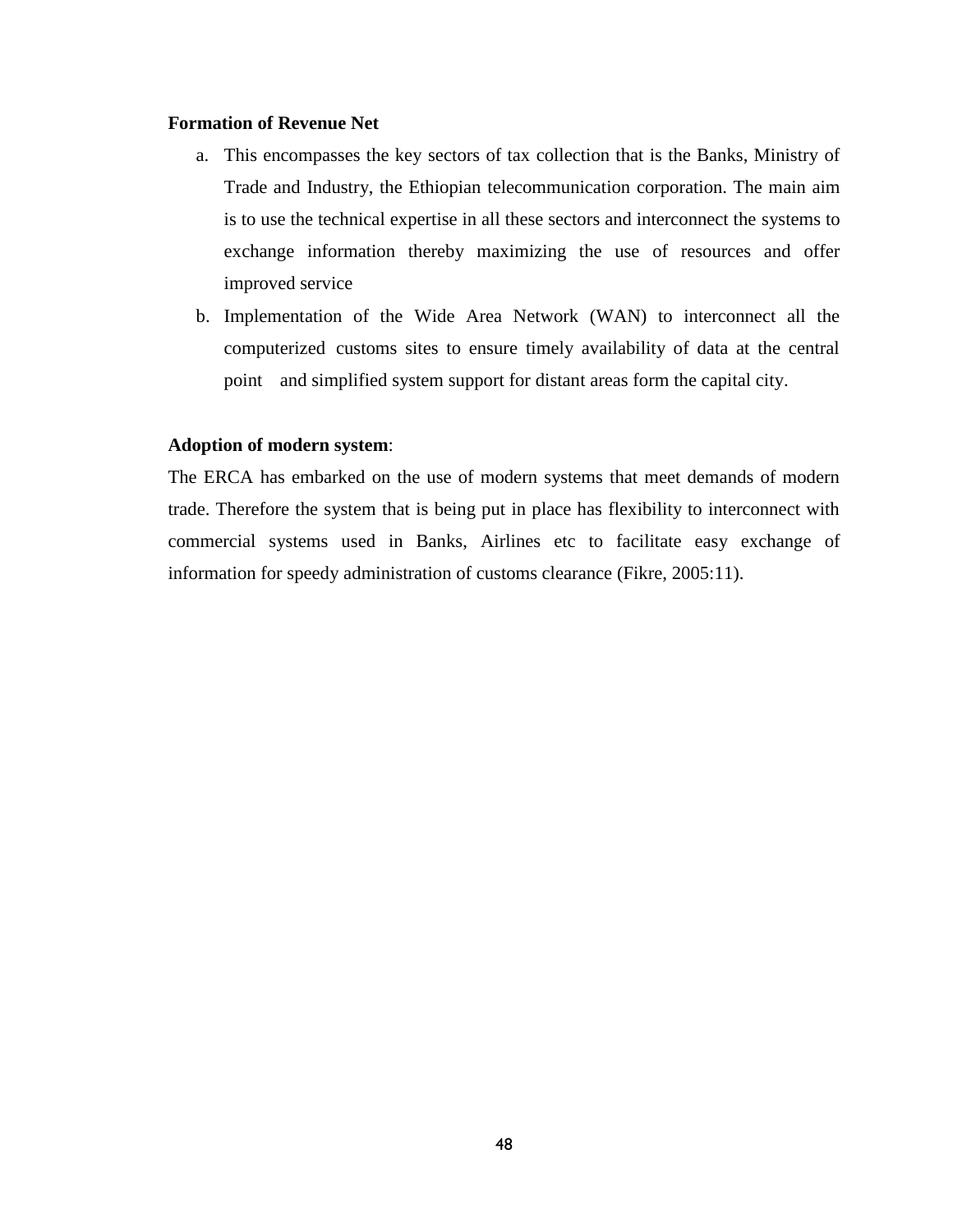# **CHAPTER THREE DATA PRESENTATION AND ANALYSIS**

## **3.1. INTRODUCTION**

This chapter primarily deals with the presentation of the detail analysis of primary and secondary data gathered from the distributed questionnaires to customers and employees of the ERCA, the interview conducted to officials from different relevant institutions as well as the analysis of available relevant documents. For the purpose of obtaining data in this study, semi structured questionnaires were distributed to customers and officers of ERCA in the airport branch office and Kality branch office. The other technique for collecting data is interviews from relevant offices like private and government owned banks, the MOFED, the Information Technology (IT) department and the Head office of ERCA. In connection with this, the chapter explains the opinion of customers and officers concerning the efficiency of ASYCUDA, the problems ERCA is facing while applying the ASYCUDA and the overall efficiency of ASYCUDA. Moreover, the analysis of this chapter provides the ground to forward recommendations for implementation where ERCA can improve the efficiency of the ASYCUDA.

## **3.2. Characteristics of Respondents**

## **3.2.1. Customers of ERCA**

Customers responded to 65 percent (44) of the total 68 questionnaires. The major customers of ERCA are importers, exporters and both importers and exporters of different kinds of goods, required for commercial, Investment, project and diplomatic purposes. As the collected data (Table 3.1) from the customers shows, 34 percent of customers import or export commercial goods while 34 percent of customers import project goods, about 23 percent import investment goods and the remaining 9 percent import diplomatic goods.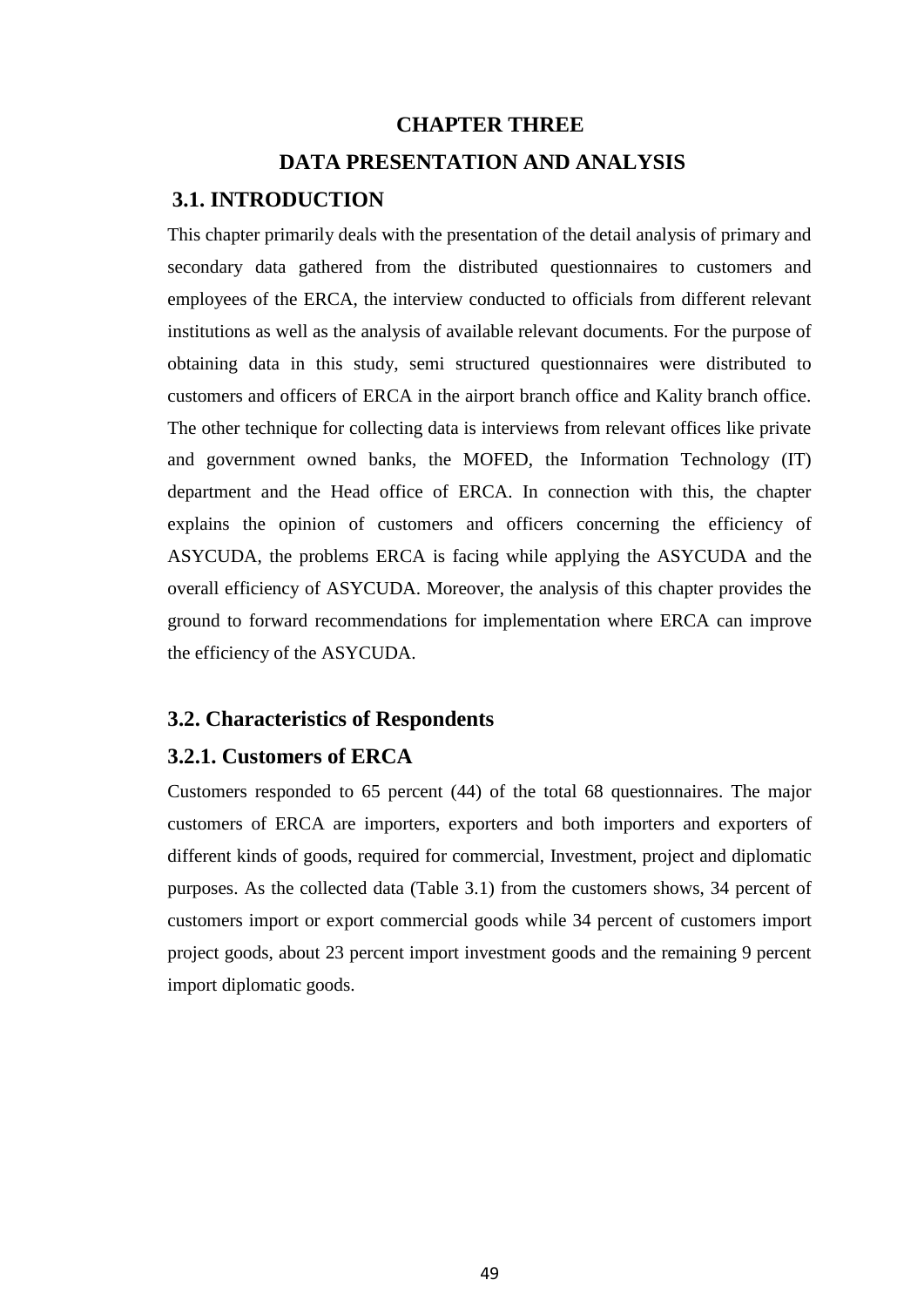|                  | Frequency |        |       |            |
|------------------|-----------|--------|-------|------------|
| Reponses         | Import    | Export | Total | Percent %) |
| Commercial goods |           |        |       | 34         |
| Project goods    |           |        |       | 34         |
| Investment goods | ГU        |        |       |            |
| Diplomatic goods |           |        |       |            |
| Total            | 36        |        |       |            |

**Table 3.1: Type of goods declared by customers**

Source: Own survey 2015

According to this survey, as shown in Table 3.2, it is known that 36 out of 44 (82 percent) of customers are importers, while 8 out of 44 (18 percent) are exporters and 15 out of 44 (34 percent) are both importers and exporters. Since these customers have working experience in relation to importing and exporting from 2 years up to 10 years, it is safe to conclude that they have the ability to explain concerning the study at hand as well as to have a say on the performance of ASYCUDA as comparing to the manual practices of the offices.

**Table 3.2: Customers of the authority**

| Response       | Frequency | Percent $(\% )$ |
|----------------|-----------|-----------------|
| <b>Imports</b> |           |                 |
| <b>Exports</b> |           |                 |
| <b>Both</b>    |           |                 |
| Total          |           |                 |

Source: Own survey 2015

## **3.2.2. The Staff of ERCA**

Respondents of the questionnaires from staff members were selected randomly. From 500 employees of the authority who work at Bole international air port and Kaliti custom offices, 50 (10 percent) of respondents in Kaliti and Bole offices were taken as representative sample and semi structured questionnaires were distributed to them but the returned questionnaires were 36 which is 72 percent of the total questionnaires distributed. The employees have working experience from one year to ten years in **ERCA**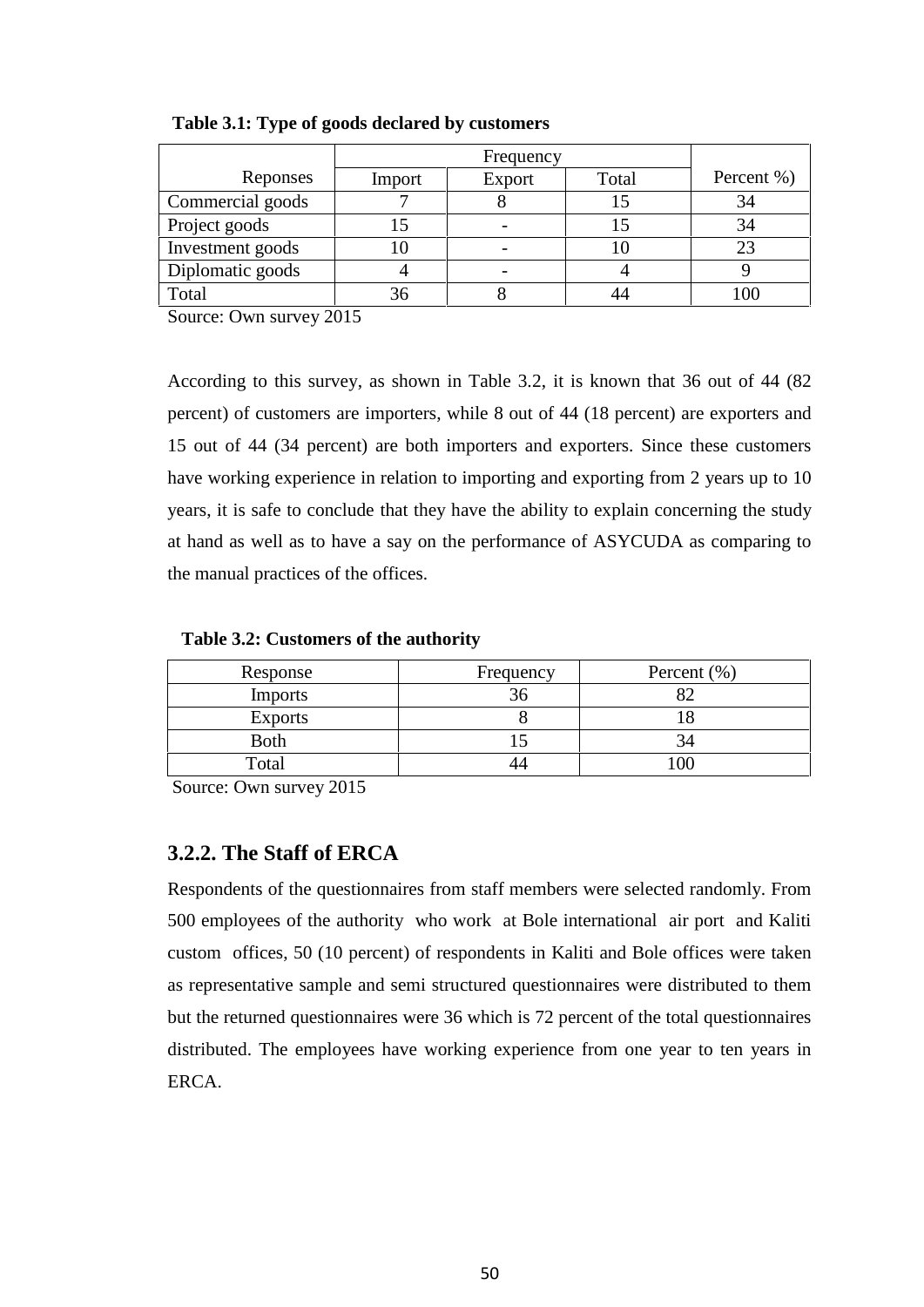## **3.2.3. Interviewed Officials**

Supplementary to questionnaires distributed to customers and employees, interviews were conducted with relevant officers who are directly related to the application of ASYCUDA driven data which they use as an input as well as in reports. A total of 12 officials from Commercial Bank of Ethiopia, National Bank of Ethiopia, NIB Bank, Dashen Bank and Ministry of Finance and Economics Development and the ERCA were selected (2 from each organization) and interviewed. Generally from 130 targeted sample respondents of the written questionnaires and interviews, only 80 of them were returned and 12 officers were interviewed. Hence, the analysis deals with the opinions of 92 out of 130 (71 percent) respondents.

## **3.3. Data Analysis**

## **3.3.1. Challenges in Goods Clearance Activities**

## **3.3.1.1. Delay in Goods Clearance**

Delay in goods clearance can be because of many reasons. Respondents were asked whether goods clearances are delayed or not and what is the reason for delay. As long as the ASYCUDA system works well and every necessary document is ready, the clearance process speeds up.

| Responses                     | Frequency | Percent $(\% )$ |
|-------------------------------|-----------|-----------------|
| Less working habit of workers |           |                 |
| Frequent system failure       |           | 25              |
| Time taking price checking    | 6         | 14              |
| Less transparency             |           |                 |
| Un updated database           | 6         | 14              |
| Shortage of cargo space       |           |                 |
| Electric power failure        |           | 16              |
| Network failure               |           |                 |
| Total                         |           | 100             |

Source: Own survey, 2015

However, as table 3.3 shows, customers give many reasons for delay of clearance of goods about 2 out of 44 (4 percent) customers associated the reason for delay with less working habit of workers, while 11 out of 44 (25 percent) stated that with frequent system failures cause the delay, 6 out of 44 ( 14 percent) associated the delay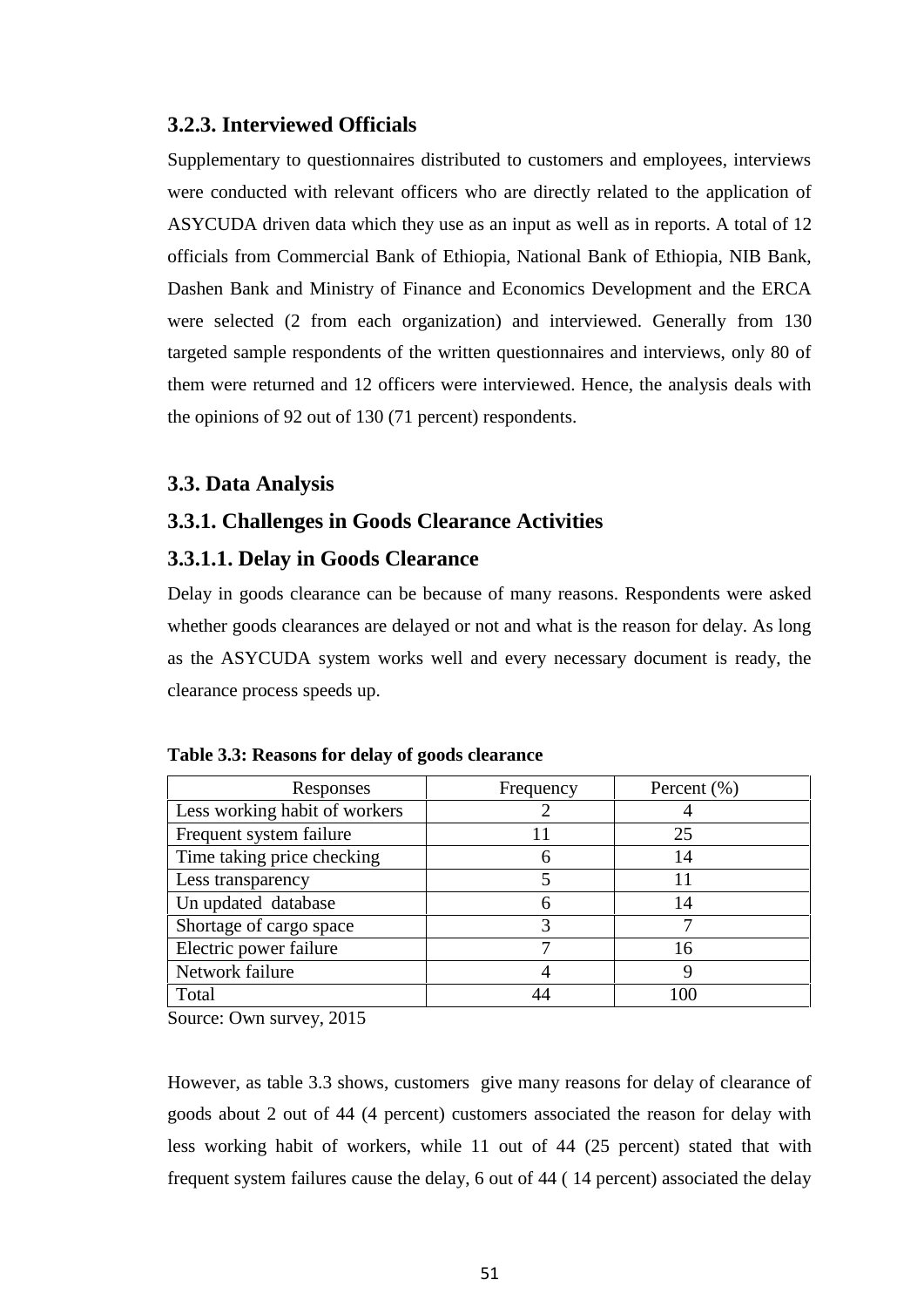with extended price checking and 5 out of 44 (11 percent) agreed that less transparency in work process of the organization is the reason for delay, the other 6 out of 44 ( 14 percent) associated the reason for delay with un updated database while about 3 out of 44 ( 7 percent) of customers associated the delay in goods clearance with shortage of cargo space, 7 out of 44 (16 percent) related the delay with electric power failure, while 4 out of 44 (9 percent) attributed with network failure as the cause for delay. This implies that, different reasons cause the delay in goods clearance and the existence of delay in goods clearance by itself is an indication of a gap to which the organization has to respond.

## **3.3.1.2. Frequent System Failure**

The other challenge in goods clearance process is frequent system failure, and respondents from customers as well as employees were asked about the occurrences and the reasons of frequent failure of ASYCUDA.

| Reponses                                  | Frequency | Percent $(\% )$ |
|-------------------------------------------|-----------|-----------------|
| Network failure                           |           | 30              |
| Electric power interruption               | 13        | 30              |
| Un skilled manpower and low competency of |           |                 |
| worker                                    |           |                 |
| Server problem                            |           |                 |
| Absence of system supervisor              | h         |                 |
| Total                                     |           |                 |

**Table 3.4: Reasons for system failure**

Source: Own survey 2015

As Table 3.4 shows, with regard to the reasons why the system fails, 13 out of 44 (30 percent) customers stated that it is due to network connections problems , 13 out of 44 (30 percent) said the reason for system failure is frequent electric power interruptions, 8 out of 44 ( 18 percent) customers associated the reason with unskilled manpower and low competency of employees for the work, 4 out 44 (9 percent) associates the reason of system failures as server problem while 6 out of 44 (13 percent ) of them associated the reason of system failure as absence of system supervisor. In relation to this, most of the respondents stated that whenever system failure happen, it is not customary that the organization immediately takes corrective measures to maintain the system and ensure its operational continuity.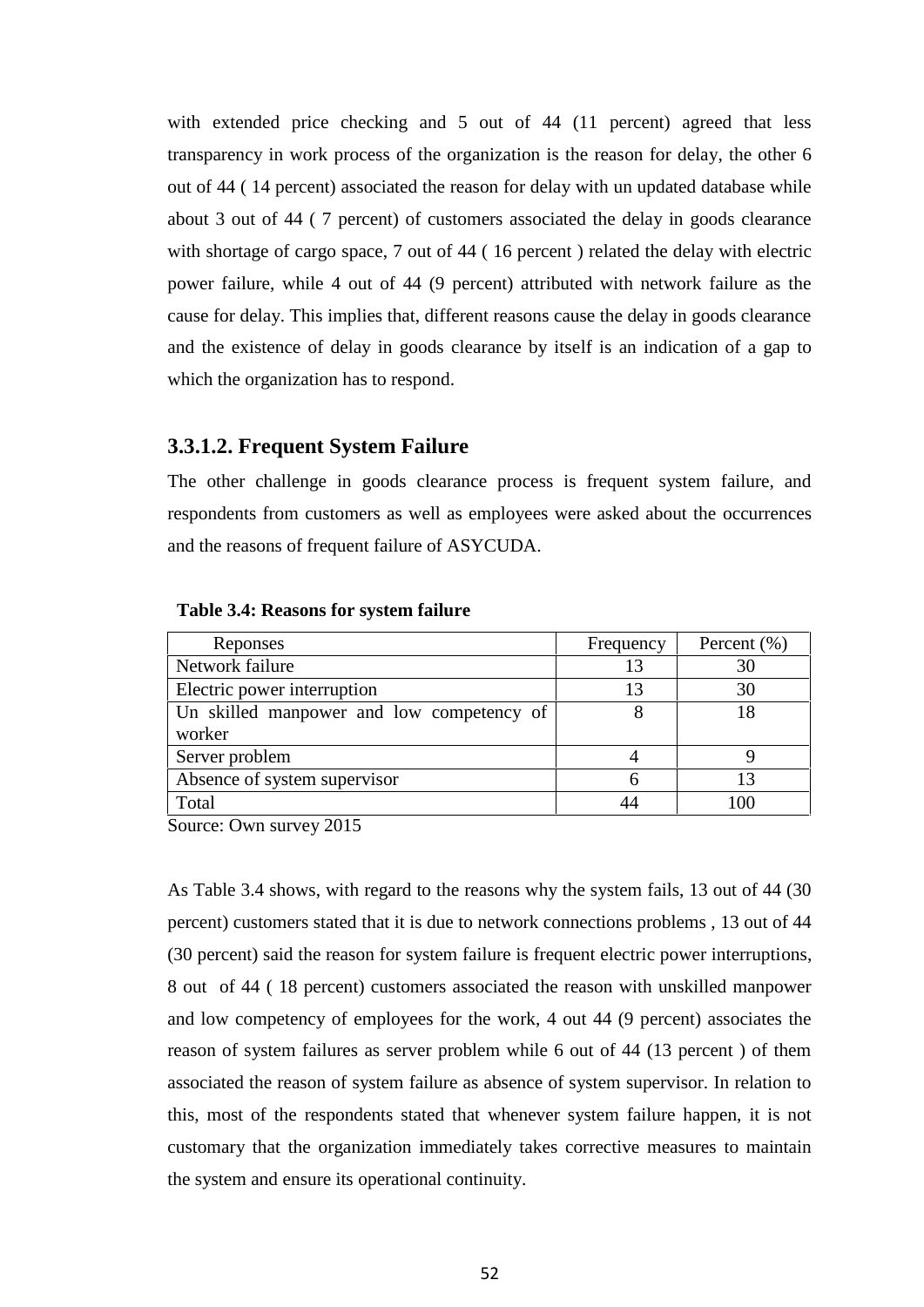## **3.3.2. Performance Efficiency of ASYCUDA**

The main objective of the implementation of ASYCUDA is to improve the delivery of service to the public and thereby to attain an efficient revenue collection mechanism. Intending to assess the materialization of this objective, the researcher asked the customers as well as the employees of the organization to express their opinion regarding the service quality improvement as a result of the adoption of ASYCUDA.

| Response   | Frequency | Percent $(\% )$ |
|------------|-----------|-----------------|
| <b>Yes</b> | ີ         |                 |
| No         |           |                 |
| Total      | 44        |                 |

Source: Own survey 2015

As shown in Table 3.5, most of the respondents 33 out of 44 (75 percent) agreed that there exist service improvement on quality of service delivery system after adoption of ASYCUDA, while the remaining respondents 11 out of 44 (25 percent ) did not agree that there exist service improvement as a result of the adoption of ASYCUDA. There is of course a change towards bringing quality service delivery process in the organization , even if the system has big potential to bring more efficiency and quality service system to the organization ; the complaint given by 25 percent of the respondents is significant enough to retard the move of the organization for efficiency and can be a sign for some correction at some point of the clearance process .The study implies that the ERCA is not in a position to provide full quality and efficient service delivery system because of the reasons explained above and this in return hinder its overall efficiency of the service delivery process of ASYCUDA.

Automation of service delivery in customs is part and parcel of creating conducive customs environments which involves decreasing prerequisites to get service, simplification of work processes, setting of clear and complete directives and clear and simple insurance system. It also involves making the control trade based on risk assessment, creation of work information provision system for clients and most importantly automation of activities. It is known that automation has a major role to play in setting the favorable environment.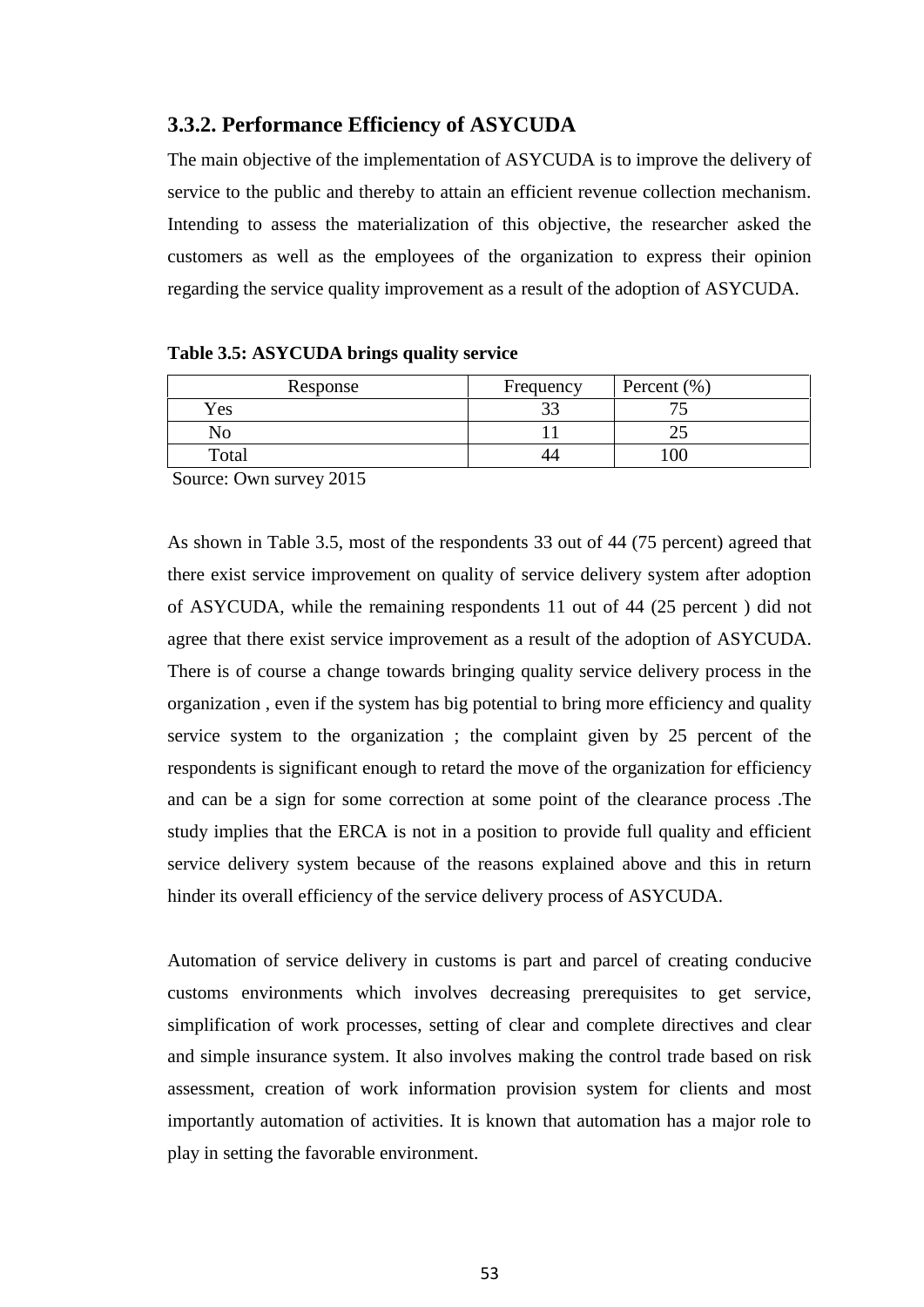| Response              | Frequency      | Percent $(\% )$ | Rank |
|-----------------------|----------------|-----------------|------|
| Minimize time         |                | 16              | Ш    |
| Increased speed       | $\overline{2}$ | 27              |      |
| Reduce procedure      |                | 23              | Н    |
| Reduce cost           |                |                 | VI   |
| Reduce paper work     |                |                 |      |
| Facilitate paper work |                |                 | ТV   |
| High accuracy         |                |                 |      |
| Total                 |                | በበ              |      |

**Table 3.6: Work facilitation of ASYCUDA**

Source: Own survey 2015

Customers were requested to explain how ASYCUDA brings quality service delivery system and as Table 3.6, shows, respondents mention different reasons, 7 out of 44 (16 percent) of customers indicated that the ASYCUDA facilitates work and minimize processing time, 12 out of 44 ( 27 percent) of respondents stated that ASYCUDA increased processing speed, 10 out of 44 (23 percent) of them agreed that it reduced procedure, while 3 out of 44 ( 7 percent) indicated that ASYCUDA reduced cost, 4 out of 44 ( 9 percent ) of respondents confirmed that the system reduced paper works, 5 out of 44 ( 11 percent) them stated that ASYCUDA facilitate paper works and the remaining 3 out of 44 ( 7 percent) them indicated that high accuracy was achieved as a result of the application of the ASYCUDA. Efficiency is composed of speed of activities, reduced service delivery cost, decreased in human involvement and shortening of work process. The adoption of ASYCUDA in Ethiopia Revenue and Customs Authority service delivery has yielded these benefits at least partly to users. Customers are able to declare their goods within short period of time, enjoy the benefit from the speed of activities in the comparison to the manual custom service delivery system.

As the Table 3.6 shows, when comparing the rating of customers, ASYCUDA has brought quality service delivery system minimizing processing and service delivery time ranks III, increasing speed of all the process of goods clearance ranks I, reducing cost of goods clearance process ranks II, Reduce cost ranks VI, Reduce paper work ranks V, facilitating paper work ranks IV and by bringing high accuracy in the process of goods clearance generally ranks VI.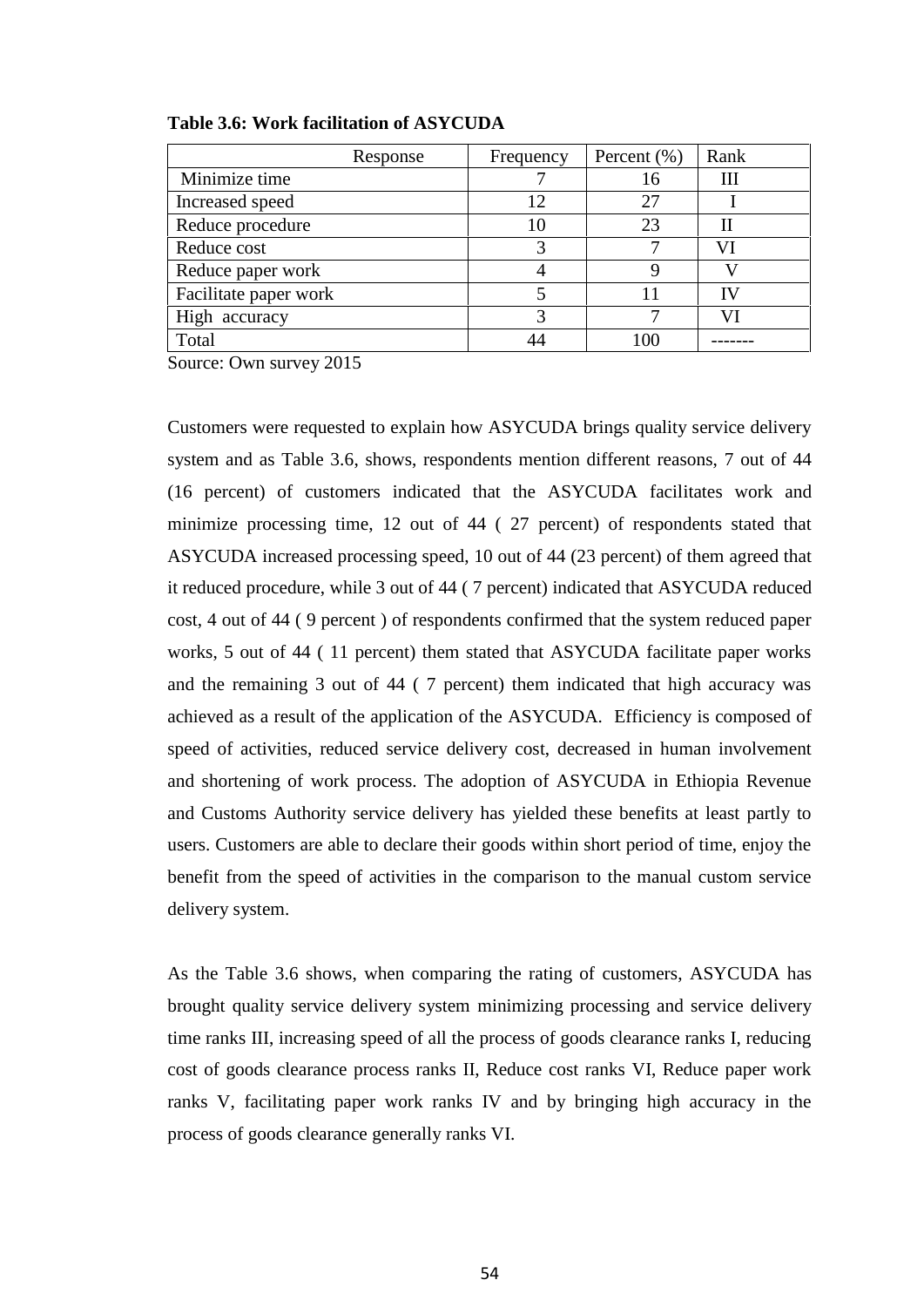## **3.3.3. Contrast between ASYCUDA and Manual System**

Comparing the manual system with ASYCUDA, the later reduced human involvement as well as unnecessary extended procedures that would have been inevitable in the manual system and increase processing speed and efficiency. However, the increased processing speed and efficiency as a result of the ASYCUDA has not yet reached its optimal level, given the fact that the system frequent fails. The fact that, most of the respondents agreed on the existence of frequent failure of ASYCUDA for different reasons. While the respondents agreed to the frequent failure of ASYCUDA because of different reasons, almost half of the respondents agree on there are no immediate maintenances of system failure in the organization which stakes the overall process of goods clearances.

The study on Table 3.7 shows that, most of the respondents 33 out of 44 (75 percent) indicated that the adoption of ASYCUDA brought more flexible workflows in goods clearance while the remaining 11 out of 44 (25 percent) the respondents not agree on the work flexibility because of the adoption of ASYCUDA because there still high work procedures in ERCA in process of goods clearances and the officers at the front desk are not flexible enough to facilitate works.

|  |  | <b>Table 3.7: Flexibility of workflows</b> |  |
|--|--|--------------------------------------------|--|
|--|--|--------------------------------------------|--|

| Responses | Frequency | Percent $(\% )$ |
|-----------|-----------|-----------------|
| Yes       | ົ<br>ر ر  | . .             |
| No        |           | ت               |
| Total     | 44        | 100             |

Source: Own survey 2015

In addition to this, respondents were requested about the ease of access to information about their status of goods; and 50 percent of the respondents agree that they receive immediate information about status of their goods and if there is no system failure they received timely service from the organization. Since there is frequent system failure and there is no immediate correction and maintenance of the system. Then it implies that mostly there is no immediate access to information by the customers as per their request which reduce the efficiency of the work process generally.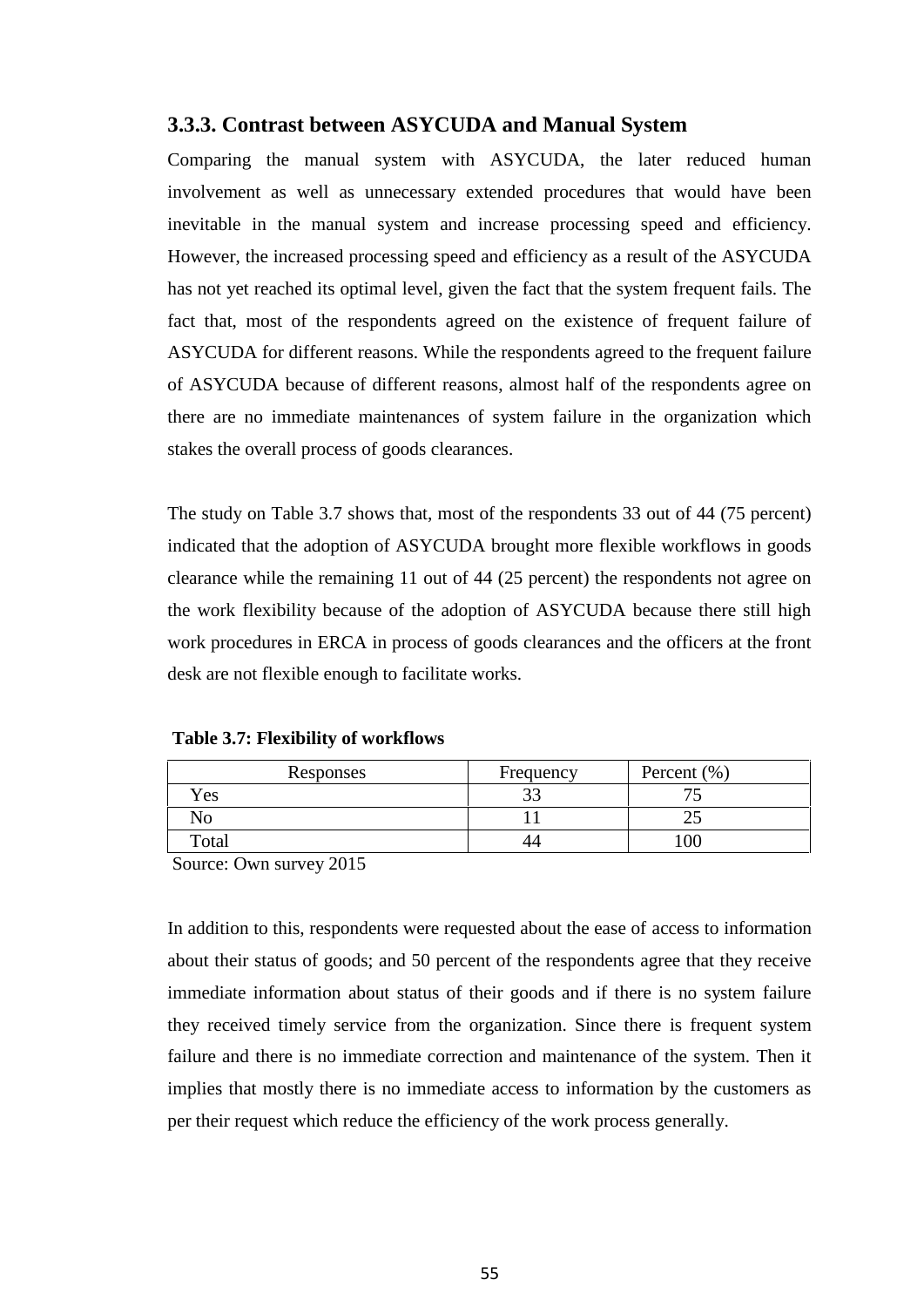| Responses | Frequency | Percent $(\% )$ |
|-----------|-----------|-----------------|
| Yes       |           |                 |
|           |           |                 |
| Total     |           |                 |

**Table 3.8: ASYCUDA use less time than the manual**

Source: Own survey 2015

According to the report issued by Ethiopian Customs Authority (ECuA: 2004), the introduction of ASYCUDA brought a remarkable improvement by reducing the number of time consuming steps. What is more is that, as Table 3.8 shows, 84 percent of the respondents agreed that ASYCUDA uses less time than the manual system. For instance before the adoption of the system import process was taking from 3 to 8 day while export was taking from 2 to 4 days. After adoption of ASYCUDA import process takes from1 to 3 days while export takes from half day to maximum 2 days. Even though there is progress after adoption of the system still there will be delay when system fails because of different reasons. In the previous manual system, collection and work process of duty and taxes and other controlling activities were carried out one after the other. In the new system after adoption of ASYCUDA, each activity can be undertaken simultaneously without waiting for the completion of the preceding tasks.

|           | Percent |
|-----------|---------|
| Frequency | $(\% )$ |
|           | 28      |
|           | 19      |
|           | 36      |
|           |         |
|           |         |
| 36        | 100     |
|           |         |

**Table 3.9: Differences of ASYCUDA from the manual system**

Source: Own survey 2015

In relation to this, 36 employees were requested to differentiate (see Table 3.9) about the difference of ASYCUDA from the manual system, 10 out of 36 (28 percent) said ASYCUDA is different from the manual that is, the manual has poor performance compared to ASYCUDA while 7 out of 36 (19 percent) of employees related the difference with slow processing of documents by the manual system, about 13 of 36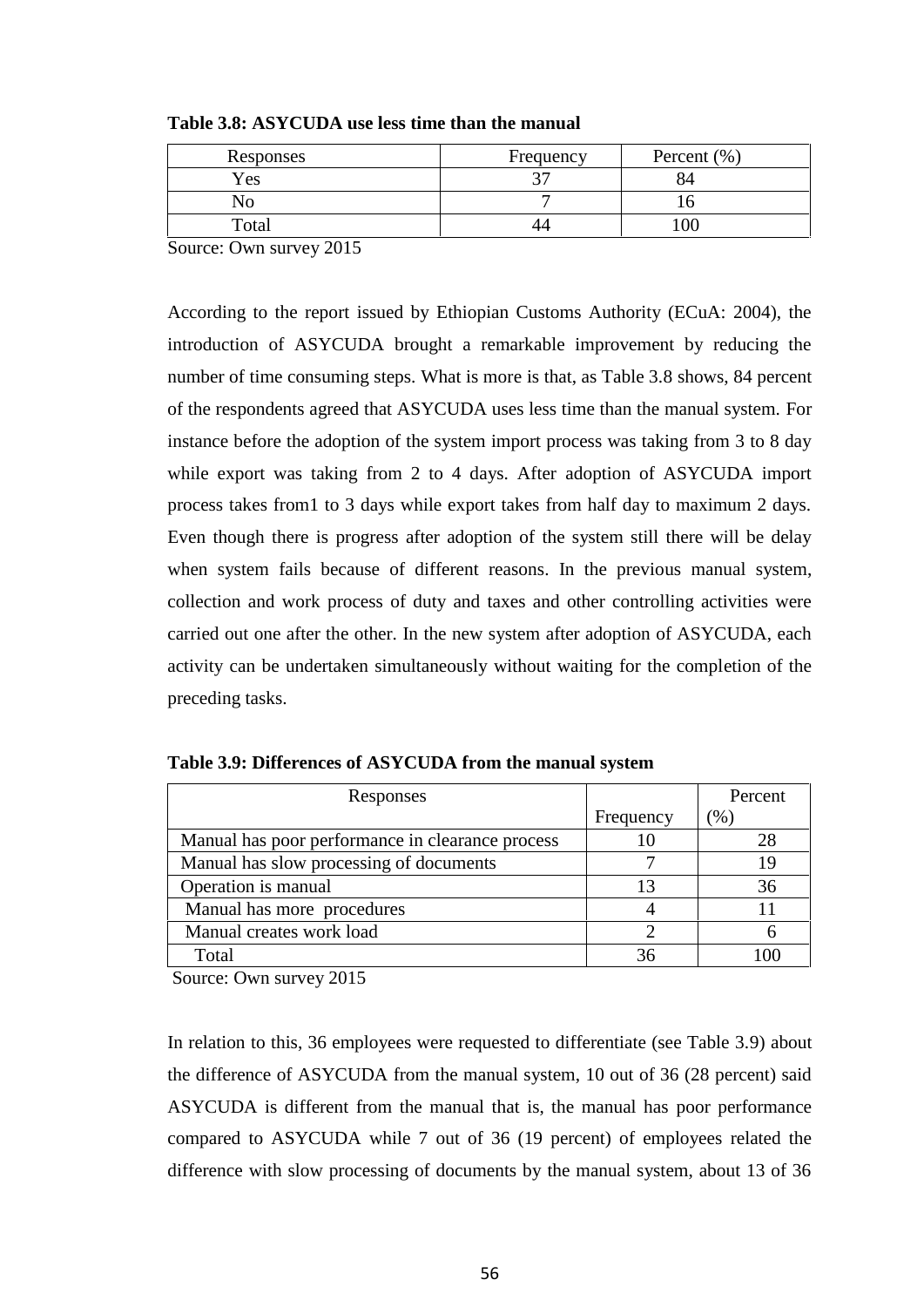(36 percent) of employees believed the manual operation and computerized operation of ASYCUDA is the main difference while about 4 of 36 (11 percent) related the difference of as the manual is very procedural while ASYCUDA is not procedural compared to the manual system and about 2 of 36 ( 6 percent) related with the work load on the manual system while in ASYCUDA works are more easy because it is helped by the computerized system.

The ASYCUDA is far better than the manual system in that it is easier to use, generate and share information. Furthermore, ASYCUDA is faster and more accurate compared to the manual system. Generally, it achieves better performance of the organization. Most of the respondents agree that, there was need to change from the manual to IT based system ASYCUDA.

As the data show, the organization is in good progress after the implementation of ASYCUDA. However, ERCA is not in the position to maximize the benefits of ASYCUDA. The research shows, there are fluctuations in perception of the changes brought by the adoption of ASYCUDA by the organization, but most of the data gathered from the respondents implies the organization is not efficient enough in maximizing the benefits expected from the adoption of ASYCUDA.

## **3.3.4. Assessment of Service Delivery Quality in ERCA**

In order to bring organizational efficiency in service delivery, the biggest constituent is the quality of the service delivering process. Service quality is one of the main outcomes which brings efficiency to the organization and satisfies the expectation of its customers. The SERVQUAL model compares the quality of service delivery with customer expectation and perception of service in terms of tangible assets, reliability, responsiveness, assurance, and empathy (Shah, 2005:121-122). In this part the researcher tried to assess the service quality delivered by ERCA in the process of import and export process after adoption of ASYCUDA based on the above methodology.

It has been reflected that the main objective of implementation of ASYCUDA is to improve the service delivery processes in ERCA as well as to improve the revenue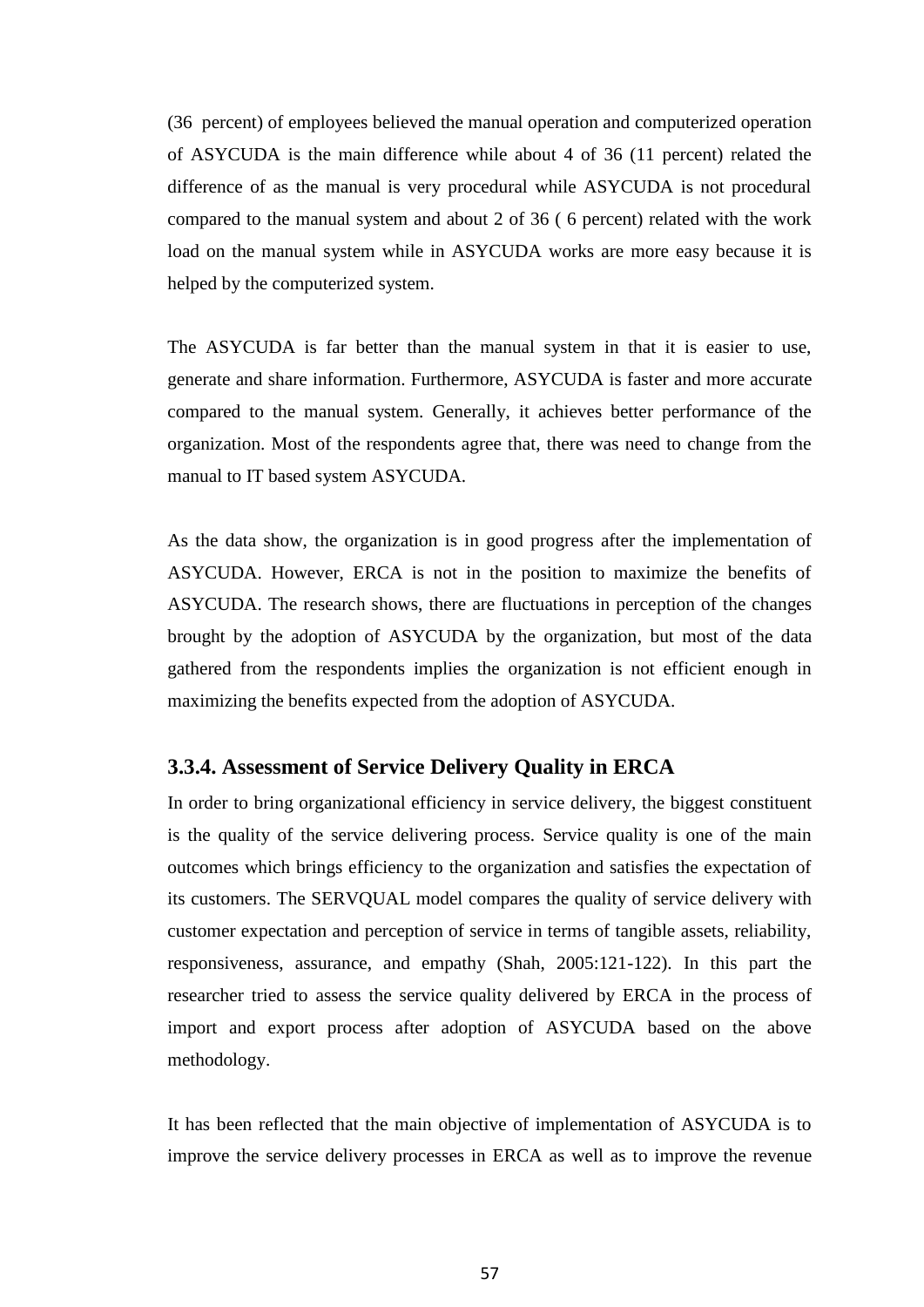collection system from import and export process. Based on this objective, the researcher asked the customers of the organization to express their agreement or disagreement with respect to different dimensions of service efficiency as well as quality of service delivery of the organization. Hence, customers have indicated the following responses as the factors that contribute to the efficiency and reliability of service delivery in the organization: reliability, responsiveness, competency of employees, courtesy, credibility, Tangibility and Accessibility of service.

| Reliability of Service        |           | Responses |           |       |           |          |           |          |           |       |  |
|-------------------------------|-----------|-----------|-----------|-------|-----------|----------|-----------|----------|-----------|-------|--|
| delivery process              |           | Strongly  |           | Agree |           | Disagree |           | Strongly |           | Total |  |
|                               | agree     |           |           |       |           |          |           | disagree |           |       |  |
|                               | <b>FR</b> | $\%$      | <b>FR</b> | $\%$  | <b>FR</b> | $\%$     | <b>FR</b> | %        | <b>FR</b> | $\%$  |  |
| Accuracy in<br>performance    |           | 3         | 18        | 40    | 2         | 5        | 23        | 52       | 44        | 100   |  |
| Consistency in<br>performance |           | 3         | 15        | 33    | 8         | 18       | 20        | 46       | 44        | 100   |  |
| Keeping records<br>correctly  | 4         | 10        | 13        | 29    | 3         | 7        | 24        | 54       | 44        | 100   |  |
| Service is dependable         |           | 3         | 15        | 33    | 3         | 7        | 25        | 57       | 44        | 100   |  |

**Table 3.10: Reliability of Service delivery process**

Source: Own survey 2015

Customers were requested to give options about service by the organization improvement, while customers requested accuracy in performance 19 out of 44 (43 percent ) of the respondents were strongly agreed or agreed about the accuracy in performance of the organization but 25 out of 44 respondents ( 57 percent ) strongly disagreed or disagreed the accuracy in performance.

While customers were requested about consistency in performance 16 out of 44 ( 36 percent) of the respondents strongly agreed or agreed about the consistency in performance in the organization but 28 out of 44 respondents (64 percent) of customers were strongly disagreed or disagreed on the consistency in performance in the organization. Customers were also requested about keeping records correctly 17 out of 44 (39 percent) of the respondents strongly agreed or agreed about keeping records correctly in the organization but 27 out of 44 respondents (61 percent ) of customers strongly disagreed or disagreed on keeping records correctly in the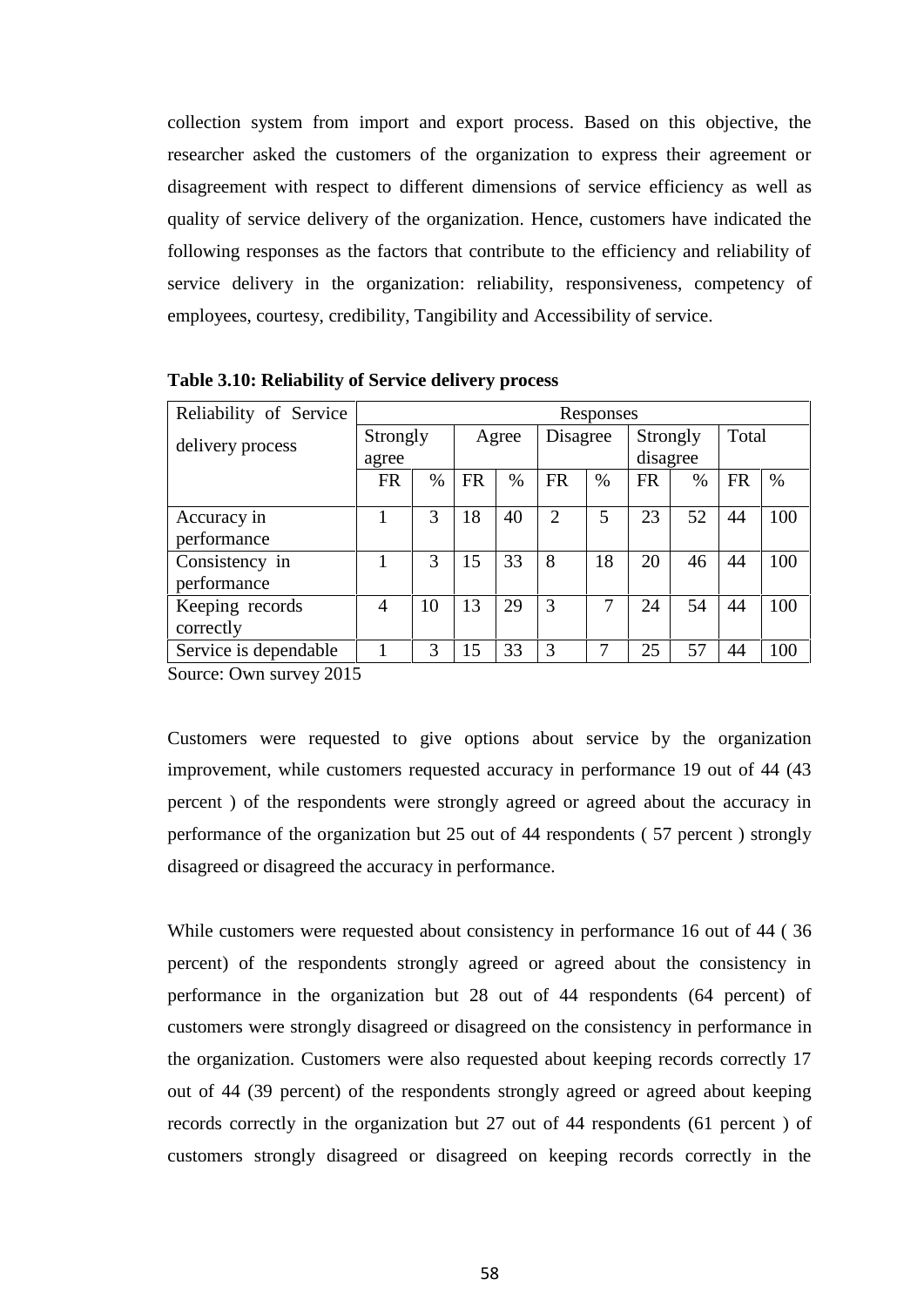organization. Form this data 64 percent of respondents strongly disagreed or disagreed on service delivery improvement in the organization and reliability of the service, which is given by the organization.

| Responsiveness      | Responses |      |           |      |                |      |                |                |           |      |
|---------------------|-----------|------|-----------|------|----------------|------|----------------|----------------|-----------|------|
| of employees        | Strongly  |      | Agree     |      | Disagree       |      | Strongly       |                | Total     |      |
|                     | agree     |      |           |      |                |      |                | disagree       |           |      |
|                     | <b>FR</b> | $\%$ | <b>FR</b> | $\%$ | <b>FR</b>      | $\%$ | <b>FR</b>      | $\%$           | <b>FR</b> | $\%$ |
| Employees are       |           |      |           |      |                |      |                |                |           |      |
| Supportive          | 11        | 25   | 30        | 67   | -1             | 3    | 2              | 5              | 44        | 100  |
| Service provided    |           |      |           |      |                |      |                |                |           |      |
| immediately         |           | 3    | 15        | 34   | $\overline{4}$ | 9    | 24             | 54             | 44        | 100  |
| Service is given on |           |      |           |      |                |      |                |                |           |      |
| time                |           | 3    | 14        | 32   | $\overline{4}$ | 9    | 25             | 56             | 44        | 100  |
| Information is      |           |      |           |      |                |      |                |                |           |      |
| given immediately   | 7         | 16   | 33        | 75   | $\overline{2}$ | 5    | $\overline{2}$ | $\overline{4}$ | 44        | 100  |

**Table 3.11: Responsiveness of employees**

Source: Own survey 2015

Customers were requested about responsiveness of employees to customers, while customers requested about employees' supportiveness, 41 out of 44 (92 percent) of the respondents strongly agreed or agreed about employees' supportiveness but 3 out of 44 (8 percent) of them strongly disagreed or disagreed. While customers were requested about immediate and on time delivery of service 16 out of 44 (37 percent) of the respondents strongly agreed or agreed about immediate and on time delivery of service and 28 out of 44 (63 percent) of customers were strongly disagreed or disagreed on immediate and on time delivery of service. Customers were also requested about immediate delivery of information by employees when requested 40 out of 44 (91 percent) of the respondents were strongly agreed or agreed about immediate delivery of information in the organization and 4 out of 44 (9 percent) of customers were strongly disagreed or disagreed on immediate delivery of information in the organization.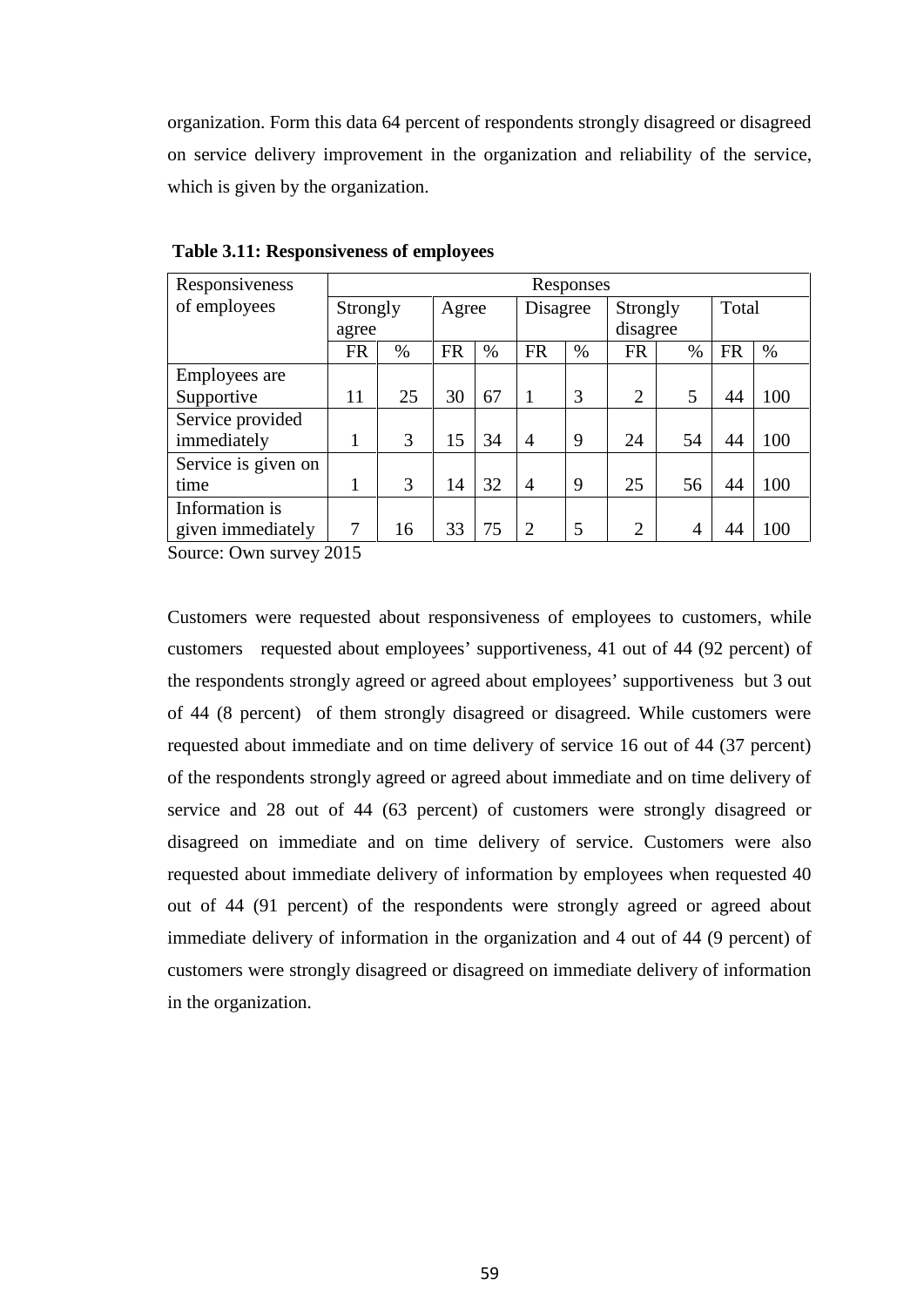| Courtesy by       | Responses    |                |                |      |                |      |           |      |           |      |
|-------------------|--------------|----------------|----------------|------|----------------|------|-----------|------|-----------|------|
| employees         | Strongly     |                | Agree          |      | Disagree       |      | Strongly  |      | Total     |      |
|                   | Agree        |                |                |      |                |      | disagree  |      |           |      |
|                   | <b>FR</b>    | $\%$           | <b>FR</b>      | $\%$ | <b>FR</b>      | $\%$ | <b>FR</b> | $\%$ |           | $\%$ |
|                   |              |                |                |      |                |      |           |      | <b>FR</b> |      |
| Employees<br>have |              |                |                |      |                |      |           |      |           |      |
| good manner       | 1            | 3              | $\overline{7}$ | 15   | $\overline{4}$ | 10   | 32        | 72   | 44        | 100  |
| They respect      |              |                |                |      |                |      |           |      |           |      |
| Customers         | 1            | 3              | 5              | 12   | 7              | 15   | 31        | 70   | 44        | 100  |
| Employees are     |              |                |                |      |                |      |           |      |           |      |
| Friendly          | $\mathbf{1}$ | 3              | 5              | 11   | 9              | 20   | 29        | 66   | 44        | 100  |
| They care for     |              |                |                |      |                |      |           |      |           |      |
| Customers         | 3            | $\overline{7}$ | 6              | 14   | 5              | 11   | 30        | 68   | 44        | 100  |
| property          |              |                |                |      |                |      |           |      |           |      |

## **Table 3.12: Courtesy by employees**

Source: Own survey 2015

As the data shows in Table 3.12 customers rated very low the courtesy of employees of the organization and they rate more than 79 percent to strongly disagreed or disagreed regarding the questions requested about the employees have good manner, whether they are caring and polite, whether employees respect customers, whether they care for customers property, whether they are friends to customers .This implies customers are not happy or not satisfied by the care given by the employees of front desk officers who are at front desk. Thus the organization has a gap on the employee and customer relationship which shows the customers who are more than 79 percent of the respondent are not happy with the front desk officers who work in the goods clearance processes.

| Credibility of   |                | Responses         |           |                |           |      |          |      |       |     |  |  |
|------------------|----------------|-------------------|-----------|----------------|-----------|------|----------|------|-------|-----|--|--|
| <b>Employees</b> |                | Strongly<br>Agree |           |                | Disagree  |      | Strongly |      | Total |     |  |  |
|                  | Agree          |                   |           |                |           |      | disagree |      |       |     |  |  |
|                  | FR             | $\%$              | <b>FR</b> | $\%$           | <b>FR</b> | $\%$ | FR       | $\%$ | FR    | %   |  |  |
| <b>ERCA</b> is   |                |                   |           |                |           |      |          |      |       |     |  |  |
| trustworthy      | 3              | 7                 |           | $\overline{2}$ | 14        | 32   | 26       | 59   | 44    | 100 |  |  |
| Honest to        |                |                   |           |                |           |      |          |      |       |     |  |  |
| Customer         | $\overline{2}$ | 5                 | 2         | $\overline{4}$ | 11        | 25   | 29       | 66   | 44    | 100 |  |  |
| loyal to         |                |                   |           |                |           |      |          |      |       |     |  |  |
| customers        | 3              | 7                 |           | $\overline{2}$ | 11        | 25   | 29       | 66   | 44    | 100 |  |  |

**Table 3.13: Credibility of employees**

Source: Own Survey 2015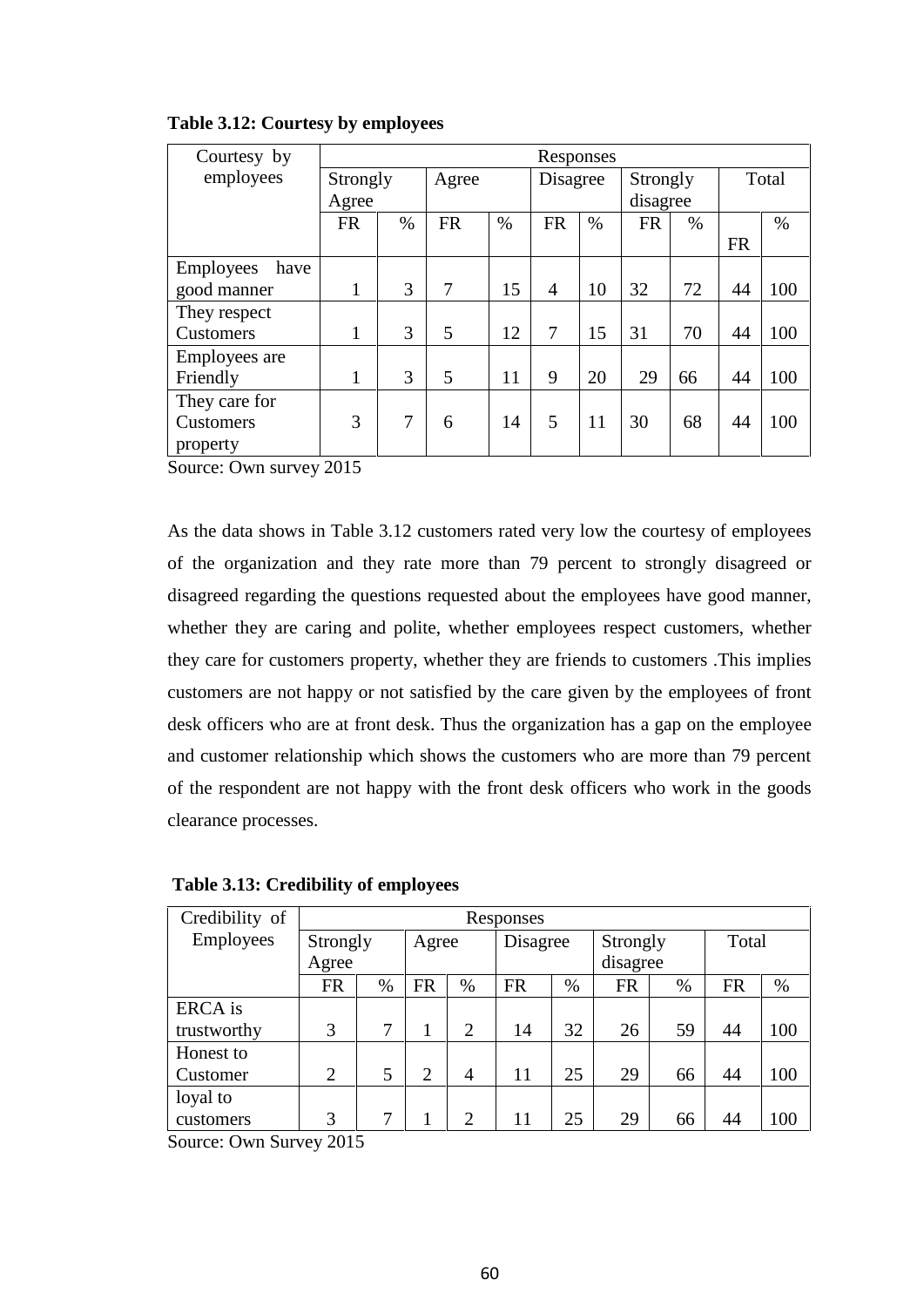Respondents were requested to speak about credibility of ERCA and 40 out of 44 (91 percent) of the respondents strongly disagreed or disagreed about employees' trustworthiness, honesty and loyalty to customers. While 11 out of 44 (9 percent) of the respondents strongly agreed or agreed about employees' trustworthiness, honesty and loyalty to customers .This implies that the organization do not have a very good image which is a very big problem for the organization.

| of<br>Tangibility |           | Responses |           |                |    |          |           |          |           |       |  |
|-------------------|-----------|-----------|-----------|----------------|----|----------|-----------|----------|-----------|-------|--|
| the organization  |           | Strongly  |           | Agree          |    | Disagree |           | Strongly |           | Total |  |
|                   |           | Agree     |           |                |    |          |           | disagree |           |       |  |
|                   | <b>FR</b> | $\%$      | <b>FR</b> | $\%$           | FR | $\%$     | <b>FR</b> | $\%$     | <b>FR</b> | $\%$  |  |
| Organization      |           |           |           |                |    |          |           |          |           |       |  |
| has best          | 3         | 7         | 1         | $\overline{2}$ | 12 | 27       | 28        | 64       | 44        | 100   |  |
| facilities        |           |           |           |                |    |          |           |          |           |       |  |
| It has modern     |           |           |           |                |    |          |           |          |           |       |  |
| Technology        | 3         | $\tau$    | 5         | 11             | 12 | 27       | 24        | 55       | 44        | 100   |  |
| It has skill full |           |           |           |                |    |          |           |          |           |       |  |
| Employees         | 3         | 7         | 5         | 11             | 11 | 25       | 25        | 57       | 44        | 100   |  |
| The office is     |           |           |           |                |    |          |           |          |           |       |  |
| Convenient        | 3         | 7         | 3         | 7              | 11 | 25       | 27        | 61       | 44        | 100   |  |

**Table 3.14: Tangibility of the organization's assets**

Source: Own Survey 2015

The respondents were requested to rate the organization on its facilities, technologies on use, skill of employees as well as the convenient of the office, accordingly 91 percent respondents strongly disagreed or disagree on the organization having the good facilities, in addition 82 percent of the respondents strongly disagreed or disagreed on the organization having modern technologies as well as having skillful employees. 86 percent of the respondents were strongly disagree or disagree on convince of the office to customers. The organizations tangibility is very important matter which make the customer to feel comfortable towards requesting service as well as to stay in the office; in addition the modern facilities and technologies the organization acquired made the customers to trust the organization, and believed their works are made at the maximum best technologies as well as best efforts .The respondents showed, except the adoption of ASYCUDA, the organization do not have best facilities, modern technologies, skill full employees and the office is not convenient to the customers. Thus the organization does not have good image in the eyes of the customers.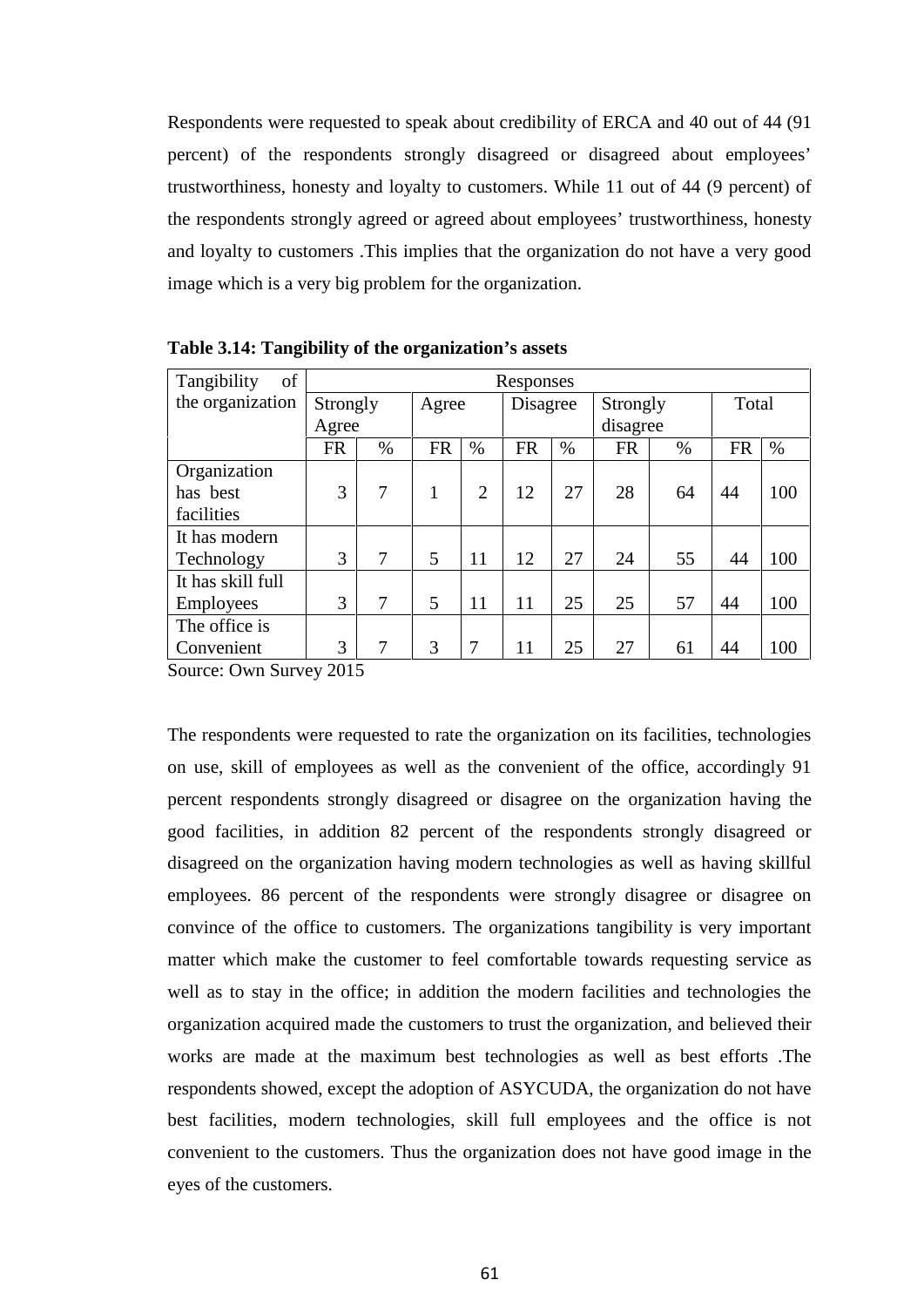| Accessibility    | Responses |                |                |                |           |      |           |      |           |      |
|------------------|-----------|----------------|----------------|----------------|-----------|------|-----------|------|-----------|------|
| of service       | Strongly  |                | Agree          |                | Disagree  |      | Strongly  |      | Total     |      |
|                  | Agree     |                |                |                |           |      | disagree  |      |           |      |
|                  | <b>FR</b> | $\%$           | <b>FR</b>      | $\%$           | <b>FR</b> | $\%$ |           | $\%$ | <b>FR</b> | $\%$ |
|                  |           |                |                |                |           |      | <b>FR</b> |      |           |      |
| The service is   |           |                |                |                |           |      |           |      |           |      |
| easily           | 3         | $\overline{7}$ | $\mathbf{1}$   | $\overline{2}$ | 11        | 25   | 29        | 66   | 44        | 100  |
| Accessible       |           |                |                |                |           |      |           |      |           |      |
| Waiting time     |           |                |                |                |           |      |           |      |           |      |
| for service is   | 3         | $\overline{7}$ | 4              | 9              | 10        | 23   | 27        | 61   | 44        | 100  |
| short            |           |                |                |                |           |      |           |      |           |      |
| Convenient       |           |                |                |                |           |      |           |      |           |      |
| working hours    | 3         | $\overline{7}$ | 5              | 11             | 10        | 23   | 26        | 59   | 44        | 100  |
| Convenient       |           |                |                |                |           |      |           |      |           |      |
| locations of     | 3         | $\overline{7}$ | $\overline{2}$ | 4              | 11        | 25   | 28        | 64   | 44        | 100  |
| service facility |           |                |                |                |           |      |           |      |           |      |

#### **Table 3.15: Accessibility of service**

Source: Own survey 2015

Facilitating easy access gives better opportunity to all service users to benefits from the available services. These promote equity and enhance effectiveness by widening coverage of the service. 91 percent of the respondents strongly disagreed or disagreed about the service is easily accessible; 84 percent of the respondents were strongly disagreed or disagreed on the waiting time for service is short; 82 percent of the respondents were strongly disagree or disagree on the convenient working hours; 89 percent of the respondents were strongly disagree or disagree on the convenient locations of service facility. Service users with full, accurate and up to date information about the public institutions will have better understanding of what and where service is provided and thus will be a better position to benefit from the available services. This could also contribute to gains in efficiency by minimizing the cost (time, effort and resources) of dealing with uninformed service users as well as it enables stakeholders to hold institutions accountable in case of failures.

As table 3.15 shows the accessibility of service in the organization is not easy and as we see about 91 percent of the respondent of this study believed that accessibility of service is very difficult because of many reasons. The effect of ASYCUDA to maintain up- to- date data is considered to be very low. Close to 91percent of the respondents is disagreed as to whether the implementation of ASYCUDA resulted in the availability of updated information. Similarly around 84 percent of respondents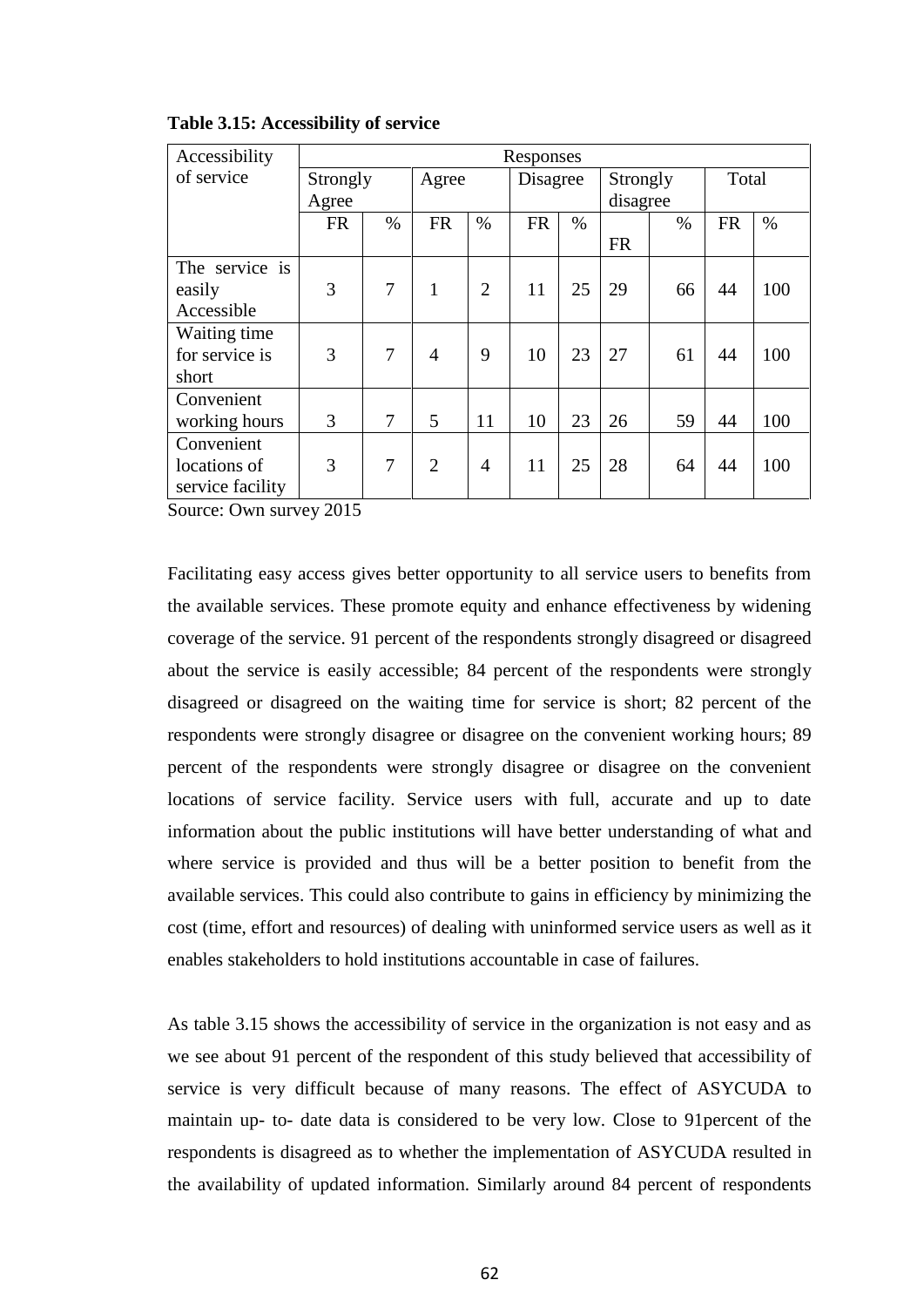were strongly disagreed or disagreed on the waiting time for service is minimal. Given the status of the ICT infrastructure availability in Ethiopia, it is not surprising to note that access and communication for service delivery received the lowest ranking in agreement of customers while requiring about the service delivery of ERCA.

It has been pointed out that flexibility on generation of reports as one of the benefits of adopting ASYCUDA data entered into a computerized system not only be easily connected but also in different formats at any point of the work process help to be accessed and can be used. There is no need to wait for summation, accumulation or clearing to get a data about transaction. The data storing mechanism enables to access information perpetually.

# **3.3.5. Assessment of Competency of Public Service Delivery in ERCA after Adoption of ASYCUDA**

It is difficult to measure the competency of public service delivery because it is very difficult to know the value of public goods and service. Shah (2005:121-122) explain more on justification for the difficulties of performance measurement in public organizations and reasoned as the challenge to analyze output of service and even very difficult to measure the outcomes of the given services. To evaluate the role for these bodies and how they should be structured, it needs a set of criteria. Some of them can be efficiency, effectiveness, accountability, transparency, timely and ease of administration. Implementation of ICT- based service instead of manual service delivery does not necessarily mean that everything is smooth. Adopting ICTs in the service delivery industry brings machines in to use of furnishing service to the service seekers, the machines are diligent. They can perform as long as they are maintained up to the capacity they can serve. And it is known that ERCA adopted the ICT based service delivery process in order to facilitate the import and export process and in goods clearance activities to bring organizational efficiency but without maximizing the potentials of ASYCUDA it is very difficult to ERCA to achieve its objectives.

In this part, the researcher tried to assess the competency of public service delivery in ERCA in the process of import and export processes after adoption of ASYCUDA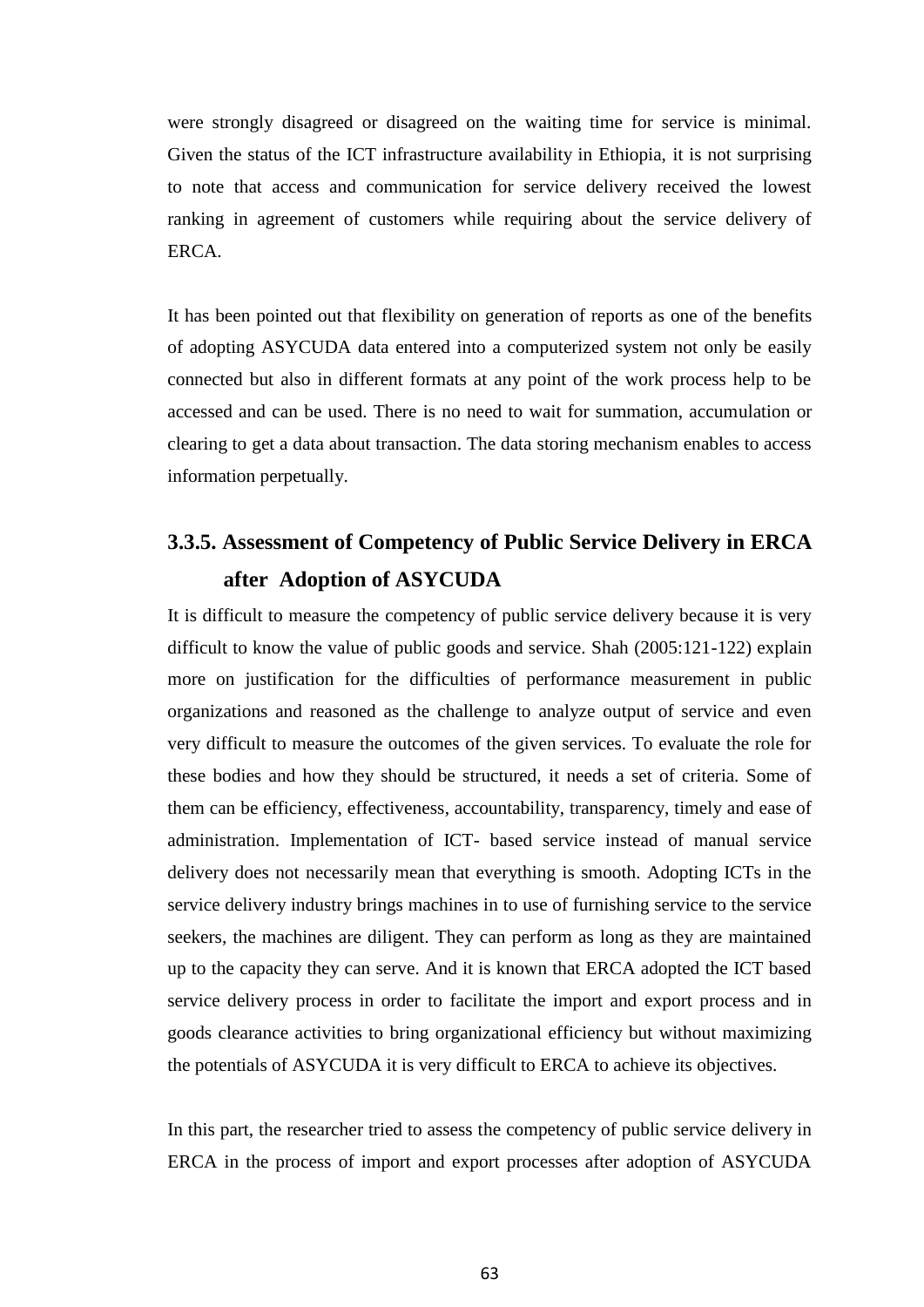based on the efficiency, effectiveness, accountability, transparency, timely and ease of administration bases of service delivery process of the organization.

| Efficiency in ERCA       | Responses |                              |    |                  |  |  |
|--------------------------|-----------|------------------------------|----|------------------|--|--|
| after adoption of        |           | Customers                    |    | <b>Employees</b> |  |  |
| <b>ASYCUDA</b>           | Frequency | Percent $(\% )$<br>Frequency |    | Percent %)       |  |  |
| Strongly agree           | 12        |                              | 14 | 39               |  |  |
| Agree                    |           |                              | 17 |                  |  |  |
| Disagree                 | 19        |                              |    | 14               |  |  |
| <b>Strongly Disagree</b> | 10        | 23                           |    |                  |  |  |
| Total                    | 44        | 100                          | 36 | 00               |  |  |

**Table 3.16: Efficiency in ERCA after adoption of ASYCUDA**

Source: Own survey 2015

As can be seen from table 3.16, 15 out of 44 (34 percent) of the respondents from customers strongly agreed or agreed about the efficiency of ERCA after adoption of ASYCUDA, but most of the respondents that is 29 out of 44 (66 percent) form customers were strongly disagreed or disagreed about the efficiency of ERCA after adoption of ASYCUDA. In relation to this, about 31 out of 36 (86 percent) of employees were strongly agreed or agreed about the efficiency of the performance the organization because of the adoption of AYCUDA while 5 out of 36 (14 percent ) of them were disagreed about this idea.

This implies, regardless of the respondent's inconsistency, 66 percent of the respondents from customers and 14 percent of employees agreed on the inefficiency of the performances of ERCA after adoption of ASYCUDA. Thus, though it may have different reasons, this study shows the organization is not efficient enough to exploit the potential of ASYCUDA in bringing performance efficiency and process facilitation of the revenue collection and goods clearance processes.

Efficiency is composed of speed of activities, service delivery cost reduction, decreased in human involvement and shortening of work processes. The adoption of ASYCUDA in customs service delivery has yielded these benefits at least partly to users, dramatic decrease in the time taken for the service delivery was achieved due to the decreased human involvement and shortening of work flow process (steps).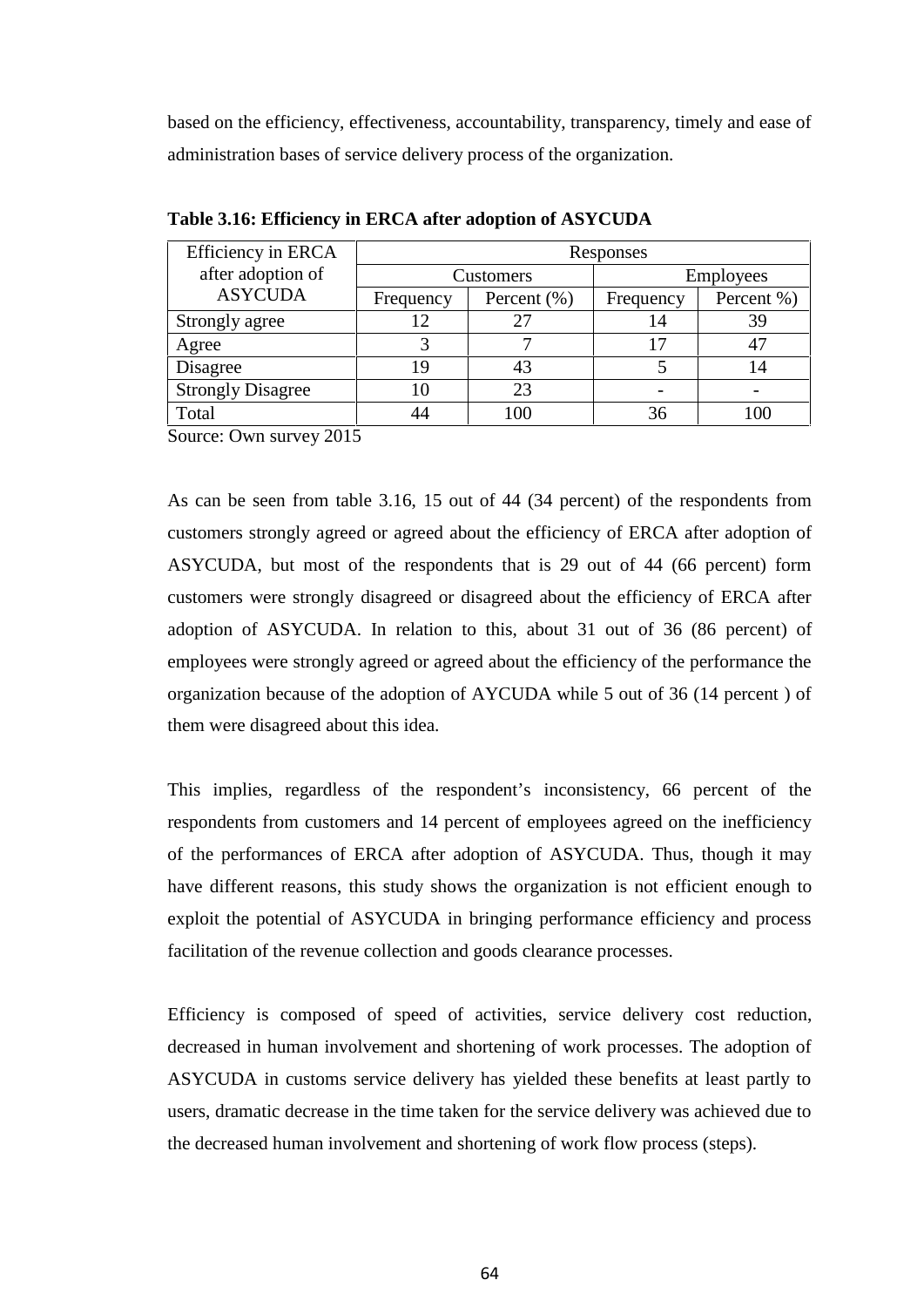Efficiency is a joint effect system of the operation of different parts of a system .The excelling of service provision in few parts the whole institutions might hinder the right functioning of the other. The efficiency aspect is satisfactory only if it is compared to the manual system; otherwise, the failure of computers printers and internet connection as well as electric power failure are persistent after implementation of ASYCUDA in providing customs service. As a result, it becomes impossible to commutate with the server of ASYCUDA in providing up to four days in a week on average indicated by many of the respondents including customs officer, the discontinuity causes an accumulation of unprocessed document and created backlog. Therefore the general ICT aided customs service delivery will not work better while each of its subsystems are not working in proper conditions.

| Effectiveness in ERCA    | Responses                    |     |                  |                 |  |
|--------------------------|------------------------------|-----|------------------|-----------------|--|
| after adoption of        | Customers                    |     | <b>Employees</b> |                 |  |
| <b>ASYCUDA</b>           | Percent $(\% )$<br>Frequency |     | Frequency        | Percent $(\% )$ |  |
| Strongly agree           | 12                           | 27  | 14               | 39              |  |
| Agree                    |                              | 12  | 16               | 44              |  |
| Disagree                 | 16                           | 36  |                  | 14              |  |
| <b>Strongly Disagree</b> |                              | 25  |                  |                 |  |
| Total                    | 44                           | 100 | 36               |                 |  |

**Table 3.17: Effectiveness in ERCA after adoption of ASYCUDA**

Source: Own survey 2015

As it can be seen from table 3.17, more than half of the respondents of customers expressed their disagreement on the effectiveness of the performance of ASYCUDA. 61 percent of the respondents from customers strongly disagreed or disagreed about the effectiveness of the performance of the organization because of the adoption of ASYCUDA while 39 percent of the respondent from customers strongly agreed or agreed about the effectiveness of the performance the organization because of the adoption of ASYCUDA. In relation to this, 83 percent of the respondent from employees strongly agreed or agreed about the effectiveness of the performance of the organization because of the adoption of ASYCUDA while 17 percent of the respondent from employees strongly disagreed or disagreed about the effectiveness of the performance the organization because of the adoption of ASYCUDA.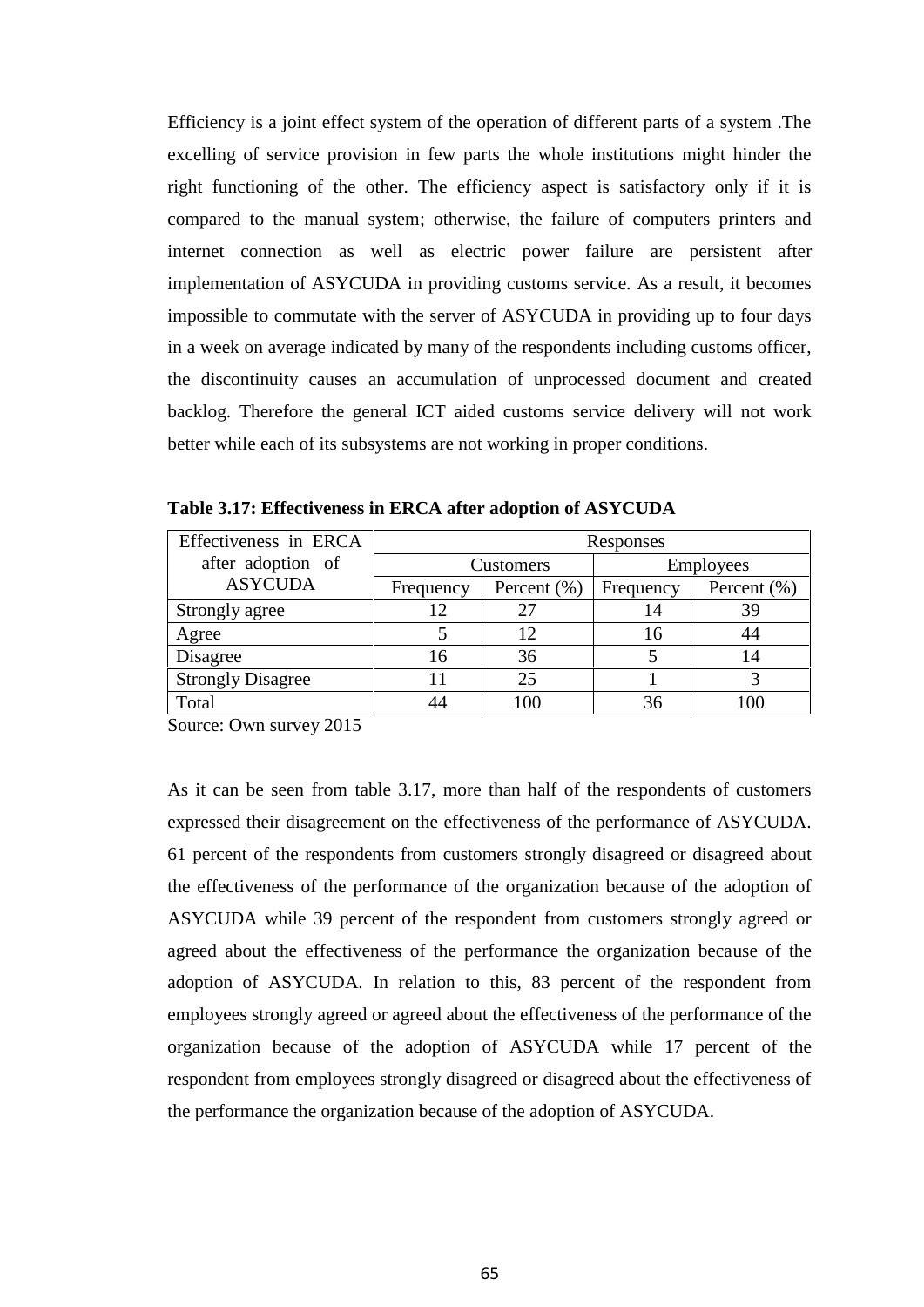| Accountability in ERCA   | Responses |                 |                  |                 |  |
|--------------------------|-----------|-----------------|------------------|-----------------|--|
| after adoption of        | Customers |                 | <b>Employees</b> |                 |  |
| <b>ASYCUDA</b>           | Frequency | Percent $(\% )$ | Frequency        | Percent $(\% )$ |  |
| Strongly agree           |           |                 |                  |                 |  |
| Agree                    | 32<br>14  |                 | 16               |                 |  |
| Disagree                 |           | 25              |                  |                 |  |
| <b>Strongly Disagree</b> | 16        | 36              |                  |                 |  |
| Total                    | 44        | 100             | 36               | ΩC              |  |

**Table 3.18: Accountability in ERCA after adoption of ASYCUDA**

Source: Own survey 2015

As it can be seen from table 3.18, most of the respondents which are customers express their disagreement on the accountability of the organization, 27 out of 44 (61 percent) of the respondent from customers strongly disagreed or disagreed about the accountability of the performance the organization while 17 out of 44 (39 percent) of the respondent from customers strongly agreed or agreed about the accountability of the performance of the organization. In the opposite to this, 27 out of 36 (75 percent) of the respondents from employees strongly agreed or agreed about the accountability of the performance the organization, while 9 out of 36 (25 percent) the remaining of the respondent from employees strongly disagreed or disagreed about the accountability of the performance of the organization because of the adoption of ASYCUDA.

This implies, regardless of the respondents inconsistency above 60 percent of the respondents from customers as well as 25 percent of employees agreed on the inefficiency of the performances of ERCA after adoption of ASYCUDA. Thus, though it may have different reasons, this study shows the organization is not effective to exploit the potential of AYCUDA in bringing performances efficiency and process facilitation of the revenue collection and goods clearance processes.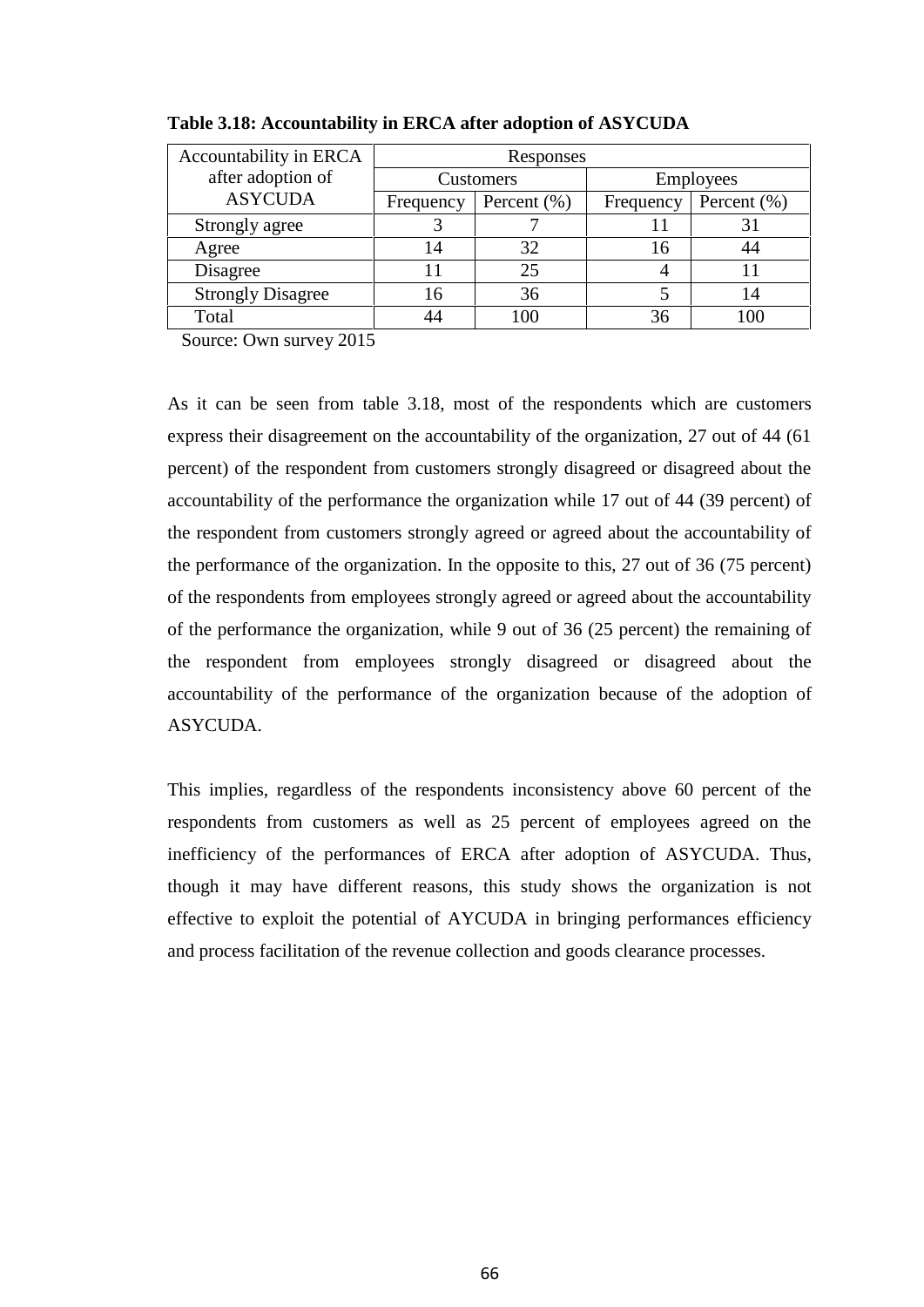| Transparency in ERCA     | Responses        |            |                  |                 |  |
|--------------------------|------------------|------------|------------------|-----------------|--|
| after adoption of        | <b>Customers</b> |            | <b>Employees</b> |                 |  |
| <b>ASYCUDA</b>           | Frequency        | Percent %) | Frequency        | Percent $(\% )$ |  |
| Strongly agree           | 10               | 23         |                  | 28              |  |
| Agree                    |                  |            |                  | 36              |  |
| Disagree                 |                  | 34         |                  |                 |  |
| <b>Strongly Disagree</b> | 14               | 32         |                  | 25              |  |
| Total                    |                  | 100        | 36               | 00              |  |

**Table 3.19: Transparency in ERCA after adoption of ASYCUDA**

Source: Own survey 2015

Besides, Table 3.19 also shows, more than half of the respondents which are customers express their disagreement on the transparency of the organization, 66 percent of the respondents from customers strongly disagreed or disagreed about the increase in transparency of the performance the organization after the adoption of ASYCUDA by ERCA but 34 percent of the respondents from customers strongly agreed or agreed about the transparency of the performance the organization because of ASYCUDA. In this relation, 64 percent of the respondents from employees strongly agreed or agreed about the transparency of the performance of the organization, while about 36 percent of the respondents from employees strongly disagreed or disagreed about the transparency of the performance of the organization because of the adoption of ASYCUDA.

This implies, regardless of the respondents inconsistency above 60 percent of the respondents from customers as well as employees disagreed on the transparency of the performances of ERCA after adoption of ASYCUDA. Thus, though it may have different reasons, this study show the organization is not effective to exploit the potential of ASYCUDA in bringing performances efficiency and process facilitation of the revenue collection and goods clearance processes.

The level of transparency that ought to be reflected in public service delivery has not yet been achieved in customs. The means to follow the route of documents once the declaration is submitted to declaration receiving and data capturing section is hardly transparent. In case, the declaration and /or its accommodating documents are missed, there is no enough means to find them back. The degree of transparency in the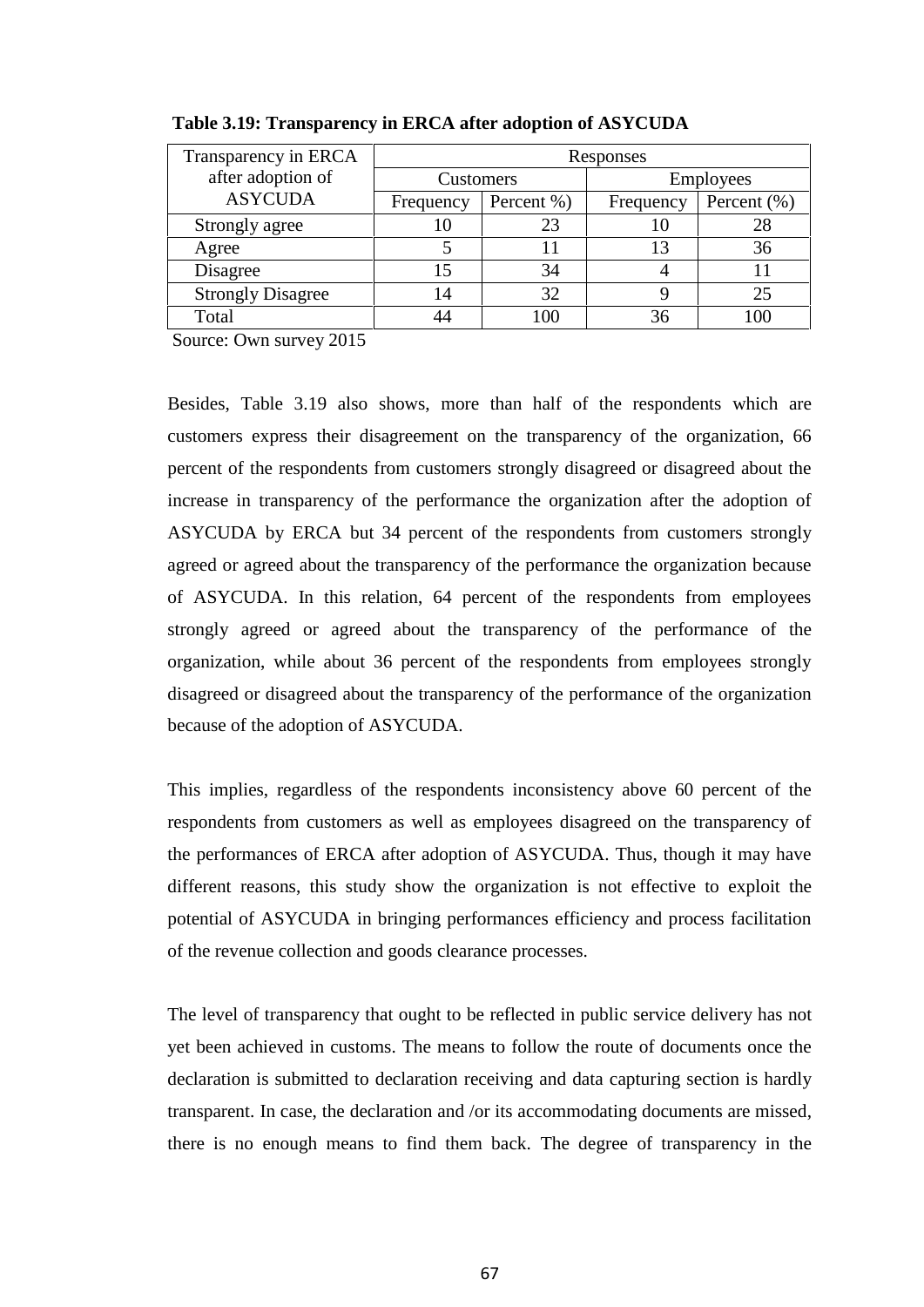classification of goods for tariff payment is also very much low, the duty that should be paid on the same goods differs from one officer's assessment to another.

| ERCA is less procedural  | Responses |            |                  |                 |  |
|--------------------------|-----------|------------|------------------|-----------------|--|
| after adoption of        | Customers |            | <b>Employees</b> |                 |  |
| <b>ASYCUDA</b>           | Frequency | Percent %) | Frequency        | Percent $(\% )$ |  |
| Strongly agree           | 14        | 32         |                  |                 |  |
| Agree                    |           |            |                  | 42              |  |
| Disagree                 | 10        | 23         |                  |                 |  |
| <b>Strongly Disagree</b> |           | 38         | 12               | 33              |  |
| Total                    |           |            | 36               | $\alpha$        |  |

**Table 3.20: ERCA is less procedural after adoption of ASYCUDA**

Source: Own survey 2015

As it can be seen from table 3.20, most of the respondents which are customers express their disagreement on whether the organization is less procedural. 27 out of 44 (61 percent) of the respondents from customers strongly disagreed or disagreed about less procedural performance of the organization, while 17 out of 44 (39 percent) of the respondents from customers strongly agreed or agreed about less procedural performance of the organization. In the opposite to this, 21 out of 36 (59 percent) of the respondents from employees strongly agreed or agreed about less procedural performance of the organization, while 15 out of 36 (41percent) of the respondents from employees strongly disagreed or disagreed about less procedural performance of the organization after adoption of ASYCUDA.

This implies, regardless of the respondents inconsistency above 60 percent of the respondents from customers as well as employees agreed on the less procedural performance of ERCA after adoption of ASYCUDA. Thus, though it may have different reasons, this study shows the organization is not effective to exploit the potential of ASYCUDA in bringing performances efficiency and process facilitation of the revenue collection and goods clearance.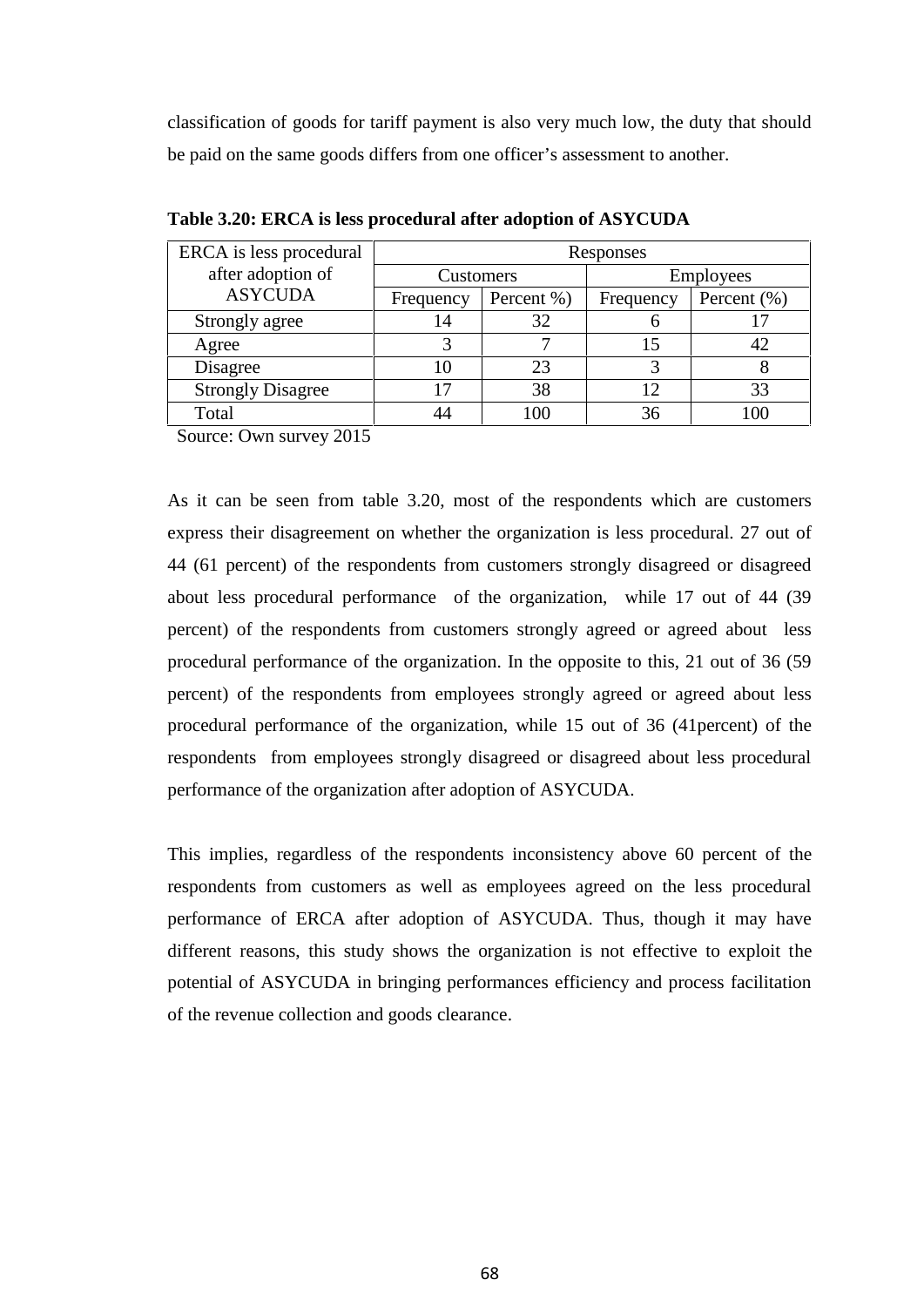| Consistency in ERCA      | Responses                                 |     |           |                 |  |
|--------------------------|-------------------------------------------|-----|-----------|-----------------|--|
| after adoption of        | Customers<br>Percent $(\% )$<br>Frequency |     |           | Employees       |  |
| <b>ASYCUDA</b>           |                                           |     | Frequency | Percent $(\% )$ |  |
| Strongly agree           |                                           |     |           |                 |  |
| Agree                    |                                           |     |           | 36              |  |
| Disagree                 |                                           |     |           |                 |  |
| <b>Strongly Disagree</b> |                                           |     | 16        | 44              |  |
| Total                    |                                           | 100 | 36        | $\alpha$        |  |

**Table 3.21: Consistency in ERCA after adoption of ASYCUDA**

Source: Own survey 2015

As Table 3.21 shows, respondents who are 52 percent of customers responded as strongly disagreed or disagreed for the question whether the company is consistent or not while 48 percent of them were strongly agreed or agreed. In this relation 51 percent of employees were strongly agreed or agreed for the consistency of the organization while 49 percent of the employees were strongly disagreed or disagreed about the consistency of ERCA in its performances. Unavailability of precise and upto date duty paying value and tariff for goods of different country of origin and for newly innovated products worldwide also hampered the smooth operation of the customs and big inconsistency in performance of the organization. So experts must have knowledge and up -to -date information about the working of ASYCUDA.

ASYCUDA is too rigid to accommodate the ever needed changing information and correction of errors. Every decisions concerning correction should be approved by both the supervisor and branch manager. Unless some kind of flexibility is available for the desk officers, the ICTs are not to facilitate the efficient service rendering by themselves because ITC and centralization of authority could not go side by side, hence requiring the approval of the authorities to each of the changes in the service delivery system. The case would become deterring for customs officers who are required to attend many other tasks.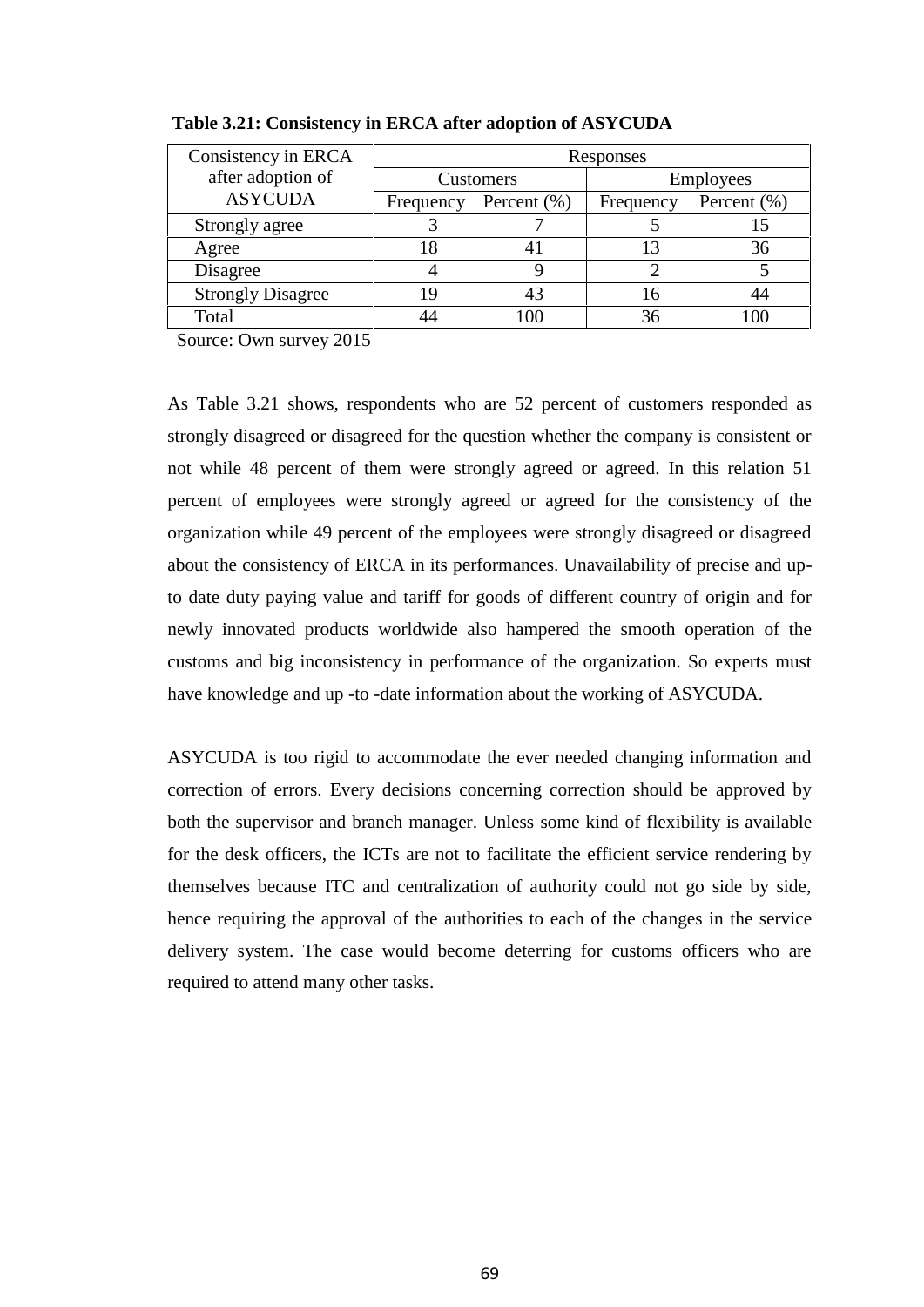| Timely performance of    | Responses                    |     |                  |                 |  |
|--------------------------|------------------------------|-----|------------------|-----------------|--|
| ERCA after adoption of   | Customers                    |     | <b>Employees</b> |                 |  |
| <b>ASYCUDA</b>           | Percent $(\% )$<br>Frequency |     | Frequency        | Percent $(\% )$ |  |
| Strongly agree           |                              | 23  |                  |                 |  |
| Agree                    |                              | 14  |                  | 25              |  |
| Disagree                 |                              |     |                  | <u>  4</u>      |  |
| <b>Strongly Disagree</b> | 24                           | 54  |                  |                 |  |
| Total                    |                              | 100 | 36               |                 |  |

**Table 3.22: Timely performance of ERCA after adoption of ASYCUDA**

Source: Own survey 2015

Table 3.22, shows, more than half of the respondents who are customers express their disagreement on the timely response of the organization on its work performances, 37 percent of the respondents from customers strongly agreed or agreed about the timely performance the organization, while about 63 percent of the respondent from customers strongly disagreed or disagreed about the timely performance the organization. On respecting time, 44 percent of the respondents from employees strongly agreed or agreed about the timely performance of the organization, while about 56 percent of the remaining respondents of the employees strongly disagreed or disagreed about the timely performance of the organization because of the adoption of ASYCUDA.

This implies, regardless of the respondents inconsistency more than 50 percent of the respondents from customers as well as employees agreed that ERCA is less timely in its performance after adoption of ASYCUDA. Thus, though it may have different reasons, this study show is that the organization is not timely to exploit the potential of AYCUDA in bringing performances efficiency and process facilitation of the revenue collection and goods clearance processes.

| Concern about customers  | Responses                    |     |                  |                 |  |  |
|--------------------------|------------------------------|-----|------------------|-----------------|--|--|
| in ERCA after adoption   | Customers                    |     | <b>Employees</b> |                 |  |  |
| of ASYCUDA               | Percent $(\% )$<br>Frequency |     | Frequency        | Percent $(\% )$ |  |  |
| Strongly agree           |                              | 20  |                  |                 |  |  |
| Agree                    |                              | 16  | 10               | 28              |  |  |
| Disagree                 | 14                           | 32  |                  |                 |  |  |
| <b>Strongly Disagree</b> | 14                           | 32  | 18               | 50              |  |  |
| Total                    | 44                           | 100 | 36               | $\alpha$        |  |  |

| Table 3.23: Concern about customers in ERCA after adoption of ASYCUDA |  |
|-----------------------------------------------------------------------|--|
|                                                                       |  |

Source: Own survey 2015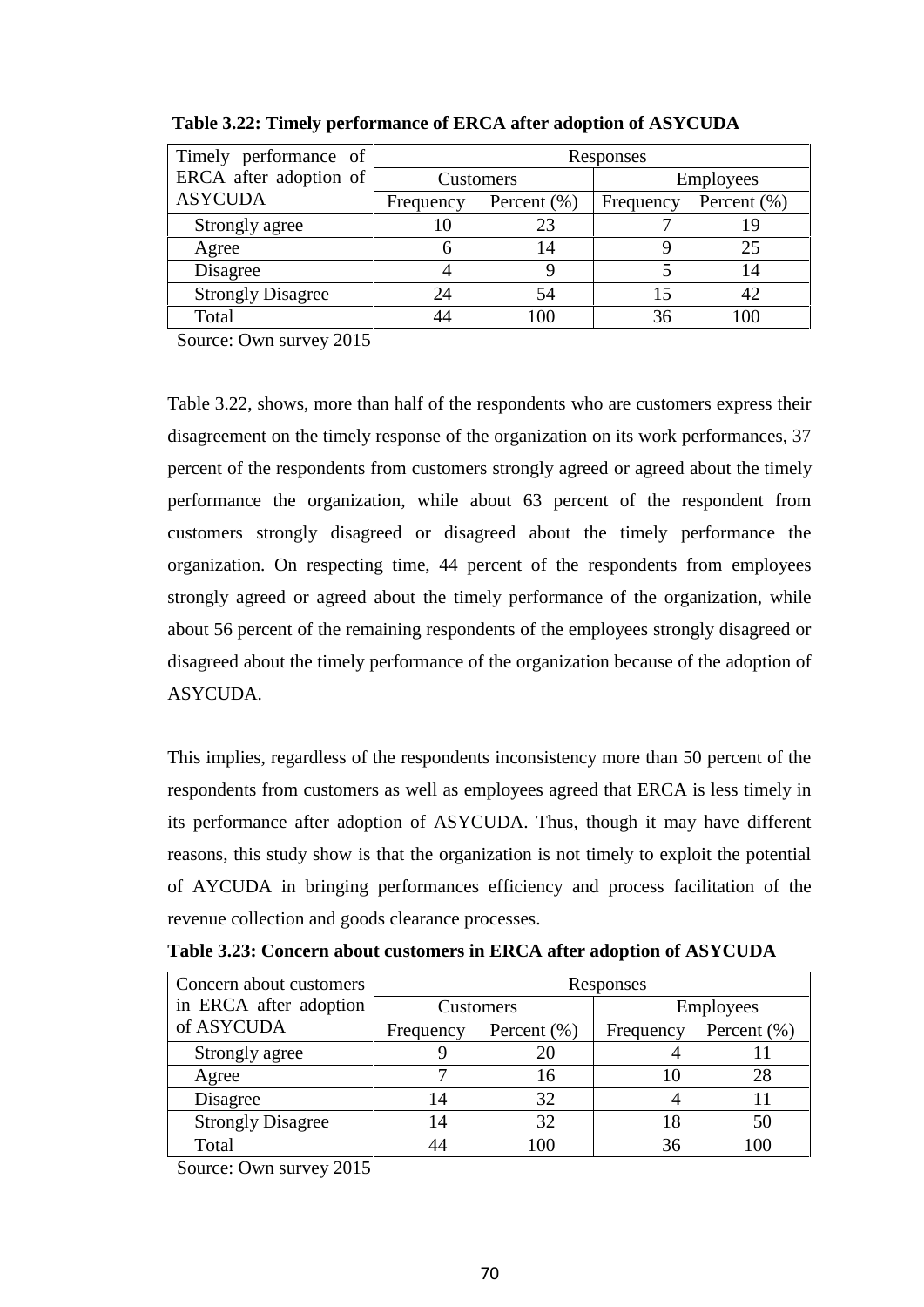Table 3.23 shows, that more than half (64 percent) of the respondents who are customers express their disagreement on the concern about customers of the organization. 36 percent of the respondents from customers strongly agreed or agreed about the concern of ERCA for its customers after adoption of ASYCUDA, while 64 percent of the respondents from customers strongly disagreed or disagreed about the concern of customers about the performance of the organization. In relation to this, 39 percent of the respondents from employees strongly agreed or agreed about the concern of customers about the performance of the organization, while 61 percent of respondents from employees strongly disagreed or disagreed about the Concern of customers about the performance of the organization because of the adoption of ASYCUDA.

This implies, regardless of the respondents' inconsistency, 61 percent of the respondents from customers as well as employees agreed on the performances of ERCA after adoption of ASYCUDA. Thus, this study shows that, the organization has not been effective in exploiting the technological potential of ASYCUDA to bring performance efficiency to its customers on revenue collection and goods clearance processes.

#### **3.4. Interview Result and Analysis**

In addition to the questionnaire, the researcher has made an interview with officials in Addis Ababa Airport Customs branch and Addis Ababa commercial goods facilitation branch (Kality). During the interview almost all the officials argue that the clearing process has shown improvement from time to time, especially after the reorganization of the authority. The interviewees have justified the reason for the improvement as follows:

Firstly, the BPR study which facilitated the restructuring of the organization is the base or benchmark for the improvement. Secondly, shifting from manual to full automated system (ASYCUDA++) is the most decisive measure which serves as a vital input for the change. This in turns furnished the clearing agents and/or importers on line declaration services, using the direct trader input (DTI), and it also allows the access of electronic procedures. Thirdly, the recruiting of graduate employees, has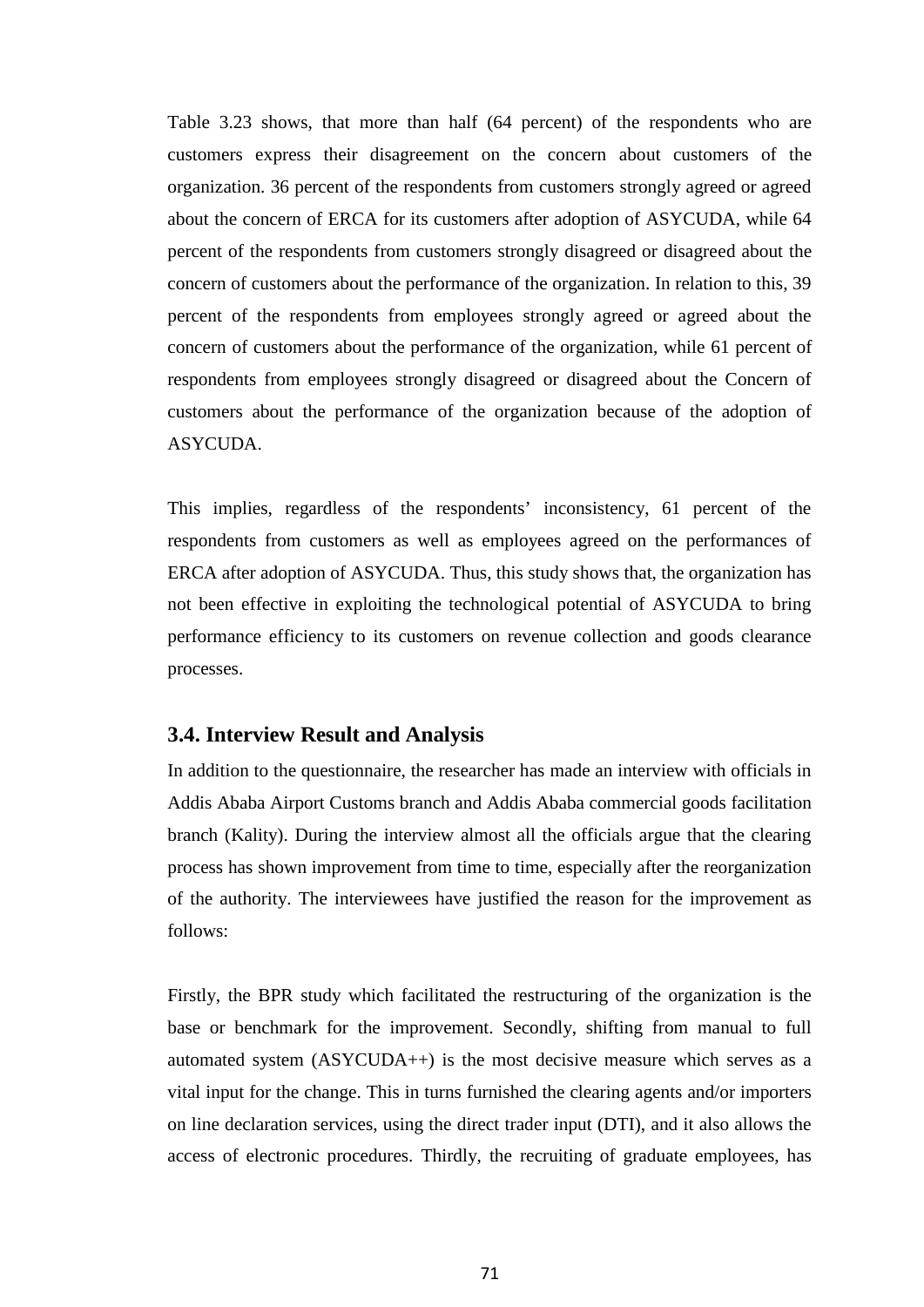contributed in upgrading the capacity of the authority in performing modern customs clearing process. Finally, based on the BPR study, time taken for a document based on level of risk has been specified as a standard, and every employee is expected to deliver Customs clearance service within or below the presented time indicated on the manual. However, the officials agreed that, the Customs clearance process and the presented time length for a document didn't achieve as expected.

The interviewees extend that, the major causes for the failures of the planned outputs, are shortage of skilled manpower (in terms of number), interruption of system network (ASYCUDA++), employee's insufficient knowledge of the ASYCUDA's function, lack of standard training center to equip employees with technical knowledge of the clearing process and to upgrade their knowhow and create awareness about the nature of imported goods, so that they can develop self confidence in classification of goods accordingly.

Meanwhile, in the discussion, the officials added that beside to the listed problems in the preceding paragraph, the clearing agents and/or owners have a significant negative role on the Customs clearance process. They argued that, most of the agents do have no professional ethics even they facilitate to corrupt and are smart enough in cheating officers. At the same time, importers provide undervalued invoice, wrong certificate of origin and other forged documents. As the result of these and other related problems, Customs clearing time for a document/declaration became longer than the standard.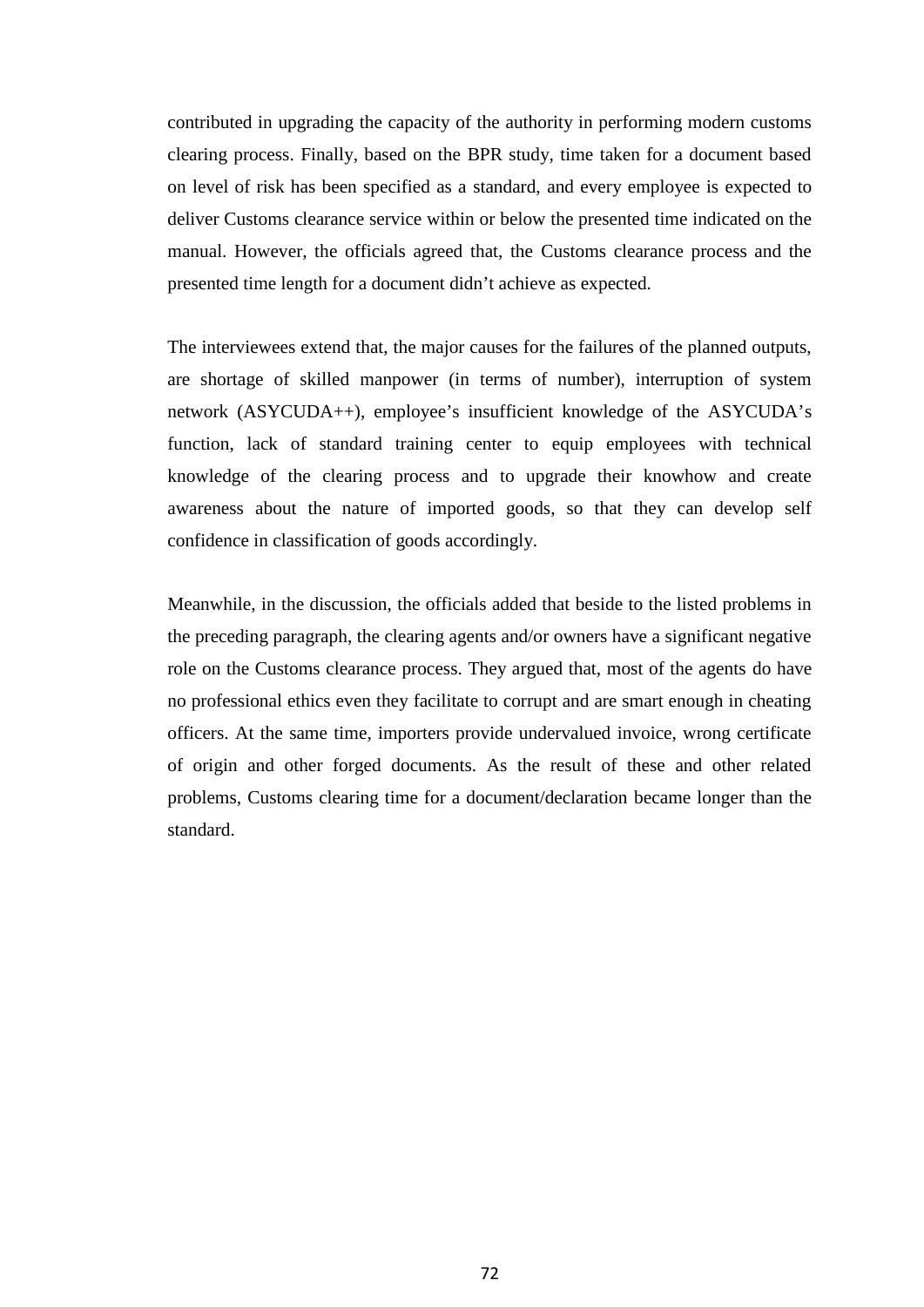#### **CHAPTER FOUR**

#### **CONCLUSIONS AND RECOMMENDATIONS**

#### **4.1. INTRODUCTION**

This study investigates the adoption and efficiency of ASYCUDA in ERCA. The primary and secondary data collected from 44 customers and 36 employees at ERCA and 12 officials from six relevant organizations as well as studying the available documents and observations on the practice are the basis for my conclusions and recommendations for the performance of ASYCUDA in ERCA.

In addition, the study explores the application of ASYCUDA compared to the manual system that has been used by ERCA. Consequently, based on the theoretical frame work discussed in chapter two, the study attempts to describe and analyze the performance efficiency of ASYCUDA and suggests possible solutions by which ERCA can improve the performance of ASYCUDA.

#### **4.2. Conclusions**

From the findings of this study, ASYCUDA improves the goods clearance activities by reducing waiting time for service delivery even though the stoppage of the system due to system failure has taken more time to maintain and start the work process again.

ASYCUDA brought changes in service provision mechanisms like improved quality of service as well as changes in reduction of cost and procedures which are very important to achieve the efficiency of the organization, but the organization found to be inefficient.

There is a delay in goods clearance even though the reasons given for goods clearance are different among respondents. The study found out that; poor working habits of the employees of the organization, frequent system failures because of network failure as well as electric power failure, less transparency and un-updated data bases are the most common reasons for the occurrence of delay in goods clearance.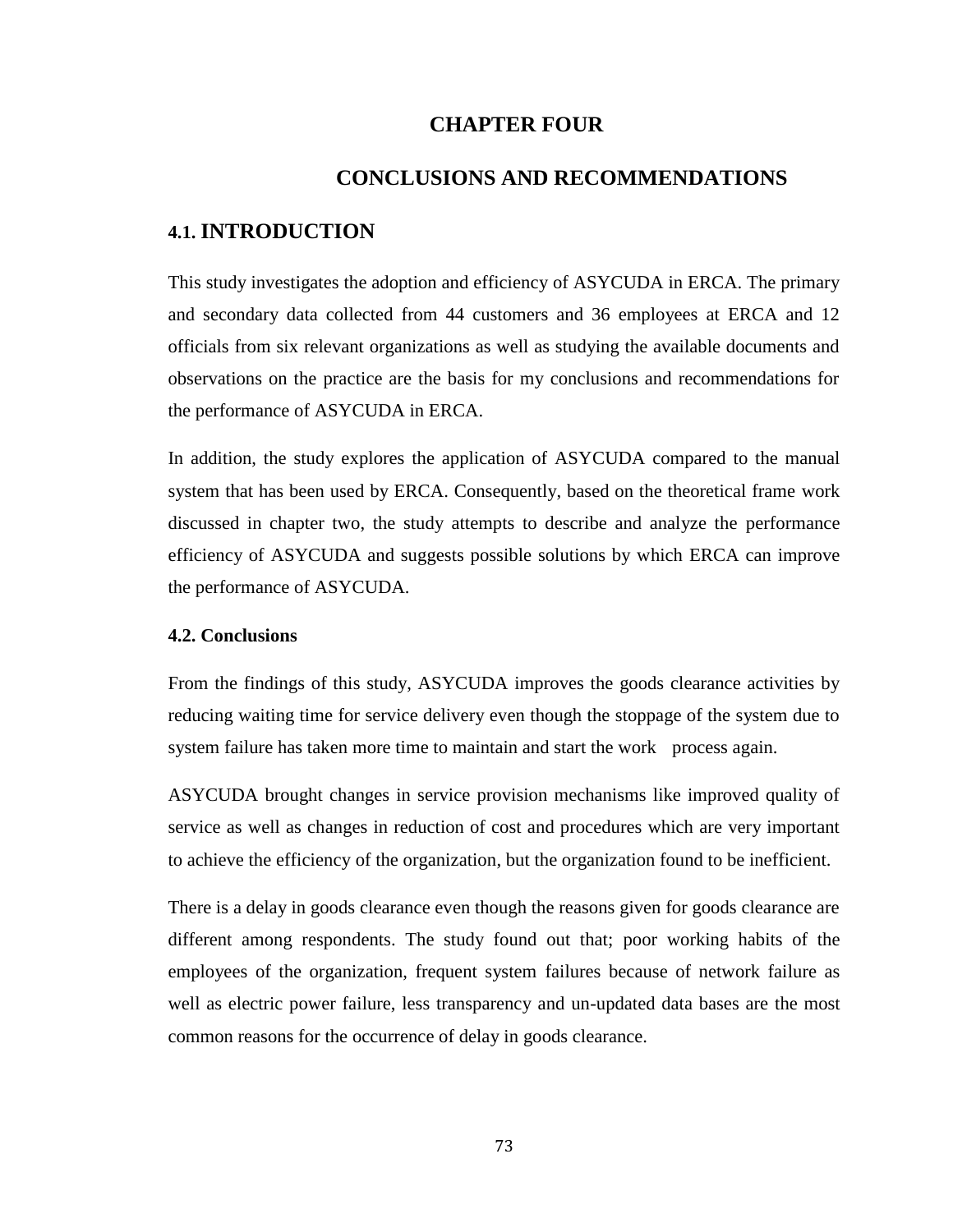The study explores the major problems ERCA is facing with regard to its way of service delivery.

- **Clearance and Inspection**: Inadequate automation of Information exchange, inefficient use of Customs resources (ASYCUDA), added time consuming, extra steps in clearance process like the use of physical forms and signatures.
- **Facilities**: The cargo places are crowded and in adequate that creates delays in over all processing of goods clearance.
- **Information Technology**: There is lack of interfaces among internal systems, poor data flow and integrity, effective use of ASYCUDA software, integration with outside agencies having IT links and there is no expanded/ continuous training available for efficient use of ASYCUDA
- **Impacts**: Some clearance processes remained manual while ASYCUDA and commercial system capabilities exist. As a result of this, ERCA cannot produce benefits of automation to reduce transaction costs and increase capacities. In addition, it is very difficult to efficiently forecast trade and revenue transaction as well as efficiently to plan for staffing with no workflow processing which have very significant negative influence on an efficient clearance process .In addition to this Customs do not have pre-knowledge of upcoming inspection workload, no real-time visibility of clearance status and inability to determine work patterns and flows
- **Quality of inspections** is compromised on slow trade facilitation because integration of systems does not exist in developed systems. This creates, inefficient processing of clearance declarations and sometimes duplicate processes adding to inefficiency
- **Lack of automation and integration** are the major obstacles to the implementation of ASYCUDA and still after adoption of ASYCUDA inspections are slow, time consuming, and costly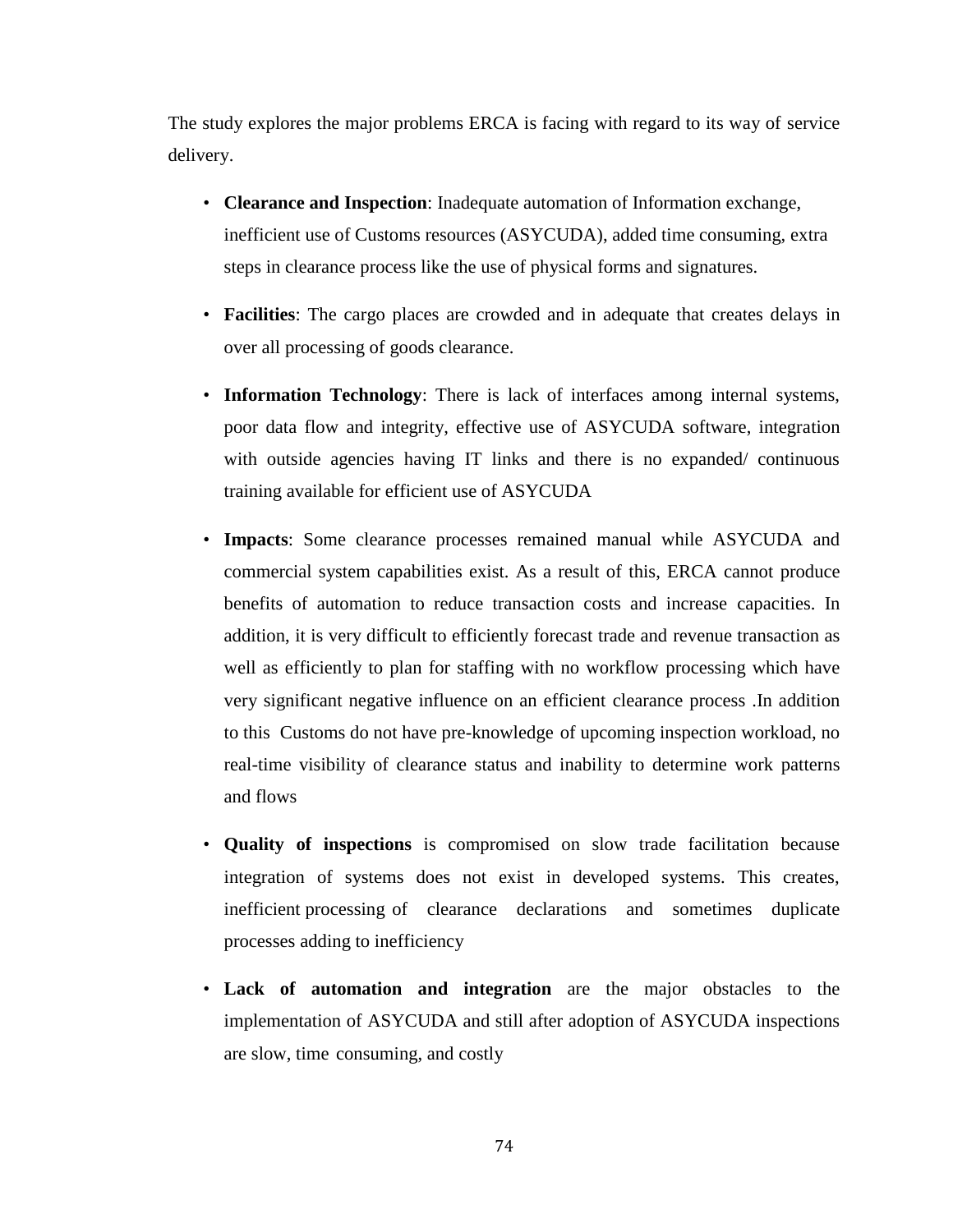• **Man power**: According to the study, there is no adequate skilled manpower that immediately maintain whenever the system fails .As a result of this, delay in service delivery process is occurring which makes the customers to lose a lot of business opportunity. Besides, this will make it difficult for ERCA to efficiently collect tax from its customers.

While processing on ASYCUDA  $++$  system, ERCA does not consider the interest of banks because it evaluates all information from the point of view of revenue generation. Moreover other important information like invoice number is likely to be forgotten while registering in the declaration. The assessment must be from different angles and it must consider the interests of other interrelated organizations like Banks and MOFED.

It is very difficult to amend errors from ASYCUDA++ system, if error is committed in using the foreign exchange permit number, all of the processes for those goods in the whole system will encounter problems and it is very difficult to correct the error easily because the system does not allow any correction. Mostly replacements of foreign exchange permit numbers are given by banks to customers and this creates a delay in goods clearance process.

The ASYCUDA ++ system is excellent in tracing information and security for the system in the cross checking but still there are some gaps in checking and correcting some un given numbers used by some importers and exporter intentionally to cheat (take advantage of) the system and pass the banking processes but generally ASYCUDA brings efficiency and security

The ASYCUDA ++ frequently encounter errors and interruptions for different reasons due to electric power failure, network failure, lack of additional features of ASYCUDA ++ system which create inefficiency in ERCA in exploiting the potentials of ASYCUDA.

#### **4.3. Suggestions and Recommendations**

From the above discussions, the following suggestions and recommendation are provided: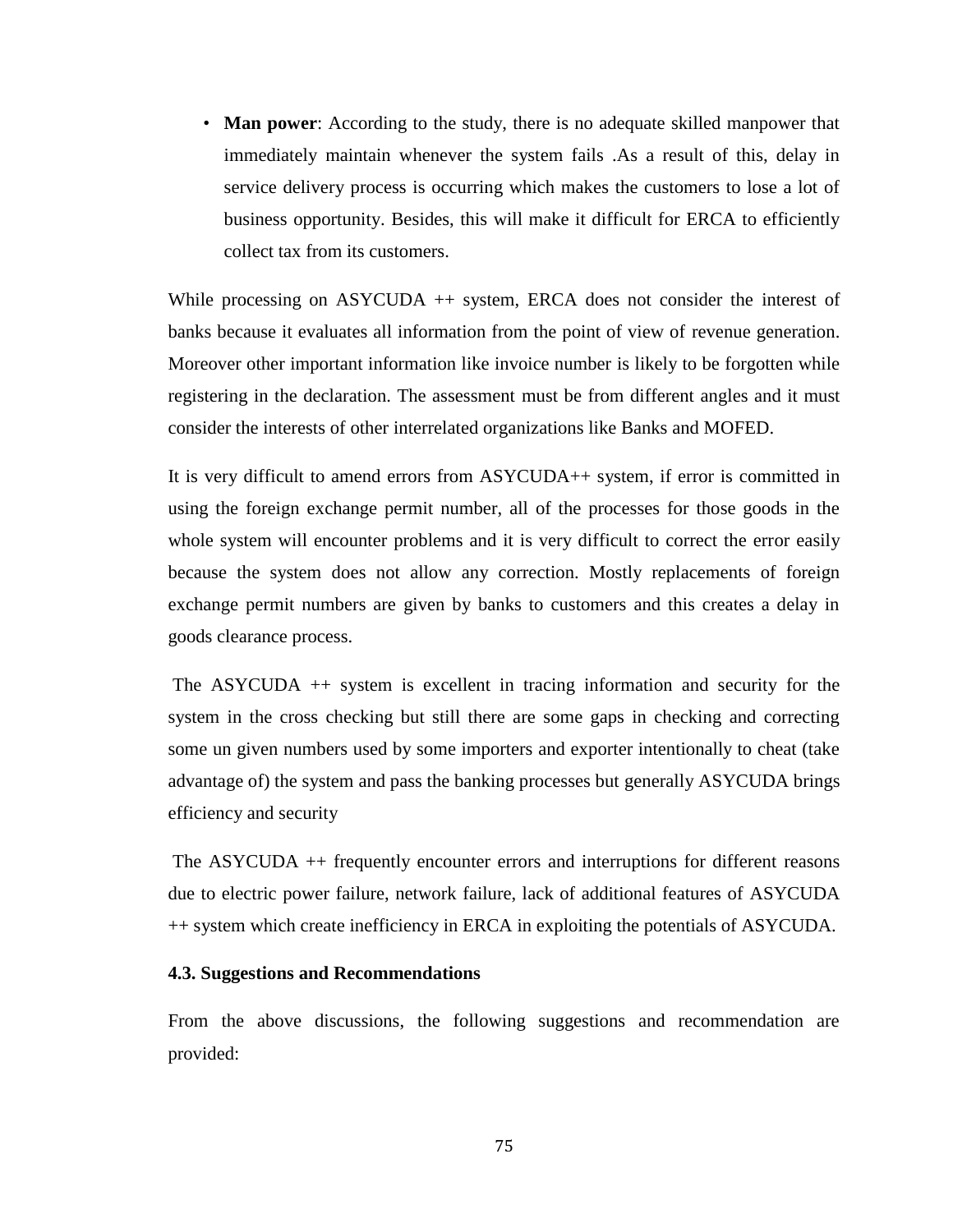- 1. Hard ware and infrastructure facilities such as high capacity printers, computers telephones, fax machines as well as good internet connection and uninterrupted electric power by using other means like generators have to be availed /equipped/, so that unnecessary delay due to the unavailability of these facilities can be eliminated
- 2. The level or degree of transparency must be increased by giving clear and complete information about the status of every document that is lodged and assessed in customs to eliminate corruption, manipulation and intentional bias
- 3. The lack of adequate electricity and telecommunication facilities not only make the system fail which create very big problem in goods declaration process but also it deprived the organization to maximize the full potential of ASYCUDA. Hence, ERCA must create a mechanism by which electricity and telecommunication facilities can be available.

The study has shown both the strength and weakness concerning the application ASYCUDA by ERCA. To improve the performance of ASYCUDA, it will be useful to implement the interventions listed below:

- 1. As this study showed an effort has not been made to fully exploit the potential of the ASYCUDA ++ system by ERCA and there is no consistency in goods clearance process in the organization. These shows there are incorrect records which are mostly kept that reduce the reliability of tasks performed in the organization. Hence, ERCA must work for the organizational efficiency by making the work process very consistent and accurate. In addition, ERCA must make the necessary modification and adoption of ASYCUDA world which is the latest versions of the customs system than using ASYCUDA ++ system.
- 2. Continuous training opportunity must be available to employees to update them so that they can work efficiently with the system. As this study shows, the customers complaining about frequent changes of employees. Hence, ERCA should take the following measures to have competent and capable employees working in the implementation of the system: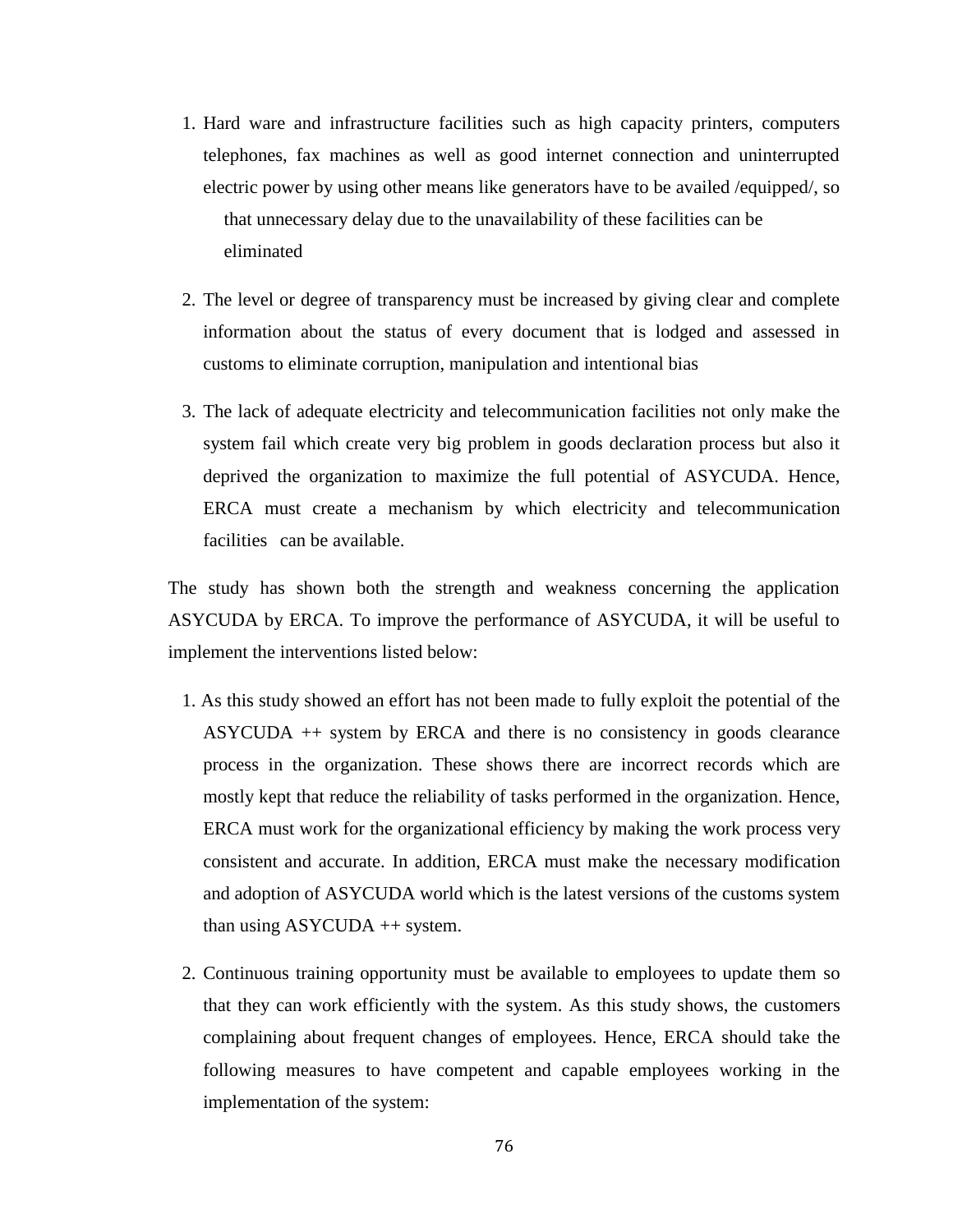- i. Develop and implement a standard training program for all customs personnel and expand the skill sets of the customs officers, continuously schedule training, develop and implement a communications process to provide up-to date information.
- ii. Eliminate paper-based processing, restructure the present units into a workflow process, structure centers into more efficient workflow environments, incorporate the efficiencies of workflow queues, and develop standardized processes in the organization.
- iii. Supervisors and front line officers should undergo mandatory training on how to operate computers and track operations on them
- iv. Organization policies, directives and regulations have to be reviewed in line with the changes that have been taking place due to the implementations of ICT.
- v. Most importantly, every civil servant in Customs Authority has to be enlightened to facilitate the smooth operation of the service delivery as the ultimate objectives of utilizing ICT is service enhancement.
- 3. This study showed that there is poor compliant management system in ERCA and the customers do not know where to go if they face problems. Hence, ERCA must establish independent compliant management system, which in turn provides an input for further service improvement mechanisms.
- 4. ERCA faces electric power interruption frequently which made the work process of ASYCUDA to stack and be very slow. Hence ERCA must work with Ethiopian Electric Power Authority to solve the problem and also must arrange other means of power supply like availing generator to solve the power interruption in working hours of the organization
- **5.** Using appropriate/high/ technology the organization must use the latest technologies to use ASYCUDA at its full potential**.** Critical technology requirements for successful implementation of the system are very important.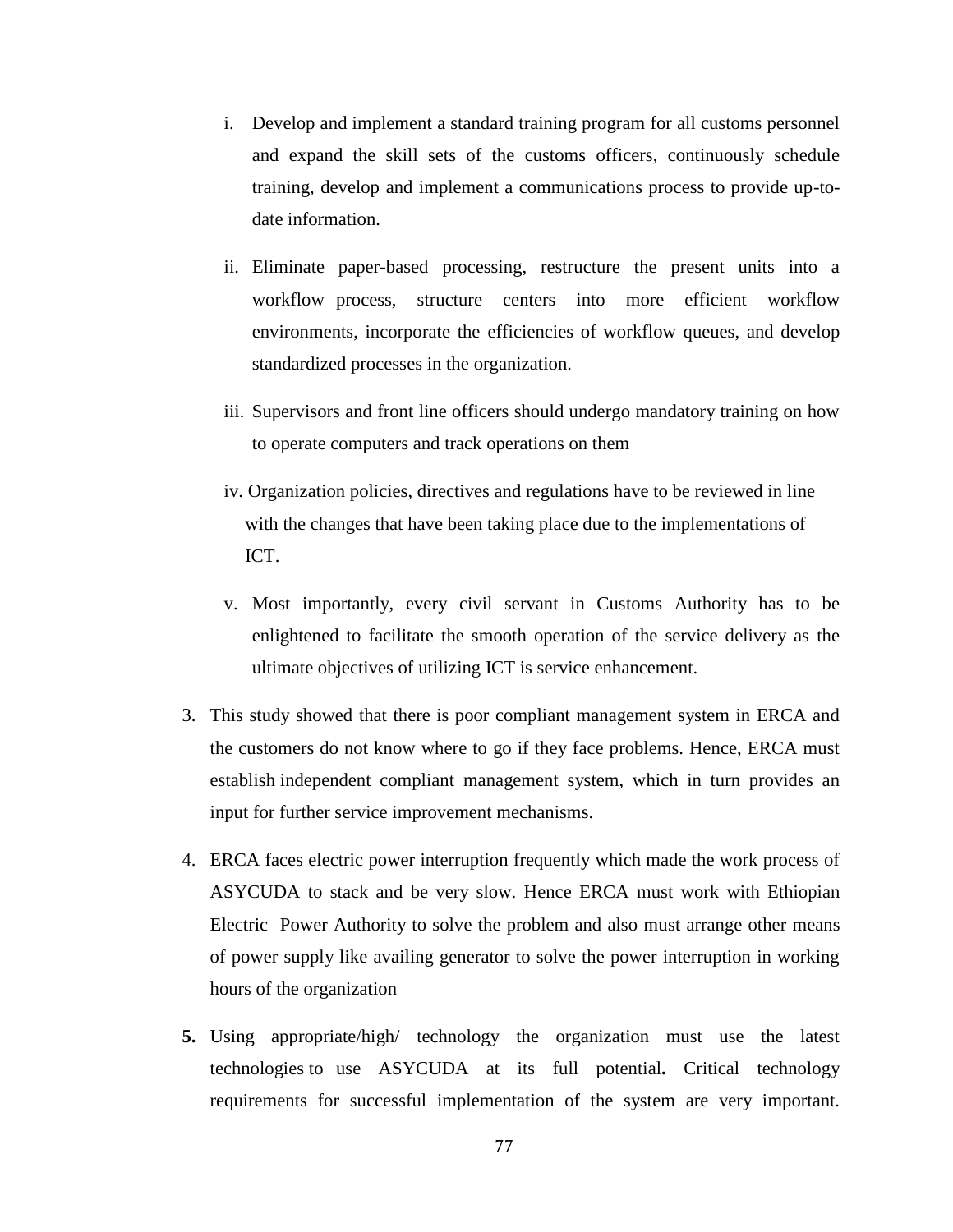Thus, ERCA Implement a simplified and standardized process model, eliminate redundant and manual processes, eliminate unnecessary steps, and develop a more automated processing model. Incorporate existing systems into ASYCUDA software, Review existing systems functionality in ASYCUDA and develop interfaces or incorporate functionality.

- **6.** Work for efficiency, the organization is not efficiently working with ASYCUDA, and it must give timely service to its customers. If ERCA is to continue to give the service, it must give proper concern to serve its customers. Hence, ERCA must change its service delivery system so as to provide timely and efficient service for its customers.
- **7.** The ASYCUDA ++ system needs to be linked to the system of Banks especially with the National Bank of Ethiopia as it reduces some problems that will be created in the clearance process. The process needs networking, to speeding up the process and sharing the information to the relevant office. ASYCUDA must be user friendly and ERCA has to work for that goal.
- **8.** The organization must work for the development of skill of employees specially who are implementing ASYCUDA and should given related training that can help them to cope with the service delivery system.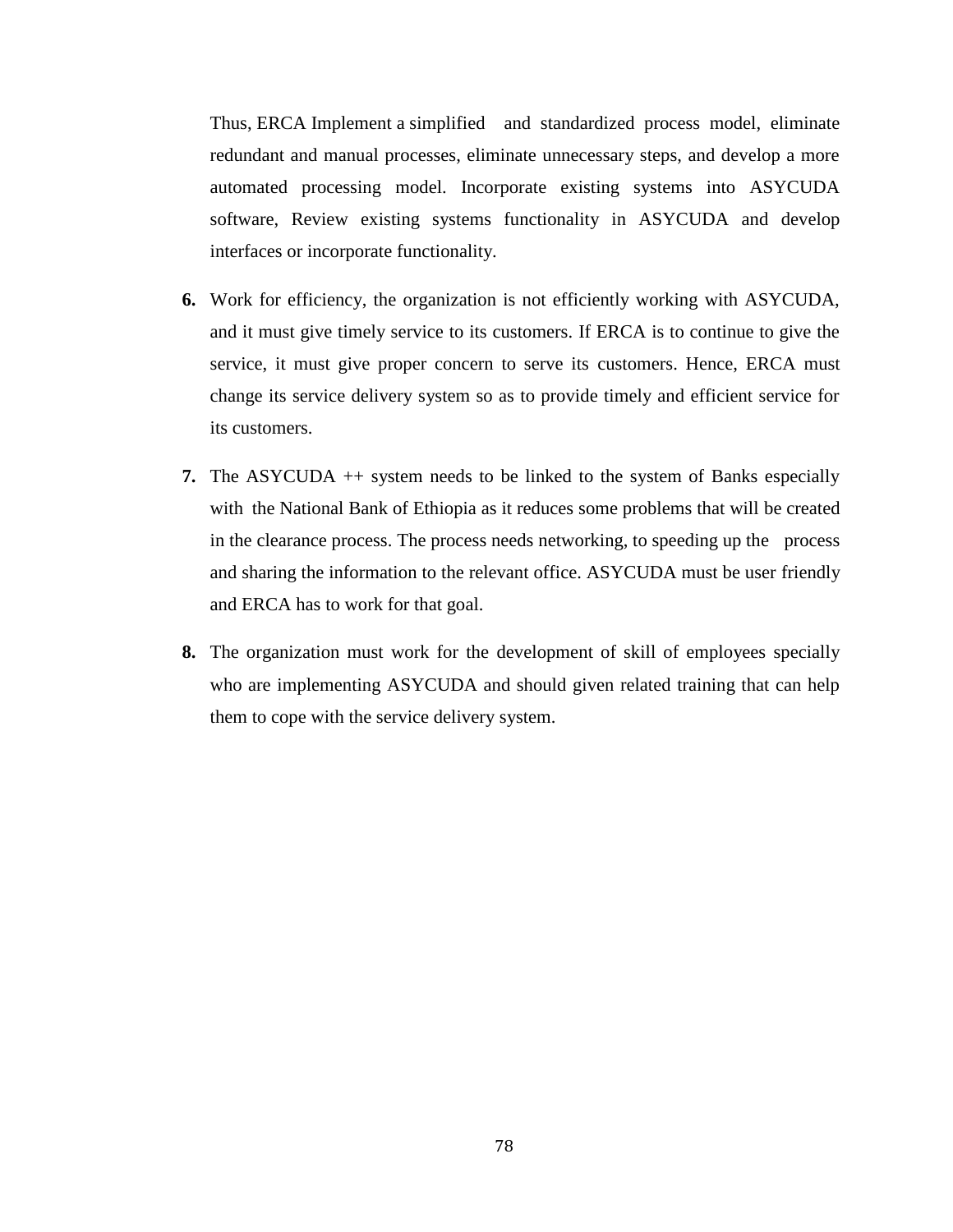## **Bibliography**

- Adam, L. (1999). Information and communication technologies in Ethiopia: Past, present and future potential for social and economic development. In Proceedings of the Professional Association Workshop, Addis Ababa.
- Ahmed, H. (2003). Public sector ICT management: The status and potential of public service. Putrajaya: Malasiayan center for geospatial data infrastructure.
- Al-Mashari, M. (2002). Electronic commerce: A best practice perspective. Riyadh: King Saud University Press. *An International Journal, Volume 9*(2).
- Benazi, A. (2012). Measuring efficiency in the Croatian customs service: A data envelopment analysis approach. *Financial Theory and Practice, 36*(2) 139-178.
- Berry, L., & Parasurman, A. (1991). Competing thought quality: Marketing service. New York: The free press.
- Bekkers, V. & Zouridis, S. (1999). Electronic service delivery in public administration: Some trends and issues. *International Review of Administrative Sciences, Vol.65* (1999).
- Besley, T. & Ghatak, M. (2007). Reforming public service delivery. London: Oxford University Press*. Journal of African Economics, 16*(5).
- Bitner, J., Faranda, T., Hubber R. & Zeithaml, A. (1997). Customer contributions and roles in service delivery. *International Journal of Service Industry Management*, *Vol.8* (3).
- Brown, S.W. & Fisk, R. (1984). *Marketing theory: Distinguished contributions*. New York: John Wiley & Sons.
- Buyonge, C. & Kireeva, I. (2008). Trade facilitation in Africa: Challenges and possible solutions. *World Customs Journal, Vol.2* (1)
- Chen, J. & Tsou, H. (2007). Information technology adoption for service innovation practices and competitive advantage: The case of financial firms*. Information Research, 12* (3).
- Chowdhary, N., & Prakash, M. (2007). Prioritizing service quality dimensions. *Managing service quality*, *17*(5), 493-509.
- Clarke, R. (1999). Electronic services delivery: From brochure-ware to entry points. http://www.rogerclarke.com/ EC/ESD.html (accessed 13/02/2015).
- Creswell, W. (2007). Research design: qualitative, quantitative, and mixed methods approaches, 3 ed, thousand Oaks, Calif.: Sage Publications
- Danaher, P. & Mattsson, J. (1994). Customer satisfaction during the service delivery process. *European Journal of Marketing, 28* (5).
- Dzidonu, C. (2006). The national ICT for development (ICT4D) five years action plan for Ethiopia [2006–2010]: United Nations Public Administration Network (UNPAN) initiative. www.unpan.org/unpan040825pdf.
- Egidio, D. (1990). The service era: Leadership in global environment. Cambridge: Productivity press.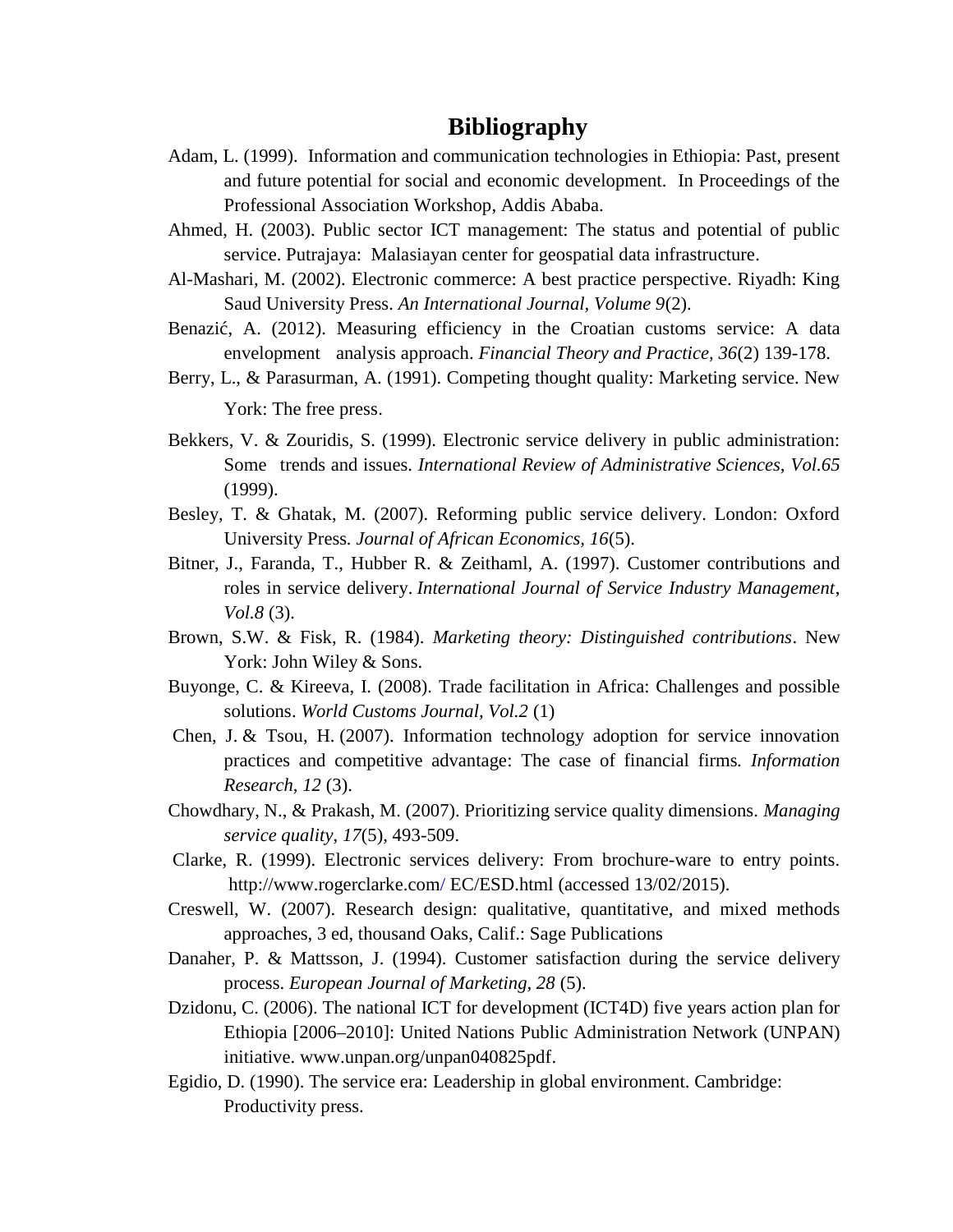- Elias K/mariam, (2008), History of ASYCUDA++ in Ethiopia, viewed 26 January 2015, http://www.erca.gov.et/customauto.php
- European Free Trade Association. (1999). Trade facilitation manual: Trader's ABC, vol. 1: trade basics, Brussels/Geneva.
- Fikre Ayele, (2005). Ethiopian customs authority automation and data processing: ICT infrastructure in ECuA and trade facilitation. Addis Ababa: ECuA.
- Fine, A. (2003). Evaluating the impact of information technology. www.innonet.org (accessed 10/02/2015).
- Fowler, J. (1983). Survey research methods SAGE publications Beverly Hills' London New Delhi Geneva, United Nations.
- Fox, K. (Ed.). (2002). *Efficiency in the public sector*. New York: Springer Science+ Business Media.
- Frei, F. X. and Harker, P. T. (1995), "Projections onto Efficient Frontiers: Theoretical and Computational Extensions to DEA," Working Paper, Wharton Financial Institutions Center, The Wharton School, University of Pennsylvania, Philadelphia, PA.
- Frei, X., Kalakota, R., & Marx, L. (1997). *Process variation as a determinant of service quality and bank performance: Evidence from the retail banking study*. The Wharton School University of Pennsylvania working Paper Series, Wharton Financial Institutions Center.
- Ghobadian, A., Speller, S. & Jones, M. (1994). Service quality: Concepts and models. *International Journal of Quality & Reliability Management, 11*(9).
- Guchteneire, P., & Mlikota, K. (2009). ICTs for good governance: Experiences from Africa, Latin America and the Caribbean. http://portal.unesco.org (Accessed on 26 /12/2014).
- Hallowell, R. (1996). The relationships of customer satisfaction: Customer loyalty and profitability. *International Journal of Service Industry Management, 7*(4).
- Hodge, B. J., Anthony, W. P., & Gales, L. M., (2003). *Organization theory: A strategic approach.* New Jersey: Pearson Education.
- Jenkins, G. (2002) "Observations from the trenches of electronic government", [online] http://www.acm.org/ubiquity/views/g\_jenkins\_1.html
- Julie, P. (2007). Information technology growth in Ethiopia. http://www.articleset.com (accessed on 26/12/2014).
- Kotler, P., & Armstrong, G. (2001). *Principle of marketing*. New Jersey: Prentice-Hall.
- Kwankam, Y., & Ningo, N. (1997). Information technology in Africa: A proactive approach and the prospects of leapfrogging decades in the development process. http://www./isoc.org/inet97/proceedings/B7/B7 1. html (accessed on 19 January 2014).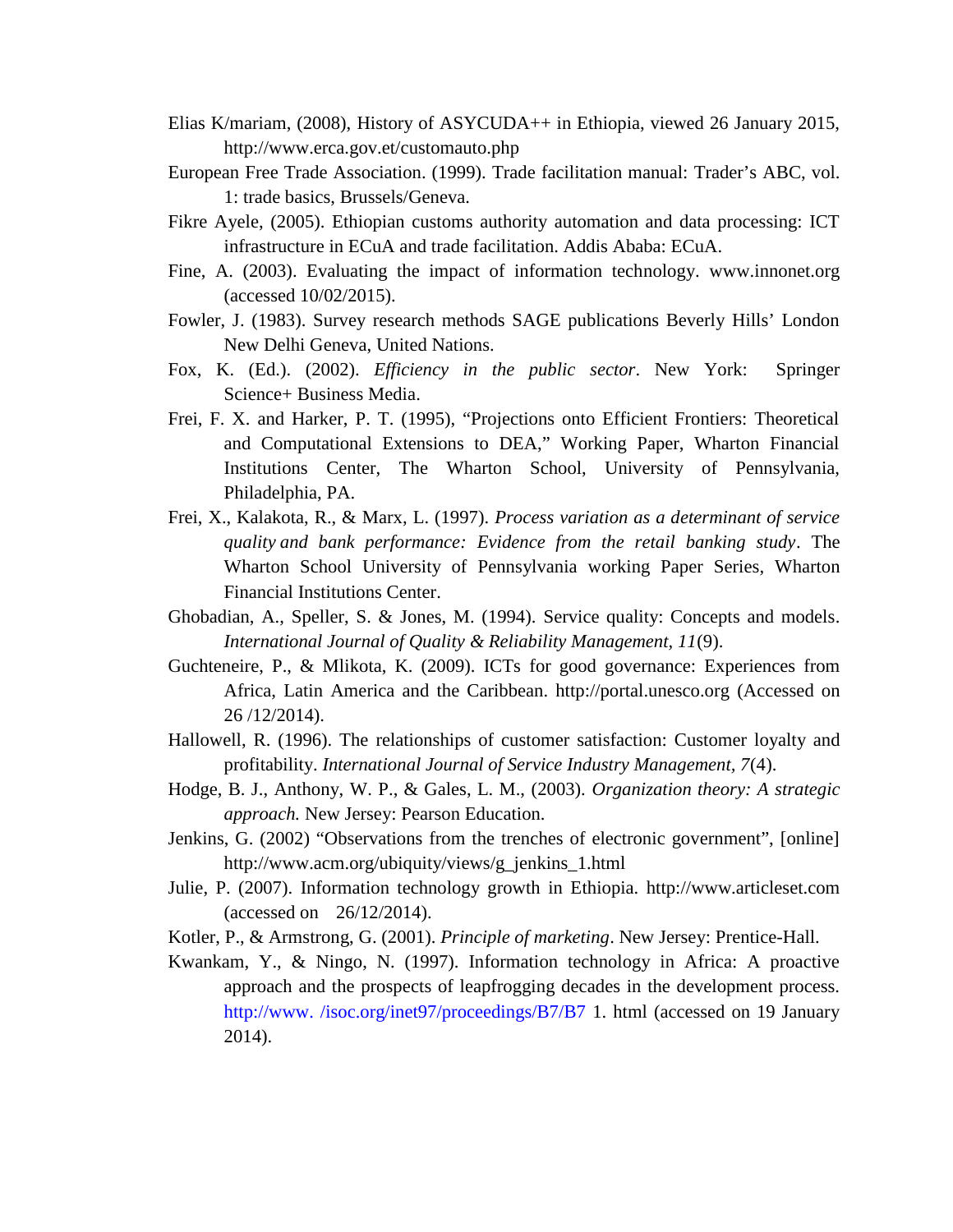- Mesfin Belay, (2005). Committed to quality service implementation of IT in ECuA automation department. In proceedings of Ethiopian Customs Authority IT Association Workshop, Addis Ababa.
- Ministry of Capacity Building. (2001). Service delivery policy in the civil service. Addis Ababa: Artistic Publishing Enterprise.
- Nakhai, B., & Neves, J. (2009). The challenges of six-sigma in improving service quality. *International journal of quality & reliability management, vol.26* (7).
- Noor, M. and Pitt, M. (2009). A critical review on innovation in facilities management service delivery. Liverpool: John Moores University Press
- Parasuraman, A., Zeithaml, A., & Berry, L. (1985). A conceptual model of service quality and its implication for future research. *Journal of Marketing. Vol.49* (4)
- Polidano, C. (1999). The new public management in developing countries: IDPM public policy and management working paper. Institute for development policy and management, University of Manchester.
- Quinn, M., & Byron, L. (2006). Superior customer service: The prompt approach to success. New Delhi: Prentice-Hall of India.
- Shah, A. (Ed.). (2005). Public service delivery: Public sector government and accountability series. Washington, D.C: World Bank Publisher.
- Sigala, M., & Christou, E. (2006). Global trends and challenges in services: Managing service quality. *Emerald Group Publishing Limited, Vol.16* No. 4, pp. 345-348
- Stevenson, W. (2006). Production/operations management, 6th ed. Boston: McGraw-Hill.
- Teferi Kebede,(2004). Information Technology in Ethiopia. http://www.unu.edu/unu/press/ unpubooks/uu19ie/uu19 ie0b.html (Accessed on: 19 January 2015).
- United Nations, (2009). Enhancing public service delivery through the use of ICT: National specification in public services. Edexcel Limited: Edexcel BTE.
- UNCTAD, (2000). Direct trader input: A short description of how Direct Trader Input ('DTI') is implemented using the  $\text{ASYCUDA}^{++}\text{Customs computer system}$ . Www. asycuda.org
- UNCTAD, (2000). ASYCUDA<sup>++</sup> Modules: An explanation of the Modular structure of ASYCUDA<sup>++</sup> and a brief description of the purpose of each module. www.asycuda.org.
- UNPAN. un.org/intradoc/groups/.../un.../unpan040825.pdf United Nations the Federal Republic of Ethiopia. Ministry of Capacity Building. The national ICT for development (ICT4D) five years. Action Plan for Ethiopia [2006 – 2010].
- Williamson, O. E. [et. al.], (1995). Organization theory: From Chester Barnard to the present and beyond. New York: Oxford University Press.
- Worthington, A., & Dollery, B. (2000). Efficiency measurement in the local public sector: econometric and mathematical programming frontier techniques. http://ideas.repec.org /p/qut/dpaper/078.html (Accessed on 26 January 2014).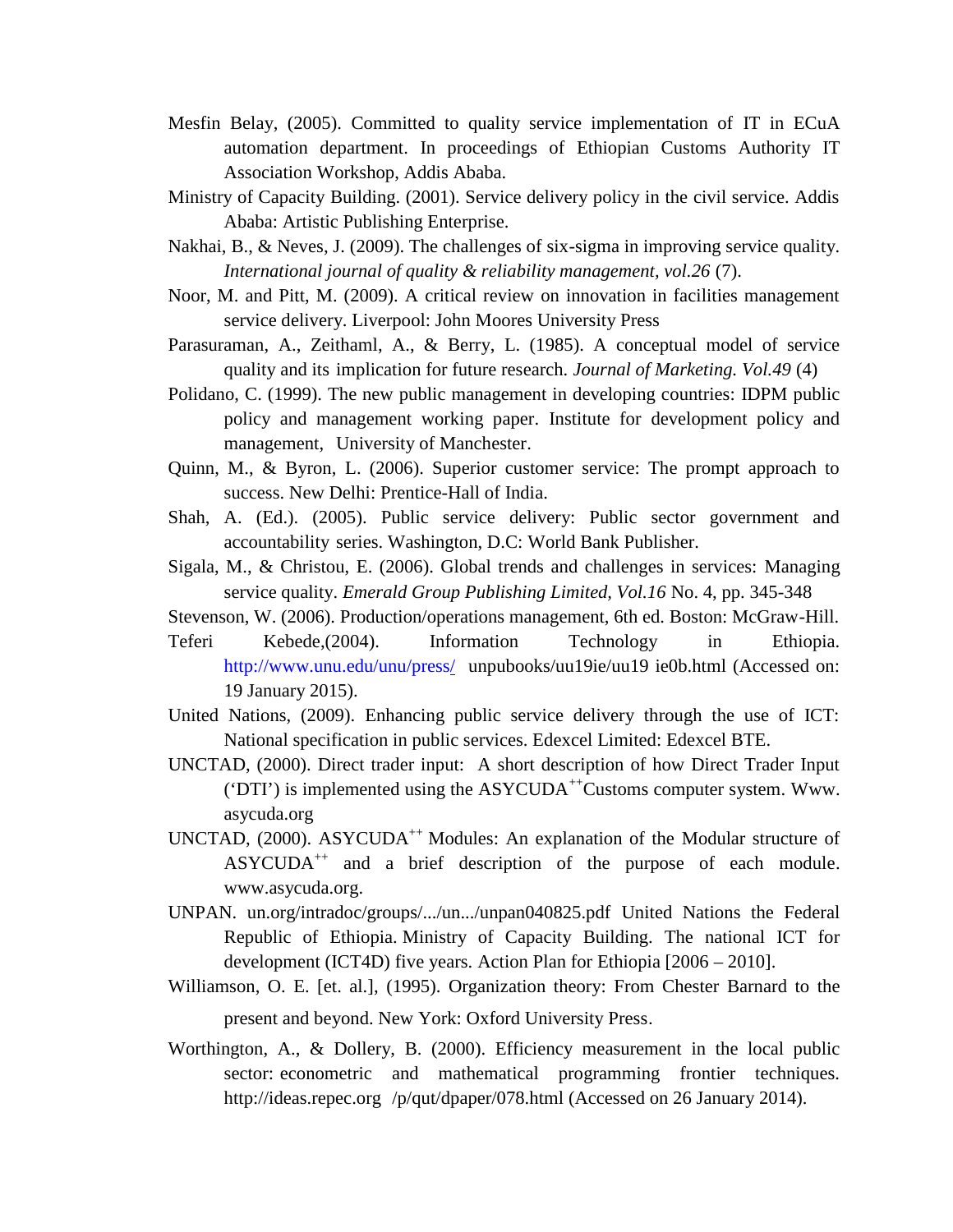## **APPENDIX**

## **Addis Ababa University**

### **School Of Graduate Studies**

## **Departments of public administration and development management**

### **Dear Respondents:**

The objective of this questionnaire is to secure the necessary and relevant first-hand information that may be useful to conduct a Thesis regarding "*Efficiency of Electronic Service Delivery: A case study in Automated Systems for Customs Data (ASYCUDA) in Ethiopian Revenue and Customs Authority (ERCA)"* which will be used to prepare a Thesis required for my MPMP degree in Public management and Policy. Therefore, your response in this regard helps a lot to undertake the study. The result of this survey will be treated with at most confidentiality and will be strictly used for academic purpose only. The researcher thus appreciates in advance your cooperation and sparing your valuable time in filling this questionnaire **(by customers).**

1. What kind of business are you engaged in now?

a) Importer b) Exporter c) Both

2. What kind of goods do you declare?

3. For how many years have you been engaged on this work?

a) Up to 2 years b) From 3 to 5 years c) From 6 to 10 years d) Above 10 years

\_\_\_\_\_\_\_\_\_\_\_\_\_\_\_\_\_\_\_\_\_\_\_\_\_\_\_\_\_\_\_\_\_\_\_\_\_\_\_\_\_\_\_\_\_\_\_\_\_\_\_\_\_\_\_\_\_\_\_\_\_\_\_\_\_\_\_\_\_\_\_\_\_\_\_\_\_\_ \_\_\_\_\_\_\_\_\_\_\_\_\_\_\_\_\_\_\_\_\_\_\_\_\_\_\_\_\_\_\_\_\_\_\_\_\_\_\_\_\_\_\_\_\_\_\_\_\_\_\_\_\_\_\_\_\_\_\_\_\_\_\_\_\_\_\_\_\_\_\_\_\_\_\_\_\_\_

4. Do you face delay for clearance of goods because of Ethiopian Revenue and Customs Authority (ERCA)?

a) Yes b) No

5. If your answer is yes for No. 4, what do you think are the reasons of delay for clearance of  $\geq$   $\geq$   $\geq$   $\geq$   $\geq$   $\geq$   $\geq$   $\geq$   $\geq$   $\geq$   $\geq$   $\geq$   $\geq$   $\geq$   $\geq$   $\geq$   $\geq$   $\geq$   $\geq$   $\geq$   $\geq$   $\geq$   $\geq$   $\geq$   $\geq$   $\geq$   $\geq$   $\geq$   $\geq$   $\geq$   $\geq$   $\geq$   $\geq$   $\geq$   $\geq$   $\geq$   $\geq$ 

\_\_\_\_\_\_\_\_\_\_\_\_\_\_\_\_\_\_\_\_\_\_\_\_\_\_\_\_\_\_\_\_\_\_\_\_\_\_\_\_\_\_\_\_\_\_\_\_\_\_\_\_\_\_\_\_\_\_\_\_\_\_\_\_\_\_\_\_\_\_\_\_\_\_\_ \_\_\_\_\_\_\_\_\_\_\_\_\_\_\_\_\_\_\_\_\_\_\_\_\_\_\_\_\_\_\_\_\_\_\_\_\_\_\_\_\_\_\_\_\_\_\_\_\_\_\_\_\_\_\_\_\_\_\_\_\_\_\_\_\_\_\_\_\_\_\_\_\_\_\_

\_\_\_\_\_\_\_\_\_\_\_\_\_\_\_\_\_\_\_\_\_\_\_\_\_\_\_\_\_\_\_\_\_\_\_\_\_\_\_\_\_\_\_\_\_\_\_\_\_\_\_\_\_\_\_\_\_\_\_\_\_\_\_\_\_\_\_\_\_\_\_\_\_\_\_\_\_\_

6. Do you know about the Automated System for Customs Data (ASYCUDA)?

a)  $Yes$  b)  $No$ 

7. What is the difference between the ASYCUDA based system and the manual system for you?

\_\_\_\_\_\_\_\_\_\_\_\_\_\_\_\_\_\_\_\_\_\_\_\_\_\_\_\_\_\_\_\_\_\_\_\_\_\_\_\_\_\_\_\_\_\_\_\_\_\_\_\_\_\_\_\_\_\_\_\_\_\_\_\_\_\_\_\_\_\_\_\_\_\_\_\_\_\_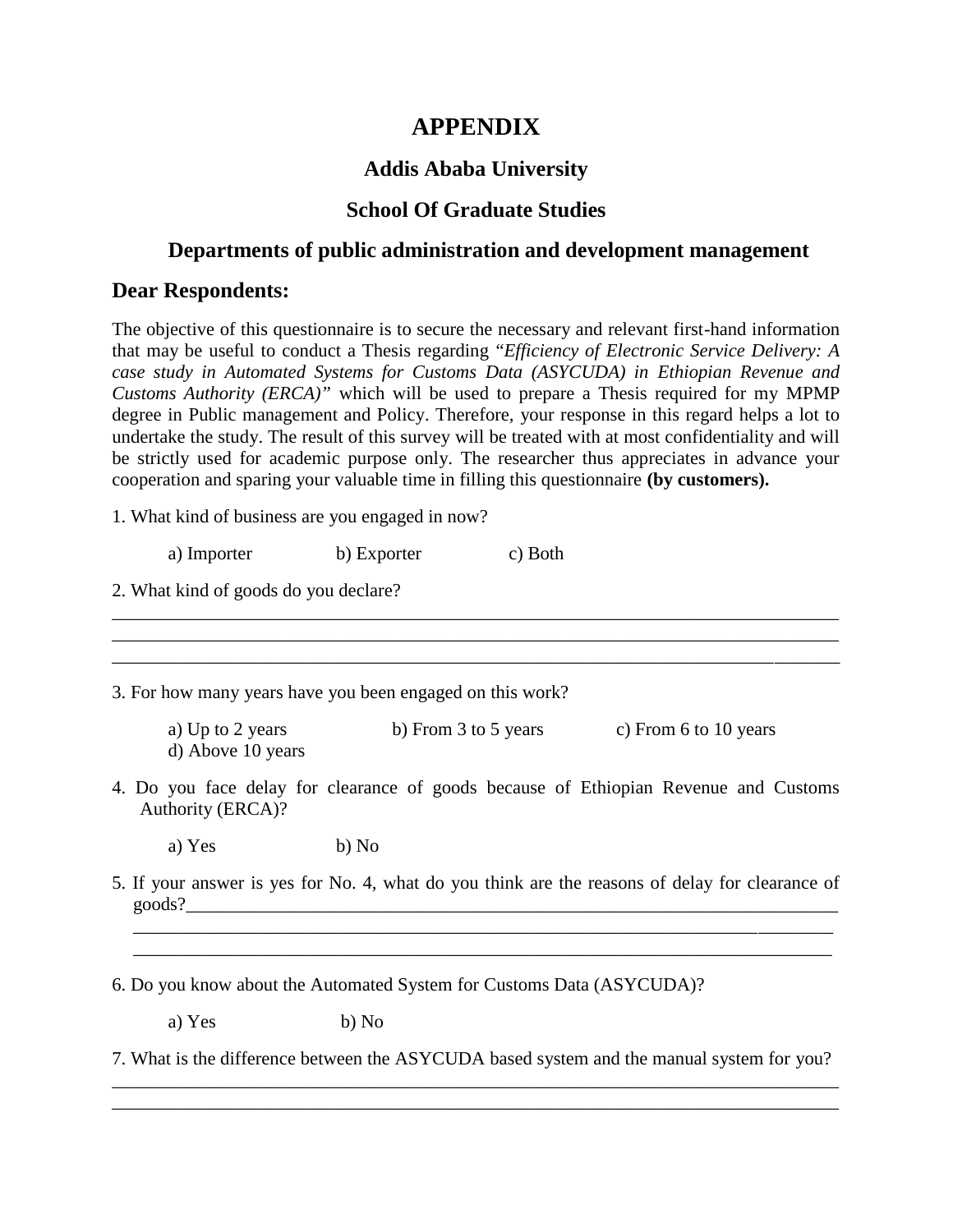8. Do you think ASYCUDA is facilitating the workflows in clearance of goods?

a) Yes b) No

9. If your answer for the No.8 is YES how?

\_\_\_\_\_\_\_\_\_\_\_\_\_\_\_\_\_\_\_\_\_\_\_\_\_\_\_\_\_\_\_\_\_\_\_\_\_\_\_\_\_\_\_\_\_\_\_\_\_\_\_\_\_\_\_\_\_\_\_\_\_\_\_\_\_\_\_\_\_\_\_\_\_\_\_\_\_\_  $\mathcal{L}_\mathcal{L} = \mathcal{L}_\mathcal{L} = \mathcal{L}_\mathcal{L} = \mathcal{L}_\mathcal{L} = \mathcal{L}_\mathcal{L} = \mathcal{L}_\mathcal{L} = \mathcal{L}_\mathcal{L} = \mathcal{L}_\mathcal{L} = \mathcal{L}_\mathcal{L} = \mathcal{L}_\mathcal{L} = \mathcal{L}_\mathcal{L} = \mathcal{L}_\mathcal{L} = \mathcal{L}_\mathcal{L} = \mathcal{L}_\mathcal{L} = \mathcal{L}_\mathcal{L} = \mathcal{L}_\mathcal{L} = \mathcal{L}_\mathcal{L}$ \_\_\_\_\_\_\_\_\_\_\_\_\_\_\_\_\_\_\_\_\_\_\_\_\_\_\_\_\_\_\_\_\_\_\_\_\_\_\_\_\_\_\_\_\_\_\_\_\_\_\_\_\_\_\_\_\_\_\_\_\_\_\_\_\_\_\_\_\_\_\_\_\_\_\_\_\_\_ 10. Is there a place to go and ask about the delay of your goods? a) Yes b) No 11. Do you think ASYCUDA reduces the procedures required for goods clearance? a) Yes b)  $No$ 12. Do you think quality service is given for customers by the organization? a) Yes b) No 13. Do you think ASYCUDA brings quality service delivery system? a) Yes b) No 14. If your answer for No.13 is YES, how ASYCUDA brings quality service delivery system? \_\_\_\_\_\_\_\_\_\_\_\_\_\_\_\_\_\_\_\_\_\_\_\_\_\_\_\_\_\_\_\_\_\_\_\_\_\_\_\_\_\_\_\_\_\_\_\_\_\_\_\_\_\_\_\_\_\_\_\_\_\_\_\_\_\_\_\_\_\_\_\_\_\_\_\_\_\_ \_\_\_\_\_\_\_\_\_\_\_\_\_\_\_\_\_\_\_\_\_\_\_\_\_\_\_\_\_\_\_\_\_\_\_\_\_\_\_\_\_\_\_\_\_\_\_\_\_\_\_\_\_\_\_\_\_\_\_\_\_\_\_\_\_\_\_\_\_\_\_\_\_\_\_\_\_\_ \_\_\_\_\_\_\_\_\_\_\_\_\_\_\_\_\_\_\_\_\_\_\_\_\_\_\_\_\_\_\_\_\_\_\_\_\_\_\_\_\_\_\_\_\_\_\_\_\_\_\_\_\_\_\_\_\_\_\_\_\_\_\_\_\_\_\_\_\_\_\_\_\_\_\_\_\_\_ \_\_\_\_\_\_\_\_\_\_\_\_\_\_\_\_\_\_\_\_\_\_\_\_\_\_\_\_\_\_\_\_\_\_\_\_\_\_\_\_\_\_\_\_\_\_\_\_\_\_\_\_\_\_\_\_\_\_\_\_\_\_\_\_\_\_\_\_\_\_\_\_\_\_\_\_\_\_ 15. Does the ASYCUDA system fail sometimes? a) Yes b) No 16 What are the reasons of the system failure? If your answer is YES for No.15 \_\_\_\_\_\_\_\_\_\_\_\_\_\_\_\_\_\_\_\_\_\_\_\_\_\_\_\_\_\_\_\_\_\_\_\_\_\_\_\_\_\_\_\_\_\_\_\_\_\_\_\_\_\_\_\_\_\_\_\_\_\_\_\_\_\_\_\_\_\_\_\_\_\_\_\_\_\_ \_\_\_\_\_\_\_\_\_\_\_\_\_\_\_\_\_\_\_\_\_\_\_\_\_\_\_\_\_\_\_\_\_\_\_\_\_\_\_\_\_\_\_\_\_\_\_\_\_\_\_\_\_\_\_\_\_\_\_\_\_\_\_\_\_\_\_\_\_\_\_\_\_\_\_\_\_\_ \_\_\_\_\_\_\_\_\_\_\_\_\_\_\_\_\_\_\_\_\_\_\_\_\_\_\_\_\_\_\_\_\_\_\_\_\_\_\_\_\_\_\_\_\_\_\_\_\_\_\_\_\_\_\_\_\_\_\_\_\_\_\_\_\_\_\_\_\_\_\_\_\_\_\_\_\_\_ \_\_\_\_\_\_\_\_\_\_\_\_\_\_\_\_\_\_\_\_\_\_\_\_\_\_\_\_\_\_\_\_\_\_\_\_\_\_\_\_\_\_\_\_\_\_\_\_\_\_\_\_\_\_\_\_\_\_\_\_\_\_\_\_\_\_\_\_\_\_\_\_\_\_\_\_\_\_ 17. How frequently the system fails, if your answer is YES for No.15? \_\_\_\_\_\_\_\_\_\_\_\_\_\_\_\_\_\_\_\_\_\_\_\_\_\_\_\_\_\_\_\_\_\_\_\_\_\_\_\_\_\_\_\_\_\_\_\_\_\_\_\_\_\_\_\_\_\_\_\_\_\_\_\_\_\_\_\_\_\_\_\_\_\_\_\_\_\_ \_\_\_\_\_\_\_\_\_\_\_\_\_\_\_\_\_\_\_\_\_\_\_\_\_\_\_\_\_\_\_\_\_\_\_\_\_\_\_\_\_\_\_\_\_\_\_\_\_\_\_\_\_\_\_\_\_\_\_\_\_\_\_\_\_\_\_\_\_\_\_\_\_\_\_\_\_\_  $\mathcal{L}_\mathcal{L} = \mathcal{L}_\mathcal{L} = \mathcal{L}_\mathcal{L} = \mathcal{L}_\mathcal{L} = \mathcal{L}_\mathcal{L} = \mathcal{L}_\mathcal{L} = \mathcal{L}_\mathcal{L} = \mathcal{L}_\mathcal{L} = \mathcal{L}_\mathcal{L} = \mathcal{L}_\mathcal{L} = \mathcal{L}_\mathcal{L} = \mathcal{L}_\mathcal{L} = \mathcal{L}_\mathcal{L} = \mathcal{L}_\mathcal{L} = \mathcal{L}_\mathcal{L} = \mathcal{L}_\mathcal{L} = \mathcal{L}_\mathcal{L}$ \_\_\_\_\_\_\_\_\_\_\_\_\_\_\_\_\_\_\_\_\_\_\_\_\_\_\_\_\_\_\_\_\_\_\_\_\_\_\_\_\_\_\_\_\_\_\_\_\_\_\_\_\_\_\_\_\_\_\_\_\_\_\_\_\_\_\_\_\_\_\_\_\_\_\_\_\_\_

 $\mathcal{L}_\mathcal{A} = \mathcal{L}_\mathcal{A} = \mathcal{L}_\mathcal{A} = \mathcal{L}_\mathcal{A} = \mathcal{L}_\mathcal{A} = \mathcal{L}_\mathcal{A} = \mathcal{L}_\mathcal{A} = \mathcal{L}_\mathcal{A} = \mathcal{L}_\mathcal{A} = \mathcal{L}_\mathcal{A} = \mathcal{L}_\mathcal{A} = \mathcal{L}_\mathcal{A} = \mathcal{L}_\mathcal{A} = \mathcal{L}_\mathcal{A} = \mathcal{L}_\mathcal{A} = \mathcal{L}_\mathcal{A} = \mathcal{L}_\mathcal{A}$ 

18. What changes does the adoption of ASYCUDA have brought in the following? (Please put  $\sqrt{ }$ Marks as per your perception of the service delivery system of ERCA.)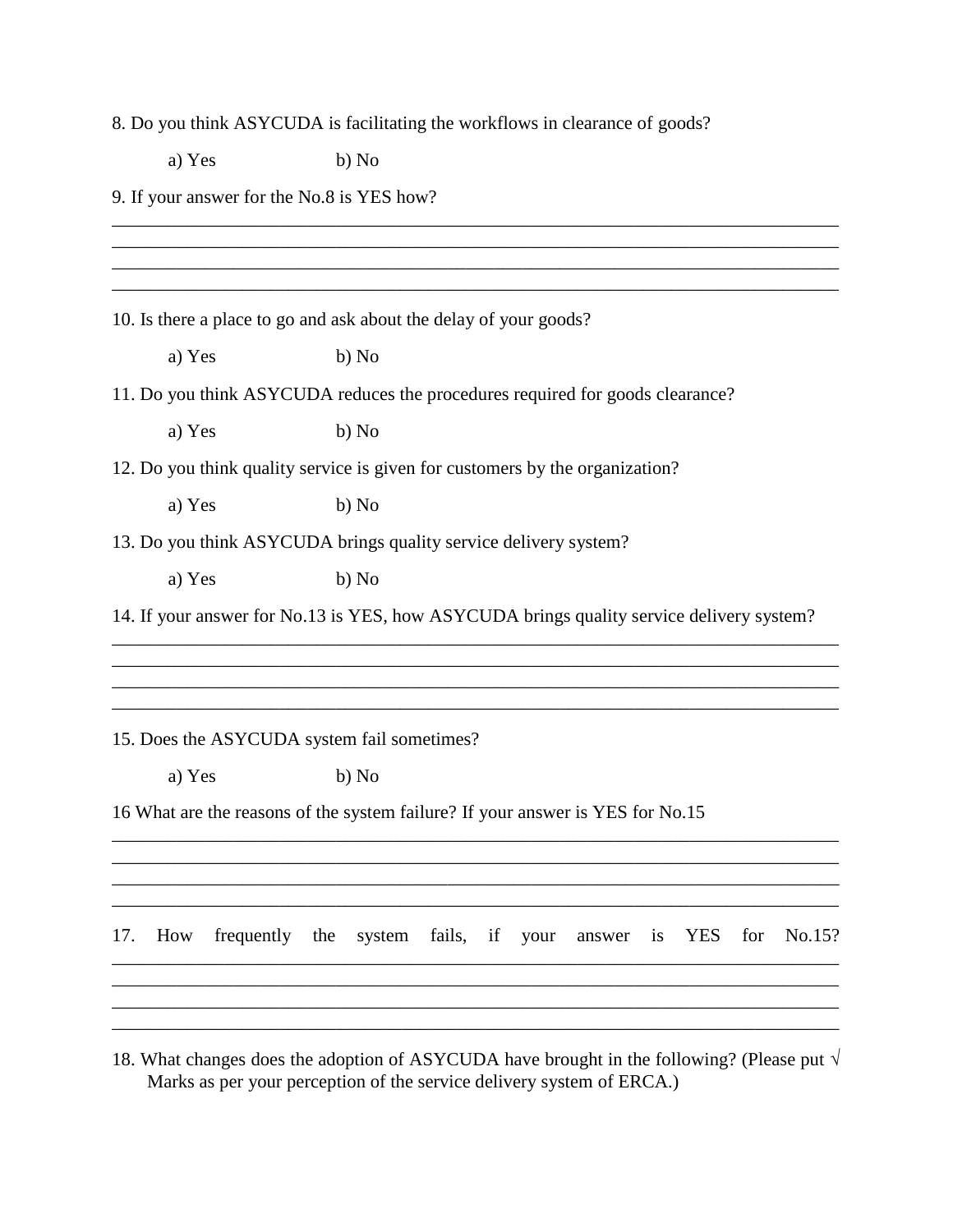| S.N            | Description                | Strongly agree | Agree | I do not know | Disagree | strongly<br>disagree |
|----------------|----------------------------|----------------|-------|---------------|----------|----------------------|
| $\mathbf{1}$   | Efficiency                 |                |       |               |          |                      |
| $\overline{2}$ | Effectiveness              |                |       |               |          |                      |
| $\overline{3}$ | Accountability             |                |       |               |          |                      |
| $\overline{4}$ | Transparency               |                |       |               |          |                      |
| 5              | Less bureaucratic          |                |       |               |          |                      |
| 6              | Consistency                |                |       |               |          |                      |
| $\overline{7}$ | Responsiveness             |                |       |               |          |                      |
| 8              | Timely                     |                |       |               |          |                      |
| 9              | Concern about<br>customers |                |       |               |          |                      |

19. Do you think ASYCUDA requires less time than the manual system?

a) Yes b) No

20. How much time do you take on average to clear the goods before adoption of ASYCUDA?

a) Import\_\_\_\_\_\_\_\_\_\_\_\_\_\_\_\_\_\_\_\_\_\_\_\_\_\_\_\_\_\_\_\_\_\_\_\_\_\_\_\_\_\_\_\_\_\_\_\_\_\_\_\_\_\_\_\_\_\_\_\_\_\_\_\_\_\_

b) Export

21. How much time do you take on average to clear the goods after adoption of ASYCUDA?

- a) Import\_\_\_\_\_\_\_\_\_\_\_\_\_\_\_\_\_\_\_\_\_\_\_\_\_\_\_\_\_\_\_\_\_\_\_\_\_\_\_\_\_\_\_\_\_\_\_\_\_\_\_\_\_\_\_\_\_\_\_\_\_\_\_\_\_\_
- b) Export\_\_\_\_\_\_\_\_\_\_\_\_\_\_\_\_\_\_\_\_\_\_\_\_\_\_\_\_\_\_\_\_\_\_\_\_\_\_\_\_\_\_\_\_\_\_\_\_\_\_\_\_\_\_\_\_\_\_\_\_\_\_\_\_\_\_

22. Does ASYCUDA make the work flow more flexible?

a) Yes b) No

23. Do you get information immediately about the status of your goods when you requested?

a) Yes b) No

24. Does Staff provide timely service to you?

a) Yes b) No

25. Is there a place to go to complain about a delay of you goods?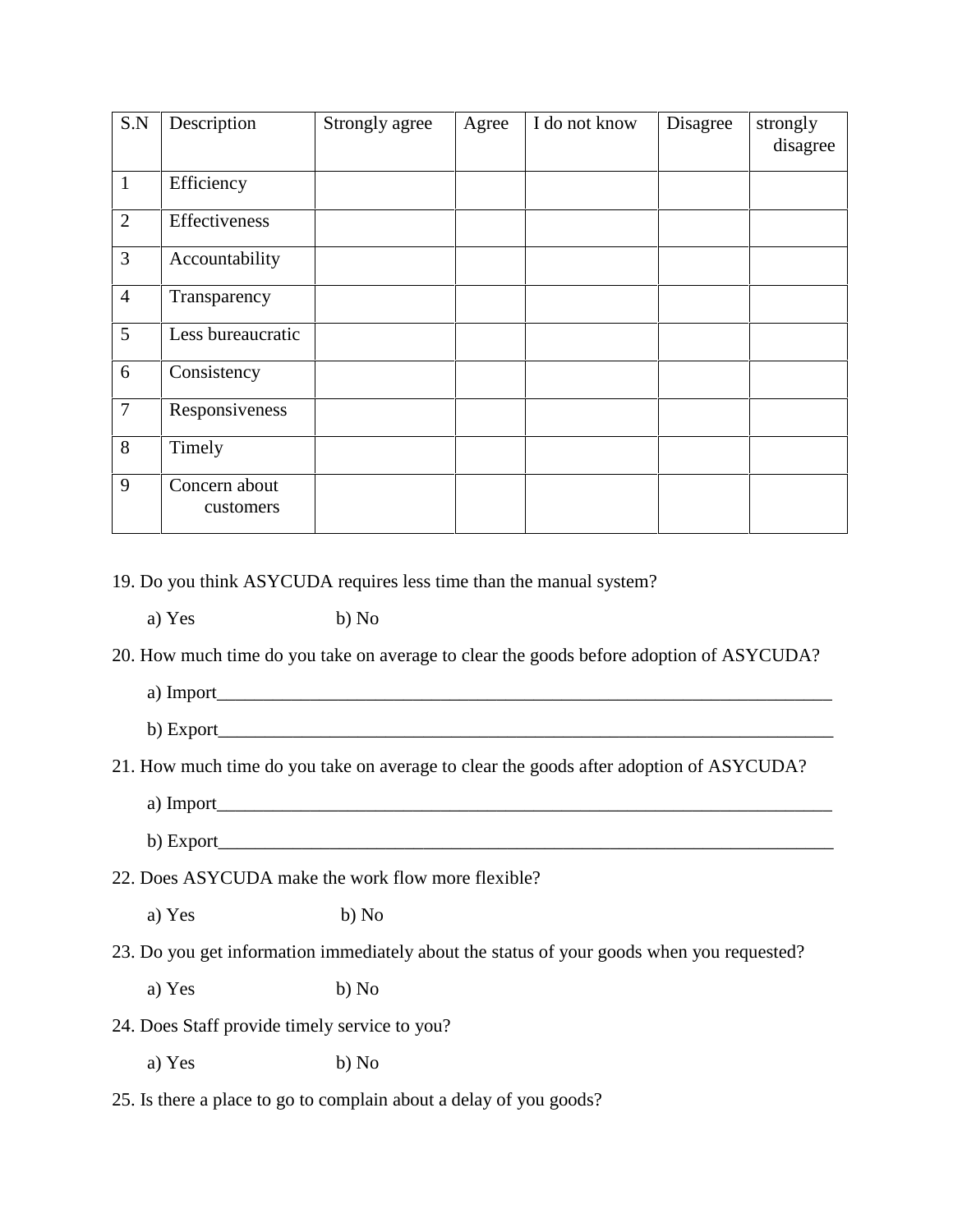a) Yes b) No

26. Do you think the need from manual to ASYCUDA IT based system was important?

a) Yes b) No

27. Does the organization have trained man power that facilitates the new system?

a) Yes b) No

28. Do you think the failure in the ASYCUDA system immediately maintained?

a) Yes b) No

29. Do you have any experience of immediate correction of ASYCUDA system failure in clearance of goods?

a) Yes b) No

30. How do you rate the following as per the service delivery of ERCA? (Put  $\sqrt{ }$  marks as per your perception of the service delivery system of ERCA.)

| S.<br>$\mathbf N$ | Description                       | Strongly agree | agree | I don't<br>know | Disagree | Strongly<br>disagree |
|-------------------|-----------------------------------|----------------|-------|-----------------|----------|----------------------|
| $\mathbf{1}$      | Reliability                       |                |       |                 |          |                      |
|                   | Accuracy in performance           |                |       |                 |          |                      |
|                   | Consistency in performance        |                |       |                 |          |                      |
|                   | Keeping records correctly         |                |       |                 |          |                      |
|                   | The service is dependable         |                |       |                 |          |                      |
| $\overline{2}$    | Responsiveness                    |                |       |                 |          |                      |
|                   | Employees are very supportive     |                |       |                 |          |                      |
|                   | Service is provided immediately   |                |       |                 |          |                      |
|                   | Giving on time service            |                |       |                 |          |                      |
|                   | Consistency in performance        |                |       |                 |          |                      |
|                   | Information is given immediately  |                |       |                 |          |                      |
| 3                 | Competency                        |                |       |                 |          |                      |
|                   | Employees possess required skills |                |       |                 |          |                      |
|                   | They have required knowledge      |                |       |                 |          |                      |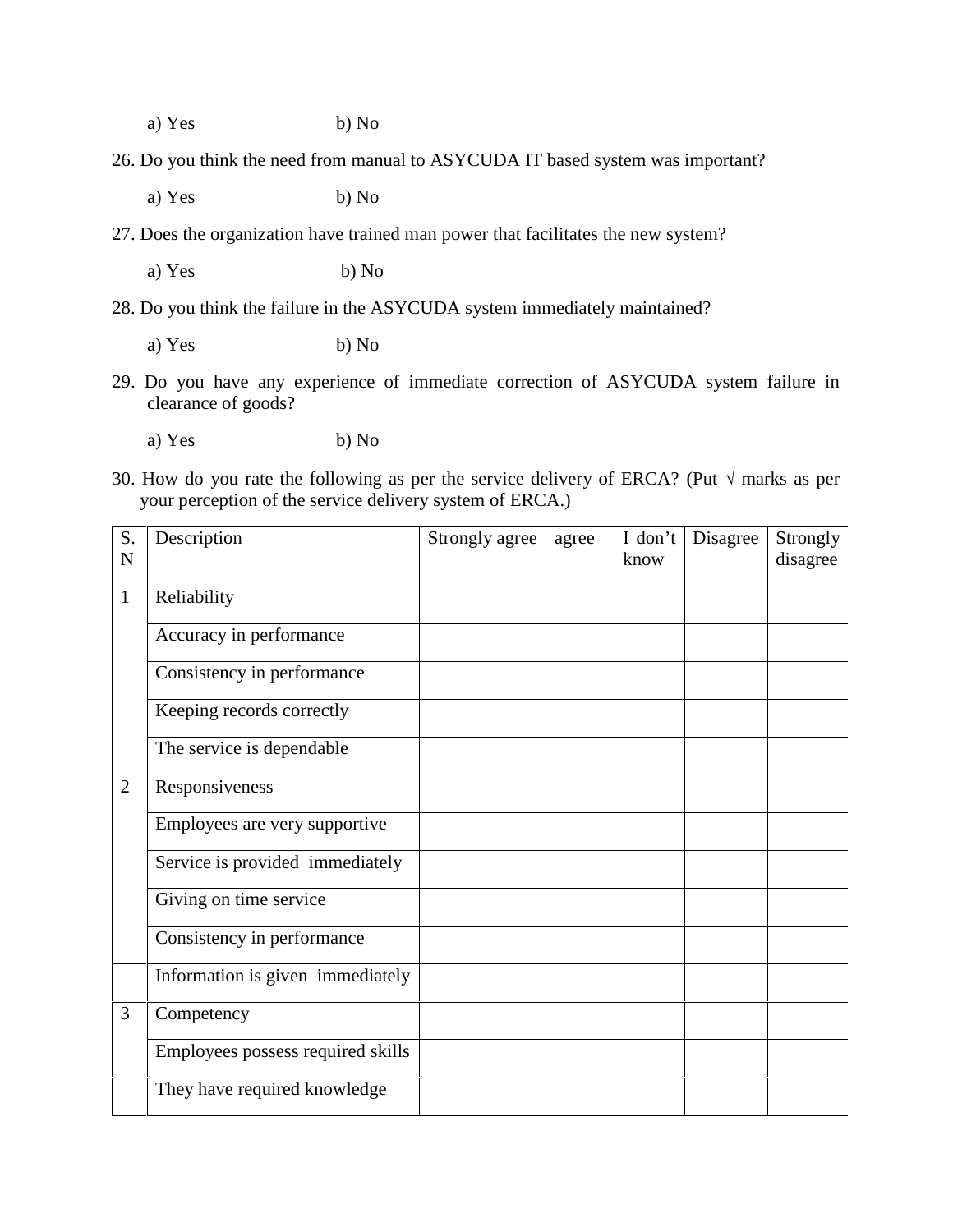|                | They are experienced                             |  |  |  |
|----------------|--------------------------------------------------|--|--|--|
|                | They are qualified                               |  |  |  |
| $\overline{4}$ | Courtesy                                         |  |  |  |
|                | Employees have good manner                       |  |  |  |
|                | They are caring and polite                       |  |  |  |
|                | They care for customers property                 |  |  |  |
|                | Employees are friendly                           |  |  |  |
|                | They respect customers                           |  |  |  |
| 5              | Credibility                                      |  |  |  |
|                | ERCA is trustworthy                              |  |  |  |
|                | It is always honest to customers                 |  |  |  |
|                | It is always loyalty to customer                 |  |  |  |
| 6              | Tangibility                                      |  |  |  |
|                | The organization has best<br>facilities          |  |  |  |
|                | It has most modern technology                    |  |  |  |
|                | It has skill full employees                      |  |  |  |
|                | The office is convenient for<br>service delivery |  |  |  |
| $\tau$         | Access                                           |  |  |  |
|                | The service is easily accessible                 |  |  |  |
|                | Waiting time for service short                   |  |  |  |
|                | Convenient hours of operation                    |  |  |  |
|                | Convenient location of service<br>facility       |  |  |  |

31. Is there anything you want to add about ASYCUDA's performance *in ERCA*?

\_\_\_\_\_\_\_\_\_\_\_\_\_\_\_\_\_\_\_\_\_\_\_\_\_\_\_\_\_\_\_\_\_\_\_\_\_\_\_\_\_\_\_\_\_\_\_\_\_\_\_\_\_\_\_\_\_\_\_\_\_\_\_\_\_\_\_\_\_\_\_\_\_\_

\_\_\_\_\_\_\_\_\_\_\_\_\_\_\_\_\_\_\_\_\_\_\_\_\_\_\_\_\_\_\_\_\_\_\_\_\_\_\_\_\_\_\_\_\_\_\_\_\_\_\_\_\_\_\_\_\_\_\_\_\_\_\_\_\_\_\_\_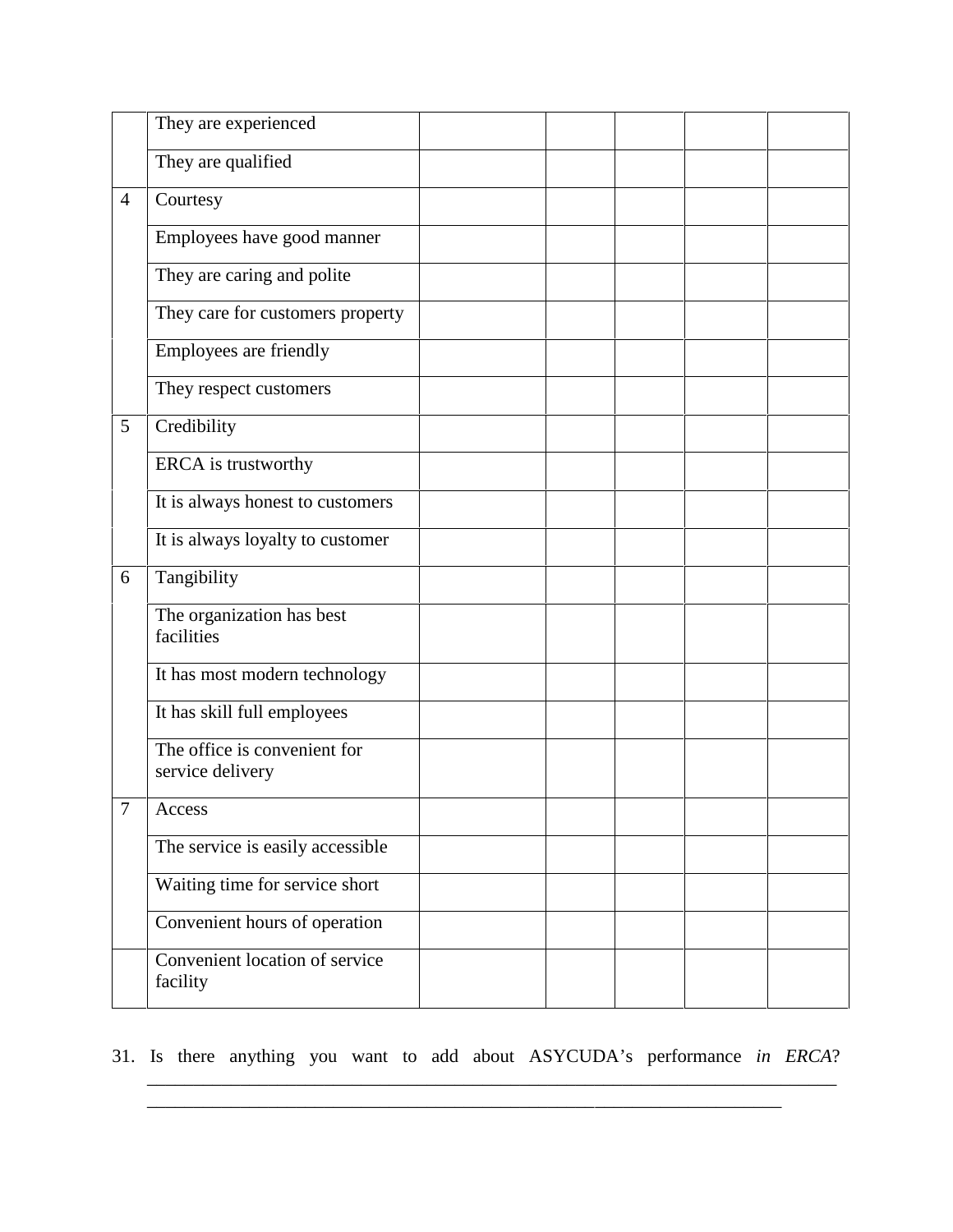### **Addis Ababa University**

### **School Of Graduate Studies**

### **Departments of public administration and development management**

#### **Dear Respondents:**

The objective of this questionnaire is to secure the necessary and relevant first-hand information that may be useful to conduct a Thesis regarding "*Efficiency of Electronic Service Delivery: A case study in Automated Systems for Customs Data (ASYCUDA) in Ethiopian Revenue and Customs Authority (ERCA)"* which will be used to prepare a Thesis required for my MPMP degree in Public management and Policy. Therefore, your response in this regard helps a lot to undertake the study. The result of this survey will be treated with at most confidentiality and will be strictly used for academic purpose only. The researcher thus appreciates in advance your cooperation and sparing your valuable time in filling this questionnaire (**by employees**).

- 1. Customs station
- 2. Age

3. Educational background a) certificate b) Diploma c) Degree d) Masters e) PhD.

4. Service year

5. Does your work relate directly to Automated System for Customs Data (ASYCUDA)?

a) Yes b) No

6. If your answer is YES, how many years have you worked on implementation of ASYCUDA?

\_\_\_\_\_\_\_\_\_\_\_\_\_\_\_\_\_\_\_\_\_\_\_\_\_\_\_\_\_\_\_\_\_\_\_\_\_\_\_\_\_\_\_\_\_\_\_\_\_\_\_\_\_\_\_\_\_\_\_\_\_\_\_\_\_\_\_\_\_\_\_\_\_\_\_\_\_\_

\_\_\_\_\_\_\_\_\_\_\_\_\_\_\_\_\_\_\_\_\_\_\_\_\_\_\_\_\_\_\_\_\_\_\_\_\_\_\_\_\_\_\_\_\_\_\_\_\_\_\_\_\_\_\_\_\_\_\_\_\_\_\_\_\_\_\_\_\_\_\_\_\_\_\_\_\_\_ \_\_\_\_\_\_\_\_\_\_\_\_\_\_\_\_\_\_\_\_\_\_\_\_\_\_\_\_\_\_\_\_\_\_\_\_\_\_\_\_\_\_\_\_\_\_\_\_\_\_\_\_\_\_\_\_\_\_\_\_\_\_\_\_\_\_\_\_\_\_\_\_\_\_\_\_\_\_ \_\_\_\_\_\_\_\_\_\_\_\_\_\_\_\_\_\_\_\_\_\_\_\_\_\_\_\_\_\_\_\_\_\_\_\_\_\_\_\_\_\_\_\_\_\_\_\_\_\_\_\_\_\_\_\_\_\_\_\_\_\_\_\_\_\_\_\_\_\_\_\_\_\_\_\_\_\_

\_\_\_\_\_\_\_\_\_\_\_\_\_\_\_\_\_\_\_\_\_\_\_\_\_\_\_\_\_\_\_\_\_\_\_\_\_\_\_\_\_\_\_\_\_\_\_\_\_\_\_\_\_\_\_\_\_\_\_\_\_\_\_\_\_\_\_\_\_\_\_\_\_\_\_\_\_\_ \_\_\_\_\_\_\_\_\_\_\_\_\_\_\_\_\_\_\_\_\_\_\_\_\_\_\_\_\_\_\_\_\_\_\_\_\_\_\_\_\_\_\_\_\_\_\_\_\_\_\_\_\_\_\_\_\_\_\_\_\_\_\_\_\_\_\_\_\_\_\_\_\_\_\_\_\_\_ \_\_\_\_\_\_\_\_\_\_\_\_\_\_\_\_\_\_\_\_\_\_\_\_\_\_\_\_\_\_\_\_\_\_\_\_\_\_\_\_\_\_\_\_\_\_\_\_\_\_\_\_\_\_\_\_\_\_\_\_\_\_\_\_\_\_\_\_\_\_\_\_\_\_\_\_\_\_

- 7. Do you think there is a delay in clearance of goods in your organization before adoption of the system? a) Yes b) No
- 8. What are the reasons /factors/ of delay in clearance of goods if your answer for No.7 is YES?

9. What are the differences between the new system and the old procedure for you?

10. Do you think ASYCUDA is facilitating workflows in clearance of goods?

a) Yes b) No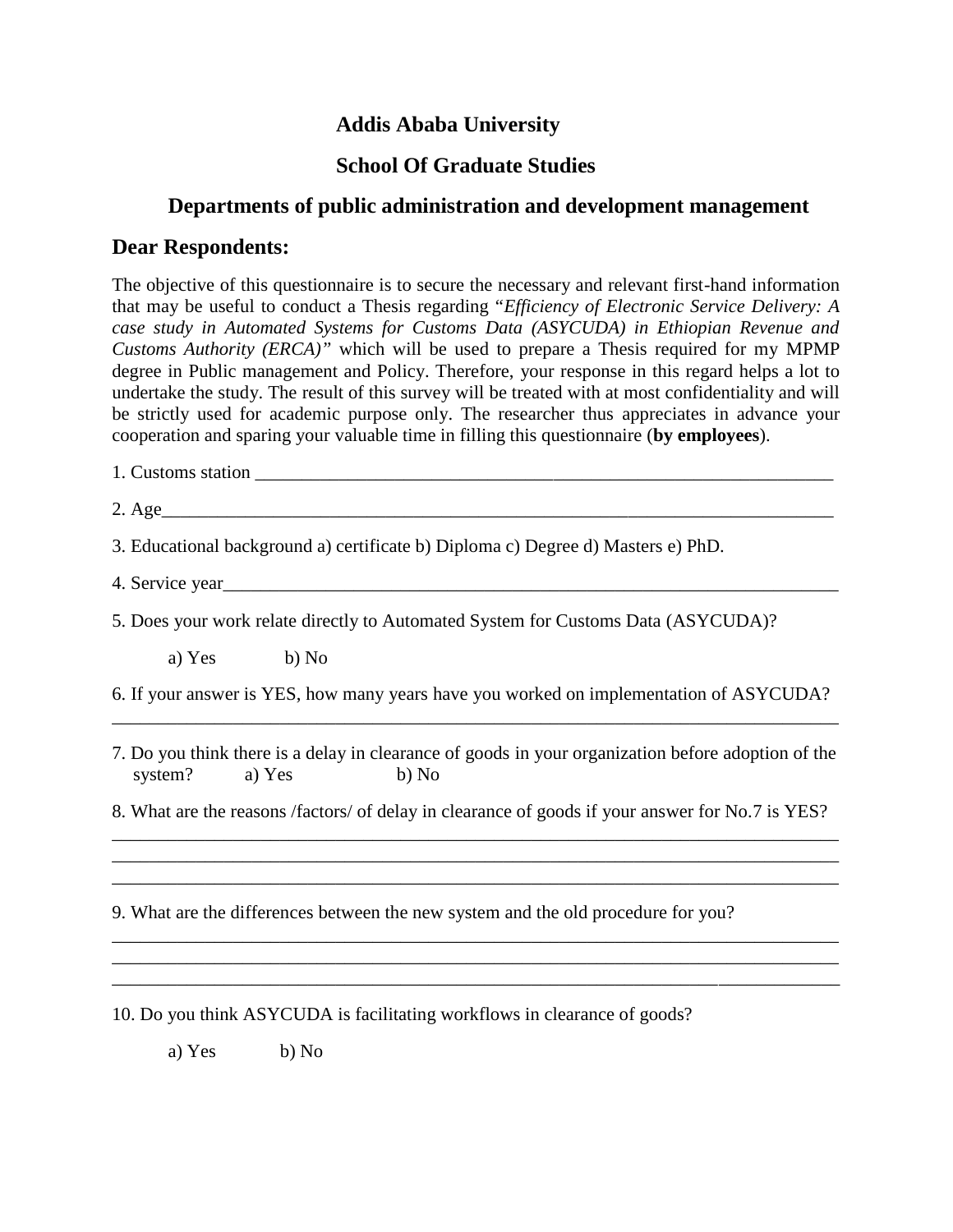11. How ASYCUDA is facilitating workflows if your answer for No.10 is YES?

\_\_\_\_\_\_\_\_\_\_\_\_\_\_\_\_\_\_\_\_\_\_\_\_\_\_\_\_\_\_\_\_\_\_\_\_\_\_\_\_\_\_\_\_\_\_\_\_\_\_\_\_\_\_\_\_\_\_\_\_\_\_\_\_\_\_\_\_\_\_\_\_\_\_\_\_\_\_ \_\_\_\_\_\_\_\_\_\_\_\_\_\_\_\_\_\_\_\_\_\_\_\_\_\_\_\_\_\_\_\_\_\_\_\_\_\_\_\_\_\_\_\_\_\_\_\_\_\_\_\_\_\_\_\_\_\_\_\_\_\_\_\_\_\_\_\_\_\_\_\_\_\_\_\_\_\_

| (ASYCUDA)? | 12. Do you think there was importance to change form manual to IT based system            |
|------------|-------------------------------------------------------------------------------------------|
| a) Yes     | b) No                                                                                     |
|            | 13. Do you ever face system failure the implementation of ASYCUDA?                        |
| a) Yes     | b) No                                                                                     |
|            | 14. Does the system fail frequently at high working time?                                 |
| a) Yes     | b) No                                                                                     |
|            | 15. Do you inform the customers the reasons of the delay of their goods?                  |
| a) Yes     | b) No                                                                                     |
|            | 16. What is the reason if your answer is NO for question No. 15?                          |
|            |                                                                                           |
|            |                                                                                           |
|            | 17. Is there a place to go for to customers compliant about a delay of their goods?       |
| a) Yes     | b) No                                                                                     |
|            | 18. Do you think ASYCUDA reduce the bureaucratic procedures required for goods clearance? |
|            |                                                                                           |
| a) Yes     | b) No                                                                                     |
|            | 19. Do you think quality service is given for customers?                                  |
| a) Yes     | $b)$ N $o$                                                                                |
|            | 20. Do you think ASYCUDA brings quality service delivery system?                          |
| a) Yes     | b) No                                                                                     |
|            | 21. Is there frequent ASYCUDA system failure during customer service delivery at ERCA?    |
| a) Yes     | $b)$ N $o$                                                                                |

23. Do you think ASYCUDA uses less time than the manual system?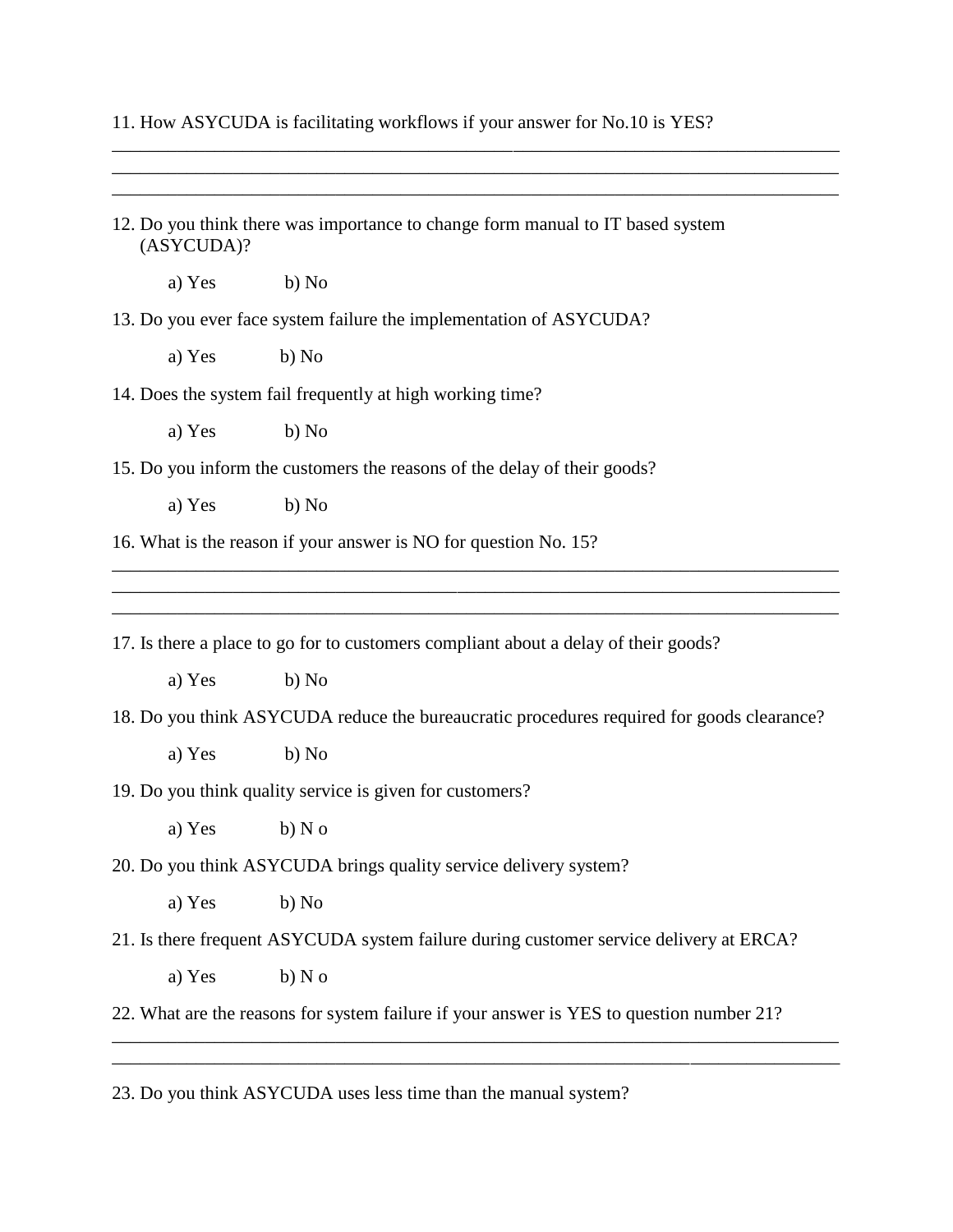a) Yes b) No

24. Do you think ASYCUDA is efficient than the manual system?

a) Yes b) No

25. Do you think ASYCUDA reduce the cost involved in the transaction than the manual system?

a) Yes b) No

26. Do you think the need from manual to IT based system was important (from Manual system to ASYCUDA)?

a) Yes b) No

27. If your answer is YES what is your reason to question 26?

28. What changes does the adoption of ASYCUDA have brought in the following? (Please put  $\sqrt{\overline{m}}$  marks as per your perception of the service delivery system of ERCA.)

\_\_\_\_\_\_\_\_\_\_\_\_\_\_\_\_\_\_\_\_\_\_\_\_\_\_\_\_\_\_\_\_\_\_\_\_\_\_\_\_\_\_\_\_\_\_\_\_\_\_\_\_\_\_\_\_\_\_\_\_\_\_\_\_\_\_\_\_\_\_\_\_\_\_\_\_\_\_ \_\_\_\_\_\_\_\_\_\_\_\_\_\_\_\_\_\_\_\_\_\_\_\_\_\_\_\_\_\_\_\_\_\_\_\_\_\_\_\_\_\_\_\_\_\_\_\_\_\_\_\_\_\_\_\_\_\_\_\_\_\_\_\_\_\_\_\_\_\_\_\_\_\_\_\_\_\_ \_\_\_\_\_\_\_\_\_\_\_\_\_\_\_\_\_\_\_\_\_\_\_\_\_\_\_\_\_\_\_\_\_\_\_\_\_\_\_\_\_\_\_\_\_\_\_\_\_\_\_\_\_\_\_\_\_\_\_\_\_\_\_\_\_\_\_\_\_\_\_\_\_\_\_\_\_\_

| S.N            | Description                | Strongly agree | Agree | I do not know | Disagree | Strongly<br>disagree |
|----------------|----------------------------|----------------|-------|---------------|----------|----------------------|
| $\mathbf{1}$   | Efficiency                 |                |       |               |          |                      |
| $\overline{2}$ | Effectiveness              |                |       |               |          |                      |
| $\overline{3}$ | Accountability             |                |       |               |          |                      |
| $\overline{4}$ | Transparency               |                |       |               |          |                      |
| 5              | Less bureaucratic          |                |       |               |          |                      |
| 6              | Consistency                |                |       |               |          |                      |
| $\overline{7}$ | Responsiveness             |                |       |               |          |                      |
| 8              | Timely                     |                |       |               |          |                      |
| 9              | Concern about<br>customers |                |       |               |          |                      |

29. Do you think ASYCUDA make the work flow of goods clearances more flexible?

a) Yes b) No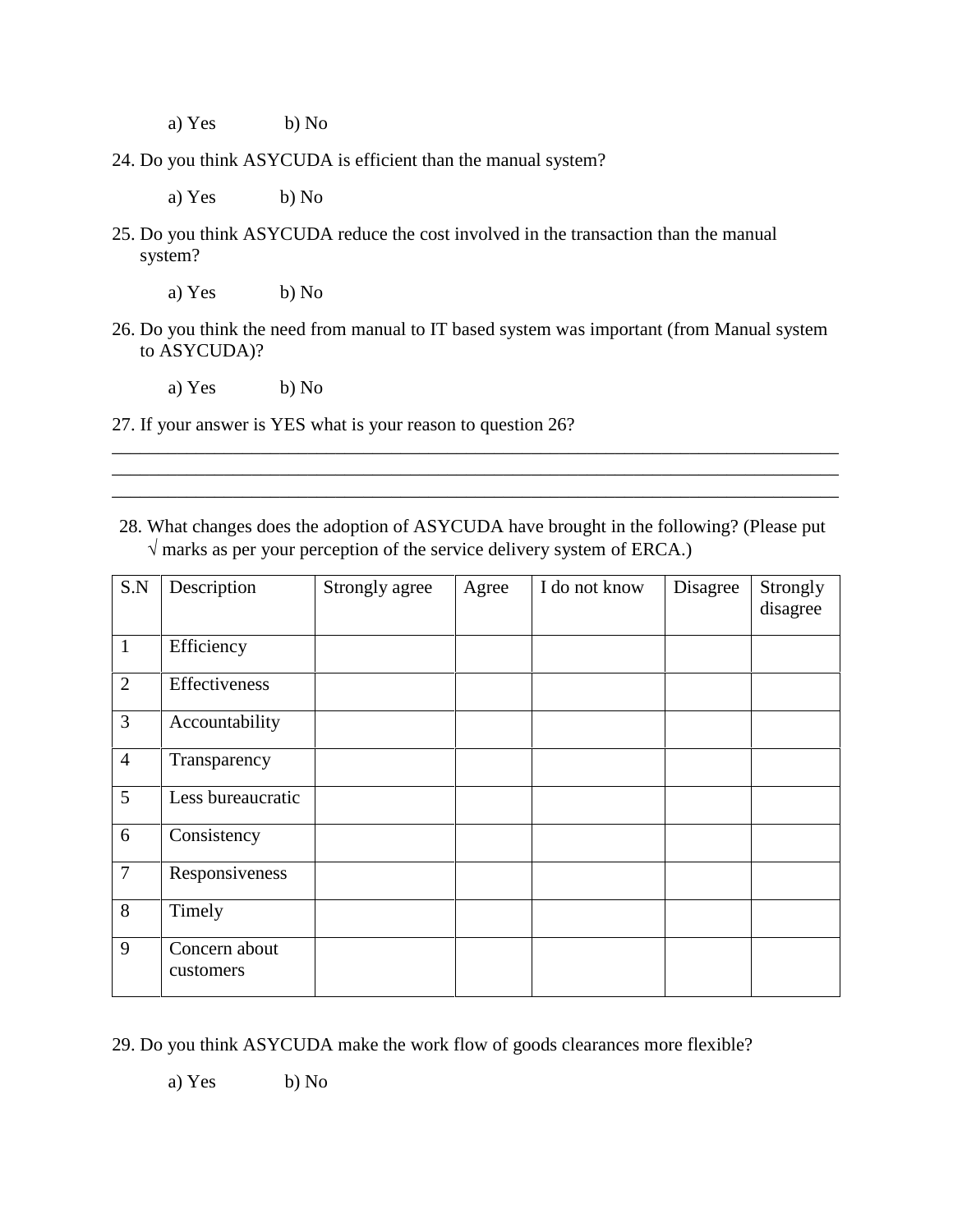30. Does the organization have trained man power to facilitate the new system?

a) Yes b) No

31. Do you think the failure in the system immediately maintained?

a) Yes b) No

32. Do you have any experience of immediate correction of system failure in clearance of goods?

\_\_\_\_\_\_\_\_\_\_\_\_\_\_\_\_\_\_\_\_\_\_\_\_\_\_\_\_\_\_\_\_\_\_\_\_\_\_\_\_\_\_\_\_\_\_\_\_\_\_\_\_\_\_\_\_\_\_\_\_\_\_\_\_\_\_\_\_\_\_\_\_\_\_\_\_\_\_

\_\_\_\_\_\_\_\_\_\_\_\_\_\_\_\_\_\_\_\_\_\_\_\_\_\_\_\_\_\_\_\_\_\_\_\_\_\_\_\_\_\_\_\_\_\_\_\_\_\_\_\_\_\_\_\_\_\_\_\_\_\_\_\_\_\_\_\_\_\_\_\_\_\_\_\_\_\_ \_\_\_\_\_\_\_\_\_\_\_\_\_\_\_\_\_\_\_\_\_\_\_\_\_\_\_\_\_\_\_\_\_\_\_\_\_\_\_\_\_\_\_\_\_\_\_\_\_\_\_\_\_\_\_\_\_\_\_\_\_\_\_\_\_\_\_\_\_\_\_\_\_\_\_\_\_\_ \_\_\_\_\_\_\_\_\_\_\_\_\_\_\_\_\_\_\_\_\_\_\_\_\_\_\_\_\_\_\_\_\_\_\_\_\_\_\_\_\_\_\_\_\_\_\_\_\_\_\_\_\_\_\_\_\_\_\_\_\_\_\_\_\_\_\_\_\_\_\_\_\_\_\_\_\_\_

\_\_\_\_\_\_\_\_\_\_\_\_\_\_\_\_\_\_\_\_\_\_\_\_\_\_\_\_\_\_\_\_\_\_\_\_\_\_\_\_\_\_\_\_\_\_\_\_\_\_\_\_\_\_\_\_\_\_\_\_\_\_\_\_\_\_\_\_\_\_\_\_\_\_\_\_\_\_

\_\_\_\_\_\_\_\_\_\_\_\_\_\_\_\_\_\_\_\_\_\_\_\_\_\_\_\_\_\_\_\_\_\_\_\_\_\_\_\_\_\_\_\_\_\_\_\_\_\_\_\_\_\_\_\_\_\_\_\_\_\_\_\_\_\_\_\_\_\_\_\_\_\_\_\_\_\_

a) Yes b) No

33. If your answer is No how long it take them to maintain the system?

34. Any thing you want to add about the ASYCUDA performance?

Thank you for your co-operation!